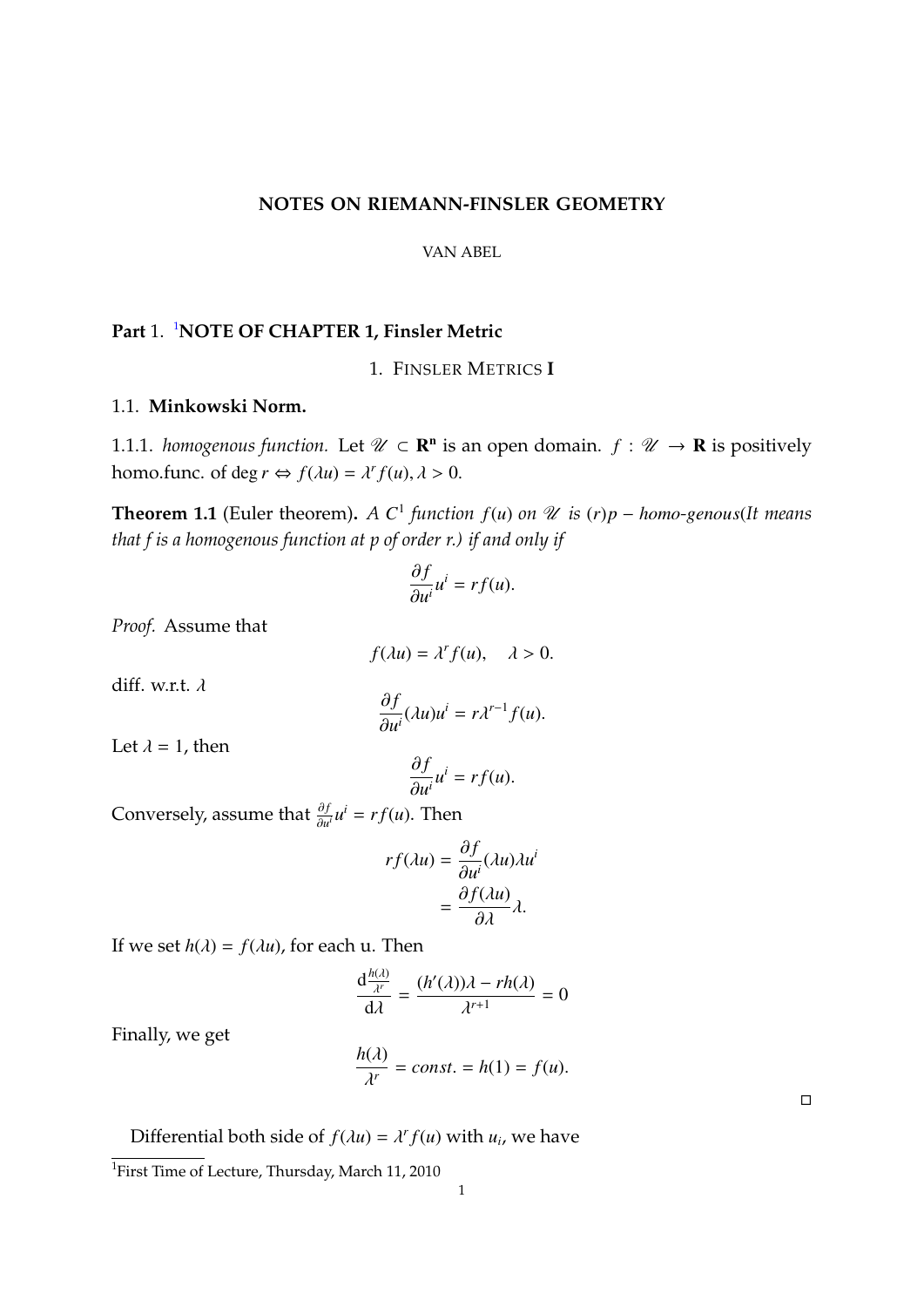<span id="page-1-0"></span>**Proposition 1.1.**  $AC^2$  function  $f(u)$  on  $\mathcal U$  is  $(r)p$  – *homogenous*  $\Rightarrow \frac{\partial f}{\partial u}$ ∂*u i is*(*r*−1)*p*−*homogenous*.

# 1.2. **Length Structure and Volume Form.**

1.2.1. *The Length of Curve.* Give a functional  $F: TM \rightarrow \mathbf{R}^+$ Define the length of *C* w.r.t *F* :

$$
\mathcal{L}(C) := \int_a^b F(x(t), \dot{x}(t)) \mathrm{d}t
$$

Suppose a parameter change  $t = \phi(s)$ ,  $d\phi/ds > 0$ . *L* is independent of the choice of parameter means that

$$
\int_{a}^{b} F\left(x, \frac{dx}{ds}\frac{ds}{dt}\right)dt = \int_{a}^{b} F\left(x, \frac{dx}{ds}\right)\frac{ds}{dt}dt.
$$

So, by the continuous of *F*, we have

$$
F\left(x, \frac{\mathrm{d}x}{\mathrm{d}s} \frac{\mathrm{d}s}{\mathrm{d}t}\right) = F\left(x, \frac{\mathrm{d}x}{\mathrm{d}s}\right) \frac{\mathrm{d}s}{\mathrm{d}t}
$$

This is  $F(x, \lambda y) = \lambda F(x, y), \lambda > 0.$ 

**Proposition 1.2.** *The length* L(*C*) *is independent of the choice of parametric if and only if*

$$
F(x, \lambda y) = \lambda F(x, y), \quad \lambda > 0.
$$

#### 1.2.2. *Minkowski Norm.*

**Definition 1.1.** Suppose *V* is a vector space on **R**. A functional  $F: V \to \mathbf{R}^+$  is called a *Minkowski Norm* on *V*. If the following conditions satisfied:

- *F* is smooth on  $V \setminus \{0\}$ ,
- $F(\lambda y) = \lambda F(y), \lambda > 0,$
- The bilinear function defined as following:

$$
g_y(u,v) := \frac{1}{2} \frac{\partial^2}{\partial s \partial t} \left[ F^2(y + su + tv) \right]_{s=t=0}.
$$

is an inner product.

Pair (*V*, *<sup>F</sup>*) called a *Minkowski Space*.

1.2.3. *Convexity.* Suppose  $u, v \in V \setminus \{0\}$ ,  $\bar{u} = u/F(u)$ ,  $\bar{v} = v/F(v)$ , Assume  $\bar{u} \neq \bar{v}$ , define  $\phi(t) = F^2(t\bar{u} + (1-t)\bar{v})$ . Then

$$
\phi'(t) = [F^2]_{y^i} (t\bar{u} + (1 - t)\bar{v})(\bar{u}^i - \bar{v}^i),
$$
  
\n
$$
\phi''(t) = [F^2]_{y^iy^j} (t\bar{u} + (1 - t)\bar{v})(\bar{u}^i - \bar{v}^i)(\bar{u}^j - \bar{v}^j)
$$
  
\n
$$
= 2g_y(\bar{u} - \bar{v}, \bar{u} - \bar{v}) > 0
$$

Note that  $\phi(0) = \phi(1) = 1$ , by a theorem of elementary mathematical analysis, we can derive  $\phi(t) \leq 1, 0 \leq t \leq 1$ .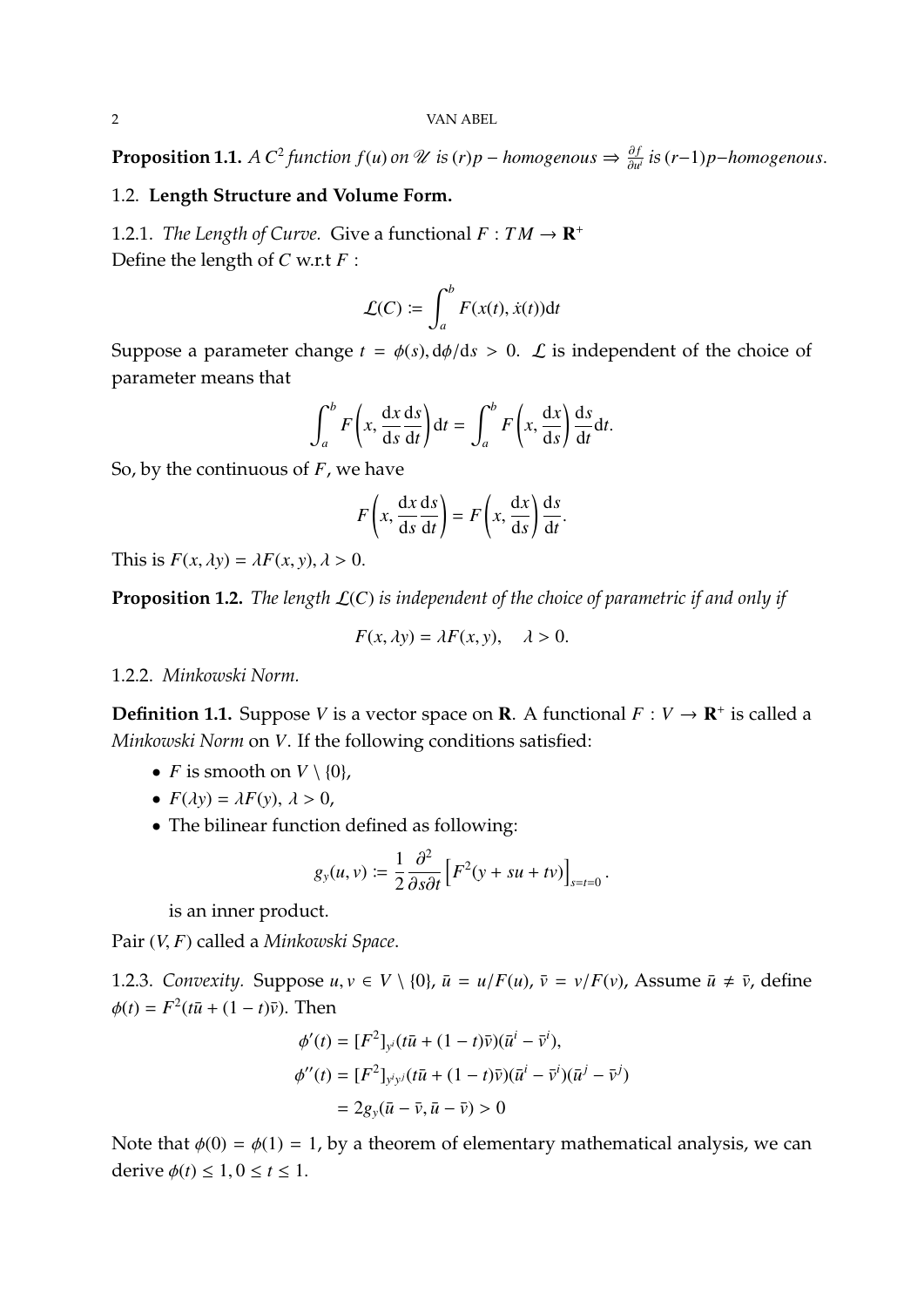Now put  $t = F(u)/(F(u) + F(v)) \in [0, 1]$ , we get

$$
\phi(t) = F^2 \left( \frac{F(u)}{F(u) + F(v)} \bar{u} + \frac{F(v)}{F(u) + F(v)} \bar{v} \right)
$$

$$
= F^2 \left( \frac{u}{F(u) + F(v)} + \frac{v}{F(u) + F(v)} \right)
$$

$$
= \left[ \frac{1}{F(u) + F(v)} F(u + v) \right]^2 < 1
$$

As  $F \geq 0$ , the above inequality means that

$$
F(u+v) < F(u) + F(v).
$$

If  $\bar{u} = \bar{v}$ , then

$$
F(u + v) = F(F(u)\overline{u} + F(v)\overline{v})
$$
  
= 
$$
F((F(u) + F(v))\overline{u})
$$
  
= 
$$
(F(u) + F(v))F(u/F(u))
$$
  
= 
$$
F(u) + F(v).
$$

So, the inequality  $F(u + v) \leq F(u) + F(v)$  holds for all  $u, v \in V$ . This implies that *F* is convex on *V*.

# 1.2.4. *Indicatrix.*

**Definition 1.2.** Suppose (*V*, *F*) is a Minkowski space, we define  $S_F := \{y \in V | F(y) = 1\}$ is the *Indicatrix* of *V*.

**Theorem 1.2** (Okuba's Method)**.** *Given a Minkowski space* (*V*, *<sup>F</sup>*)*. <sup>f</sup>*(*y*) <sup>=</sup> <sup>0</sup> *be the equation of the indictrix of*  $S_F$ , then  $F(y)$  satisfy  $f(y/F(y)) = 0$ . Moreover, if for any  $y \in S_F :=$  ${y|f(y) = 0}$ *, we have*  $F(y) = 1$ *, then*  $F(x, y)$ (> 0) *is unique as a positive homogenous function of rank* 1 *with respect to y.*

*Proof.* In fact,  $F(y/F(y)) = 1$ , so  $y/F(y) \in S_F$ , thus  $f(y/F(y)) = 0$ .

Moreover, if  $F$  and  $\bar{F}$  both be a homogenous function of rank 1 with respect to *y*. For any *y*  $\neq$  0, there is a non-zero  $\lambda$ , such that  $\lambda$ *y*  $\in$  *S*<sub>*F*</sub>, ie., *f*( $\lambda$ *y*) = 0. By the condition that *F* and *F* must satisfied,  $\lambda$ *F*(*y*) = *F*( $\lambda$ *y*) = *I* = *F*( $\lambda$ *y*) =  $\lambda$ *F*(*y*), thus *F F* and  $\bar{F}$  must satisfied,  $\lambda F(y) = F(\lambda y) = 1 = \bar{F}(\lambda y) = \lambda \bar{F}(y)$ , thus  $F(y) = \bar{F}(y)$ .

The important of the method is that the indicatrix is not only a subspace of *V*, but also can reflect some intrinsic properties of the metric space itself.

*Example* 1.1*.* In R 2 , let

$$
S_F : (y^1)^2 + (y^2)^2 = 3\sqrt{(y^1)^2 + (y^2)^2} + y^1
$$

is the indicatrix of *F* on *V*. try to get *F*.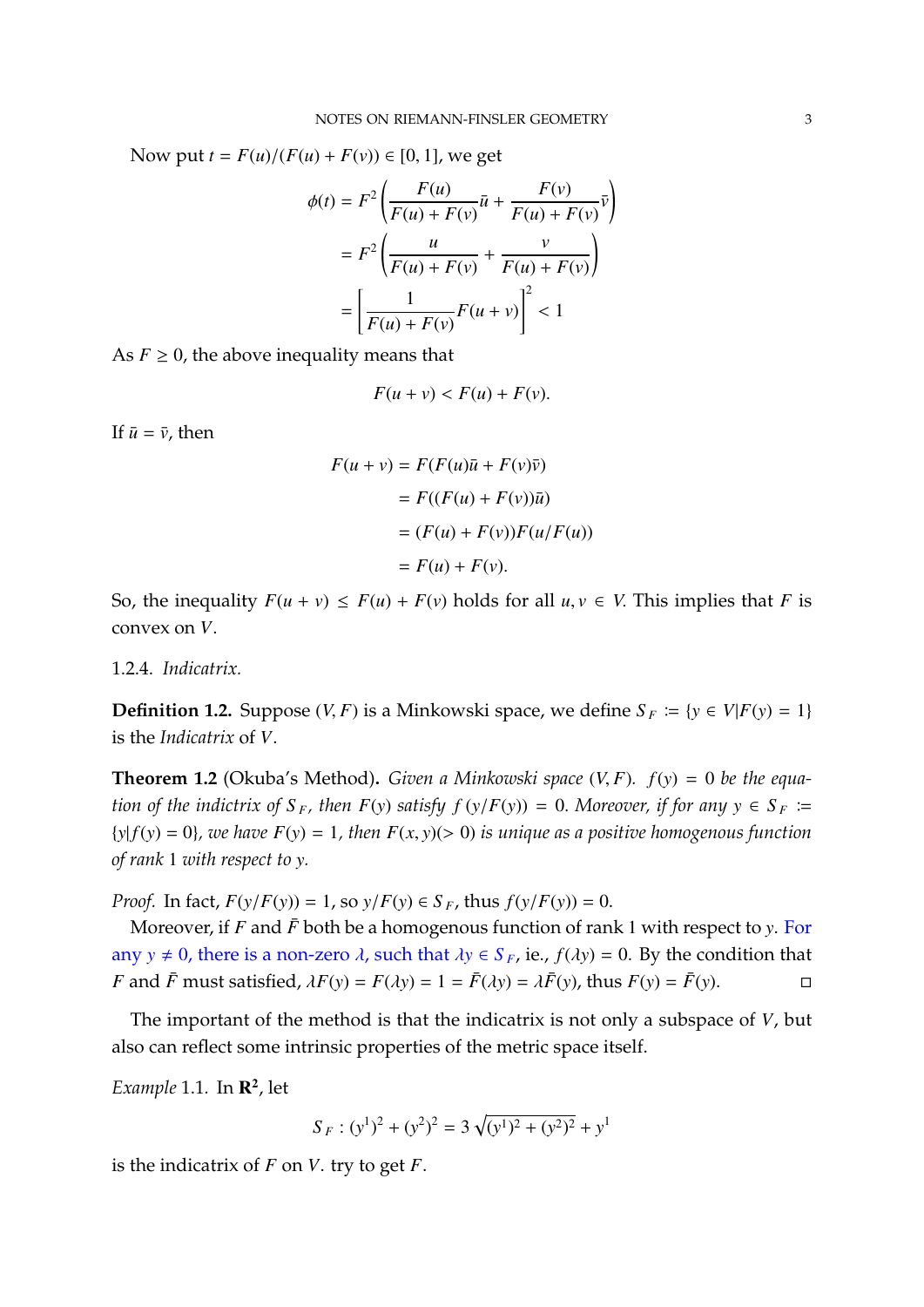*Proof.* By Okuba's method

$$
F(y) = \frac{(y^{1})^{2} + (y^{2})^{2}}{3\sqrt{(y^{1})^{2} + (y^{2})^{2}} + y^{1}},
$$

In fact, It's only need to verify that *F* Satisfy the equation

$$
f(y/F(y)) = 0.
$$

This is easy to verify, as if *y* ∈ *S*<sub>*F*</sub>, then *F*(*y*) = 1, and *f*(*y*/*F*(*y*)) = *f*(*y*) = 0. □

1.2.5. *Hessian Matrix.* Suppose  $(V, F)$  is a Minkowski space,  $\{b_i\} \subset V$  is a base.  $y = y^i b_i$ ,  $F(x) = F(x^i)$ ,  $\sum_{i=1}^{n} f(x^i)$  $F(y) = F(y^i b_i) \stackrel{\text{def}}{=} F(y^i)$ . Define

$$
g_{ij} := g_{y}(b_i, b_j) = \frac{1}{2} \left[ F^2 \right]_{y^i y^j}.
$$

Then, by theorem [1.1](#page-0-1) and proposition [1.1](#page-1-0) we have

$$
F^2(y) = g_{ij}y^iy^j, \quad F(y) = \sqrt{g_{ij}y^iy^j}.
$$

### 1.3. **Some Important Examples.**

1.3.1. *Euclidean Norm.* Suppose  $(V, \langle, \rangle)$  is a Euclidean space.  $\{b_i\} \subset V$  is a base,  $(\langle b_i, b_j \rangle)$ is the matrix of metric under this base. Then, we can define:

$$
F(y) := \sqrt{\langle y, y \rangle} = \sqrt{a_{ij}y^i y^j}.
$$

it can be easily verified that it is a Minkowski norm on *V*.

## 1.3.2. *Rander Norm.*

**Lemma 1.1.** *Suppose* α *is defined as above is Euclidean norm in Euclidean space <sup>V</sup>,* β *is a 1-form on V. Then the following conditions are equivalent:*

<span id="page-3-1"></span>

<span id="page-3-0"></span>(1) 
$$
F(y) = \alpha(y) + \beta(y) > 0, \quad y \neq 0,
$$
\n(2) 
$$
\|\beta\|_{\alpha} := \sqrt{a^{ij}b_{i}b_{j}} = \sqrt{a_{ij}b^{i}b^{j}} < 1,
$$
\n(3) 
$$
\beta \leq \alpha \leq \beta
$$
 for all

<span id="page-3-2"></span>*(3)*  $(g_{ij}(y))$  *is positive defines for all*  $y \neq 0$ .

*Proof.* [\(1\)](#page-3-0)  $\Rightarrow$  [\(2\)](#page-3-1) : Assume that

$$
F(y) = \alpha(y) + \beta(y) = \sqrt{a_{ij}y^i y^j} + b_i y^j > 0
$$

Set  $y^i = -b^i$ , where  $b^i = a^{ij}b_j$ . Then

$$
F(y) = \sqrt{a_{ij}b^ib^j} - b_ib^i = ||\beta||_{\alpha} - ||\beta||_{\alpha}^2 = ||\beta||_{\alpha}(1 - ||\beta||_{\alpha}) > 0.
$$

So,  $\|\beta\|_{\alpha} < 1$ .

$$
(2) \Rightarrow (1) : \text{If } ||\beta||_{\alpha} < 1, \, |\beta(y)| = |b_i y^i| = |a_{ij} b^j y^i| \text{ (Euclidean Metric)}
$$
\n
$$
\leq |a_{ij} b^i b^j| \cdot |a_{ij} y^i y^j| = ||\beta||_{\alpha} ||y||_{\alpha} = \alpha(y) ||\beta||_{\alpha} < \alpha(y). \text{ So, } F(y) = \alpha(y) + \beta(y) > 0.
$$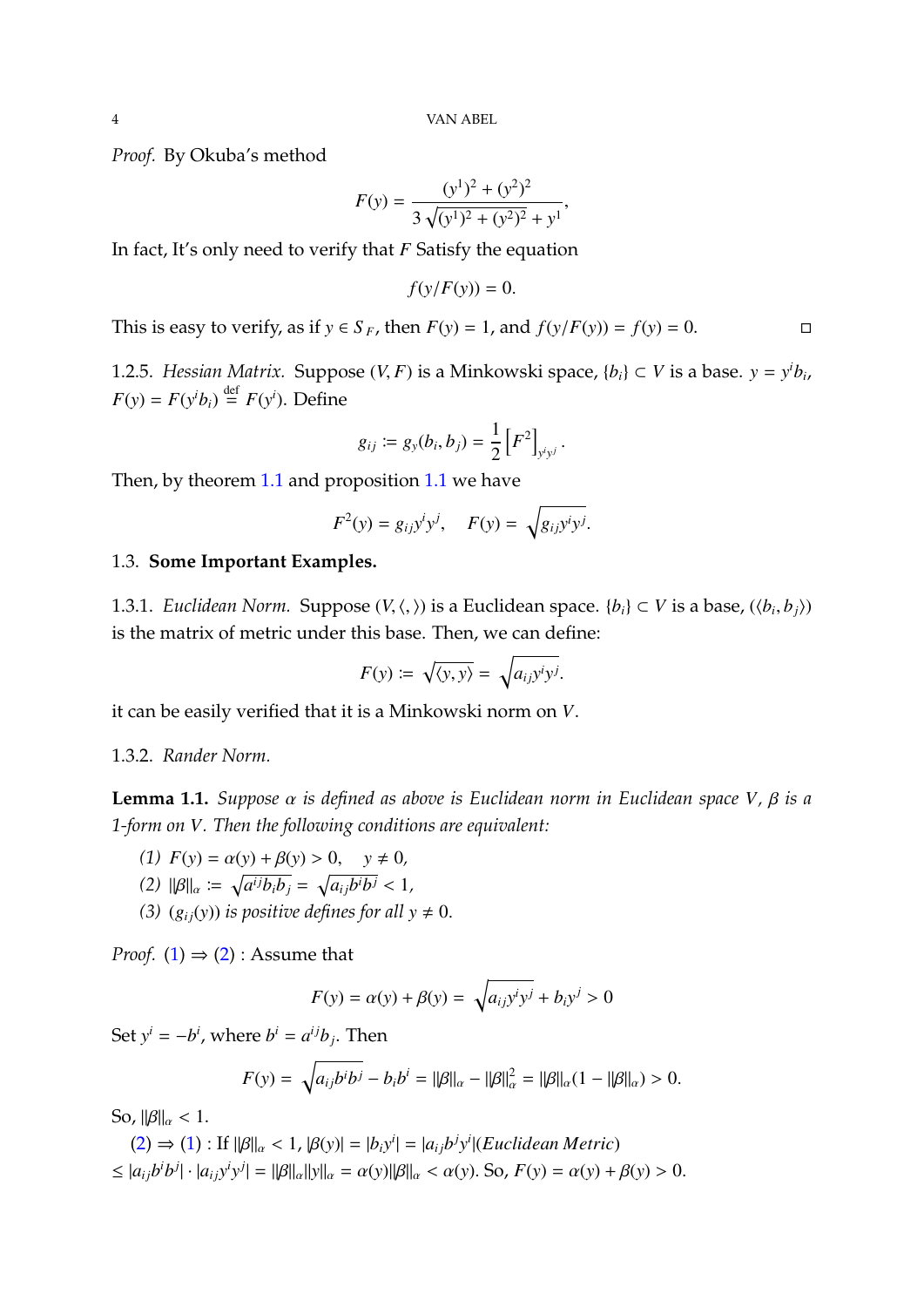[\(1\)](#page-3-0) ⇒ [\(3\)](#page-3-2) : Assume that  $F(y) = \alpha(y) + \beta(y) > 0$ ,  $y ≠ 0$ . Set  $F_t(y) = \alpha(y) + t\beta(y)$ ,  $0 < t < 1$ . Then by Lemma 1.1.1, (See,  $[1]$ ), or proposition [1.3,](#page-4-0) we have

$$
F_t(y) > 0
$$
,  $det(g_t) = \left(\frac{F_t}{\alpha}\right)^{n+1} det(a_{ij}) > 0$ .

So, every eigenvalue of  $g_t \neq 0$ .

Note that

- Every eigenvalue of  $g_i$  is continuous,
- $g_t|_{t=0} = g$ .

If there exits a eigenvalue  $\lambda(t)$  of  $g_t$ , such that  $\lambda(t)|_{t=t_1} < 0$ . But as  $\lambda(t)|_{t=0} > 0$ , then there must be an  $t_2$ ,  $0 < t_2 < t_1$ , such that  $\lambda(t_2) = 0$ , this is a contradiction. Finally, we have every eigenvalue is positive. Particularly for *t* = 1, so *g* is positive definite at *t* = 1.

$$
(3) \Rightarrow (1) : F^2(y) = g_{ij}y^i y^j > 0, \text{ for all } y \neq 0. \text{ So } F > 0.
$$

1.3.3. (α, β)*-norm.*

**Theorem 1.3.**  $F = \alpha \varphi(\alpha/\beta)$  *is a Minkowski norm for any Riemnnian metric*  $\alpha$  *and* 1−*form*  $\beta$ *with*  $\|\beta\|_{\alpha} < b_0$  *if and only if*  $\varphi = \varphi(s)$  *satisfies the following condition* 

$$
\varphi(s) > 0
$$
,  $(\varphi(s) - s\varphi'(s)) + (b^2 - s^2)\varphi''(s) > 0$ ,

*where s* and *b* are arbitrary numbers with  $|s| \le b < b_0$ .

1.3.4. *A special kind of*  $(\alpha, \beta)$ -Norm.

$$
F = \alpha + \varepsilon \beta + k \frac{\beta^2}{\alpha}, \quad \phi(s) = 1 + \varepsilon s + k s^2.
$$

1.4. **Navigation Problem.** As we already know  $S_{\phi} := \{y | \phi(y) = 1\}$ . Denote  $S_{\phi} + \{v\} := \{y | \phi(y) = 1\}$ .  ${y|\phi(y - v) = 1}$ . By okuba's method, there exists a Minkowski norm  $F(y)$  satisfying

$$
\phi(\frac{y}{F(y)} - v) = 1, \quad \phi(y - F(y)v) = F(y)
$$

It is clearly that  $F(y) = 1$  if and only if  $\phi(y - v) = 1$ .

Now, for any  $y \in V$ , we have

$$
\phi(\frac{\lambda y}{F(\lambda y)} - v) = 1 \text{ and } \phi(\frac{\lambda y}{\lambda F(y)} - v) = 1.
$$

So

$$
\frac{\lambda y}{F(\lambda y)} - v, \frac{\lambda y}{\lambda F(y)} - v \in S_{\phi},
$$
  
function. It follows that

Note that they have the same direction. It follows that  $F(\lambda y) = \lambda F(y)$ .

#### 1.5. **Some Supplement.**

<span id="page-4-0"></span>**Proposition 1.3.** *Suppose*

•  $(Q_{ij})$  *is a nonsingular n* × *n complex matrix with inverse*  $(Q^{ij})$ *.*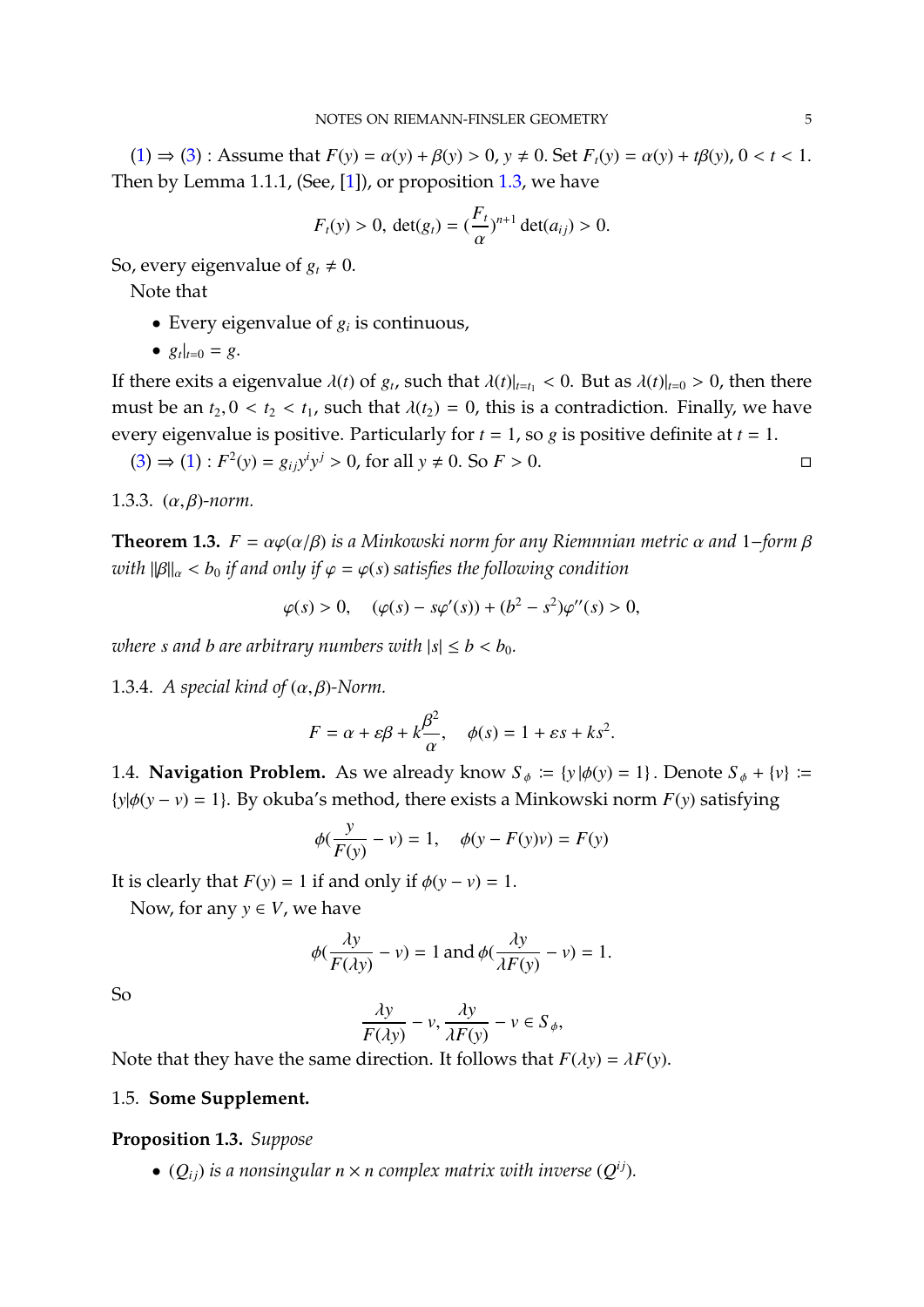•  $C = (c_i)$  *be an n-vector, with*  $j = 1, \dots, n$ ,  $c_i$  *are n complex numbers.* 

*Let us define*  $C^s \coloneqq Q^{sj}C_j$ , then

- det $(Q_{ij} + CC^t) = (1 + C^sC_s) \det(Q_{ij}).$
- *Whenever*  $1 + C^sC_s \neq 0$ , the matrix  $(Q_{ij} + CC^t)$

*is invertible. In that case, its inverse is*

$$
\left(Q^{ij}-\frac{1}{1+C^sC_s}C^iC^j\right).
$$

*Remark* 1.1*.*

- In [\[5\]](#page-79-1), the above proposition was stated for symmetric nonsingular matrices  $(Q_{ii})$ . This symmetry hypothesis on  $Q$  is removable.
- *Q* certainly need not be positive-definite.

*Proof.* The asserted formula for the inverse is correct, because multiplying that on the right by  $(Q_{jk} + C_j C_k)$  indeed gives  $\delta^i_j$ *k* . Thus it remains to compute the determinant of  $(Q_{ij} + C_i C_j)$ .

Let *C* (resp., *C*<sup> $t$ </sup>) stand for the column (resp., row) vector whose entries are  $C_s$ ,  $S =$  $1, \cdots, n$ . Then

$$
(Q_{ij}+C_iC_j)=Q+CC^t.
$$

Hence

<span id="page-5-0"></span>
$$
\det \{Q + CC^t\} = \det \left\{ Q[I + (Q^{-1}C)C^t] \right\}
$$

$$
= \det Q \det \left\{ I + (Q^{-1}C)C^t \right\}.
$$

Now we invoke a matrix fact which is perhaps better known. It says that if *v* and *w* are column vectors, then

(1.1) 
$$
\det\{I + w v^t\} = 1 + v^t w.
$$

Suppose neither *v* nor *w* is identically zero, or else there is nothing to check. Given that, there are two cases to be analyzed.

- $v^t w \neq 0$ : One can find *n* − 1 linearly independent complex column vectors *w*<sub>α</sub>, such that  $v^t w_\alpha = 0$ . The vectors  $w_\alpha$ , together with *w*, form a basis for *C<sup>n</sup>*. Consider the matrix  $I + wv^t$ . It has the  $w_\alpha$  as eigenvectors, of eigenvalue 1. The vector *w* is also an eigenvector, but with eigenvalue  $1 + v<sup>t</sup>w$ . This observation gives [\(1.1\)](#page-5-0).
- $v^t w = 0$ : As agreed, we can suppose that both *v* and *w* are nonzero. Thus there is a complex column vector *u* such that  $u^t w \neq 0$ . Abbreviate  $v + \varepsilon u$  as  $v_{\varepsilon}$ . Note that  $v_e^t w = \varepsilon u^t w \neq 0$  for all nonzero  $\varepsilon$ . And in that case, we already know that det  $\{I + w v_{\varepsilon}^t\} = 1 + v_{\varepsilon}^t w$ . Letting  $\varepsilon \to 0$  gives [\(1.1\)](#page-5-0).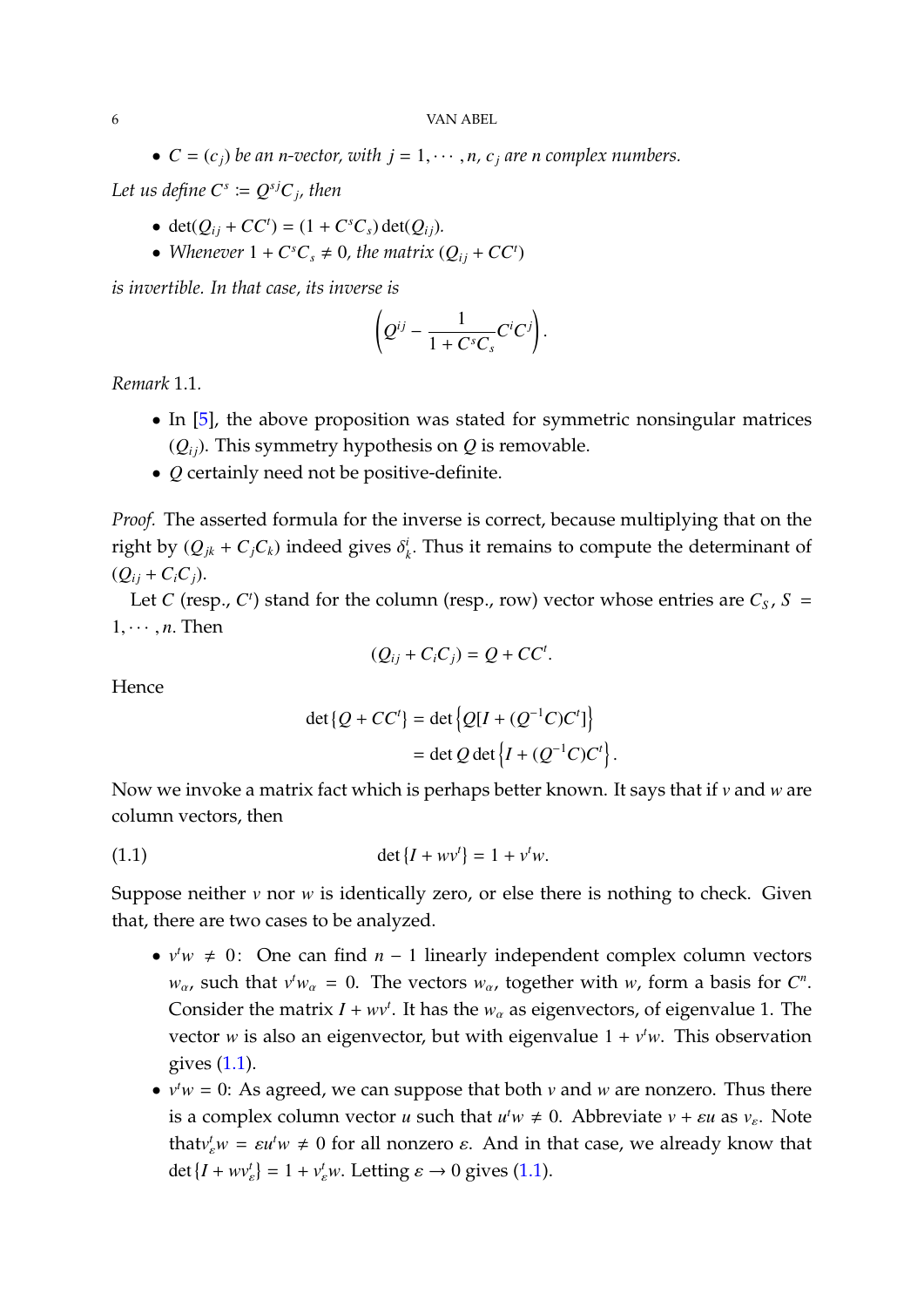Let us substitute, into the above,  $Q^{-1}C$  for *w* and *C* for *v*. The said matrix fact then tells us that

$$
\det\left\{I + (Q^{-1}C)C^t\right\} = 1 + C^t(Q^{-1}C) = 1 + C_sC^s,
$$

which finishes the proof.

# 2. [2](#page-6-0) FINSLER METRIC **II**

**Definition 2.1.** Let *M* be a n-dimension manifold, a *Finsler metric* on *M* is a functional  $F: TM \rightarrow [0, +\infty)$  satisfying the following properties

- $F(x, y)$  is  $C^{\infty}$  on  $TM \setminus \{0\}$ ,
- For all  $x \in M$ ,  $F_x(y) \stackrel{\text{def}}{=} F(x, y)$  is a Minkowski norm.

we call (*M*, *<sup>F</sup>*) is a *Finsler manifold*.

If  $F(x, -y) = F(x, y)$  ie.  $F(x, \lambda y) = \lambda F(x, y), \lambda \neq 0$ , then we call *F* is a *reversible finsler metric*.

2.1. **Fundamental Tensor.** For  $s \in M$ , take frame  ${b_i}_{i}^{n}$  $\sum_{i=1}^{n}$ . Under this frame,  $F(x, y) =$  $F(x, y^i b_i) \stackrel{\text{def}}{=} F(x^i, y^i).$ 

Let  $g_{ij}(x, y) \coloneqq \left(\frac{1}{2}\right)$  $(\frac{1}{2}F^2)$  $y_j$ <sup>*i*</sup> $y_j$ </sub> (*x*, *y*) is called the *fundamental tensor*. For any  $y \in T_xM$ ,  $g_y(u, v) = g_{ij}(x, y)(u^i, u^j)$ , particularly, take  $u, v = y$ , we have

$$
F(F_{y^{i}}) = g_{ij}(x, y)y^{j}, \quad F^{2}(x, y) = g_{ij}(x, y)y^{i}y^{j},
$$

ie,

$$
F(x, y) = \sqrt{g_{ij}(x, y)y^i y^j}.
$$

*Remark* 2.1*.*

- Riemannian:  $ds^2 = g_{ij}(x)dx^i \otimes dx^j$ ,
- Finsler:  $g_y = g_{ij}(s, y) dx^i \otimes dx^j$ .

Note that For any  $y \neq 0$ ,  $y \in T_xM$ ,  $g_y$  is not uniquely depended on *y*.

*Remark* 2.2 (Special Finsler Metric)*.*

- Riemannian metric:  $F(x, y) = \sqrt{g_{ij}(x)y^i y^j}$ ,
- Local Minkowski metric:  $F(x, y) = \sqrt{g_{ij}(y)y^i y^j}$ .

*Remark* 2.3*.* Let (*M*, *<sup>F</sup>*) is a finsler manifold. If *<sup>F</sup>* is non-Riemannian finsler metric, then  $(T_xM, F_x)$  is a Minkowski space; If *F* is a Riemannian metric,  $(T_xM, F_x)$  is a Euclidean space.

<span id="page-6-0"></span> $^{2}$ Second Time of Lecture, Thursday, March 18, 2010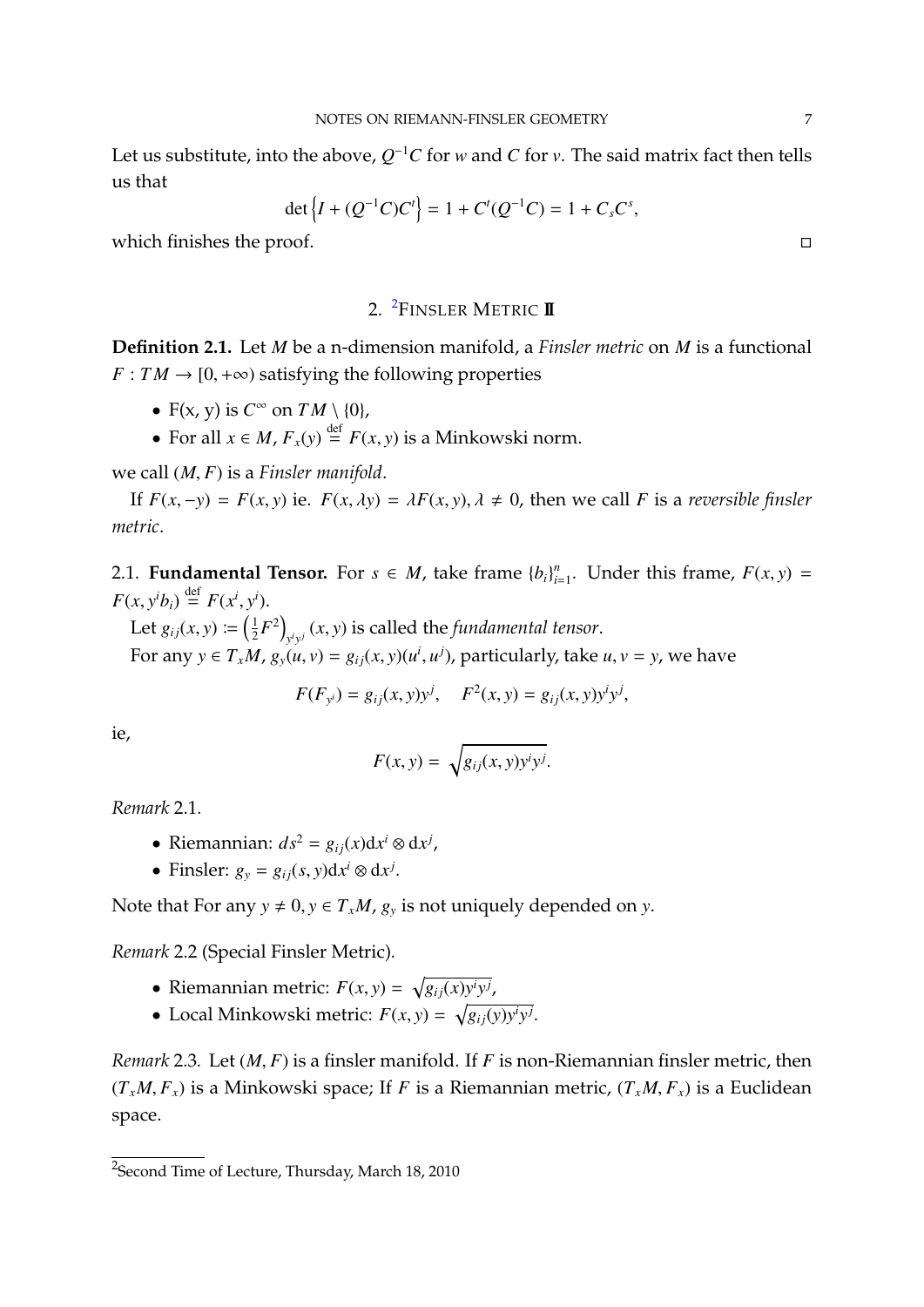#### 2.2. **Some Examples.**

*Example* 2.1*.* Riemannian metric of constant curvature. See 1.22-1.24.

*Remark* 2.4*.* Note about 1.24:  $S^n \subset \mathbb{R}^{n+1}$ . For  $n = 3$ ,  $S^3 \subset \mathbb{R}^4$ .  $ds^2 = \sum_{\alpha} du^{\alpha} \otimes du^{\alpha}$ def =  $\sum_{\alpha}$ (du<sup> $\alpha$ </sup>)<sup>2</sup>,

$$
\psi_{\pm} |_{S^3} : u^1 = \frac{x^1}{\sqrt{1+|x|^2}}, u^2 = \frac{x^2}{\sqrt{1+|x|^2}}, u^3 = \frac{x^3}{\sqrt{1+|x|^2}}, u^4 = \frac{\pm 1}{\sqrt{1+|x|^2}}
$$

So the Riemannian metric on  $S^3$  induced by  $ds^2$  is:

$$
g = ds^2|_{S^3} = \sum_{\alpha} (du^{\alpha})^2 = \sum_{i=1}^4 (dx^i)^2.
$$

and, we have

For any 
$$
y \in T_x S^3 \cong T_x R^3
$$
,  $F(x, y) = \sqrt{g(y, y)}$ .

The Riemannian metrics in Example 1.2.2, 1.2.3 and 1.2.4 can be expressed in one single formula.

$$
\alpha_{\mu} = \frac{\sqrt{|y|^2 + \mu(|x|^2|y|^2 - \langle x, y \rangle^2)}}{1 + \mu|x|^2}, \quad y \in T_x B^n(r_{\mu}) \cong \mathbf{R}^n
$$

$$
r_{\mu} = \begin{cases} -\frac{1}{\sqrt{-\mu}}, & \mu < 0; \\ +\infty, & \mu \ge 0. \end{cases}
$$

 $a_{ij}(x) = \frac{1}{1+u}$  $\frac{1}{1+\mu|x|^2} \left\{ \delta_{ij} - \frac{\mu x^i x^j}{1+\mu|x|} \right\}$  $\left\{\frac{\mu x^i x^j}{1+\mu |x|^2}\right\}$ . By Proposition [1.3,](#page-4-0) we can get

$$
a^{ij}(x) = (1 + \mu |x|^2)(\delta_{ij} + \mu x^i x^j)
$$

and Christoffel symbols

$$
r_{jk}^k = \mu \frac{x^j \delta_k^i + x^k \delta_j^i}{1 + \mu |x|^2}.
$$

*Example* 2.2*.* ( $\alpha$ , $\beta$ )-metric: Suppose ( $V$ , | · |) is norm space, its dual space is  $(V^*, | \cdot |^*)$ ,  $V^*$  $B := \{\text{linear function } f : V \to \mathbf{R}\}.$  where  $|f|^* = \sup_y \{|f(y)| : |y| = 1\} = \sup_{y \in V \setminus \{0\}} \left\{ \frac{|f(y)|}{|y|} \right\}$  $\frac{f(y)|}{|y|}$ 

Let  $\alpha = \sqrt{a_{ij}(x)y^i y^j}$  is a Riemannian metric,  $\beta = b_i(x) dx^i$ ,  $\beta(y) = b_i(x) y^i$  is 1-form.

Let  $|\beta|_{\alpha} = \sup_{y \in T_x M} \frac{\beta(x, y)}{\alpha(x, y)}$  $\frac{\beta(x,y)}{\alpha(x,y)} = \sqrt{a^{ij}(x)b_ib_j}$  (as we know the matrix of metric in *V* and *V*<sup>\*</sup> is reverse of each other.)

Consider  $F(x, y) = \alpha \phi(\frac{\beta}{a})$  $\frac{\beta}{\alpha}$ ),  $\phi = \phi(s)$  satisfy

$$
\phi(s) > 0, \ \phi(s) - s\phi'(s) + (b^2 - s^2)\phi''(s) > 0, \ |s| \le b < b_0.
$$

Then *F*(*x*, *y*) is a finsler metric (called ( $\alpha$ , $\beta$ ) metric) if and only if  $|\beta|_{\alpha} < b_0$ .

In particular,

• If  $\phi = 1 + s$ ,  $F = \alpha + \beta$ , this is a Randers metric,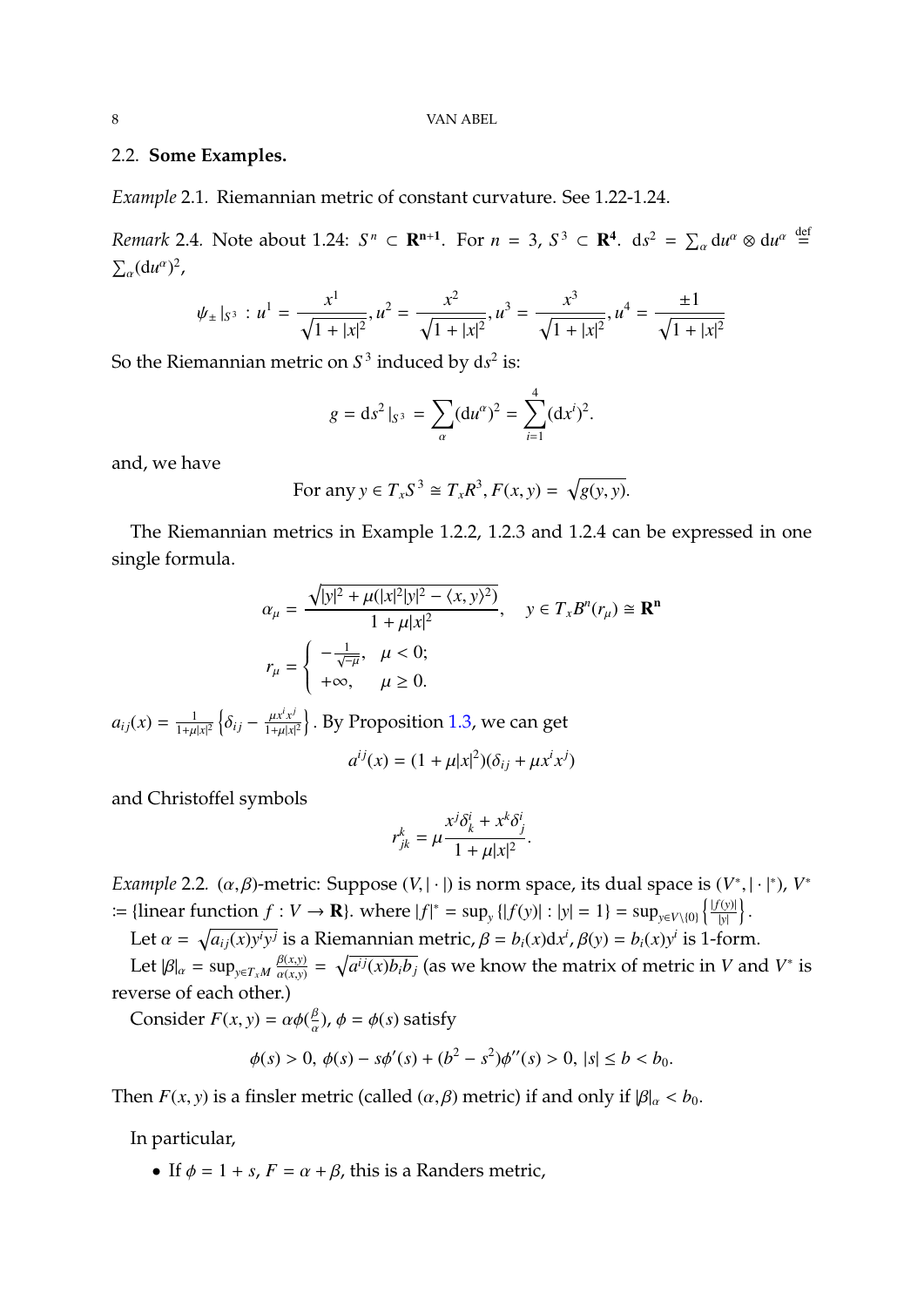- If  $\phi = (1 + s)^2$ ,  $F = \frac{(\alpha + \beta)^2}{\alpha}$ , it has negative curvature, and is projectively flat. ie, the geodisical is lines.
- *Berwald metric.* Let  $\bar{\alpha} =$  $\sqrt{|y|^2-(|x|^2|y^2|-\langle x,y\rangle^2)}$ 1−|*x*| 2 ,  $\bar{\beta} = \frac{\langle x, y \rangle}{1 - |x|^2}$ ,  $\lambda = \frac{1}{1 - |x|^2}$  $1 - |x|^2$ ,  $\alpha = \lambda \bar{\alpha}$ ,  $\beta = \lambda \bar{\beta}$ . Then, the metric in (1.17) is:

$$
F = \frac{(\alpha + \beta)^2}{\alpha}.
$$

We should note that the metric defined above has the property:

 $-k = 0$ ,

- **–** Projectively flat,
- **–** Positively complete.

#### 2.3. **Length Structure and Volume Form.**

2.3.1. *Length Structure.* (*M, F*) is a finsler manifold, for any curve  $C : [a, b] \rightarrow M$ , the length

$$
L_F(C) \coloneqq \int_a^b F(x(t), x'(t)) \mathrm{d}t.
$$

For any  $p, q \in M$ , define

$$
\mathrm{d}(p,q)\coloneqq\inf_{C=\overline{pq}}L_F(C).
$$

In general,

$$
d(p,q) \neq d(q,p)
$$

that's means that the metric is not reversible.

Conversely, given a distance functional  $d_F$ . We can define a finsler metric:

$$
F(x, y) = \lim_{\varepsilon \to 0^+} \frac{d_F(x, c(\varepsilon))}{\varepsilon}, y \in T_x M.
$$

*C* is curve with  $c(0) = x, c'(0) = y$ .

2.3.2. *Volume Form.* Suppose  $(M, F)$ : is a finsler manifold, Let local frame  $\{b_i\} \in T_x M \stackrel{dual}{\leftrightarrow}$ n  $\left| i \right\rangle$  ∈  $T_xM^*$ .

• Define

$$
dV_{BH} := \delta_{BH}(x)\theta^1 \wedge \theta^2 \wedge \cdots \wedge \theta^n.
$$

where,

$$
\delta_{BH}(x) := \frac{\text{vol}(B^n(1))}{\text{vol}\left\{(\mathbf{y}^i) \in \mathbf{R}^n | F(x, \mathbf{y}^i b_i) < 1\right\}}
$$

 $\bigcup_{B}^{B}(\mathcal{X}) \leftarrow \text{vol}\{(y^i) \in \mathbf{R}^n | F(x, y^i b_i) < 1 \}$ <br>which is called Busemamn-Hausdorff volume form.

• Define

$$
dV_{HT} := \delta_{HT}(x)\theta^1 \wedge \theta^2 \wedge \cdots \wedge \theta^n
$$

where

$$
\delta_{HT}(x) \coloneqq \frac{B_x^n \det(g_{ij}(x, y)) \mathrm{d}y^1 \cdots \mathrm{d}y^n}{\mathrm{vol}(B^n(1))}
$$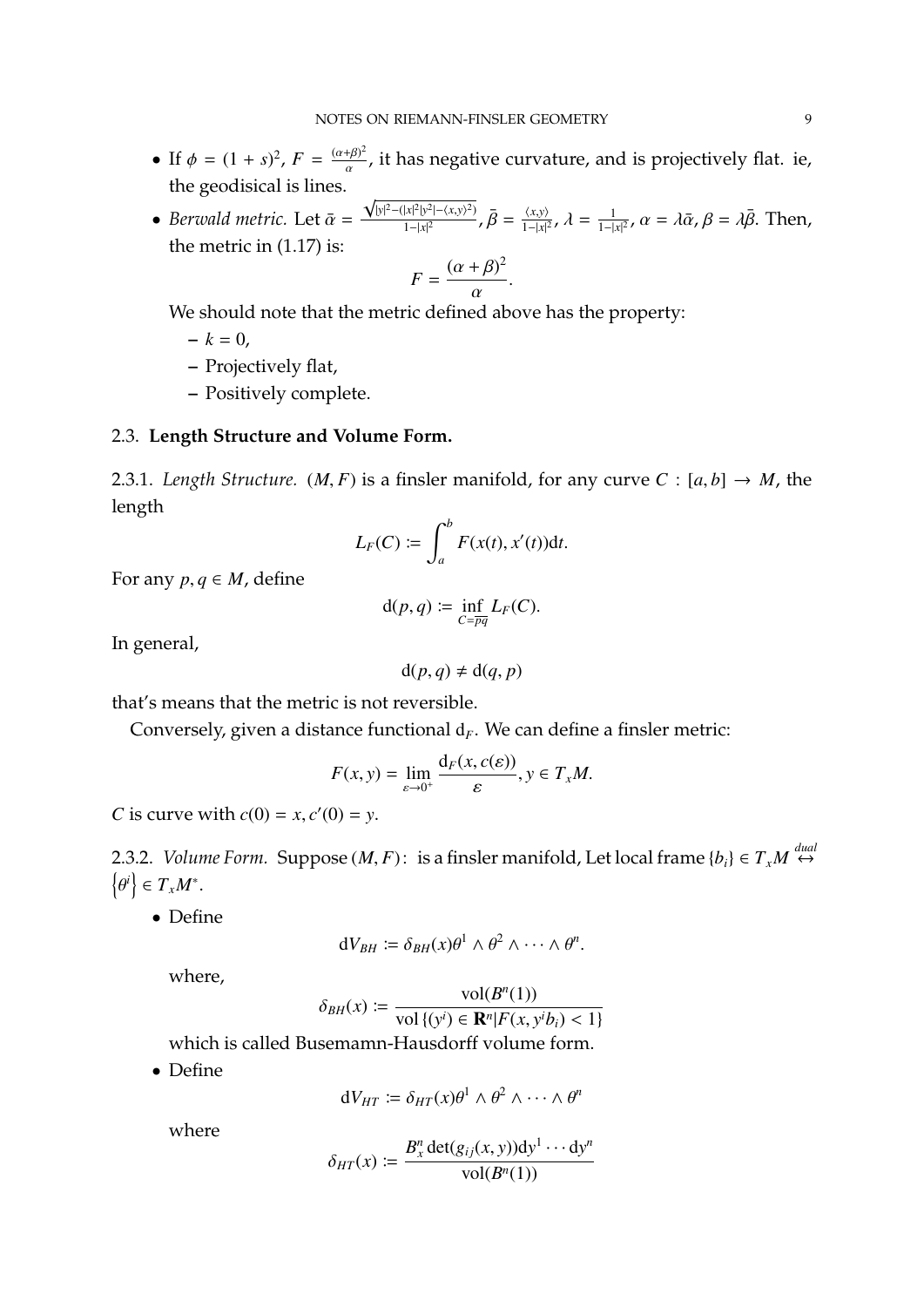where  $B_x^n := \{(y^i) \in \mathbb{R}^n | F(x, y^i b_i) < 1 \}.$ we called it is the Holmes-Thompson volume form.

In general, The coefficient of volume form can't be expressed in terms of elementary functions though  $F = F(x, y)$  sometimes is. Nevertheless, it is computable for Randers metrics including Riemannian metrics.

First, consider a Riemannian metric

$$
\alpha = \sqrt{a_{ij}(x)y^i y^i}, \quad y = y^i \frac{\partial}{\partial x^i} \bigg|_x \in T_x M.
$$

there  $(a_{ij}(x)$  is positive definite, ie. there is an invertible matrix  $A \in M_n(\mathbf{R})$  such that  $(a_{ij}(x) = A^T A)$ .

Take transformation

$$
\mathbf{R}^{\mathbf{n}} \to \mathbf{R}^{\mathbf{n}}
$$

$$
y \mapsto u = Ay
$$

then, for any  $y \in B_x^n = \{(y^i) \in \mathbb{R}^n | \alpha(x, y^i b_i) < 1\}$ ,  $|u|^2 = u^T u = y^T A^T A y = y^T (a_{ij}(x)) y =$  $a_{ij}(x)y^i y^j < 1$ . that's mean  $A: B_n^x \to B^n(1)$ .

Then

$$
\text{vol}(B^n(1)) \int_{B^n(1)} \mathrm{d}u^1 \cdots \mathrm{d}u^n = \int_{B^n(x)} \det(A) \mathrm{d}y^1 \cdots \mathrm{d}y^n
$$

$$
= \sqrt{\det(a_{ij})} \text{vol}(B^n_x).
$$

That's

$$
\sigma_{BT}(x) = \frac{\text{vol}(B_n(1))}{\text{vol}(B_x^n)} = \sqrt{\text{det}(a_{ij})}
$$

$$
\text{d}v_{\alpha} = \sqrt{\text{det}(a_{ij})} \theta^1 \wedge \dots \wedge \theta^n
$$

If *F* is a Randers metric, set  $F = \alpha + \beta$ ,  $\alpha = \sqrt{\det(a_{ij})}$ ,  $\beta = b_i y^i$ . Taking orth-normal frame  ${e_i} \subset T_xM$ , w.r.t.  $\alpha$  such that  $\beta(y) = |\beta|_{\alpha}y^1$ .

In fact, taking  $\{e_i\} \stackrel{\mathsf{dual}}{\longleftrightarrow} \{w^i\}$ , where

$$
w^{i} = \frac{b_{i}(x)}{|\beta|_{\alpha}} dx^{i}, \text{ ie, } e_{i} = \frac{b_{i}(x)}{|\beta|_{\alpha}} \frac{\partial}{\partial x^{i}}, b^{i} := a^{ij}b_{j}, y = y^{i}e_{i}.
$$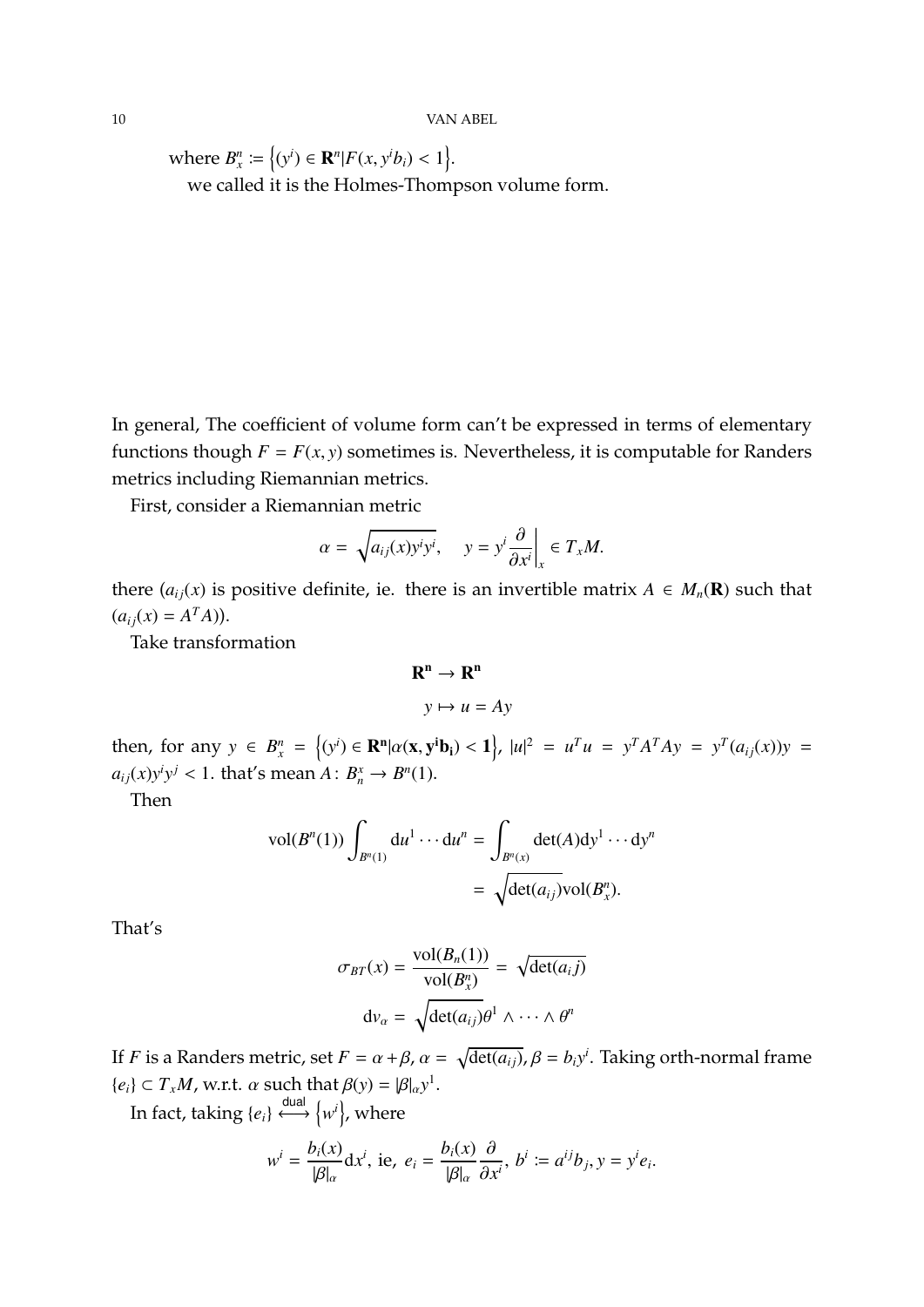Then

$$
1 > F(x, y) = \sqrt{\sum_{i} (y^{i})^{2}} + |\beta|_{\alpha} y^{1}
$$

$$
\sum_{i} (y^{i})^{2} < 1 + |\beta|_{\alpha}^{2} (y^{1})^{2} - 2|\beta|_{\alpha} y^{1}
$$

$$
(1 - |\beta|_{\alpha}^{2})^{2} (y^{1} + \frac{|\beta|_{\alpha}}{1 - |\beta|_{\alpha}^{2}})^{2} + (1 - |\beta|_{\alpha}^{2}) \sum_{\alpha=2}^{n} (y^{\alpha})^{2} < 1
$$

Now we can take an properly transformation to get  $\cdots$ 

In fact, let

$$
\begin{cases}\n u^1 = (1 - |\beta|_\alpha^2)(y^1 + \frac{|\beta|_\alpha}{1 - |\beta|_\alpha^2}), \\
 u^\alpha = \sqrt{1 - |\beta|_\alpha^2}y^\alpha, \quad \alpha \ge 2.\n\end{cases}
$$

The determinant of its Jacob matrix is  $(1 - |\beta|_{\alpha})^{(n+1)/2}$ .

So, we have

$$
\text{vol}(B^n(1)) = \int_{B^n(1)} \text{d}u^1 \cdots \text{d}u^n
$$
  
= 
$$
\int_{B^n_x} (1 - |\beta|_\alpha)^{(n+1)/2} \text{d}y^1 \cdots \text{d}y^n
$$
  
= 
$$
(1 - |\beta|_\alpha)^{(n+1)/2} \text{vol}(B^n_x).
$$

That's

$$
\sigma_{BT}(x) = \frac{\text{vol}(B_n(1))}{\text{vol}(B_x^n)} = (1 - |\beta|_\alpha)^{(n+1)/2}.
$$

Note that there is a little different between the text book and here, as we take the coordinate as the orth-normal, such that  $\sigma_{\alpha}(x) = 1$ .

# 3. [3](#page-10-0)NAVIGATION PROBLEM

(1926, zermelo) On a Euclidean space (*M*, <sup>Φ</sup>), with a fix direction *<sup>u</sup>*, and a velocity  $\Phi(u) = 1$ , then form *A* to *B* the curve with minimal distance (length) is line. Now suppose that there is a external force (wind), and set the direction fixed, with speed *v*, what about the minimum distance should be?

Set ( $M$ ,  $\Phi$ ) is a finsler manifold, and velocity vector field *u*, with  $\Phi$ (*u*) = 1. Suppose there is a external force field *v*, such that  $\Phi(x, -v_x) < 1$ . As *u* is a unit vector, we have <sup>Φ</sup>(*x*, *<sup>T</sup><sup>x</sup>* <sup>−</sup> *<sup>v</sup>x*) = Φ(*x*, *<sup>u</sup>x*) <sup>=</sup> <sup>1</sup>, note that {*x*|Φ(*x*, *<sup>u</sup>x*) <sup>=</sup> <sup>1</sup>} is the indictrix of <sup>Φ</sup>. In order to make  $T_x$  to be a unit vector, the equation  $\bar{\Phi}(x, T_x) = \Phi(x, T_x - v_x) = 1$  should be the indictrix of the new metric. In fact it is a shifting of  $\{x | \Phi(x, u_x) = 1\}$ .

<span id="page-10-0"></span><sup>&</sup>lt;sup>3</sup>Third Time of Lecture, Thursday, March 25, 2010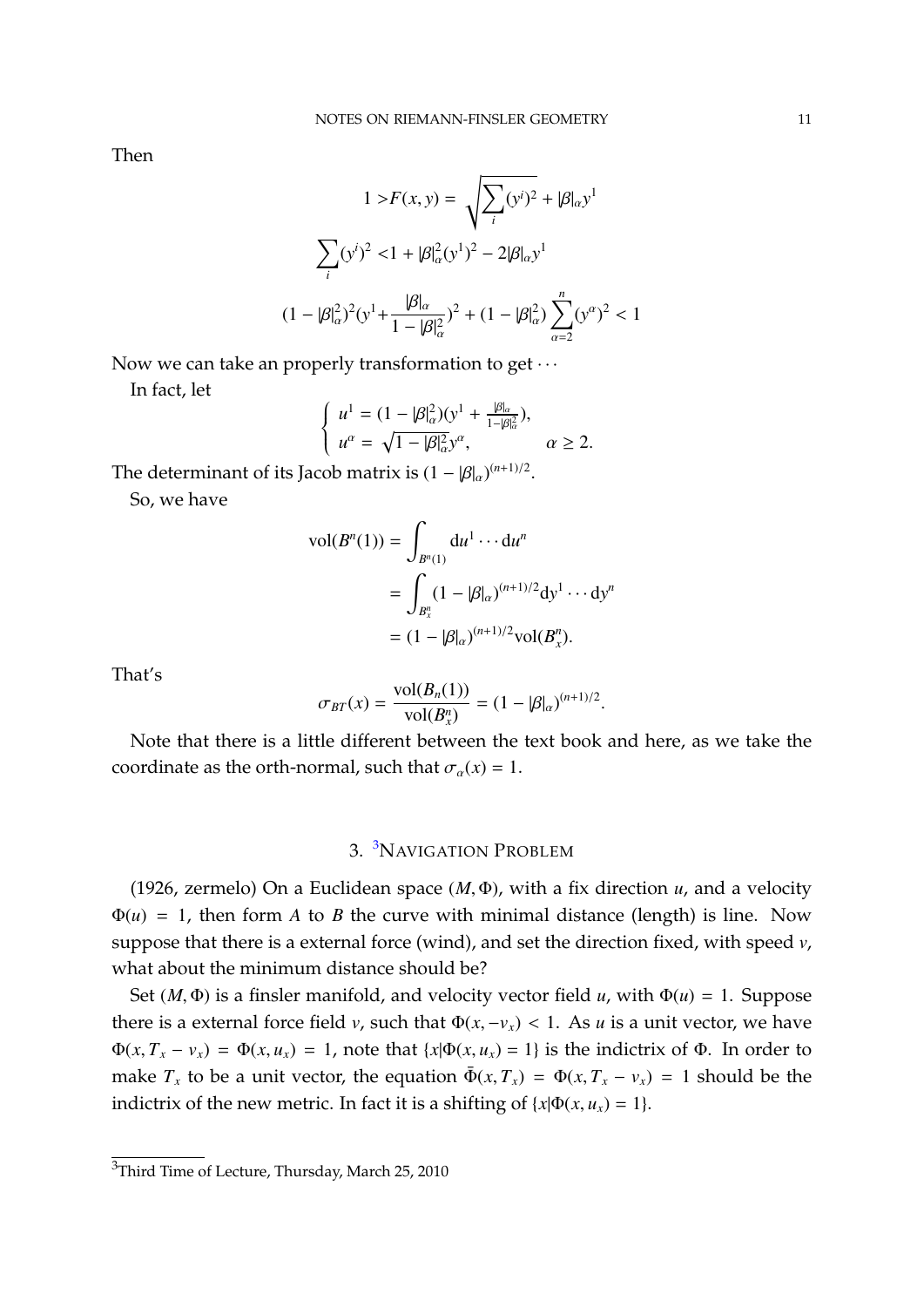#### 12 VAN ABEL

By Okuba's method, there exist a finsler metric *F* such that  $\Phi(x, y/F(x, y) - v_x) =$ 1, equally  $F(x, y) = \Phi(x, y - F(x, y)v_x)$ . It's easy to see that  $F(x, y) = 1$  if and only if  $\Phi(x, y - v_x) = 1$  and  $F(x, T_x) = 1$ .

**Lemma 3.1** (lemma 1.4.2, [\[1\]](#page-79-0)). *Let*  $(M, \Phi)$  *be a finsler manifold, a vector field*  $v$  *with*  $\Phi(x, -v_x)$  < 1*. Define a finsler metric F satisfying*  $\Phi(x, y/F - y) = 1$ *. Then, we have* 

 $dv_F = dv_{\Phi}$  (*Busemanmn-Hausdorff volume form*),

*where*

$$
\sigma_{BH}(x) \coloneqq \frac{\text{vol}(B^n(1))}{\text{vol}(\{(y^i) \in \mathbf{R}^n | F(x, y^i \alpha_i) < 1)\}}
$$

Recall  $(V, |\cdot|) \leftrightarrow (V^*, |\cdot|^*)$ , and for any  $f \in V^*$ ,  $||f||^* := \sup_{y \in V \setminus \{0\}} f(y) / ||y||$ .

*Remark* 3.1*.* Suppose (*M*, *<sup>F</sup>*) is a finsler manifold, and *<sup>v</sup>* is a vector field on *<sup>M</sup>* with  $\Phi(x, v_x)$  < 1. Define ξ(*y*)

$$
\Phi^*(x,\xi) = \sup_{y \in T_x M \setminus \{0\}} \frac{\xi(y)}{\Phi(x,y)}
$$

we can view  $\Phi \simeq \Phi^*$  is the dual metric of  $\Phi^*$ .

*v*:  $u^* \mapsto \langle v, u^* \rangle \stackrel{\text{def}}{=} u^*(v)$ , the tangent vector is a liner function of cotangent space. Define

$$
F^* := \Phi^* + v^*
$$
  
\n
$$
\updownarrow \qquad \downarrow
$$
  
\n
$$
F \stackrel{\text{def}}{\leftarrow} (\Phi , v)
$$

where *F* defined by  $\Phi(x, y/F - v_x) = 1$ . This mean that we can use  $\Phi \to \Phi^*$ ,  $v \to v^*$ to define  $F^* \stackrel{\text{def}}{=} \Phi^* + v^*$ , and then define *F* by  $F^*$ . See MSR1 series 2004 Z.Shen *The* Property of Rich Curvature and Flag Curvature of Finsler Manifolds.

3.1. **Navigation Problem in Two Special Kinds of Spaces.** Now we turn to the navigation problem on two special kinds spaces, which will induce two special finsler metric.

3.1.1. *Frunk metric*. Let  $\phi = \phi(y)$  be a Minkowski norm in  $\mathbb{R}^n$ . Define domain

<span id="page-11-0"></span>
$$
\mathscr{U} := \left\{ (y^i) \in \mathbf{R}^n | \phi(y) < 1 \right\}
$$

in fact it's the domain defined by the boundary of the indictrix of Minkowski norm, and so it's a *strong convex domain*. Taking  $\Phi = \Phi(x, y) := \phi(y)$ , and vector field *v* in  $\mathbb{R}^n$ such that  $v_x = -x$ . By navigation problem, there is a  $\Theta$ , such that  $\Phi(x, y/\Theta - v_x) = 1$ , i.e.  $\phi(y/\Theta(x, y) + x) = 1$ . So

(3.1) 
$$
\Theta(x, y) = \phi(y + \Theta(x, y)x),
$$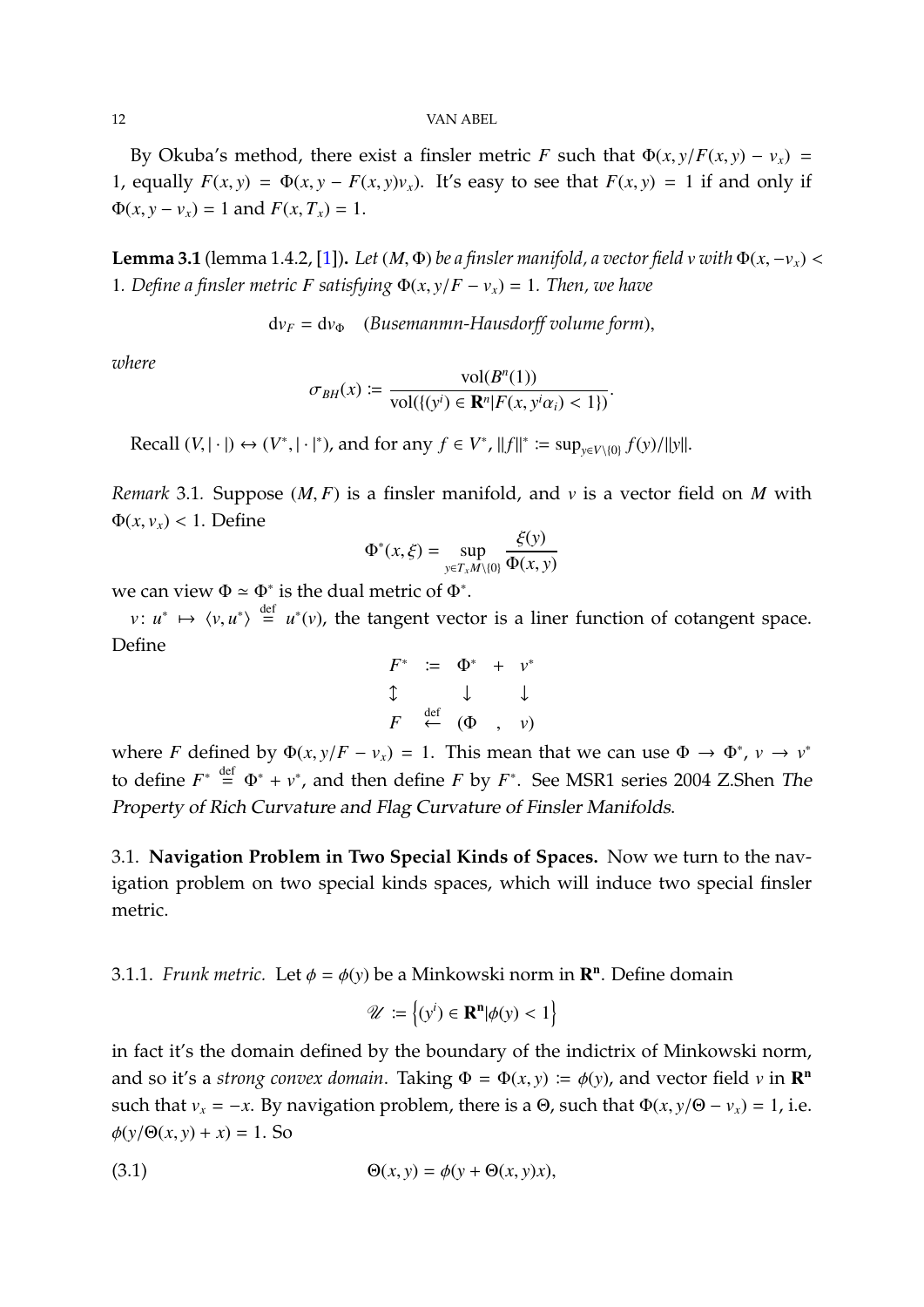differentiating [\(3.1\)](#page-11-0) with respect to  $x^k$  and  $y^k$  respectively, one obtains

<span id="page-12-1"></span><span id="page-12-0"></span>(3.2) 
$$
(1 - \phi_w^l(w)x^l) \Theta_{x^k}(x, y) = \phi_{w^k}(w) \Theta(x, y),
$$

(3.3) 
$$
(1 - \phi_w^l(w)x^l) \Theta_{y^k}(x, y) = \phi_{w^k}(w),
$$

where  $w := y + \Theta(x, y)x$ . By [\(3.2\)](#page-12-0) and [\(3.3\)](#page-12-1),  $\phi_{w^k}$  and  $1 - \phi_{w^l} x^l$  are not zero at the same time. See  $1 - \phi_{w^l} x^l$  and  $\phi_{w^l}$  be unknown number, then

$$
\left|\begin{array}{cc} \Theta_{x^k} & -\Theta \\ \Theta_{y^k} & -1 \end{array}\right|=0,
$$

from which one obtain

$$
\Theta_{x^k}=\Theta\Theta_{y^k}.
$$

Which called the basic equation(differential) of Frunk metric. Particularly, when  $\phi$  is the matrice of the matrice of the matrice of the matrice of the matrice of the matrice of the matrice of the matrice of the matrice the standard Euclidean metric, then  $\mathscr U$  is the unit open ball in usual sense and  $\Theta$  is the Frunk metric defined in (1.15) (See [\[1\]](#page-79-0)).

*Remark* 3.2*.* In fact, in the Euclidean case,  $\phi(y) = \sum (y^i)^2$ , and Θ is defined by *x* + *y*/Θ(*x*, *y*) ∈ ∂*U*. Thus,  $\phi(x + y/\Theta) = 1$ , ie.,  $|x|^2 + 2/\Theta\langle x, y \rangle + |y|^2/\Theta^2 = 0$ , from this, we can get

$$
\Theta(x, y) = \frac{\langle x, y \rangle + \sqrt{\langle x, y \rangle^2 + (1 - |x|^2)|y|^2}}{1 - |x|^2}.
$$

which is exactly the metric defined in (1.15).

3.1.2. Randers metric. . Give a Riemannian manifold  $(M, h)$ ,  $h = \sqrt{h_{ij}(x)y^i y^j}$  and a vector field *V* with  $h(x, -V_x) < 1$ . Solve

$$
h(x, y/F - V_x) = 1 \Leftrightarrow \sqrt{h_{ij}(y^i/F - V^i)(y^j/F - V^j)} = 1,
$$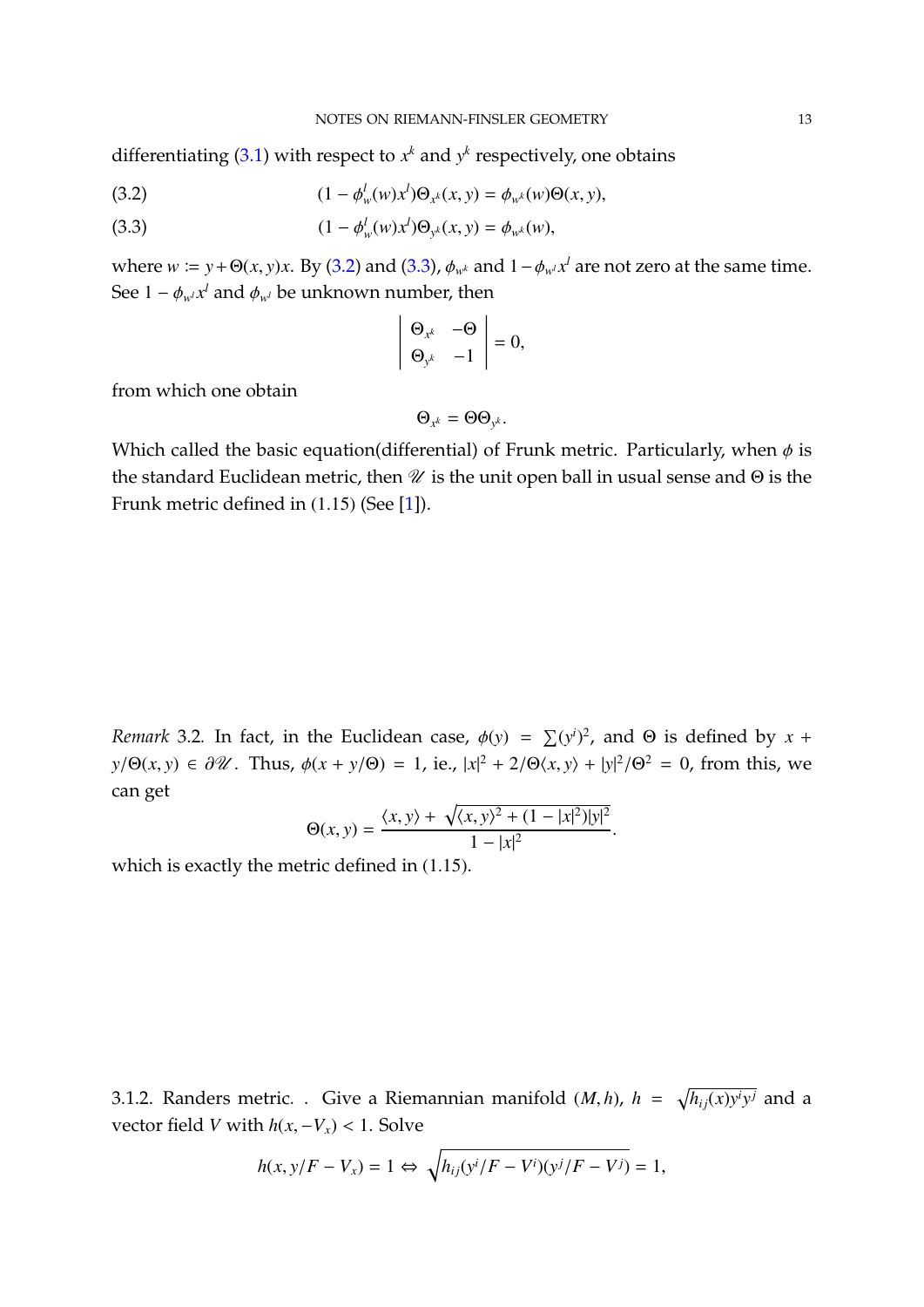The solution<sup>[4](#page-13-0)</sup> of navigation problem  $F = \alpha + \beta$ , where

$$
\alpha = \sqrt{a_{ij}(x)y^i y^j}, \quad a_{ij} = \frac{(1 - h_{pq} V^p V^q) h_{ij} + h_{ip} h_{jq} V^p V^q}{(1 - h_{pq} V^p V^q)^2},
$$

$$
\beta = b_i(x) y^i, \quad b_i = \frac{h_{ip} V^p}{1 - h_{pq} V^p V^q}.
$$

write  $\lambda := 1 - ||V||_{h'}^2$ ,  $V_i = h_{ij}V^j$ ,  $V_0 := V_i y^i$ ,  $h = \sqrt{h_{ij}y^i y^j}$ .

$$
F(x, y) = \frac{\sqrt{h^2 - (||V||_h^2 h^2 - V_0^2)} - V_0}{\lambda}
$$

$$
= \frac{\sqrt{\lambda h^2 + V_0^2}}{\lambda} - \frac{V_0}{\lambda},
$$

note that, √  $\lambda h^2 + V_0^2$ and  $\frac{-V_0}{\lambda}$ is the basic tensors of  $a_{ij}$  and  $b_i$  respectively. Then,

$$
\begin{cases}\n a_{ij} = \frac{h_{ij}}{\lambda} + \frac{V_i}{\lambda} \frac{V_j}{\lambda}, & (use \ \alpha(x, y) = \sqrt{a_{ij} y^i y^j}) \\
 b_i = -\frac{V_i}{\lambda}, V_i = h_{ij} V^j.\n\end{cases}
$$

By Proposition [1.3,](#page-4-0)

$$
\begin{cases} a^{ij} = \lambda (h^{ij} - V^i V^j), \\ b^i = a^{ij} b_i = -\lambda V^i, \end{cases}
$$

<span id="page-13-0"></span> $^4$ In fact, by

$$
F^{2} (h_{ij}V^{i}V^{j}) - h_{ij} (y^{i}V^{j} + y^{j}V^{i}) F + h_{ij}y^{i}y^{j} = F^{2},
$$
  

$$
F = \frac{h_{ij}y^{i}V^{j} \pm \sqrt{(h_{ij}y^{i}V^{j})^{2} + (1 - h_{pq}V^{p}V^{q})h_{ij}y^{i}y^{j}}}{h_{ij}y^{i}y^{j} - 1},
$$

and note

$$
h_{pq}V^{p}V^{q} = h(x, -V_{x})^{2} < 1,
$$
  

$$
F = \frac{-h_{ij}y^{i}V^{j} + \sqrt{h_{ij}y^{i}V^{j}h_{pq}y^{p}V^{q} - h_{ij}y^{i}y^{j}h_{pq}V^{p}V^{q} + h_{ij}y^{i}y^{j}}}{1 - h_{ij}y^{i}y^{j}},
$$

thus,

$$
F = \frac{-h_{ij}y^iV^j + \sqrt{h_{ip}y^iV^ph_{jq}y^jV^q - h_{ij}y^iy^jh_{pq}V^pV^q + h_{ij}y^iy^j}}{1 - h_{ij}y^iy^j},
$$

ie.,

$$
F = \frac{-h_{ij}y^{i}V^{j} + \sqrt{(h_{ip}h_{jq}V^{p}V^{q} + (1 - h_{pq}V^{p}V^{q})h_{ij})y^{i}y^{j}}}{1 - h_{ij}y^{i}y^{j}}
$$

,

we have

$$
F = \sqrt{\frac{\left(1 - h_{pq}V^{p}V^{q}\right)h_{ij} + h_{ip}h_{jq}V^{p}V^{q}}{\left(1 - h_{pq}V^{p}V^{q}\right)^{2}}y^{i}y^{j}} + \frac{-h_{ip}V^{p}}{1 - h_{pq}V^{p}V^{q}}y^{i}}.
$$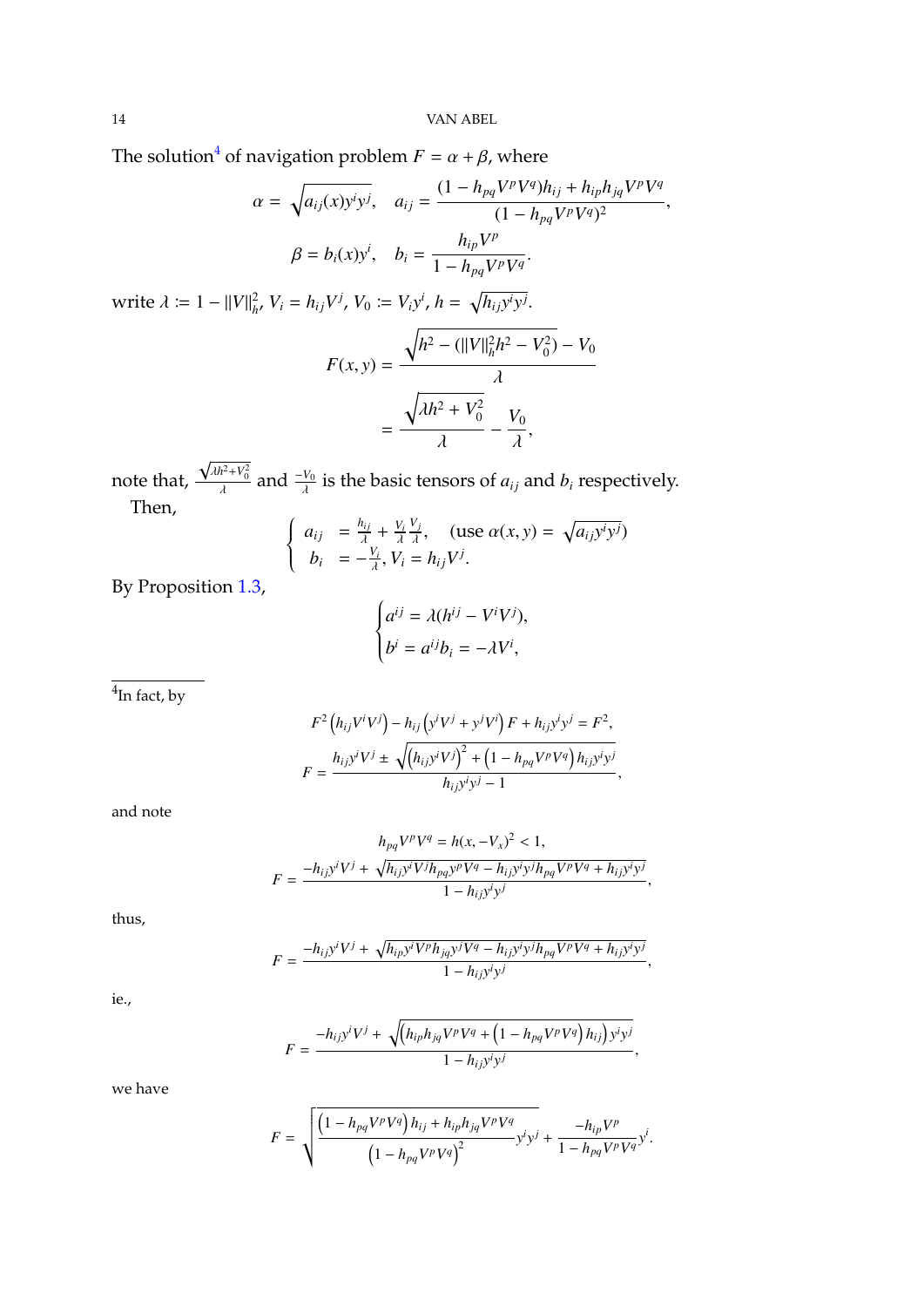and

$$
\|\beta\|_{\alpha}^2 = a^{ij}b_ib_j = h_{ij}V^iV^j = h^2(x, v_x) < 1.
$$

so we can feel that Randers metric is a special, natural (the solution of navigation problem) metric. We get the following

**Proposition 3.1.** *The solution of navigation problem on a Riemannian manifold is a Randers metric, and conversely, every Randers metric can induced by a navigation problem on a Riemannian manifold.*

*Proof.* One side already given as above, we just need to do the other side. Suppose *F* =  $\alpha + \beta$  is a Randers metric. Where  $\alpha = \sqrt{a_{ij}(x)y^i y^j}$ ,  $\beta = b_i(x)y^i$ . Put,

$$
h_{ij}(x) := (1 - ||\beta||_{\alpha}^{2}) (a_{ij} + b_{i}b_{j})
$$
  

$$
V^{i}(x) := -\frac{a^{ij}b_{j}}{1 - ||\beta||_{\alpha}^{2}},
$$

form them we can induce the navigation data  $(h, v) \rightarrow F = \alpha + \beta$ , you should verify yourself.

In fact, as

$$
a_{ij} = \frac{\left(1 - h_{pq}V^pV^q\right)h_{ij} + h_{ip}h_{jq}V^pV^q}{\left(1 - h_{pq}V^pV^q\right)^2},
$$

$$
b_i = -\frac{h_{ip}V^p}{1 - h_{pq}V^pV^q}.
$$

,

It's easy to get

$$
h_{ij} = \left(1 - h_{pq}V^pV^q\right)\left\{a_{ij} - b_ib_j\right\},\
$$

$$
= \left(1 - ||\beta_x||^2_{\alpha}\right)\left\{a_{ij} - b_ib_j\right\},\
$$

and

$$
a^{ij}b_j = a_{ij} \left( -\frac{h_{jp}V^p}{1 - ||\beta_x||^2_{\alpha}} \right)
$$
  
= 
$$
-a^{ij} \left( a_{jp} - b_j b_p \right) V^p
$$
  
= 
$$
-V^i + a^{ij} b_j b_p V^p,
$$

note

$$
b_p V^p = -\frac{h_{pj} V^j V^p}{1 - ||\beta_x||^2_\alpha},
$$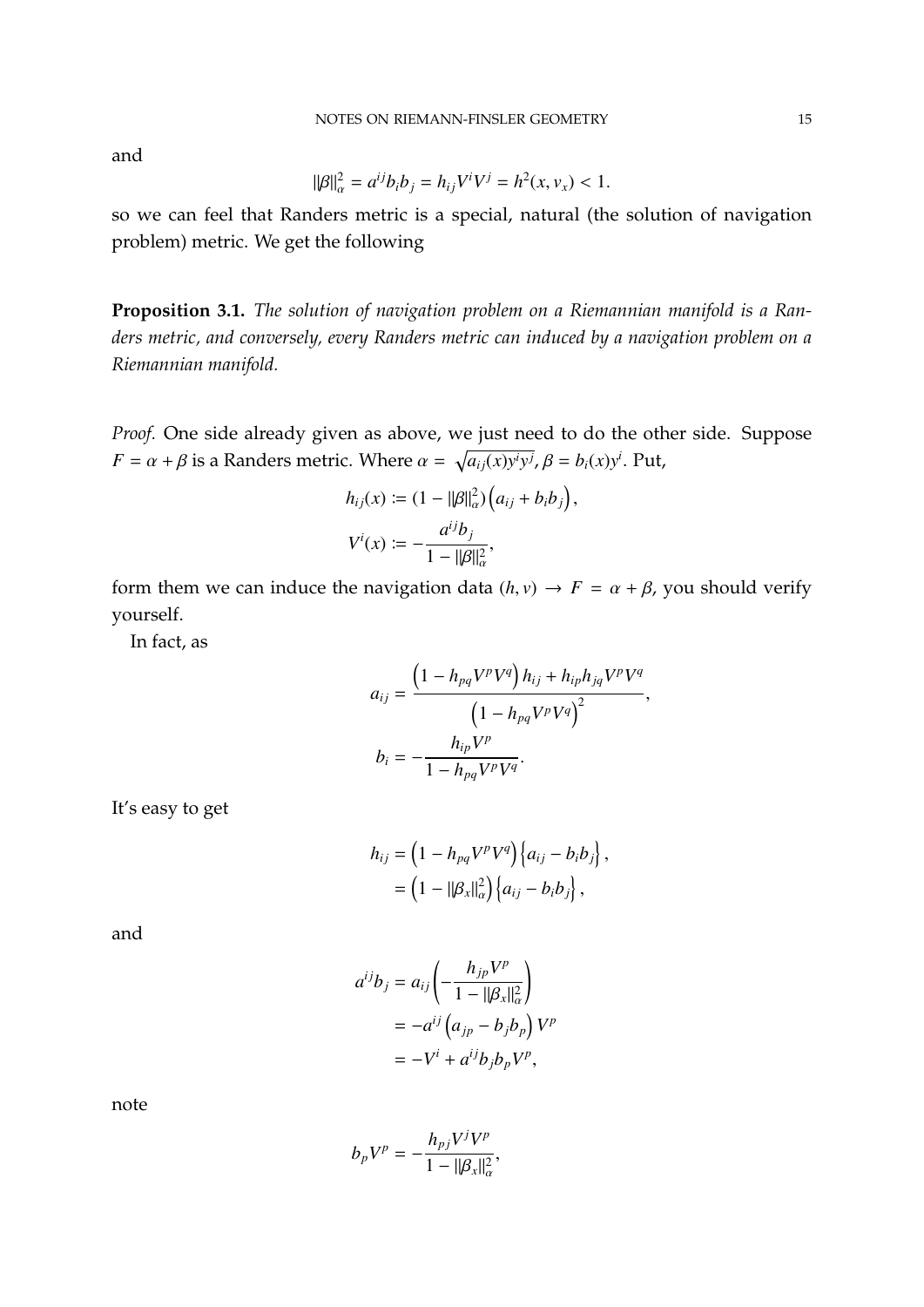16 VAN ABEL

we have

$$
V^i = \frac{a^{ij}b_j}{1 - ||\beta_x||^2_{\alpha}}.
$$

#### 4. CARTAN TORSION

# 4.1. **Cartan Torsion.** Suppose  $(M, F)$  is a finsler manifold, for any  $u, v, w \in T_xM$ , define

$$
C_{y}(u, v, w) \coloneqq \frac{\partial^{3}}{4\partial s \partial t \partial r} \left[ F^{2}(y + su + tv + rw) \right]_{s = t = r = 0}, \quad y \in T_{x}M \setminus \{0\}.
$$

We call

$$
C := \left\{C_{y}|y \in V \setminus \{0\}\right\}
$$

to be *Cartan tensor*.

In local coordinate, C can be expressed exactly. Taking frame  $\{b_i\} \in T_xM$ . Then,

$$
g_{ij}(x, y) = g_{y}(\mathbf{b}_{i}, \mathbf{b}_{j}) = \frac{[F^{2}]_{y^{i}y^{j}}}{2} = \frac{1}{2} \frac{\partial [F^{2}]}{\partial y^{i} \partial y^{j}},
$$

$$
C_{ijk}(x, y) = C_{y}(\mathbf{b}_{i}, \mathbf{b}_{j}, \mathbf{b}_{k}) = \frac{1}{4} \frac{\partial^{3} [F^{2}]}{\partial y^{i} \partial y^{j} \partial y^{k}} = \frac{\partial g_{ij}}{2\partial y^{k}}
$$

*Remark* 4.1*.*  $C = 0 \Leftrightarrow F$  is a Euclidean metric, i.e. independent of *y*.

*Remark* 4.2*.*  $T_xM$  have a smooth structure that make it into a manifold. For any  $y \in T_xM$ , we know that  $T_y(T_xM) \cong T\mathbb{R}^n$ . Define

$$
g_{ij} \coloneqq g_{ij}(x, y) \mathrm{d} y^i \otimes \mathrm{d} y^j,
$$

which is the inner product defined on tangent space of  $T_xM$  at *y*. Particularly, if  $(g_{ij})$  is a Riemannian metric on  $T_xM$ , then  $(T_xM, g_x)$  is a Riemannian manifold, and the coefficients of this Riemannian manifold is the Christoffel symbol.

In general, the Christoffel symbol on  $(T_xM, g_x)$  is

$$
C_{jk}^i = g^{il} C_{ljk}
$$

which means that the Cartan tensor determined the Christoffel symbol on its tangent space (as a Riemannian manifold).

4.2. **Mean Cartan Torsion.** For any  $y \in T_xM \setminus \{0\}$ ,

$$
\mathbf{I}_y: T_x M \rightarrow \mathbf{R}
$$
  
  $u \mapsto \mathbf{I}_y(u) := g^{jk} C_y(u, \mathbf{b}_j, \mathbf{b}_k)$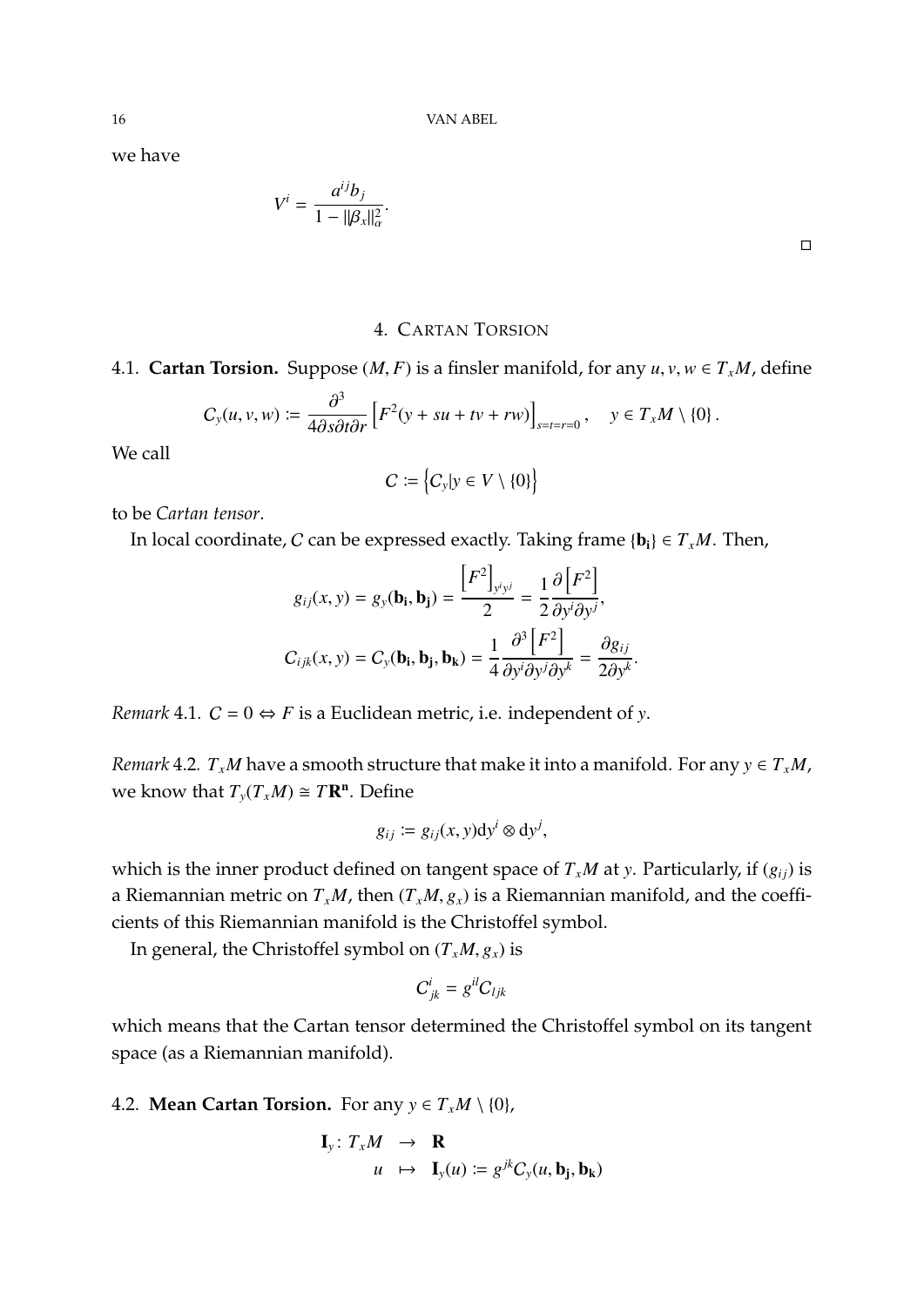**I**<sub>y</sub> is a liner function on tangent space, put  $I_y = T_i(x, y)d\theta^i$ , there  $\left\{$  $\left\{ \mu \right\}$  is the basis of co-tangent space. Observe

$$
\frac{\partial}{\partial y^{i}} \left[ \det(g_{jk}) \right] = \frac{\partial g_{pq}}{\partial y^{i}} A_{pq} = \frac{\partial g_{pq}}{\partial y^{i}} \left[ g^{q_1 p} g_{pq_1} \right] A_{pq}
$$

$$
= \frac{\partial g_{pq}}{\partial y^{i}} g^{q_1 p} \delta_{q_1}^{p} \det(g_{jk}) = \frac{\partial g_{pq}}{\partial y^{i}} g^{qp} \det(g_{jk})
$$

$$
= 2 \det(g_{jk}) g^{pq} C_{pqi},
$$

we have

$$
I_i(x, y) = g^{jk} C_{ijk} = \frac{\partial}{\partial y^i} \left[ \ln \sqrt{\det(g_{ij})} \right].
$$

In fact, Deicke have proved that Euclidean norms can be characterized by the mean Cartan torsion, proof can be find in [\[2\]](#page-79-2).

*Remark* 4.3 (*Oek theorem*)*.* A Minkowski norm on a vector space *V* is Euclidean if and only if  $I = 0$ .

#### 4.3. *Matsumoto tensor***.** Define

$$
\mathcal{M}_{ijk} := C_{ijk} - \frac{1}{n+1} \left( I_i h_{jk} + I_j h_{ki} + I_k h_{ij} \right),
$$
  

$$
h_{ij}(x, y) := g_{ij}(x, y) - l_i l_j,
$$
  

$$
l_i = \frac{y_i}{F(x, y)}, y_i = g_{ij}(x, y) y^j,
$$

Note that

$$
g_{ij}=\frac{1}{2}\left[F^2\right]_{y^i y^j},\,
$$

we have

$$
y^{i}g_{ij} = \frac{1}{2}\left[F^{2}\right]_{y^{i}y^{j}} y^{i} = \frac{1}{2}\left[F^{2}\right]_{y^{j}} = FF_{y^{j}}.
$$

So,  $l_i = F_{y^i}$  is the unit vector determined by *y*, and  $h_{ij}(x, y) = g_{ij} - F_{y^i}F_{y^j}$ . We call  $M_y(u, v, w) := M_{ijk}(x, y)u^iv^jw^k$  is the Matsumoto torsion. It's clearly  $M := \{M_y|y \in V \setminus \{0\}\}\equiv$ 0 for all two-dimensional Minkowski norms.(?)

*Example* 4.1 (1.5.2, Randers metric). Let  $F = \alpha + \beta$ , with  $\|\beta_{\alpha}\| < 1$ , and the metric matrix is  $(g_{ij})$ , and determinant of  $(g_{ij})$  is det $(g_{ij})$ . then

$$
I_i = \frac{\partial \left[\ln \sqrt{\det(g_{ij})}\right]}{\partial y^i}
$$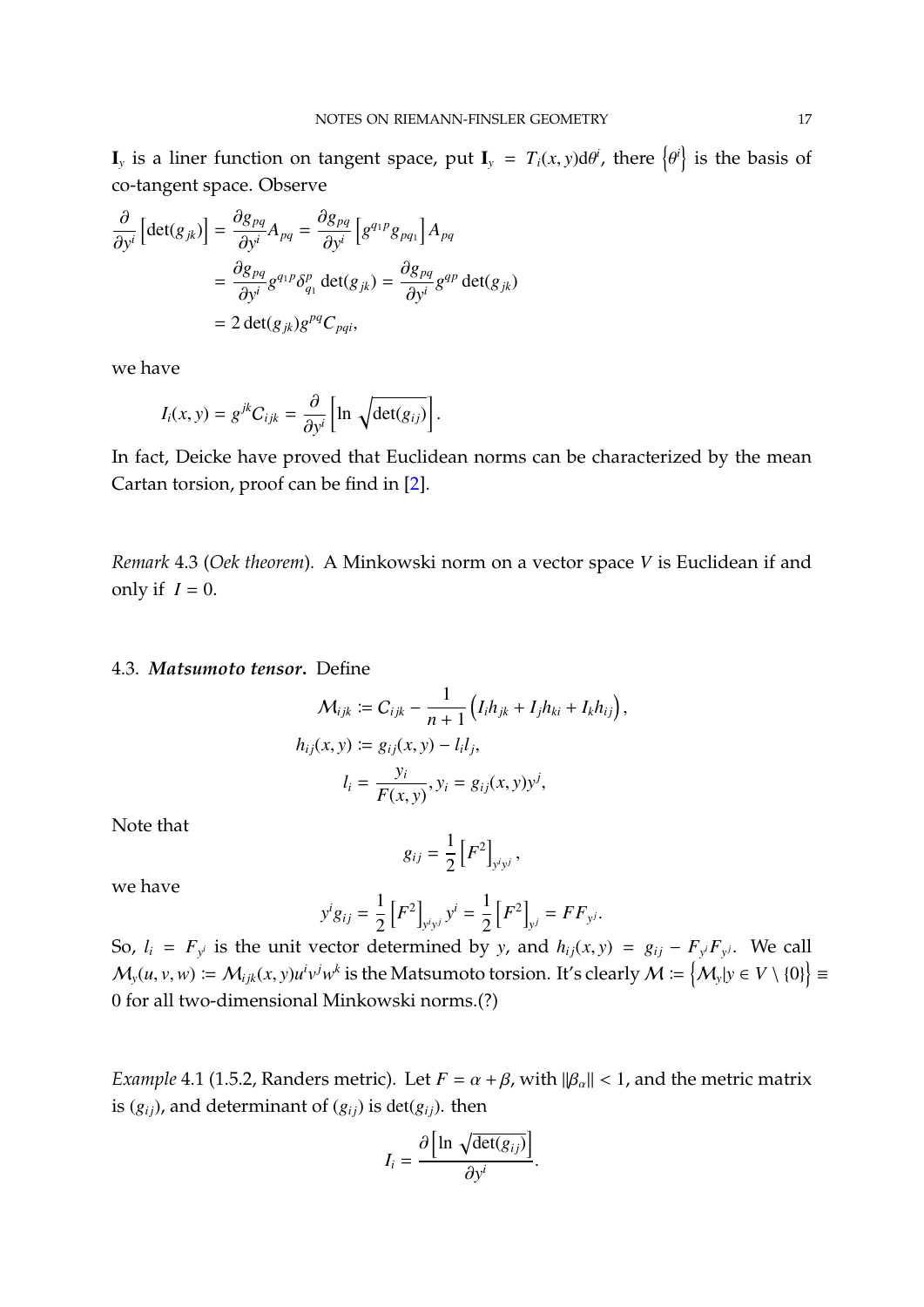In fact,  $F = \alpha + \beta$ ,  $\alpha = \sqrt{a_{jk}(x)y^j y^k}$ ,  $F_{y^i} = \alpha_{y^i} + \beta_{y^i} = \frac{2\alpha_{jk}(x)y^j}{2\alpha}$ δ *i k*  $2\alpha$  $+ b_i$ =  $a_{ij}y^j$ α α  $+ b_i =$ *yi*  $+ b_i$ ,  $I_i = \frac{\partial}{\partial y^i} \ln \sqrt{\left(\frac{\alpha + \beta}{\alpha}\right)^{n+1} \det(a_{ij})}$ = 1  $\sqrt{\left(\frac{\alpha+\beta}{\alpha}\right)^{n+1} \det(a_{ij})}$ α από το κατά το κατά το κατά το κατά το κατά το κατά το κατά το κατά το κατά το κατά το κατά το κατά το κατά<br>Από το κατά το κατά το κατά το κατά το κατά το κατά το κατά το κατά το κατά το κατά το κατά το κατά το κατά το 1  $2\sqrt{\left(\frac{\alpha+\beta}{\alpha}\right)^{n+1}\det(a_{ij})}$  $(n+1)\left(\frac{\alpha+\beta}{n}\right)$  $\int_{0}^{n} \left( \frac{\alpha + \beta}{\alpha} \right)$  $\lambda$  $\det(a_{ij}(x))$ = 1  $2\left(\left(\frac{\alpha+\beta}{\alpha}\right)\det(a_{ij})\right)^{n+1}$  $\frac{F_{y}i\alpha - F\alpha_{y}i}{2}$  $\frac{a^2}{\alpha^2}$  det(*a*<sub>*ij*</sub>) =  $(n + 1)$  $2(\alpha + \beta)$  $\left(b_i - \frac{\beta}{\alpha^2} y_i\right)$  $\overline{a}$ 

note

$$
g_{ij} = \frac{F}{\alpha} \left\{ a_{ij} - \frac{y_i y_j}{\alpha^2} + \frac{\alpha}{F} \left( b_i + \frac{y_i}{\alpha} \right) \left( b_j + \frac{y_j}{\alpha} \right) \right\},\newline
$$

$$
\left[ \frac{F}{\alpha} \right]_{y^k} = \frac{\alpha b_k - y_k/\alpha \cdot \beta}{\alpha^2}, \quad \left[ \frac{y_i}{\alpha} \right]_{y^k} = \frac{1}{\alpha} \left( \delta_k^i + \frac{y_i}{\alpha} \frac{y_k}{\alpha} \right),\newline
$$

then (set  $\frac{y_i}{\alpha}$  $\stackrel{\text{def}}{=} a_i$ , then  $\left[\frac{F}{a}\right]$ i  $y^k = \frac{1}{\alpha^2} (\alpha b_k - \beta a_k)$ ,  $(a_i)_{y^k} = \frac{1}{\alpha}$  $\overline{(\ }$  $a_k^i + a_i a_k$ )

$$
C_{ijk} = \frac{\partial g_{ij}}{\partial y^k} = \left[\frac{F}{\alpha}\right]_{y^k} (a_{ij} - a_i a_j) + \frac{F}{\alpha} \left[a_{ij} - a_i a_j\right]_{y^k} + \left[(b_i + a_i)(b_j + a_j)\right]_{y^k}
$$
  
\n
$$
= \frac{1}{\alpha} \left(b_k - \frac{\beta}{\alpha} a_k\right) (a_{ij} - a_i a_j) + \frac{F}{\alpha} \left[ -(a_i)_{y^k} a_j - a_i (a_j)_{y^k} \right] + (a_i)_{y^k} (b_j + a_j) + (b_i + a_i) (a_j)_{y^k}
$$
  
\n
$$
= \frac{1}{\alpha} \left(b_k - \frac{\beta}{\alpha} a_k\right) (a_{ij} - a_i a_j) - \left(1 + \frac{\beta}{\alpha}\right) \left[ (a_i)_{y^k} a_j + a_i (a_j)_{y^k} \right] + (a_i)_{y^k} (b_j + a_j) + (b_i + a_i) (a_j)_{y^k}
$$
  
\n
$$
= \frac{1}{\alpha} \left(b_k - \frac{\beta}{\alpha} a_k\right) (a_{ij} - a_i a_j) + (a_i)_{y^k} \left(b_j - \frac{\beta}{\alpha} a_j\right) + (a_j)_{y^k} \left(b_i - \frac{\beta}{\alpha} a_i\right)
$$
  
\n
$$
= \dots = \frac{1}{n+1} \left\{ I_i h_{jk} + I_k h_{ij} + I_j h_{ki} \right\},
$$

where

$$
h_{ij} = FF_{y^i y^j} = \frac{\alpha + \beta}{\alpha} \left( a_{ij} - \frac{y_i y_j}{\alpha^2} \right).
$$

Which implies that  $M_{ijk} = 0$ . So we have the

#### *Proposition* 4.1*. The Matsumoto tensor of Every Randers metric is equal to 0.*

What's more, partial of the converse of the proposition is also true, i.e.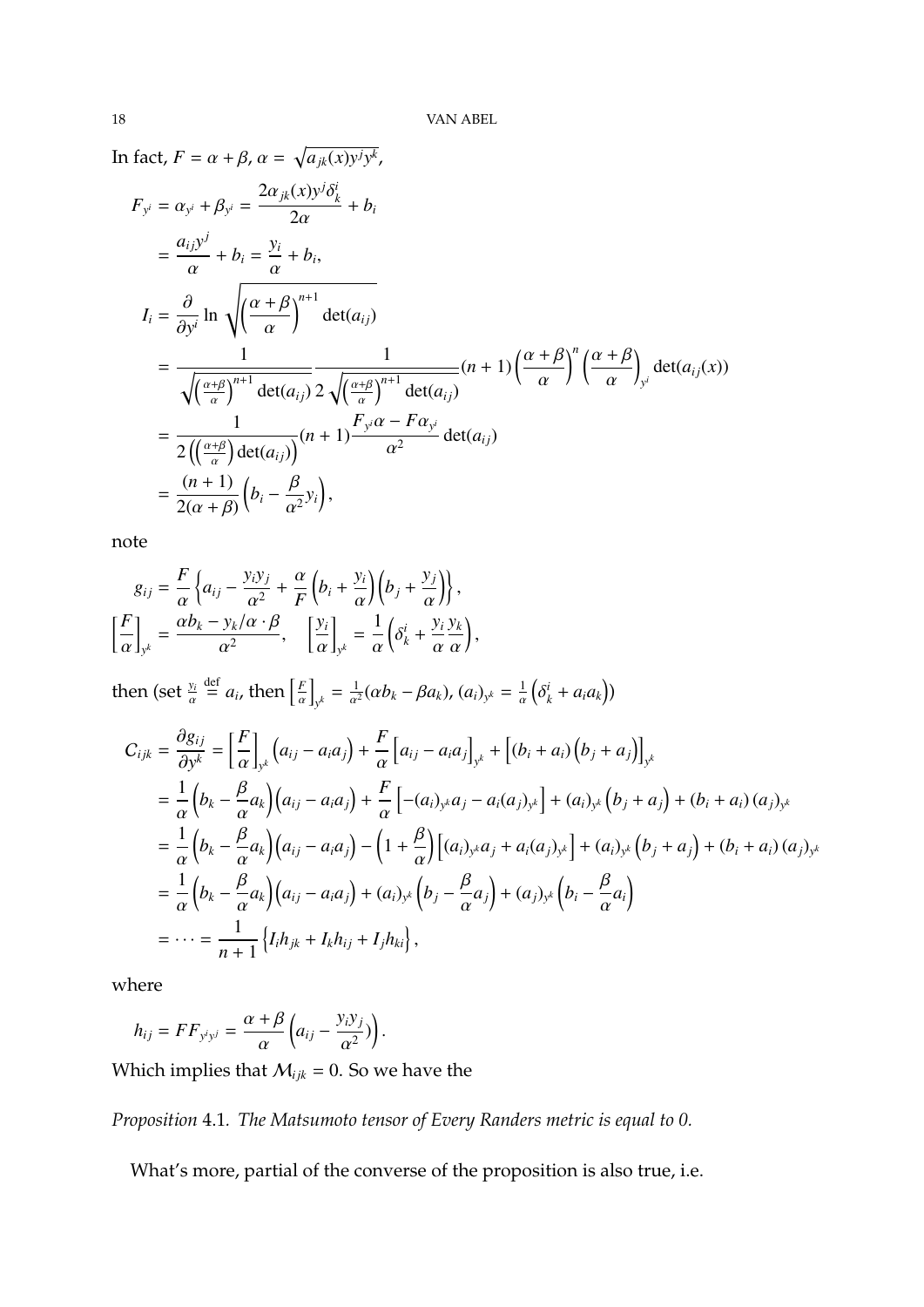*Proposition* 4.2*. If n* ≥ 3 *and the Matsumoto tensor of a metric is equal to 0, then it must be a Randers metric.*

*Remark* 4.4*. History*: In 1972,  $M = 0 \Rightarrow F$  is  $(\alpha, \beta)$  metric. In 1978,  $n \geq 3$ ,  $M = 0 \Rightarrow F$  is Randers metric,  $\cdots$ 

4.4. **The Norms of C, I, and M.** We know that all of the tensors  $C$ , I, M is the non-Riemannian geometric quantity. Define

$$
||\mathcal{I}|| = \sup_{x \in M} ||I||_x,
$$

 $\|I\|_x$  defined on the  $T_xM$  and is the Minkowski norm. Note that these definitions are (0)-homogenous.

**Lemma 4.1** (1.5.4, estimate of mean Cartan tensor)**.** *By definition,*

$$
||\mathcal{I}|| = \sup_{y, u \in V \setminus \{0\}} \frac{F(y)|I_y(u)|}{\sqrt{g_y(u, u)}}
$$

$$
||\beta||_{\alpha} = \sup_{y \in V \setminus \{0\}} \frac{\beta(y)}{\alpha(y)} \Rightarrow \frac{\beta(y)}{\alpha(y)} \le ||\beta||_{\alpha}
$$

*So, we get*

$$
\beta(y) = ||\beta||_{\alpha}\alpha(y)\cos\theta \cdots \Rightarrow I_i I_j = \left(\frac{n+1}{2}\right)^2 \frac{||\beta||_{\alpha}^2 \sin^2\theta}{1 + ||\beta||_{\alpha} \cos\theta},
$$

*Let*

$$
f(\theta) = \frac{\sin^2 \theta}{1 + ||\beta||_{\alpha} \cos \theta} = \frac{1 - t^2}{1 + ||\beta||_{\alpha} t}, \quad t \in [-1, 1], \quad f'(\theta) = \sin \theta (\cos \theta - \frac{-1 \pm \sqrt{1 - ||\beta||_{\alpha}^2}}{||\beta||_{\alpha}})
$$

*form which we can induce*  $||I||^2$  *attains its maximum at*  $\theta_0$ *, f'* $(\theta_0) = 0$ *.* 

#### **Part** 2. **Note of Chapter 2, Structure Equation**

Connection is a tool to depict the direction derivative.

#### 5. CONNECTION

5.1. **Definition of Connection.** Roughly speak, connection when restriction to a differential manifold is the direction derivative of a vector bundle.

**Definition 5.1.** Suppose  $V$  is a vector bundle on  $N$ , denote  $C^{\infty}(V)$  be the set of (smooth) section on the vector bundle. The connection

$$
\nabla : C^{\infty}(\mathcal{V}) \longrightarrow T^*N \otimes \mathcal{V}_x
$$

$$
\mathbf{X} \mapsto \nabla \mathbf{X}
$$

satisfying

• For any  $X_1$ ,  $X_2 \in C^{\infty}(\mathcal{V})$ ,  $\nabla(X_1 + X_2) = \nabla X_1 + \nabla X_2$ ,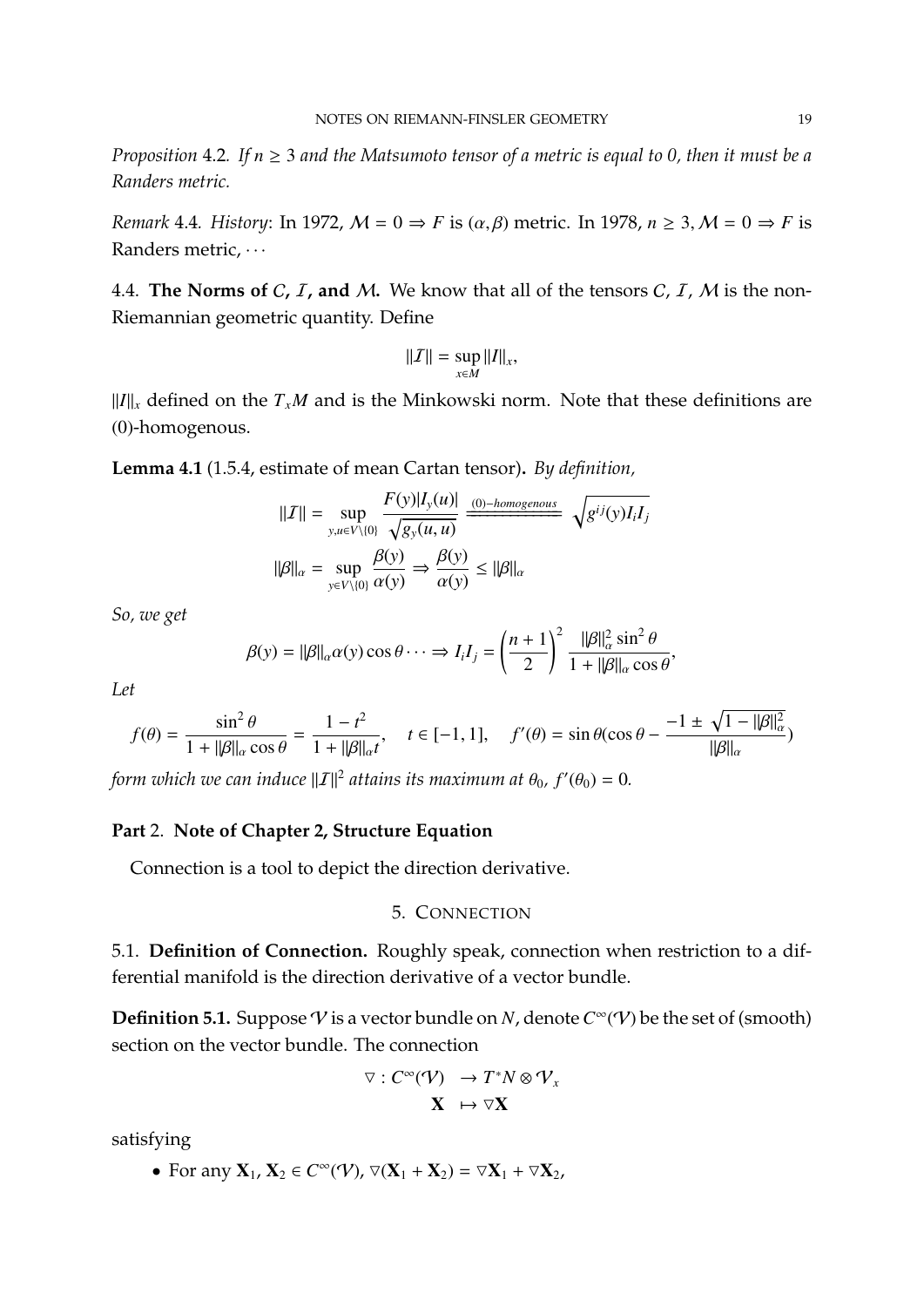

FIGURE 1. The Section of Vector Bundle

• For any  $f \in C^{\infty}(N)$ ,  $\mathbf{X} \in C^{\infty}(V)$ 

 $\nabla(f\mathbf{X}) = df \otimes \mathbf{X} + f \nabla \mathbf{X}$ 

then,  $\nabla$  is called the *connection* on vector bundle  $\nabla$ .

Let  $\langle, \rangle$  is the paring between *TN* and *T*<sup>\*</sup>*N*. i.e.,

$$
\langle v, w \rangle = w(v), \quad v \in T_x N, \ w \in T_x^* N.
$$

For any  $v \in C^{\infty}(TN)$ ,  $X \in C^{\infty}(V)$ , write

$$
\nabla_{\nu} \colon C^{\infty}(\mathcal{V}) \to C^{\infty}(\mathcal{V})
$$

$$
\mathbf{X} \mapsto \nabla_{\nu} \mathbf{X} \coloneqq \langle \nu, \nabla \mathbf{X} \rangle \in C^{\infty}(\mathcal{V})
$$

Take local basis  $\{e_i\} \in C^{\infty}(\mathcal{V})$ , that's  $\{e_i(x)\}$  is a basis of fiber  $\mathcal{V}_x$  for every *x* in some neighborhood  $U$  of  $x$ . Suppose that  $x^\alpha$  is the local coordinate system, then the basis for  $C^{\infty}(T^*N \otimes V)$  is  $\{dx^{\alpha} \otimes e_i\}$ . Thus, we can suppose

$$
\nabla e_i = \Gamma_{i\alpha}^j \mathrm{d} x^{\alpha} \otimes e_j,
$$

write,

$$
\omega_i^j \coloneqq \Gamma_{i\alpha}^j \mathrm{d} x^{\alpha},
$$

then

$$
\nabla e_i = \omega_i^j \otimes e_j,
$$

in which  $\omega_i^j$  $j$  is called *connection form of*  $\nabla$ , and  $\Gamma_{i}^{j}$ *i*α is the *connection coefficients* of connection  $\nabla$ .

This is the general definition of connection, we have to constrain the general connection to some special cases, such as chern connection, Cartan connection and so on, this can be give by require the connection satisfy some condition, usually they are torsion condition and compatibility with the give metric. It has been proved that there isn't exist a connection on finsler manifold in general which is torsion free and compatible with the metric.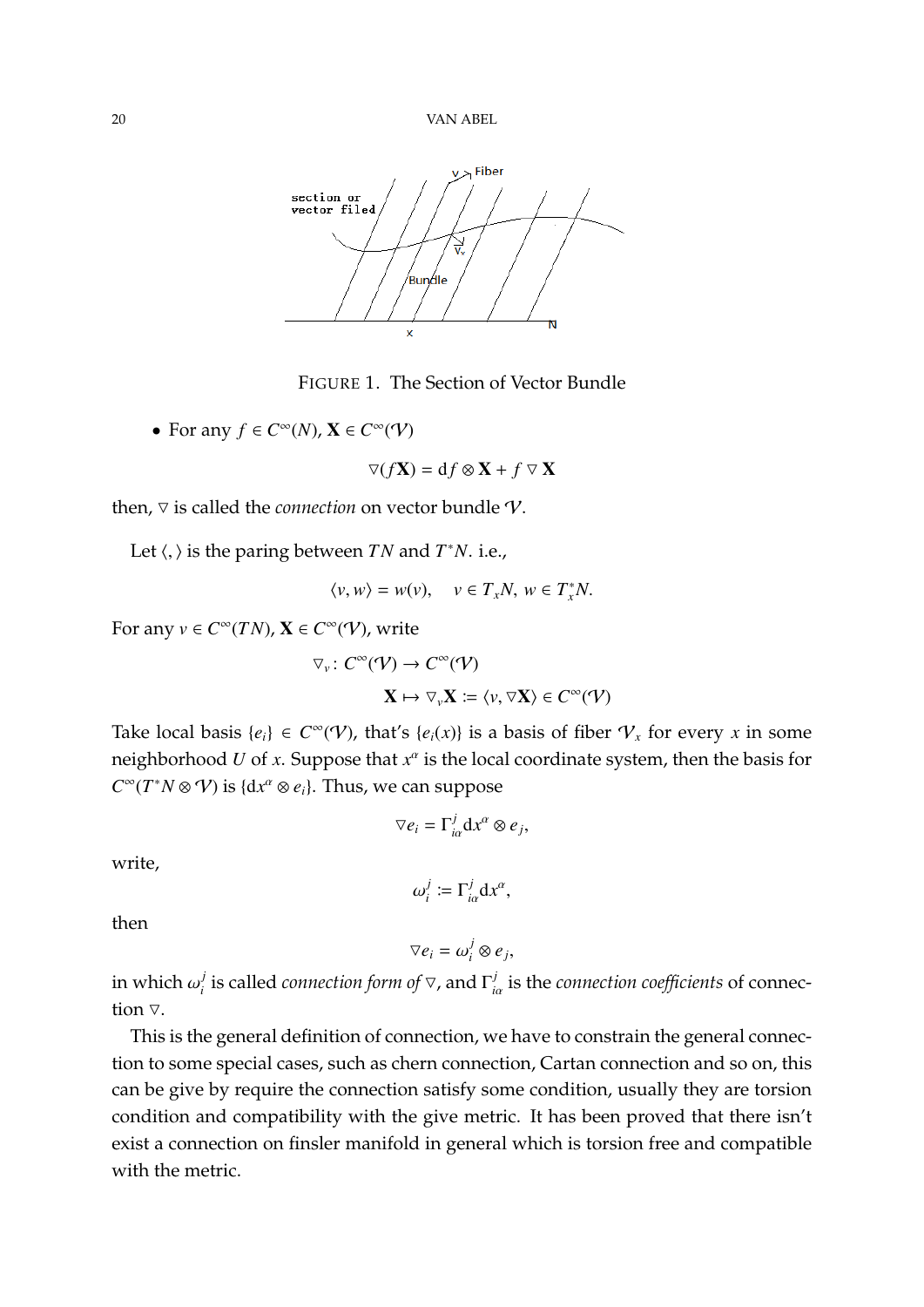5.2. **Chern Connection.** Suppose  $(M, F)$  is a finsler manifold.  $TM = \cup_{x \in M} T_x M$  is the tangent bundle, then

$$
TM_{0} = TM \setminus \{0\} \qquad T_{y}(TM_{0}) \ni (x, y, v),
$$
  
\n
$$
(x, y) \qquad y \stackrel{\text{def}}{=} (x, u)
$$
  
\n
$$
\downarrow \pi \qquad \qquad \uparrow \pi^{*}
$$
  
\n
$$
x \in M \qquad \longleftarrow \qquad T_{x}M \ni (x, v)
$$
  
\n
$$
(x, u) \in TM_{0} \longleftarrow T(TM_{0}) \ni (x, y, v)
$$
  
\n
$$
\uparrow \qquad \qquad \uparrow \pi^{*}
$$
  
\n
$$
x \in M \qquad \longleftarrow \qquad TM \ni (x, v)
$$

where  $T(TM_0) \stackrel{\text{def}}{=} \pi^*(TM) \oplus VTM$ ,  $VTM \coloneqq \text{span}\left\{\partial/\partial y^i\right\}$ .  $\pi^*TM|_{(x,y)} = \{(x, y, v) | v \in T_xM\} \cong$ 



FIGURE 2. The Horizonal Part and the Vertical Part of *M*

 $T_xM$ ,

$$
\begin{aligned}\n\text{basis}\left\{\partial/\partial x^i\right\} &\subset T_x M \longleftrightarrow \pi^*(TM) \supset \text{basis}\left\{\partial_i = (x, y, \partial/\partial x^i)\right\} \\
\text{dual}\n\downarrow \qquad \text{dual}\n\downarrow \qquad \text{dual}\n\downarrow \qquad \text{basis}\left\{\mathrm{d}x^i\right\} &\subset T_x^*M \longleftrightarrow \pi^*(T^*M) \supset \text{basis}\left\{\mathrm{d}x^i = (x, y, \mathrm{d}x^i\vert_x)\right\}\n\end{aligned}
$$

For any  $y \in TM \setminus \{0\}$ , let  $g_{y^i} := g_{ij}(x, y)dx^i \otimes dx^j$  on  $T_xM$ , it is a family of inner products on *TM*<sup>0</sup>.  $g \coloneqq g_{ij}(x, y)dx^i \otimes dx^j$  is a unique inner product on  $\pi^*(TM)$ .

$$
T(TM_0) = \pi^*(TM) \oplus VTM.
$$

where π ∗ (*T M*) is a sub-tangent bundle (vector bundle) on the tangent bundle of *M*.

*Remark* 5.1. As  $g_{ii}$  depend on *y* (if not, it must be a Riemannian metric), so it should be discussed on the tangent bundle.

**Theorem 5.1** (2.1.1, *Chern connection exist theorem*)**.** *Suppose* (*M*, *<sup>F</sup>*) *is a finsler manifold,*  ${e_i}$  *is the basis for*  $\pi^*(TM)$ *, the dual basis of*  ${e_i}$  *is*  $\{e_i\}$  $\left\{ \mathcal{F} \right\} \subset \pi^*(T^*M)$ *. Then there is a unique*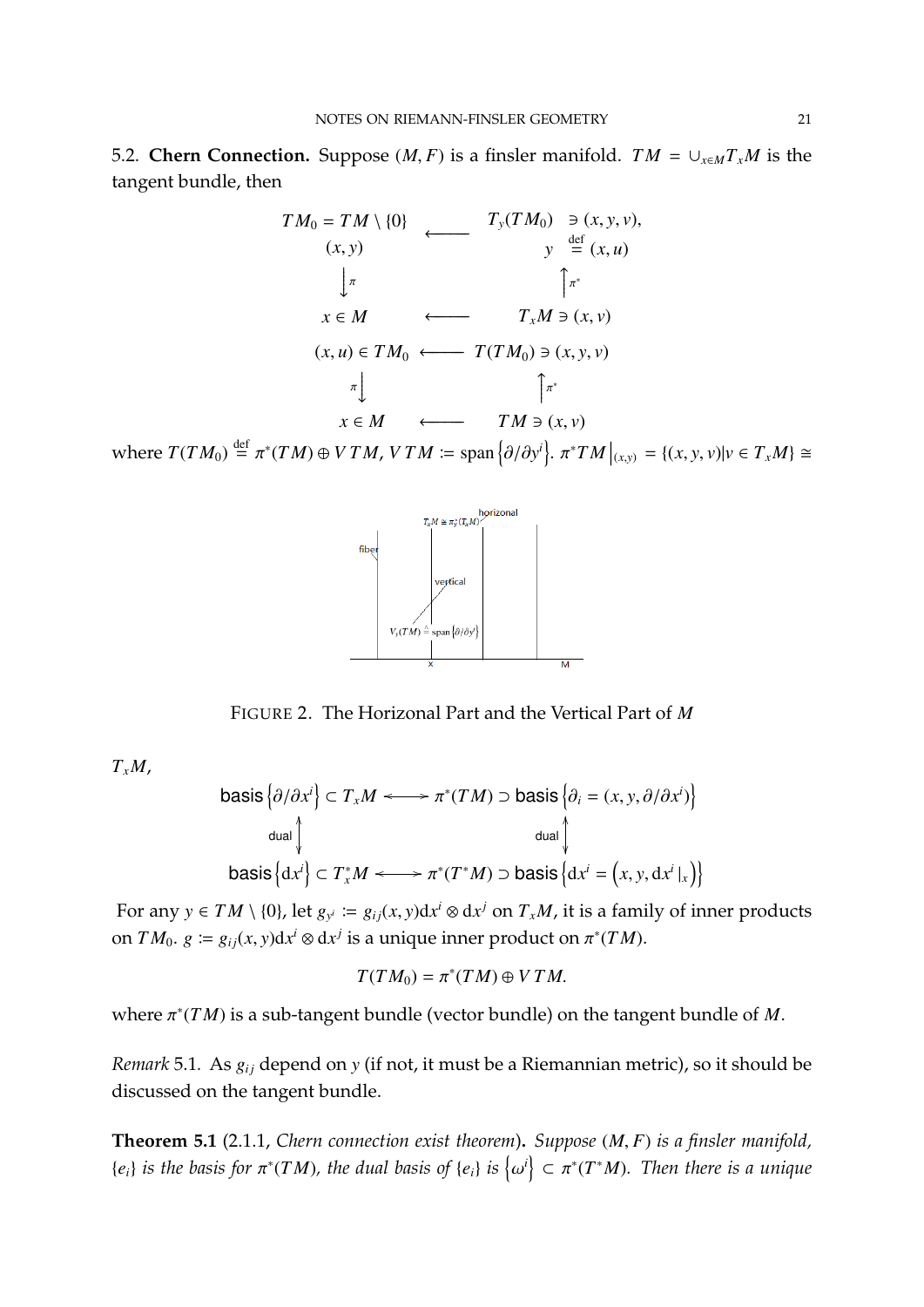

FIGURE 3. dual vector bundle and their fiber

*connection form* {  $\left( \frac{i}{j} \right)$  satisfying the following condition

<span id="page-21-1"></span><span id="page-21-0"></span>(2.3)  $d\omega^i = \omega^i \wedge \omega^i_j$ —torsion free,

(2.4) 
$$
dg_{ij} = g_{ik}\omega_j^k + g_{kj}\omega_i^k + 2C_{ijk}\omega^{n+k}
$$

*—almost metric compatible,*

where 
$$
\omega^{n+k} := dy^k + y^j \omega_j^k
$$
.

*Remark* 5.2*.* This theorem first proofed by S.Chern in 1944, in 1948 an improvement has been given and in the same article, S.Chern complete the classification of Finsler metric. In 1958, Rund defined a new connection named *Rund connection*, which can be proofed is the same as Chern connection.

*Remark* 5.3*.* Define

$$
(\nabla g)_{ij} = (\nabla g(e_i, e_j)
$$
  
=  $\nabla g_{ij} - g(\nabla e_i, e_j) - g(e_i, \nabla e_j)$   
=  $dg_{ij} - g_{kj}\omega_i^k - g_{ik}\omega_j^k$  by Chern connection  
=  $2C_{ijk}\omega^{n+k}$  (if theorem holds).

thus, if a connection is torsion free, and compatible with the metric, then it must be a Riemannian metric.

Note, *Cartan connection* is compatible with the metric but it's not torsion free.

*Proof.* Taking

$$
e_i \coloneqq \partial/\partial x^i \stackrel{\text{dual}}{\longleftrightarrow} \omega^i = \mathrm{d} x^i.
$$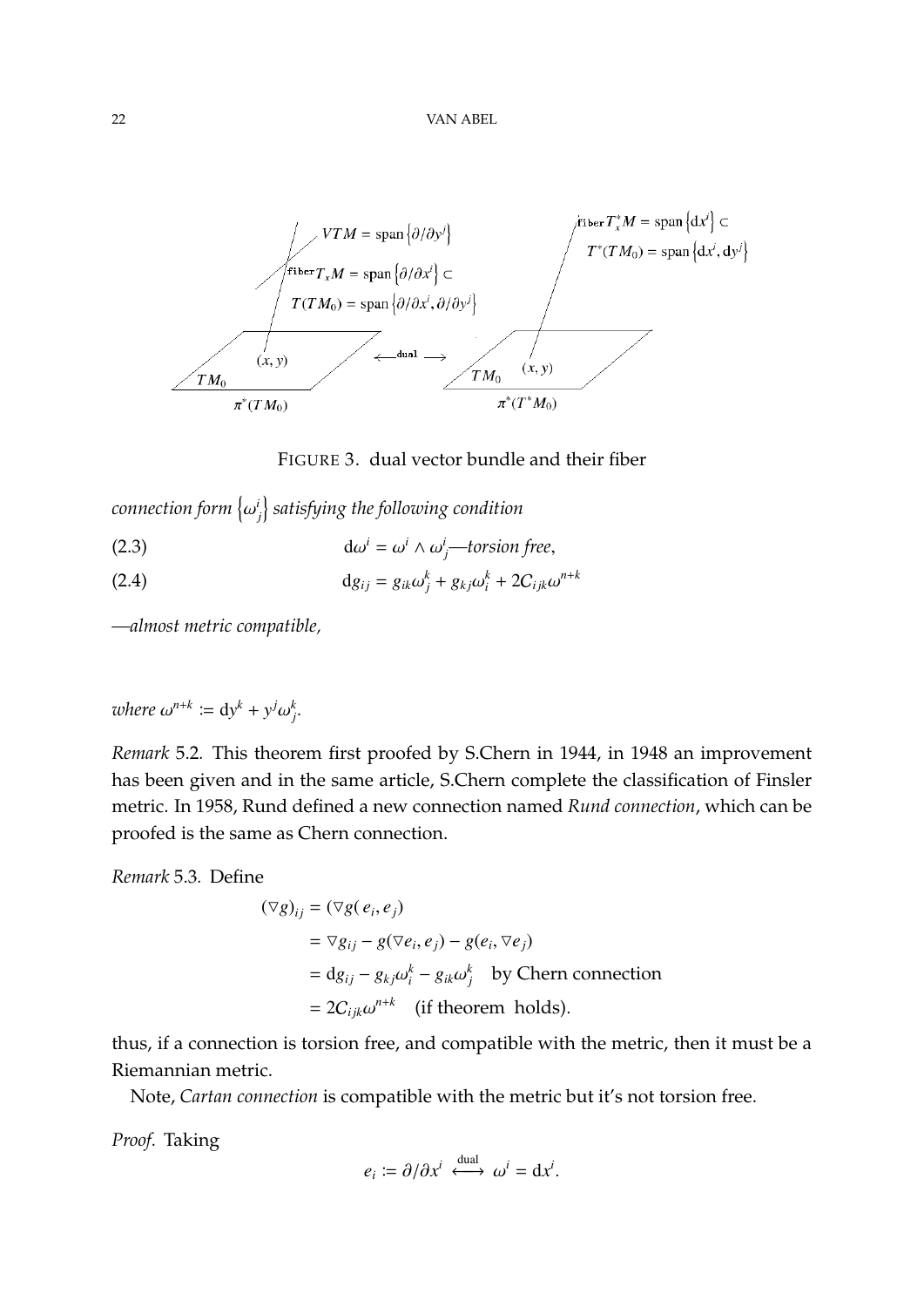Let

(5.1) 
$$
\omega_j^i = \Gamma^i_{jk} dx^k + \Pi^i_{jk} dy^k,
$$

is the 1-form on cotangent space of tangent bundle.

<span id="page-22-0"></span>
$$
0 = d^2 x^i = d\omega^i \stackrel{(2,3)}{=} \omega^j \wedge \omega^i_j
$$
  
=  $dx^j \wedge (\Gamma^i{}_{jk} dx^k + \Pi^i{}_{jk} dy^k)$   
=  $\Gamma^i{}_{jk} dx^j \wedge dx^k + \Pi^i{}_{jk} dx^j \wedge dy^k$   
=  $\sum_{j < k} (\Gamma^i{}_{jk} - \Gamma^i{}_{kj}) dx^j \wedge dx^k + \Pi^i{}_{jk} dx^j \wedge dy^k$ 

thus,  $\Pi_{jk}^i = 0$  and  $\Gamma^i_{jk} = \Gamma^i_{kj} \Leftrightarrow$  torsion free. In order to determine  $\omega^i_{j'}$  now we only need to know the coefficients  $\Gamma^i_{jk}$ . Let  $N^i_j = y^m \Gamma^i_{mj}$ , plugging [\(5.1\)](#page-22-0) into [\(2.4\)](#page-21-1), one can get

<span id="page-22-1"></span>(2.7) 
$$
\mathrm{d}g_{ij} = g_{im}\Gamma_{jl}^m \mathrm{d}x^l + g_{mj}\Gamma_{il}^m \mathrm{d}x^l + 2C_{ijm}\left(\mathrm{d}y^m + N_l^m \mathrm{d}x^l\right).
$$

Note that

$$
dg_{ij} = \frac{\partial g_{ij}}{\partial x^l} dx^l + \frac{\partial g_{ij}}{\partial y^l} dy^l
$$

$$
= \frac{\partial g_{ij}}{\partial x^l} dx^l + 2C_{ijl} dy^l,
$$

then [\(2.7\)](#page-22-1) implies  ${}^5$  ${}^5$ (2.8) $\cdots \Rightarrow {}^6$  $\cdots \Rightarrow {}^6$ (2.11).

Define

$$
\frac{\delta}{\delta x^i} \coloneqq \frac{\partial}{\partial x^i} - N_i^m \frac{\partial}{\partial y^m},
$$

and note

$$
C_{jlm}=\frac{\partial g_{jl}}{\partial y^m},
$$

thus,

$$
\frac{\delta g_{jl}}{\delta x^i}=\frac{\partial g_{jl}}{\partial x^i}-N_i^m\frac{\partial g_{jl}}{\partial y^m}=\frac{\partial g_{jl}}{\partial x^i}-2N_i^mC_{jlm},
$$

<span id="page-22-2"></span><sup>5</sup>the equation  $(2.8)$  is

$$
\frac{\partial g_{ij}}{\partial x^l} = g_{im} \Gamma_{jl}^m + g_{mj} \Gamma_{il}^m + 2C_{ijm} N_l^m
$$

<span id="page-22-3"></span> $<sup>6</sup>$  the equation (2.11) is</sup>

$$
\Gamma_{ij}^k = \frac{1}{2} g^{kl} \left\{ \frac{\partial g_{jl}}{\partial x^i} + \frac{\partial g_{li}}{\partial x^j} - \frac{\partial g_{ij}}{\partial x^l} \right\} - g^{kl} \left\{ C_{jml} N_l^m + C_{iml} N_j^m - C_{ijm} N_l^m \right\}.
$$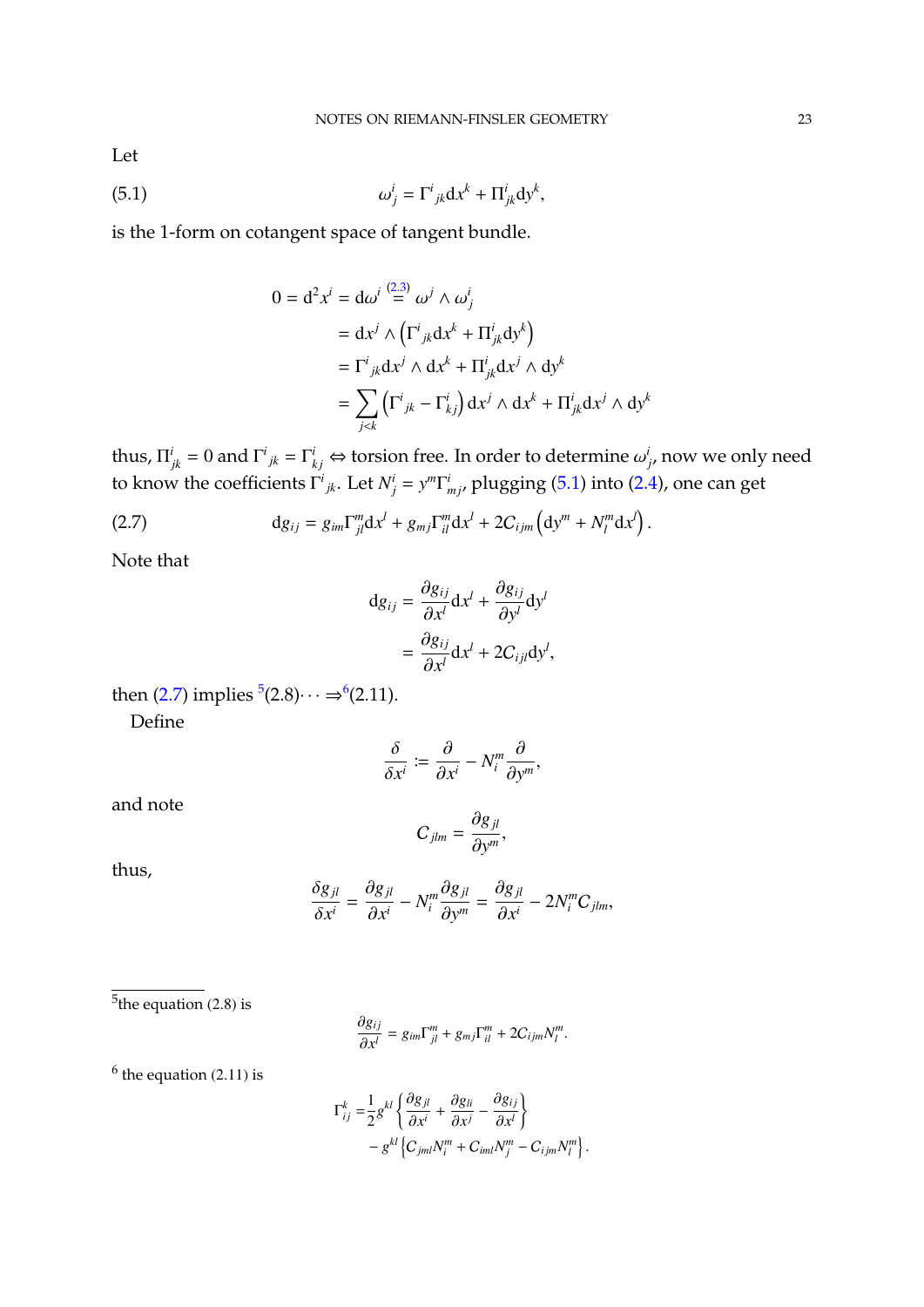24 VAN ABEL

then one can get

$$
(2.11) \Leftrightarrow \Gamma_{ij}^k = \frac{1}{2} g^{kl} \left\{ \frac{\delta g_{il}}{\delta x^j} + \frac{\delta g_{jl}}{\delta x^i} - \frac{\delta g_{ij}}{\delta x^l} \right\}
$$

the above equation is quite important, there is a similar equation of Riemannian metric, in fact, in Rieman case,  $\delta g_{ij}/\delta x^l = \partial g_{ij}/\partial x^l$ , as  $C_{ijl} = 0$ .

Use *y<sup>i</sup>* to contract equation (2.11) one can get

$$
N_j^k = \cdots \Rightarrow (2.12), \quad G^i := \frac{1}{2} N_j^i y^j = \frac{1}{2} \Gamma^i_{\ jk} y^j y^k,
$$

use  $\frac{1}{2}y^j$  to contract equation <sup>[7](#page-23-0)</sup>(2.12), one got <sup>[8](#page-23-1)</sup>(2.13), from which, we conclude that *G*<sup>*i*</sup>, *N*<sup>*j*</sup></sup> can be expressed by  $g_{ij}$ , the metric matrix of *F*.

5.3.  ${}^{9}$  ${}^{9}$  ${}^{9}$ **Chern Connection Continue.** In fact, suppose { $e_i$ } is the basis, and the dual basis of  $\{e_i\}$  is  $\{$  $\{i\}$ . Then there exist  $\{$  $\binom{i}{j}$  such that

$$
d\omega^{i} = \omega^{j} \wedge \omega_{j}^{i},
$$
  
\n
$$
dg_{ij} = g_{kj}\omega_{i}^{k} + g_{ik}\omega_{j}^{k} + 2C_{ijk}\omega^{n+k},
$$

where

$$
\omega^{n+k} := \mathrm{d} y^k + y^i \omega_j^k.
$$

Taking  $\omega^i = dx^i$ ,  $\omega^i_j = \Gamma^i{}_{jk}dx^k$ . Then

$$
N_j^i = \Gamma^i{}_{jk} y^k,
$$
  
\n
$$
\Gamma^i{}_{jk} = \frac{1}{2} g^{il} \left\{ \frac{\delta g_{jl}}{\delta x^k} + \frac{\delta g_{kl}}{\delta x^j} - \frac{\delta g_{jk}}{\delta x^l} \right\}, \quad \Gamma^i{}_{jk} = \Gamma^i{}_{kj}
$$
  
\n
$$
\frac{\delta}{\delta x^k} = \frac{\partial}{\partial x^k} - N_k^r \frac{\partial}{\partial y^r}
$$

particularly, if  $(g_{ij})$  is a Riemannian metric, then  $g_{ij}$  is independent of *y*, thus  $\partial/\partial y^r = 0$ .

$$
G^{i} = \frac{1}{2}N^{i}_{j}y^{j} = \frac{1}{4}g^{il}\left\{\frac{\delta g_{jl}}{\delta x^{k}} + \frac{\delta g_{kl}}{\delta x^{j}} - \frac{\delta g_{jk}}{\delta x^{l}}\right\}y^{j}y^{k}
$$

$$
= \frac{1}{4}\left\{\frac{\partial g_{jl}}{\partial x^{k}} + \frac{\partial g_{lk}}{\partial x^{j}} - \frac{\partial g_{jk}}{\partial x^{l}}\right\}y^{j}y^{k}.
$$

<span id="page-23-0"></span><sup>7</sup>the equation  $(2.12)$  is

$$
N_j^k = \frac{1}{2} g^{kl} \left\{ \frac{\partial g_{jl}}{\partial x^i} + \frac{\partial g_{lk}}{\partial x^j} - \frac{\partial g_{ij}}{\partial x^l} \right\} y^i - 2 g^{kl} C_{jml} G^m,
$$

<span id="page-23-1"></span> ${}^{8}$ the equation (2.13) is

$$
G^{i} = \frac{1}{4} \left\{ \frac{\partial g_{jl}}{\partial x^{k}} + \frac{\partial g_{lk}}{\partial x^{j}} - \frac{\partial g_{jk}}{\partial x^{l}} \right\} y^{j} y^{k}.
$$

<span id="page-23-2"></span> $^{9}$ Fourth Time of Lecture, Thursday, April 1, 2010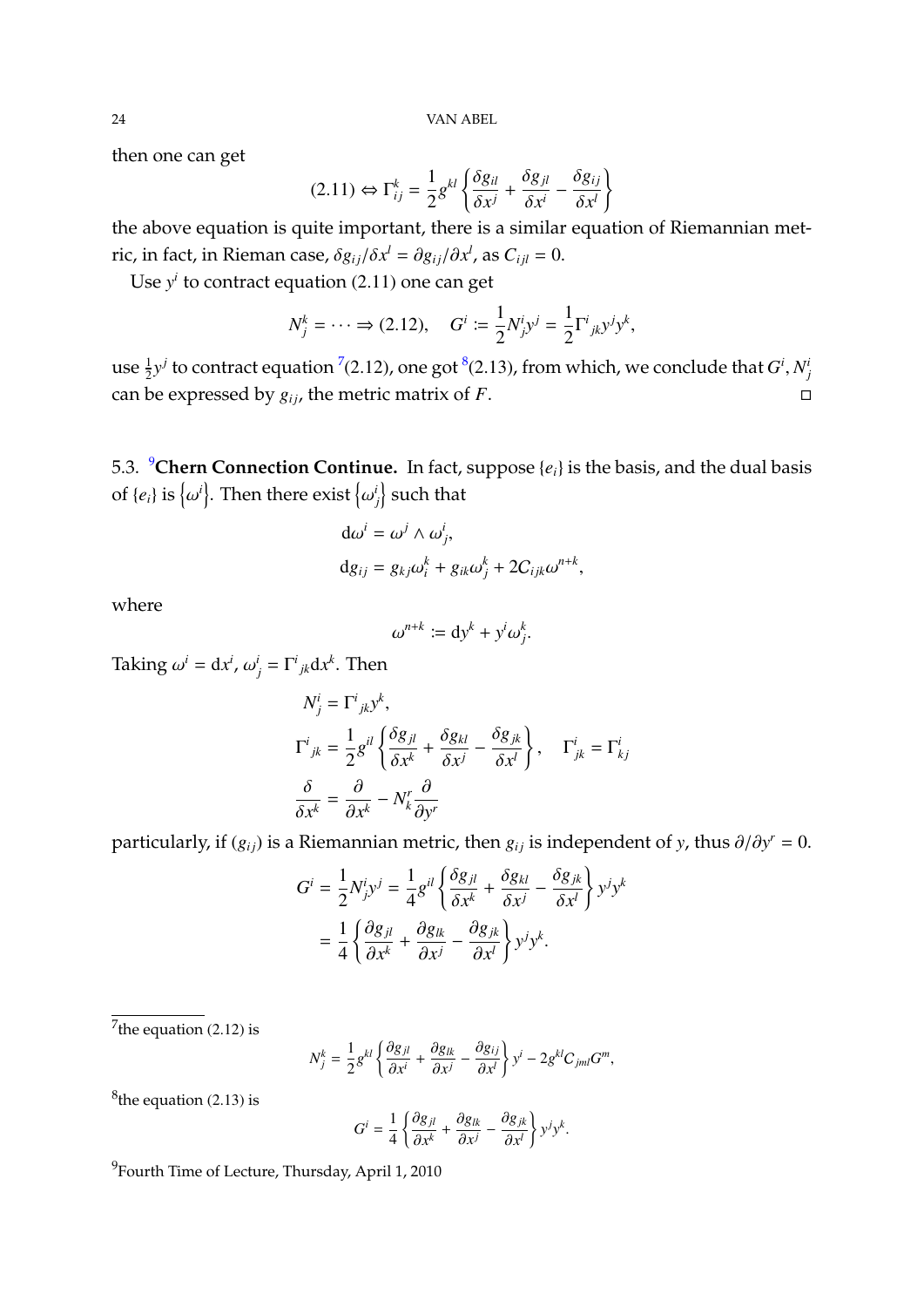Further, use the homomorphism of *F* with respect to *y*, we have

$$
\[F^{2}\]_{x^{l}} = \frac{1}{2} \left[F^{2}\right]_{x^{l}y^{i}} y^{i} = \frac{1}{2} \left[F^{2}\right]_{x^{l}y^{i}y^{j}} y^{i} y^{j} = \frac{\partial g_{ij}}{\partial x^{l}} y^{i} y^{j},
$$

$$
\[F^{2}\]_{x^{k}y^{l}} = \left[F^{2}\right]_{x^{k}y^{l}y^{i}} y^{i} = 2 \frac{\partial g_{il}}{\partial x^{k}} y^{i}, \quad \[F^{2}\right]_{x^{k}y^{l}} y^{k} = 2 \frac{\partial g_{il}}{\partial x^{k}} y^{i} y^{k},
$$

and

$$
G^{i} = \frac{1}{4} g^{il} \left\{ \left[ F^{2} \right]_{x^{k} x^{l}} y^{k} - \left[ F^{2} \right]_{x^{l}} \right\} = \begin{bmatrix} 1 & \cdots \end{bmatrix} \implies (2.15)
$$

which we called the decomposition of *G i* .

Now let us set

$$
(2.15) \tGi = Pyi + Qi
$$

where

$$
P := \frac{F_{x^k} y^k}{2F},
$$
  

$$
Q^i := \frac{F}{2} g^{il} \{ F_{x^k y^l} y^k - F_{x^l} \},
$$

If *F* is projectively flat, then  $Q^i = 0$ . *P* is called the projective factor of metric *F*. Set

$$
G = y^i \frac{\partial}{\partial x^i} - 2G^i \frac{\partial}{\partial y^i} \in C^\infty(T(TM_0))
$$

is a vector field on  $TM_0$ . Which satisfy

$$
G^i(\lambda y) = \lambda^2 G^i(y)
$$

called a *spray* on (*M*, *<sup>F</sup>*). It has a integral curves, and whose projection to manifold *<sup>M</sup>* is a geodesic.

Note that here we induce the spray by a metric, but in general, it can be defined without metric.

Next, we'll determine the coefficient of connection  $N^i_j$ . Differential (2.13) with respect to  $y^j$  and use (2.12) (Note that Cartan tensor will appear in the differentiation of

<sup>1</sup>This can be get as follow: note

$$
[F^{2}]_{x^{l}} = 2FF_{x^{l}},
$$
  
\n
$$
[F^{2}]_{x^{k}y^{l}} y^{k} = [2FF_{x^{k}}]_{y^{l}} y^{k} = 2F_{y^{l}}F_{x^{k}} y^{k} + 2FF_{x^{k}y^{l}} y^{k}
$$
  
\n
$$
= 2\frac{1}{F} \cdot \frac{1}{2} [F^{2}]_{y^{l}y^{m}} y^{m} \cdot F_{x^{k}} y^{k} + 2FF_{x^{k}y^{l}} y^{k}
$$
  
\n
$$
= \frac{2F_{x^{k}} y^{k}}{F} g_{ml} y^{m} + 2FF_{x^{k}y^{l}} y^{k}.
$$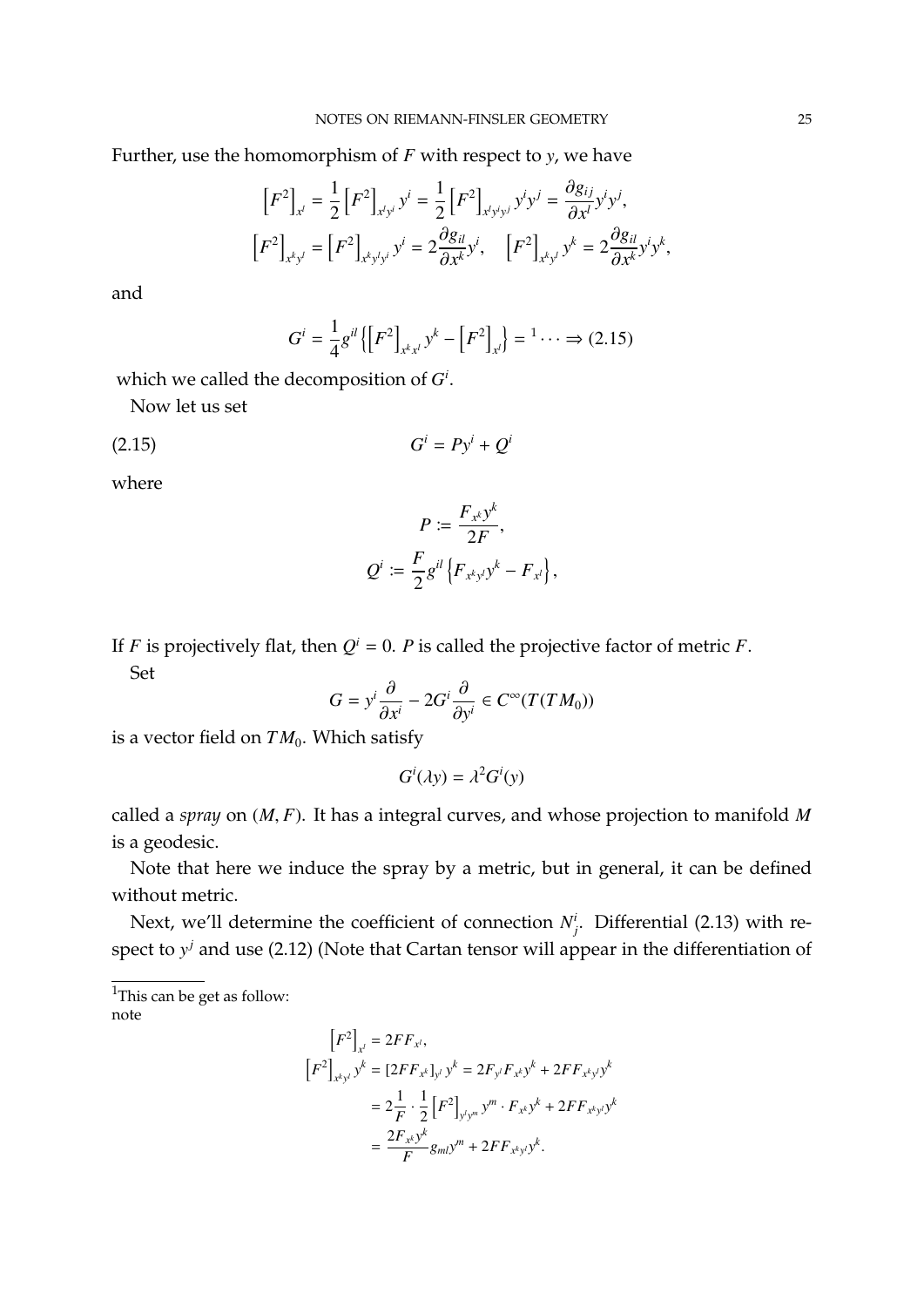26 VAN ABEL

 $g_{jl}$  with respect to  $y^j$ ) we have

$$
N_j^i = \frac{\partial G^i}{\partial y^j}.
$$

In fact, we can get this by a directly calculate. Set  $\partial g_{ij}/\partial x^k \stackrel{\text{def}}{=} \partial_{ijk}$ .

As

$$
G^{i} = \frac{1}{4}g^{il} \left\{\partial_{mlk} + \partial_{lkm} - \partial_{mkl}\right\} y^{m} y^{k},
$$

then

$$
\frac{\partial G^i}{\partial y^j} = \frac{\partial g^{il}}{\partial y^j} \frac{1}{4} \left\{ \partial_{mlk} + \partial_{lkm} - \partial_{mkl} \right\} y^m y^k +
$$

$$
\frac{1}{4} g^{il} \left\{ \frac{\partial_{mlk}}{\partial y^j} + \frac{\partial_{lkm}}{\partial y^j} - \frac{\partial_{mkl}}{\partial y^j} \right\} y^m y^k +
$$

$$
\frac{1}{4} g^{il} \left\{ \partial_{mlk} + \partial_{lkm} - \partial_{mkl} \right\} \delta_j^m y^k +
$$

$$
\frac{1}{4} g^{il} \left\{ \partial_{mlk} + \partial_{lkm} - \partial_{mkl} \right\} y^m \delta_j^k
$$

note the following equations

• 
$$
g_{il}G^i = \frac{1}{4} \{\partial_{mlk} + \partial_{lkm} - \partial_{mkl}\} y^m y^k;
$$
  
\n•  $\frac{\partial mlk}{\partial y^j} = \frac{\partial g_{ml}}{\partial x^k \partial y^j} = \frac{\partial C_{mlj}}{\partial x^k}$ ,  $C_{mlj}y^m = 0 \Rightarrow \frac{\partial C_{mlj}}{\partial x^k} y^m = 0 \Rightarrow \frac{\partial mlk}{\partial y^j} y^m = 0$ , similarly,  $\frac{\partial lkm}{\partial y^j} y^k = 0$ ,  
\n $\frac{\partial mkl}{\partial y^j} y^m = 0$ ;

• 
$$
g^{il} \left\{ \partial_{jlk} + \partial_{lkj} - \partial_{jkl} \right\} y^k = g^{il} \left\{ \partial_{mlj} + \partial_{ljm} - \partial_{mjl} \right\} y^m;
$$

•  $(2.12) \Rightarrow N_j^k = \frac{1}{2}$  $\frac{1}{2}g^{kl}\left\{\partial_{jli} + \partial_{lij} - \partial_{ijl}\right\}y^i - 2g^{kl}C_{jml}G^m$ , use a transformation (*i* →  $k, k \rightarrow i, l \rightarrow l, j \rightarrow j$ ), to get

$$
\frac{1}{2}g^{il}\left\{\partial_{jlk}+\partial_{lkj}-\partial_{jkl}\right\}y^k=N_j^k+2g^{il}C_{jml}G^m.
$$

we have

$$
\frac{\partial G^i}{\partial y^j} = C_{ilj}g_{ml}G^m + \frac{1}{2}g^{il}\left\{\partial_{jlk} + \partial_{lkj} - \partial_{jkl}\right\}y^k
$$
  
=  $C_{ilj}g_{ml}G^m + N_j^k + 2g^{il}C_{jml}G^m$ .

since

$$
g^{il}g_{lm}=\delta^i_m,
$$

we have

$$
\frac{1}{2}\frac{\partial g^{il}}{\partial y^j}g_{lm}+\frac{1}{2}g^{il}\frac{\partial g_{lm}}{\partial y^j}=0,
$$

ie.,

$$
2g^{il}C_{jml}=2g^{il}C_{lmj}=-C_{ilj}g_{lm},
$$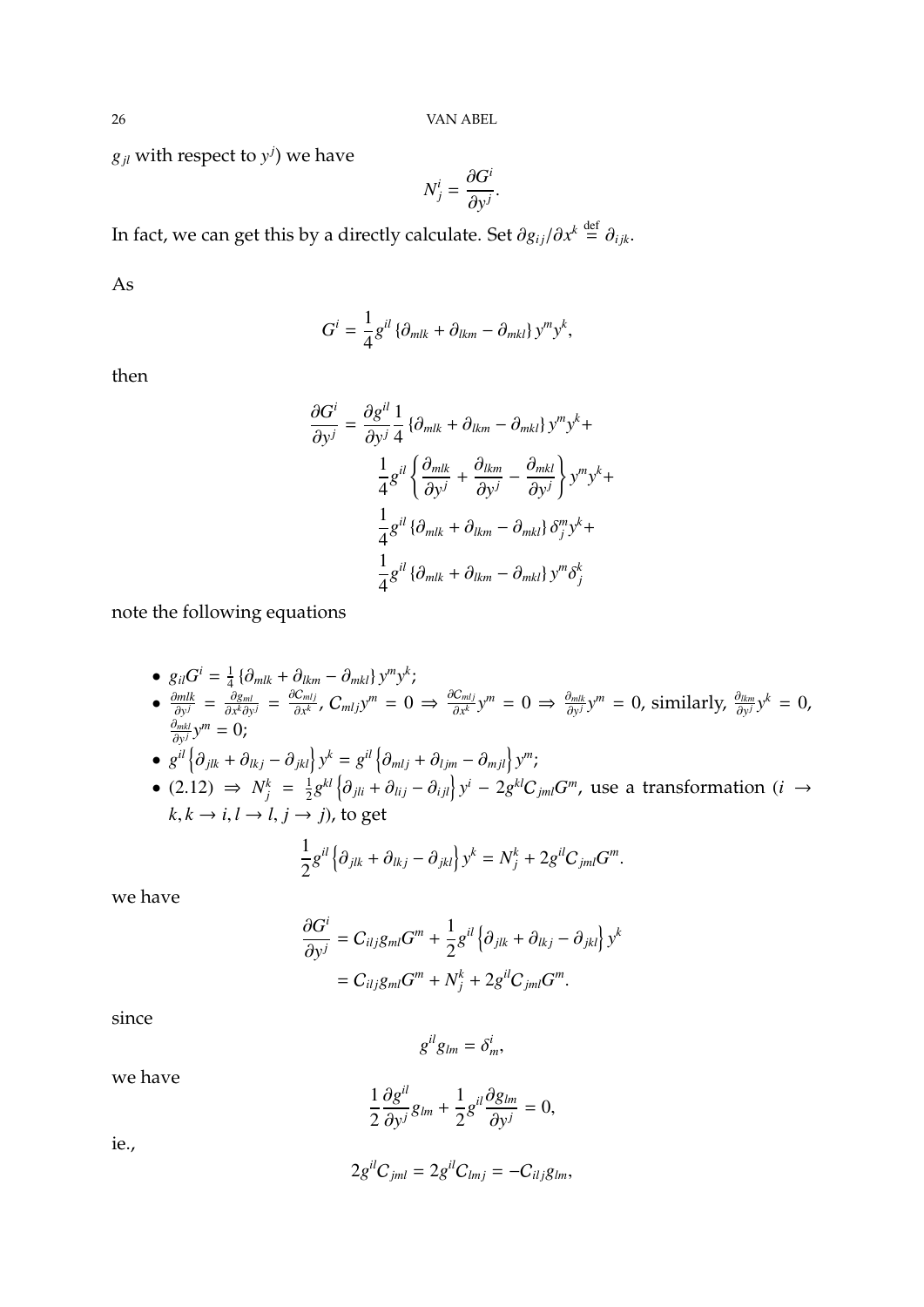thus,

$$
N_j^k = \frac{\partial G^i}{\partial y^j}
$$

#### 5.4. **Landsberg Curvature.** Up to now, we have the following

$$
G^i = \frac{1}{2} \Gamma^i_{\ jk}(x, y) y^j y^k,
$$

see the following equation of 
$$
(2.12)
$$
, and

$$
\frac{\partial G^i}{\partial y^j} = N^i_j = \Gamma^i{}_{jk} y^k,
$$

$$
\frac{\partial^2 G^i}{\partial y^j \partial y^k} = y^m \frac{\partial \Gamma^i_{jm}}{\partial y^k} + \Gamma^i{}_{jk}.
$$

Let

$$
L^{i}_{jk}(x, y) \coloneqq \frac{\partial^{2} G^{i}}{\partial y^{j} \partial y^{k}} - \Gamma^{i}_{jk}(x, y) = y^{m} \frac{\partial \Gamma^{i}_{jm}}{\partial y^{k}}.
$$

*Remark* 5.4*.* Note

$$
\frac{\partial^2 G^i}{\partial y^j \partial y^k}
$$
 and  $\Gamma^i_{jk}(x, y)$ 

 $\partial y^j \partial y^k$  and *1* <sub>*jk*</sub>(*α*, *y*)<br>is the coefficient of *Berwald connection* and *Chern connection* respectively.

Set

$$
L_y := L^i{}_{jk}\omega^j \otimes \omega^k \otimes e_i,
$$

called the *Landsberg tensor*, and

$$
\mathcal{L} \coloneqq \big\{ L_{\mathrm{y}} | \mathrm{y} \in TM \setminus \{0\} \big\}
$$

is called the *Landsberg curvature*, which is the first non-Riemannian geometric quantity. i.e., it equal to zero when the metric is a Riemannian metric, as the coefficient of Chern and Berwald connection both are zero.

*Remark* 5.5. For any Riemannian space,  $\Gamma^{i}_{jk} = \Gamma^{i}_{jk}(x)$  which is independent of *y*. Thus,  $G^i = G^i(x, y) = \Gamma^i{}_{jk} y^i y^j / 2$  is a quadrics function of *y*.

- **Definition 5.2.** A Finsler metric *F* on a manifold *M* is called a *Berwald metric* if in any standard local coordinate system  $(x^i, y^i)$  in  $TM_0$ , the Christoffel symbols  $\Gamma^{i}{}_{jk} = \Gamma^{i}{}_{jk}(x)$  are functions of  $x \in M$  only, in which case,  $G^{i} = \frac{1}{2}$  $\frac{1}{2}\Gamma^{i}{}_{jk}(x)y^{j}y^{k}$  are quadratic in *y* =  $y^i \frac{\partial}{\partial x^j}$  $\frac{\partial}{\partial x^i}\Big|_x$ .
	- *F* is called a *Landsberg metric* if  $L^i_{jk} = 0$ .

Just by the definition, every Riemannian metric( $g_{ij}(x, y) = g_{ij}(x) \Rightarrow C_{ijk} = 0 \Rightarrow$  $\Gamma^{i}{}_{jk}(x, y) = \Gamma^{i}{}_{jk}(x)$ ) is a Berwald metric, and there exist non-Riemannian Berwald metrics, we will see this later. Further, note  $L^i{}_{jk} = y^m \frac{\partial \Gamma^i{}_{mk}}{\partial y^j}$ , it's easy to get  $L^i{}_{jk} = 0$  for every Berwald metric, thus we have the following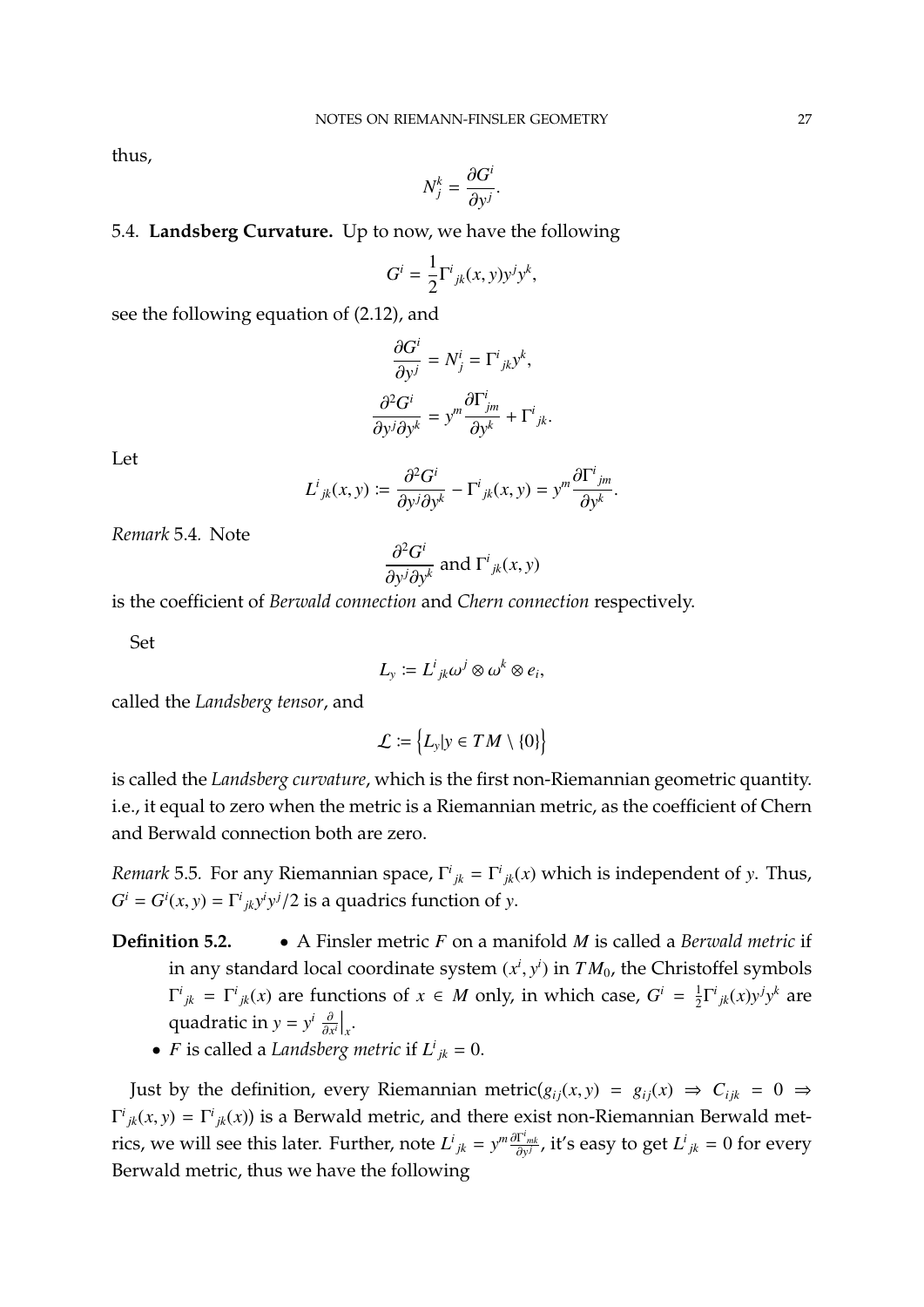### **Proposition 5.1.** *Every Berwald metric is a Landsberg metric.*

*Remark* 5.6*.* The above proposition assert that every Berwald metric will be a Landsberg metric. The converse is a public open problem, ie., is a Landsberg metric must be a Berwald metric? In 2008, a canonical (i.e., ( $g_{ii}$ ) is positively definite) Landsberg metric must be a Berwald metric has been proved by a American mathematician, and based on this result, Z.Shen have proved that if a  $(\alpha, \beta)$  metric is canonical (positively definite), it must be a Berwald metric, this is a wonderful result, but later someone point out the former result is not true.



FIGURE 4. The Relation Between Metrics

5.4.1. *Calculate in Local Coordinate.* Suppose  $(M, F)$  is a Finsler manifold, and  $\{e_i(x)\}$  is a basis of  $T_xM$ ,  $\{\omega^i(x)\}$  is the dual basis to  $\{e_i(x)\}$  in  $T_x^*M$ . Let  $\{\omega\}$ ί.<br>Σκ  $\left\{ \mu _{j}\right\}$  denote the coefficients of Chern connection. Then

$$
\nabla e_j = \omega_j^i \otimes e_i
$$

 $\overline{\phantom{a}}$ For any  $\mathbf{X} \in C^{\infty}(\pi^*TM) \cong \Gamma(TM)$  (sections of *TM*). Taking  $\mathbf{X} = X^i e_i$ ,

$$
\nabla \mathbf{X} = \nabla (X^i e_i) = dX^i \otimes e_i + X^j \nabla e_j
$$

$$
= dX^i \otimes e_i + X^j \omega^i_j \otimes e_i
$$

$$
= (dX^i + X^j \omega^i_j) \otimes e_i.
$$

Let  $Y \in C^{\infty}(TM \setminus \{0\})$ , then

$$
\nabla_{\mathbf{Y}}\mathbf{X} = \left\{ \left(\mathbf{d}X^{i}\right)(\mathbf{Y}) + X^{j}\omega_{j}^{i}(\mathbf{Y})\right\} e_{i},
$$

where  $\omega_j^i(\mathbf{Y}) \stackrel{\text{def}}{=} \langle \omega_j^i, \mathbf{Y} \rangle$ .

Particularly, when *F* is a Berwald metric, by definition, in any standard local coordinate system  $(x^i, y^i)$  in  $TM_0$ , the Christoffel symbols  $\Gamma^i{}_{jk} = \Gamma^i{}_{jk}(x)$  are local function of  $x \in M$  only. Let  $\theta_j^i := \Gamma^i{}_{jk}(x)dx^k$ . Define

$$
\mathbf{DX} \coloneqq \left\{ \mathbf{dX}^i + \mathbf{X}^j \theta_j^i \right\} \otimes \frac{\partial}{\partial x^i},
$$

where  $\mathbf{X} = X^j \frac{\partial}{\partial x^j}$  $\frac{\partial}{\partial x^j}$  ∈ *C*<sup>∞</sup>(*TM*) :=  $\Gamma$ (*TM*). It's easy the verify that D is a linear connection on *TM*, and  $D_xY - D_yX = [X, Y]$ .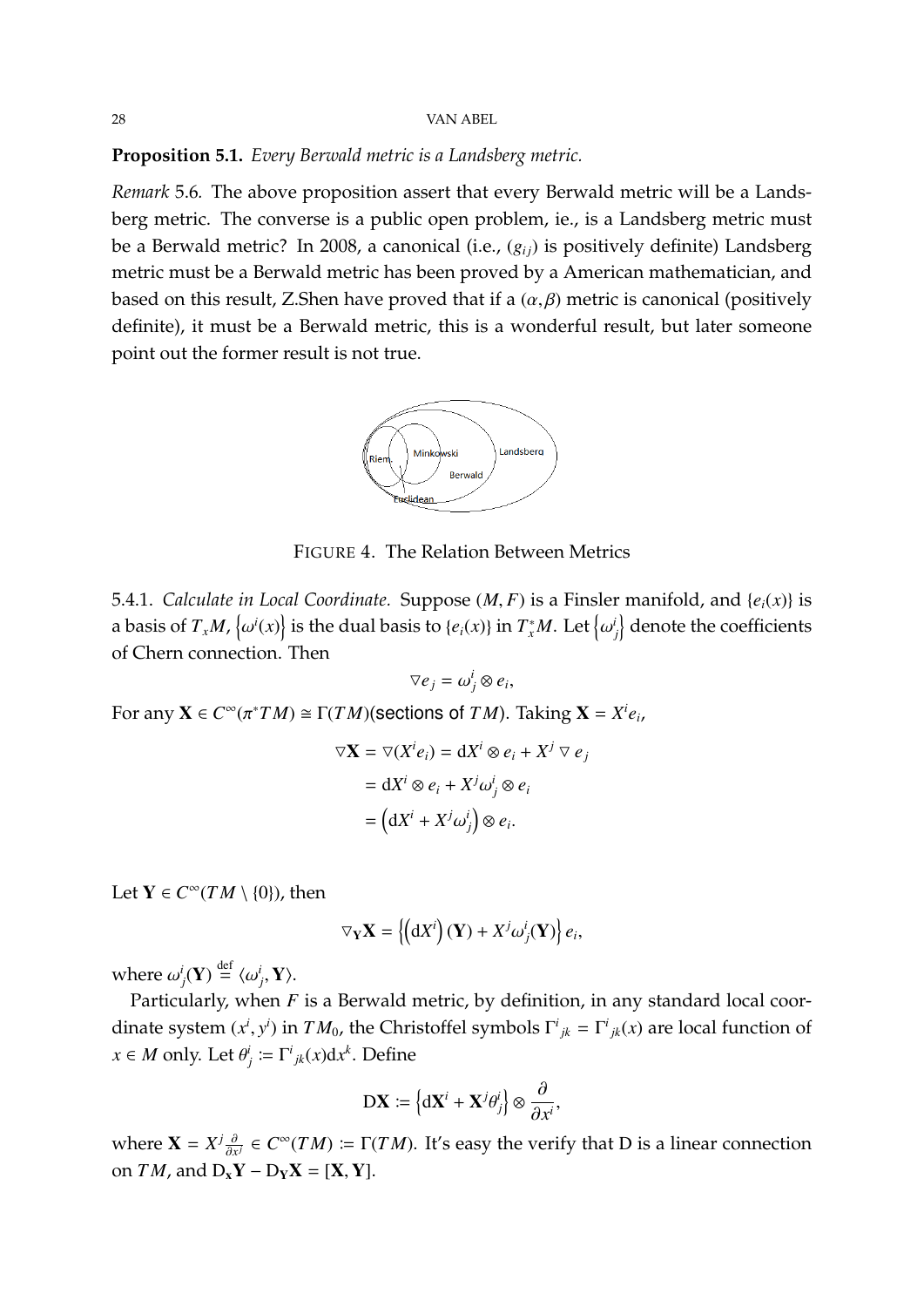In fact, if  $\mathbf{X} = X^j \frac{\partial}{\partial x^j}$  $\frac{\partial}{\partial x^j}$ , and **Y** =  $Y^j \frac{\partial}{\partial x^j}$  $\frac{\partial}{\partial x^j}$ , then

$$
D_{x}Y - D_{Y}X = \{(dY^{i})(X) + Y^{j}\theta_{j}^{i}(X)\} \frac{\partial}{\partial x^{i}} - \{(dX^{i})(Y) + X^{j}\theta_{j}^{i}(Y)\} \frac{\partial}{\partial x^{i}}
$$
  
\n
$$
= \left\{\langle \frac{\partial Y^{i}}{\partial x^{k}} dx^{k}, X^{j} \frac{\partial}{\partial x^{j}} \rangle + Y^{j} \langle \Gamma^{i}{}_{jk}(x) dx^{k}, X^{m} \frac{\partial}{\partial x^{m}} \right\} \frac{\partial}{\partial x^{i}}
$$
  
\n
$$
- \left\{\langle \frac{\partial X^{i}}{\partial x^{k}} dx^{k}, Y^{j} \frac{\partial}{\partial x^{j}} \rangle + X^{j} \langle \Gamma^{i}{}_{jk}(x) dx^{k}, Y^{m} \frac{\partial}{\partial x^{m}} \rangle \right\} \frac{\partial}{\partial x^{i}}
$$
  
\n
$$
= \left(X^{j} \frac{\partial Y^{i}}{\partial x^{j}} - Y^{j} \frac{\partial X^{i}}{\partial x^{j}}\right) \frac{\partial}{\partial x^{i}} + \left(Y^{j} \Gamma^{i}{}_{jk}(x) X^{k} - X^{j} \Gamma^{i}{}_{jk}(x) Y^{k}\right) \frac{\partial}{\partial x^{i}}
$$
  
\n
$$
= \left(X^{j} \frac{\partial Y^{i}}{\partial x^{j}} - Y^{j} \frac{\partial X^{i}}{\partial x^{j}}\right) \frac{\partial}{\partial x^{i}}
$$
  
\n
$$
= XY - YX = [X, Y].
$$

It's quit the same as the case in Riemannian geometry, and the last condition is torsionfree. D is called the *Levi-Civita connection* of *F*.

Now, consider a Riemannian metric  $g = g_{ij}(x)dx^i \otimes dx^j$  on  $M$ . Let  $\Gamma^i_{jk} = \Gamma^i_{jk}(x)$  denote the Christoffel symbols. Let D be the Levi-Civita connection defined as above with  $\sum_{j}^{i} := \Gamma^{i}{}_{jk}(x)dx^{k}$ . One can easily verify that

<span id="page-28-0"></span>(5.2) 
$$
d\theta^{i} = \theta^{j} \wedge \theta_{j}^{i}, \quad dg_{ij} = g_{ik}\theta_{j}^{k} + g_{jk}\theta_{i}^{k}
$$

are equivalent to

(5.3) 
$$
D_X Y - D_Y X = [X, Y],
$$

(5.4) 
$$
y[g(\mathbf{X}, \mathbf{Y})] = g(D_{y}\mathbf{X}, \mathbf{Y}) + g(\mathbf{X}, D_{y}\mathbf{Y}),
$$

where *y*  $\in T_xM$  and **X**, **Y**  $\in C^\infty(TM)$ .

In fact, [\(5.2\)](#page-28-0) are spacial cases of [\(2.3\)](#page-21-0) and [\(2.4\)](#page-21-1), since in Riemannian case, Cartan tensor will vanish. In order to verify the equivalence, first note that  $D_y \frac{\partial}{\partial x^j} = \langle \theta_j^i \rangle$  $\langle j, y \rangle =$  $\langle \Gamma^i_{jk}(x)dx^k, y \rangle$ 

# 6. STRUCTURE EQUATION

6.1. **Curvature.** The structure equation is the equations which depict the geometric quantities and their derivatives. Suppose (*M*, *<sup>F</sup>*) is a Finsler manifold, and {*ei*} is the basis with the dual basis  $\{\omega^i\}$ . Then the Chern connection forms  $\omega^i_j$  withe respect to  $\{e_i\}$ ί.<br>1. are uniquely determined by

$$
\begin{cases}\nd\omega^i = \omega^j \wedge \omega^i_j & (2.29), \\
dg_{ij} = g_{kj}\omega^k_i + g_{ik}\omega^k_j + C_{ijk}\omega^{n+k} & (2.30),\n\end{cases}
$$

where

$$
\omega^{n+k} = \mathrm{d} y^k + y^j \omega_j^k,
$$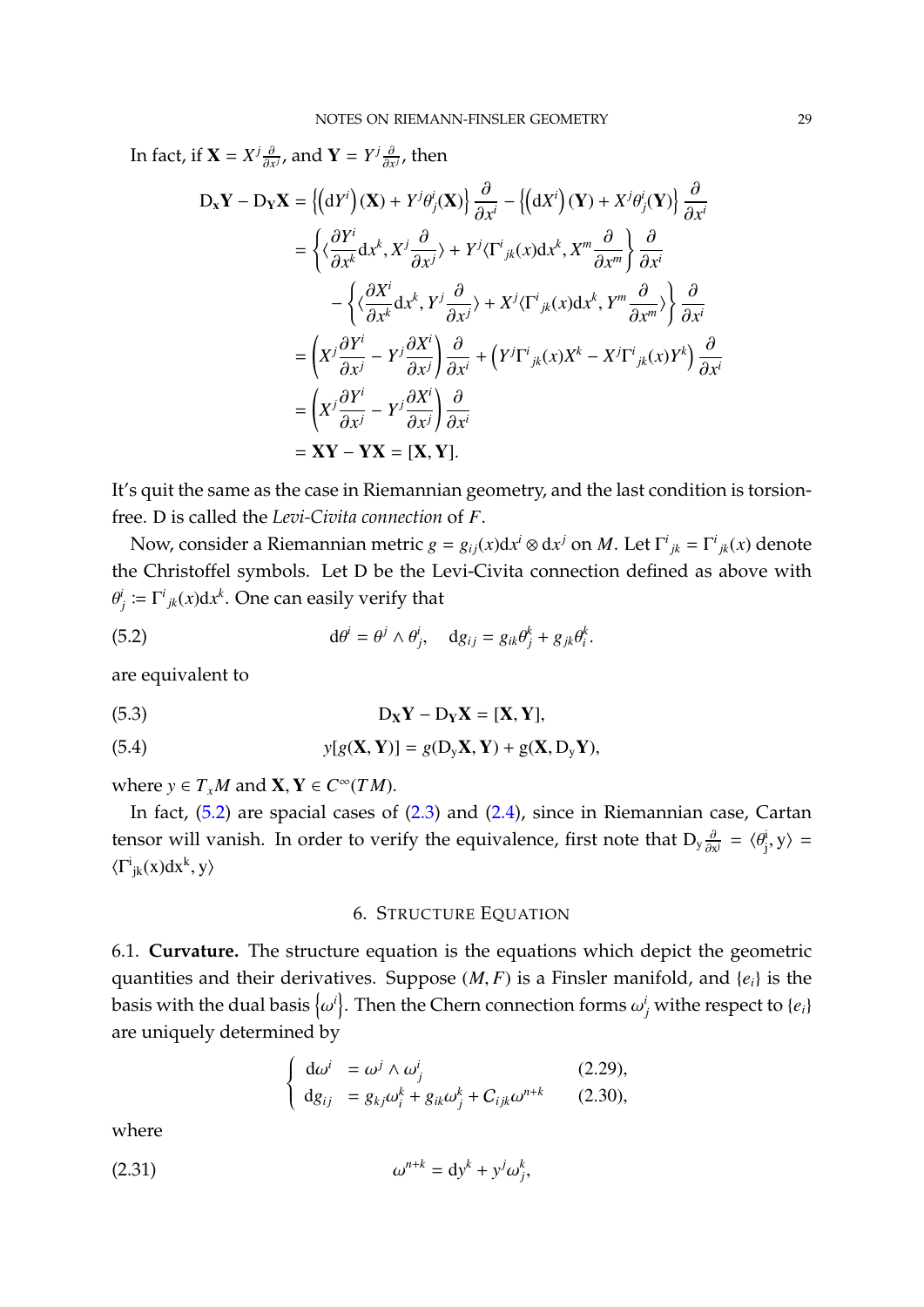The curvature form,

$$
\Omega_j^i = d\omega_j^i - \omega^j \wedge d\omega_j^i,
$$

differentiate (2.29),

<span id="page-29-0"></span>(6.1)  
\n
$$
0 = d^{2}(\omega^{i}) = d\omega^{j} \wedge \omega_{j}^{i} - \omega^{j} \wedge d\omega_{j}^{i}
$$
\n
$$
= (\omega^{m} \wedge \omega_{m}^{j}) \wedge \omega_{j}^{i} - \omega^{j} \wedge (\Omega_{j}^{i} + \omega_{j}^{m} \wedge \omega_{m}^{i})
$$
\n
$$
= -\omega^{j} \wedge \Omega_{j}^{i}.
$$

*Clearly,*  $\{\omega^i, \omega^{n+k}\}_{i=1}^n$  is a basis of  $T^*_{\mathcal{Y}}(TM_0)$  (the cotangent bundle of tangent bundle). Note that  $Ω<sup>j</sup>$ <sub>*j*</sub> can be expressed in forms of ω<sup>*i*</sup> ∧ω<sup>*j*</sup>, ω<sup>*i*</sup> ∧ω<sup>*n+j*</sup> and ω<sup>*n+i*</sup> ∧ω<sup>*n+j*</sup>. By [\(6.1\)](#page-29-0) the coefficient of  $\omega^{n+i} \wedge \omega^{n+j}$  is 0. Write

$$
\Omega_{j}^{i} = \frac{1}{2} R_{j}{}^{i}{}_{kl} \omega^{k} \wedge \omega^{l} + P_{j}{}^{i}{}_{kl} \omega^{k} \wedge \omega^{n+l},
$$
  
\n
$$
\omega^{j} \Omega_{j}^{i} = \frac{1}{2} R_{j}{}^{i}{}_{kl} \omega^{j} \wedge \omega^{k} \wedge \omega^{l} + P_{j}{}^{i}{}_{kl} \omega^{j} \wedge \omega^{k} \wedge \omega^{n+l}
$$
  
\n
$$
= \frac{1}{2} \sum_{j < k < l} \left( R_{j}{}^{i}{}_{kl} + R_{k}{}^{i}{}_{lj} + R_{l}{}^{i}{}_{jk} - R_{j}{}^{i}{}_{lk} - R_{l}{}^{i}{}_{kj} - R_{k}{}^{i}{}_{jl} \right)
$$
  
\n
$$
= \sum_{j < k < l} \left( R_{j}{}^{i}{}_{kl} + R_{k}{}^{i}{}_{lj} + R_{l}{}^{i}{}_{jk} \right) \omega^{j} \wedge \omega^{k} \wedge \omega^{l} + \sum_{j < k} \left( P_{j}{}^{i}{}_{kl} \right).
$$

by the linear independent we can get (2.34), (2.35), (2.36). Let  $\Omega^i = d\omega^{n+i} - \omega^{n+j} \wedge \omega^i_j =$ <br>*i*O*i* (11) Milton *y <sup>j</sup>*Ω*<sup>i</sup> j* , (see [\[1\]](#page-79-0)). Write

$$
\Omega^i := \frac{1}{2} R^i_{kl} \omega^k \wedge \omega^l - L^i_{kl} \omega^k \wedge \omega^{n+l}
$$
  

$$
R^i_{kl} := R^i_{j}{}^i_{kl} y^j
$$
  

$$
L^i_{kl} := -P^i_{j}{}^i_{kl} y^j
$$

then,

$$
R^i_{kl} + R^i_{lk} = 0,
$$
  

$$
R^i_{kl} y^k y^l = 0,
$$

and by 
$$
(2.36)
$$

$$
y^k L_{kl}^i = 0.
$$

setting

$$
R^i_{\ k} := R_j{}^i_{\ k l} y^j y^l = R^i_{\ k l} y^l
$$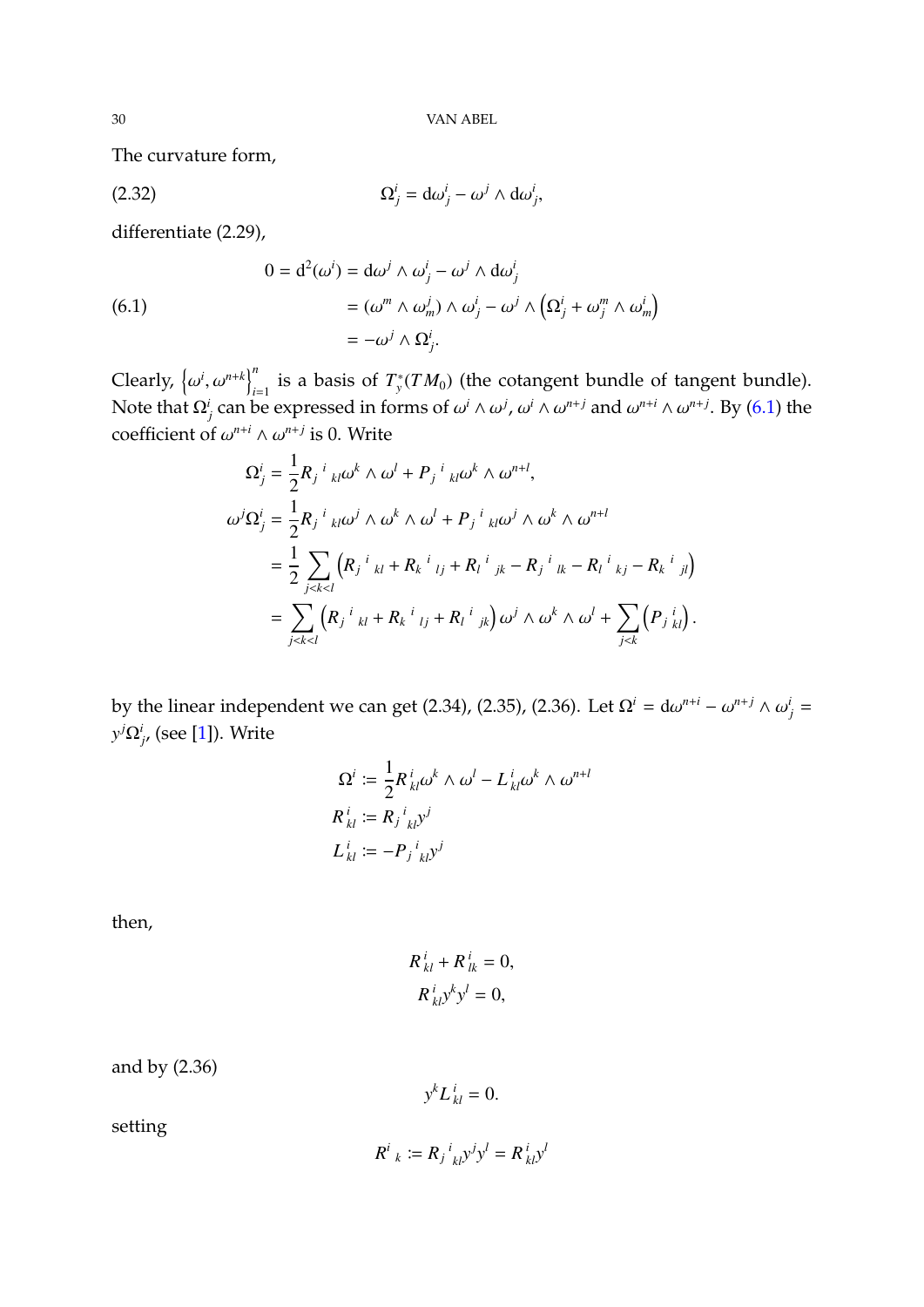define

$$
R_{y} \coloneqq R_{k}^{i} \omega^{k} \otimes e^{i},
$$

is a liner map from *TxM* to *TxM*, called Riemannian curvature. This definition is quite important, it can induce the definition of *flag curvature* and *Rich curvature*.

*Remark* 6.1*.*  $R^{i}{}_{k}y^{k} = 0 \Leftrightarrow R_{y}(y) = 0.$ 

Write

$$
R_{ij}=g_{ij}R^k\,j\Rightarrow R_{ij}=Rji.
$$

which will be proved later, but the case in Riemannian geometry is easy to prove.

6.1.1. How to Determine  $R_{j}{}^{i}{}_{kl}$ ,  $P_{j}{}^{i}{}_{kl}$ ? Let  $\omega^{i} = dx^{i}$ ,  $\omega^{n+i} := \delta y^{i} = dy^{i} + N^{i}_{j} dx^{j}$ .

$$
\omega_j^i := \Gamma^i j k \, dx^k,
$$
  
\n
$$
\Omega_j^i := d\omega_j^i - \omega_j^k \wedge \omega_k^i
$$
  
\n
$$
= \frac{1}{2} R_j{}^i{}_{kl} dx^k \wedge dx^l + P_j{}^i{}_{kl} dx^k \wedge (dy^i + N_k^l dx^k)
$$
  
\n
$$
= \left(\frac{\partial \Gamma^i{}_{jk}}{\partial x^l} dx^l + \frac{\partial \Gamma^i{}_{jk}}{\partial y^l} dy^l\right) \wedge dx^k - \Gamma^m_{jk} \Gamma^i_{ml} dx^k \wedge dx^l.
$$
  
\n
$$
\Rightarrow R_j{}^i{}_{kl} = -\frac{\partial \Gamma^i{}_{jk}}{\partial y^l}
$$

Similarly,

(2.46)

$$
\sum_{k
$$

where,

$$
-N_i^r P_j{}^i{}_{kr} dx^k \wedge dx^l = \sum_{k < l} \left( N_k^r P_j{}^i{}_{lr} - N_l^r P_j{}^i{}_{kr} \right) dx^k \wedge dx^l
$$
\n
$$
= \sum_k k < l \left( -N_k^r \frac{\partial \Gamma^i{}_{jl}}{\partial y^r} + N_l^r \frac{\partial \Gamma^i{}_{jk}}{\partial y^r} \right) dx^k \wedge dx^l
$$

use

$$
\frac{\delta}{\delta x^k} = \frac{\partial}{\partial x^k} - N_k^r \frac{\partial}{\partial y^r}.
$$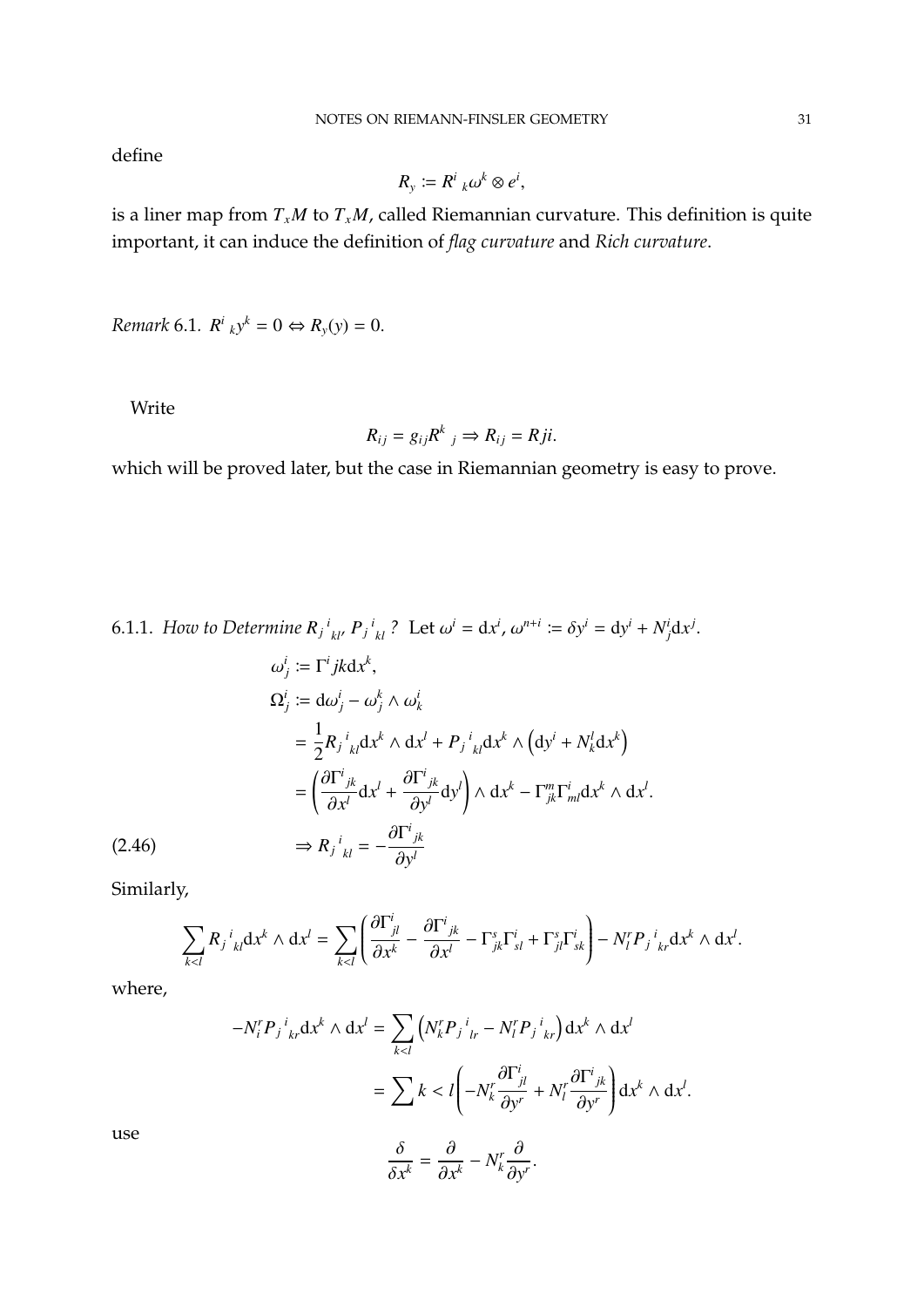32 VAN ABEL

we can get (2.45). And contracting by *y i* ,

$$
R_{kl}^{i} = R_{j}^{i}{}_{kl}y^{j} \cdots \Rightarrow (2.47) = \frac{\delta N_{l}^{i}}{\delta x^{k}} - \frac{\delta N_{k}^{i}}{\delta x^{l}}.
$$

$$
\Omega^{i} := \frac{1}{2} R_{kl}^{i} \omega^{k} \wedge \omega^{l} - L_{kl}^{i} \omega^{k} \wedge \omega^{n+l},
$$

$$
L_{kl}^{i} = -y^{j} P_{j}^{i}{}_{kl},
$$

$$
y^{j} \frac{\partial \Gamma^{i}{}_{jk}}{\partial y^{l}} = \frac{\partial \Gamma^{i}{}_{jk} y^{j}}{\partial y^{l}} - \Gamma_{kl}^{i}.
$$

form (2.46) and  $L^i_{kl} = y^j P_j{}^i_{kl'}$ , we have

$$
L_{kl}^{i} = -y^{j} \frac{\partial \Gamma^{i}{}_{jk}}{\partial y^{l}} = \frac{\partial G^{i}}{\partial y^{k} \partial y^{l}} - \Gamma_{kl}^{i},
$$

is the Landsberg curvature. Further, by  $R_k^i = R_j{}^i{}_{jl}y^jy^l$ , we get (2.49). Note  $R_k^i$ *k* (Riem. curvature) can be defined by spray.

# 7. FINSLER METRIC OF CONSTANT FLAG CURVATURE

7.1. **Flag Curvature.** Suppose  $(M, F)$  is a Finsler manifold, for any  $y \in T_xM$ , Let  $P =$ span  $\{y, u\}$ ,  $u \in T_xM$ . Define *flag curvature* 



FIGURE 5. Flag

$$
\mathcal{K}(p, y) := \frac{g_y\left(\mathbf{R}_y(u), u\right)}{g_y(y, y)g_y(u, u) - g_y(y, u)^2},
$$

where

$$
g_y\left(R_k^i u^i \frac{\partial}{\partial x^i}, u^j \frac{\partial}{\partial x^j}\right),\,
$$

and  $g_y$  is the inner product,  $\mathbf{R}_y$  is the Riemannian curvature.

*Remark* 7.1*.* For Riemannian manifold flag curvature is the sectional curvature.

# **Definition 7.1.**

$$
h_{ij}(x, y) := g_{ij} - l_i l_j, \quad l_i = F_{y^i} = \frac{g_{ij} y^j}{F} \quad (l = \frac{y}{F(x, y)}),
$$

*l*<sub>*i*</sub> is the i-th component of *l*, and  $l_i = g_{ij}l^i$ .  $h_{ij}$  is called *angular metric tensor*.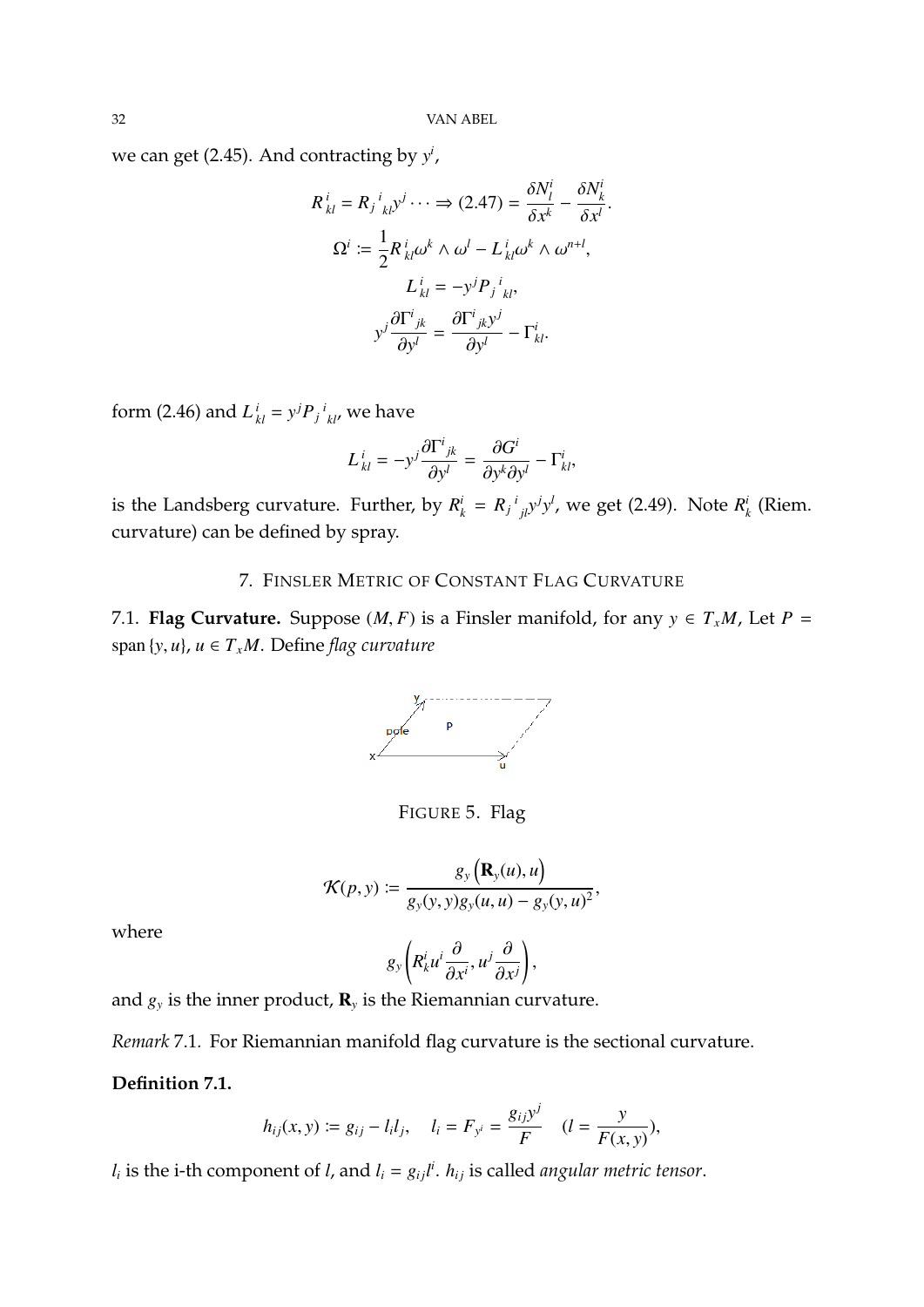Let  $h_k^i = g^{ij}h_{jk}$ , it is a (1, 1)-style tensor. Write  $y = y^i \frac{\partial}{\partial x^j}$  $\frac{\partial}{\partial x^i}$ ,  $u = u^j \frac{\partial}{\partial x^j}$  $\frac{\partial}{\partial x^j}$ . Then,

$$
\mathcal{K}(p, y) = \frac{R_{ij}(x, y)u^i u^j}{\left(F^2(x, y)g_{ij}(x, y) - g_{ik}g_{jl}y^k y^l\right)u^i u^j},
$$

and  $F$  is of constant flag curvature  $\mu$  if and only if .

$$
R_{ij} = (F^2 g_{ij} - y_i y_j) \mu, \quad y^j = g_{jl} y^l
$$
  

$$
\Leftrightarrow R_{ik} = \mu F^2 (\delta^i_k - l^i l^k) = \mu F^2 h_{ik} \Rightarrow (2.51).
$$

$$
R_j{}^i{}_{kl} = \mu \left( g_{jl} \delta^i_k - g_{ik} \delta^i_l \right),
$$

so,

$$
R_{jikl} = \mu (g_{jl}g_{ik} - g_{ik}g_{il})
$$
  
= 
$$
-\mu (g_{jk}g_{il} - g_{jl}g_{ik}).
$$

*Remark* 7.2 (Notes of theorem 2.3.2, see [\[1\]](#page-79-0))*.* Suppose (*M*, *<sup>F</sup>*) is a Finsler manifold, and is flat, i.e.,  $G^i = 0$ . This is also equivalent to that it is locally Minkowski metric, or independent of *x* on *U*, and by theorem 2.32, it is a Berwald metric. i.e.,  $B = \mathcal{R} = 0$ , where, *B* is the Berwald curvature,  $B_j{}^i{}_{kl}$   $:= \partial^3 G^i$ / ∂*y i*∂*y k*∂*y l* . (B = 0 means it is a Berwald metric)

Remark 7.3 (E.x.2.3.3, see [\[1\]](#page-79-0)).  $G^i = \Theta y^i = Py^i + Q^i$ ,  $P = F_{x^k y^k}/(2F)$ ,  $Q^i = F g^{il} \{F_{x^k x^l} y^k - F_{x^l}\}/2 \Rightarrow$  $G^i \neq 0, B_j{}^i{}_{kl} = \partial^3 G^i$ / *(∂y<sup>j</sup>∂y<sup>k</sup>∂y<sup>l</sup>)* ≠ 0. So, the metric in E.x.2.3.3 has flag curvature 0, but is not a Berwald metric.

# 8. <sup>[10](#page-32-0)</sup>BIANCHI IDENTITIES

In this lessen you should

- know the definition of covariant derivatives and how to calculate it,
- aware of some basic Bianchi Identities.

8.1. **Definitions of Covariant Derivatives.** Suppose (*M*, *<sup>F</sup>*) is a Finsler manifold, let  ${e_i} \subset \pi^*TM$  be basis and its dual basis is  $\left\{ \right.$  $\{i\}$ . So,  $\{$  $\left\{ \int_{0}^{i}$ ,  $\omega^{n} + i \right\}$  is a basis of  $T^{*}(TM)$ .

• *scaler function.* For any  $f: TM \to \mathbf{R}$ , define  $df = f_{\vert i} \omega^{i} + f_{\vert i} \omega^{n+i}$ . In fact, we can get

$$
f_{\mid i} = \frac{\partial}{\partial x^i} - N_i^r \frac{\partial f}{\partial y^r}, \quad \frac{\delta}{\delta x^i} = \frac{\partial}{\partial x^i} - N_i^r \frac{\partial}{\partial y^r}, \quad f_{\cdot i} = \frac{\partial f}{\partial y^i}.
$$

<span id="page-32-0"></span><sup>10</sup>Fifth Time of Lecture, Thursday, April 8, 2010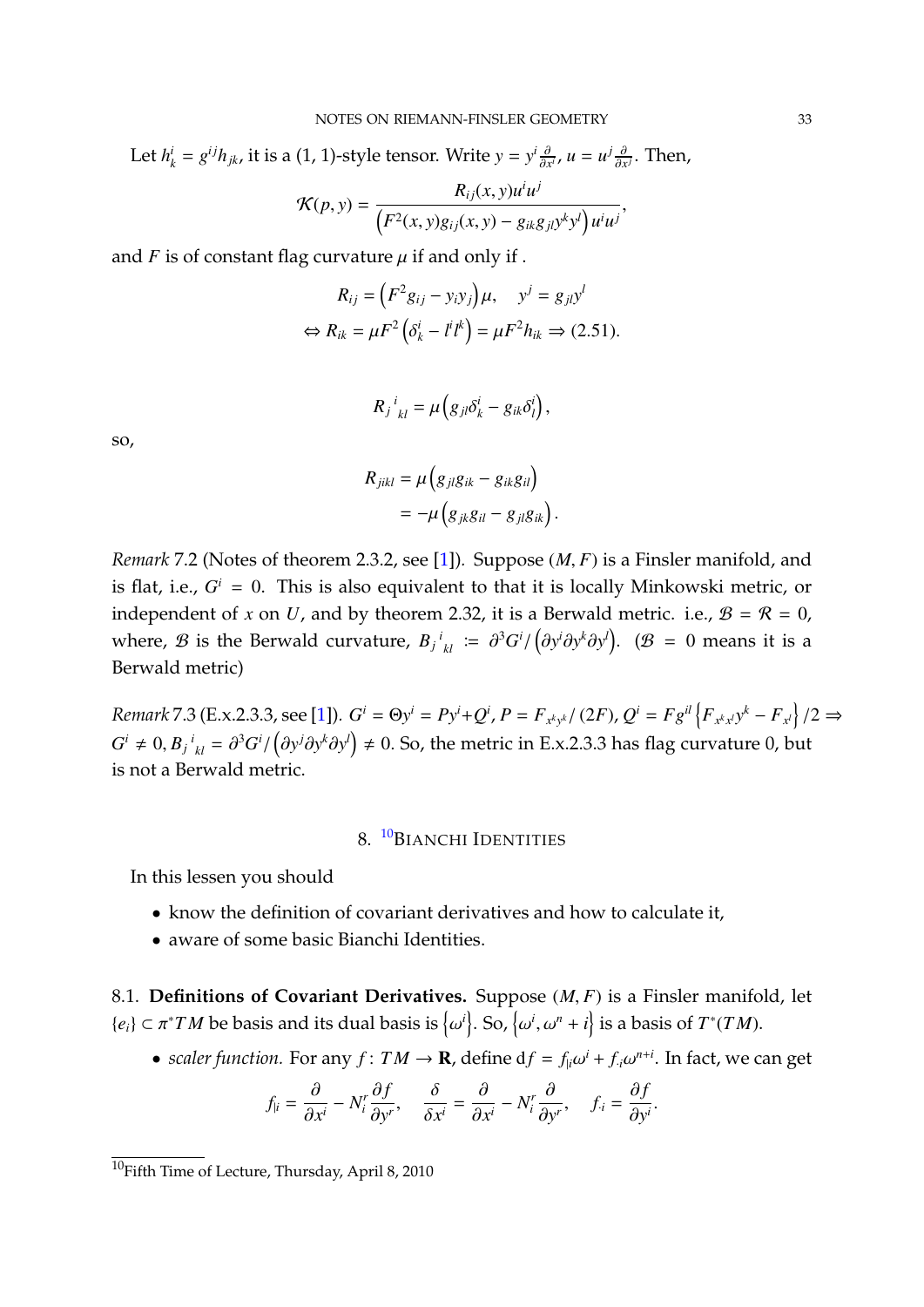34 VAN ABEL

• *temsor.* Suppose  $T = T_{ij}(x, y) \omega^i \otimes \omega^j$ . Then,

$$
(\nabla T)(e_i, e_j) = \nabla T_{ij} - T(\nabla e_i, e_j) - T(e_i, \nabla e_j)
$$
  
\n
$$
= dT_{ij} - T_{ik}\omega_j^k - T_{kj}\omega_i^k
$$
  
\n
$$
= T_{ijk}\omega^k + T_{ijk}\omega^{n+k}.
$$
  
\n
$$
dT_{ij} = T_{ijk}\omega^k + T_{ijk}\omega^{n+k} + T_{ik}\omega_j^k + T_{kj}\omega_i^k
$$

expand  $dT_{ij}$  and compere the corresponding coefficients,

$$
T_{ij|k} = \frac{\delta T_{ij}}{\delta x^k} - T_{sj} \Gamma_{jk}^s - T_{is} \Gamma_{jk}^s
$$
  
= 
$$
\frac{\partial T_{ij}}{\partial x^k} - N_k^r \frac{\partial T_{ij}}{\partial y^r} - T_{sj} \Gamma_{ik}^s - T_{is} \Gamma_{jk}^s.
$$
  

$$
T_{ijk} = \frac{\partial T_{ij}}{\partial y^k}.
$$

*Remark* 8.1 (the covariant derivatives of (1, 2)-style tensor)*.*

$$
T_{ij}^{\ \ k}_{\ l} = \frac{\partial \Gamma_{ij}^k}{\partial x^l} - N_i^r \frac{\Gamma_{ij}^k}{\partial y^r} - T_{rj}^k \Gamma_{il}^r - T_{ir}^k \Gamma_{jl}^r + T_{ij}^r \Gamma_{rl}^k.
$$

 $\frac{\partial x^l}{i} + g_{ik}\omega_j^k + 2C_{ijk}\omega^{n+k}$ . So,  $g_{ijk} = 0$ ,  $g_{ijk} = 2C_{ijk}$ , which means *Remark* 8.2. •  $dg_{ij} = g_{kj}\omega$ this metric is not completely compatible.

•  $Y = y^i \frac{\partial}{\partial x^i}$  $\frac{\partial}{\partial x^i}$ ,  $y^i_{\vert j} = \frac{\delta y_i}{\delta x^j}$  $\frac{\delta y_i}{\delta x^j} + y^r \Gamma^i_{rj} = \frac{\partial y_i}{\partial x^j}$  $\frac{\partial y_i}{\partial x^j} - N_j^r \frac{\partial y^i}{\partial y^j}$  $\frac{\partial y^i}{\partial y^r} + N^i_j = -N^i_j + N^i_j = 0$ . (note  $\frac{\partial y_i}{\partial x^j} = 0$ ). And  $y^i_{\cdot j} = \delta^i_j = \frac{\partial y}{\partial y}$ *i*  $\frac{\partial y}{\partial y^j}$ . •  $F^2(x, y) = g_{ij}(x, y)y^i y^j$ ,  $F_{jk}^2 = g_{ij|k}y^i y^j = 0$ , as  $g_{ij|k} = 0$ . Form which we can get

$$
F_{|k}=0.
$$

# 8.2. **The Second Bianchi Identities.** we have

$$
\Omega^{i} := d\omega^{n+i} - \omega^{n+i} \wedge \omega^{i}_{j} \Rightarrow
$$

$$
d\Omega^{i} = -d\omega^{n+i} \wedge \omega^{i}_{j} - \omega^{n+j} \wedge d\omega^{i}_{j}
$$

$$
= -\Omega^{j} \wedge \omega^{i}_{j} + \omega^{n+j} \wedge \Omega^{i}_{j}
$$
(2.60)

On the other hand, by

$$
\Omega^i := \frac{1}{2} R^i_{kl} \omega^k \wedge \omega^l - L^i_{kl} \omega^k \wedge \omega^{n+l} \Rightarrow
$$
  

$$
d\Omega^i = \frac{1}{2} dR^i_{kl} \wedge \omega^k \wedge \omega^l + \frac{1}{2} R^i_{kl} d\omega^k \wedge \omega^l
$$
  

$$
- \frac{1}{2} R^i_{kl} \omega^k \wedge \omega^l - dL^i_{kl} \wedge \omega^k \omega^{n+l}
$$
  

$$
- L^i_{kl} d\omega^k \wedge \omega^{n+l} + L^i_{kl} \omega^k \wedge d\omega^{n+l}.
$$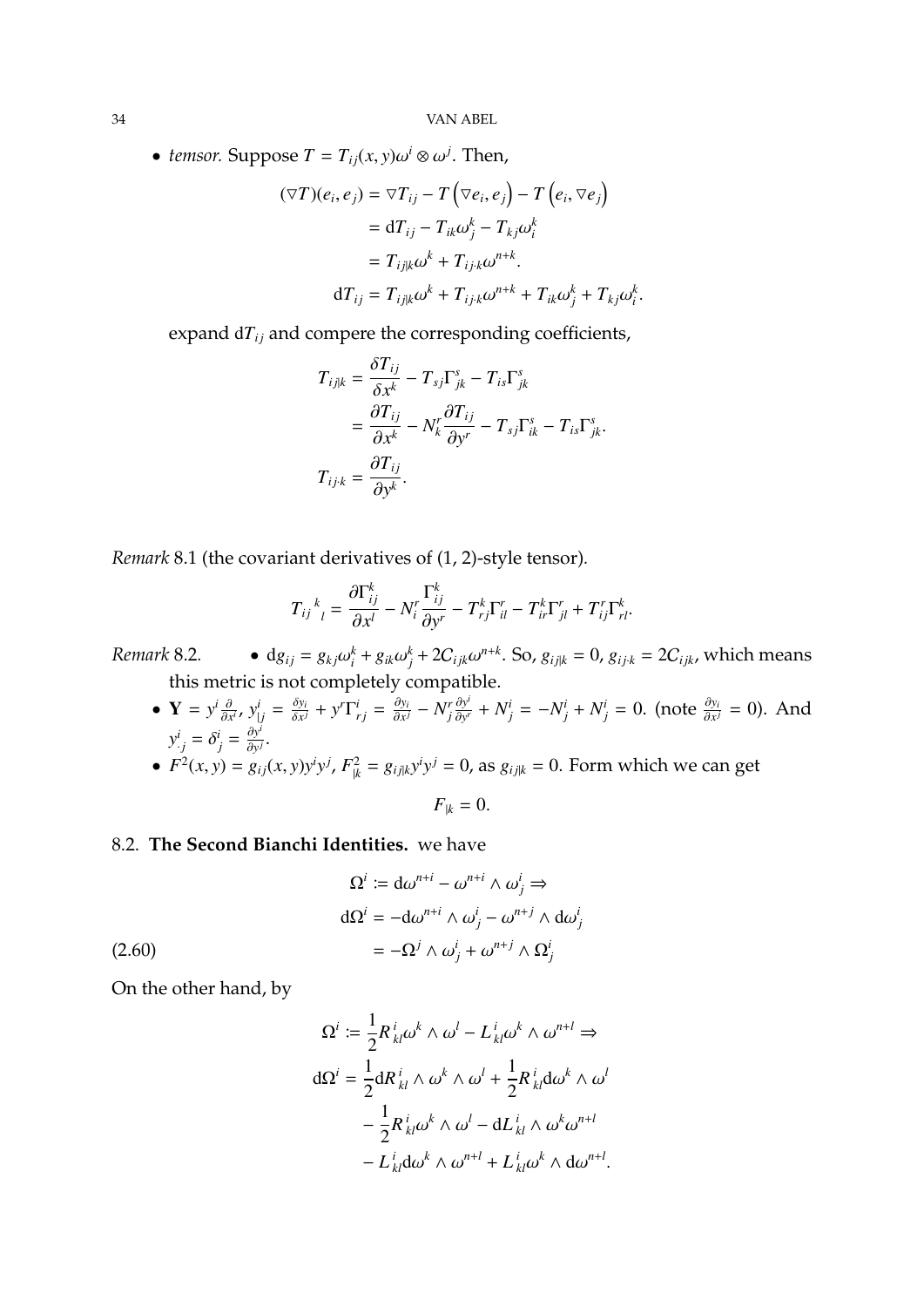Set

$$
I \stackrel{\text{def}}{=} \frac{1}{2} dR_{kl}^i \wedge \omega^k \wedge \omega^l + \frac{1}{2} R_{kl}^i d\omega^k \wedge \omega^l - \frac{1}{2} R_{kl}^i \omega^k \wedge \omega^l
$$
  

$$
= \frac{1}{2} \left( R_{rl}^i \omega_k^r + R_{kr}^i \omega_l^r - R_{kl}^r \omega_r^i + R_{kl}^i \omega^r + R_{kl}^i \omega^{n+r} \right) \wedge \omega^k \wedge \omega^l
$$
  

$$
+ \frac{1}{2} R_{kl}^i \omega^r \wedge \omega_r^k \wedge \omega^l - \frac{1}{2} R_{kl}^i \omega^k \wedge \omega^r \wedge \omega_r^l
$$
  

$$
= -\frac{1}{2} R_{kl}^r \omega_r^i \omega^k \wedge \omega^l + \frac{1}{2} R_{klr}^i \omega^r + R_{klr}^i \omega^{n+r}.
$$

and

$$
\mathbf{I} \stackrel{\text{def}}{=} \mathrm{d}L_{kl}^i \wedge \omega^k \wedge \omega^{n+l} - L_{kl}^i \mathrm{d}\omega^k \wedge \omega^{n+l} + L_{kl}^i \omega^k \wedge \mathrm{d}\omega^{n+l}
$$

by a similar calculate, we can express **I** as a linear combination of terms  $\omega^i \wedge \omega^j \wedge \omega^k$ , ω *<sup><i>i*</sup> ∧ ω<sup>n+*j*</sup> ∧ ω<sup>*n*+*k*</sup>, ω<sup>*i*</sup> ∧ ω<sup>*j*</sup> ∧ ω<sup>*n*+*k*</sup>. Thus, form which we can get (2.61), (2.62) and contract with  $y^l$  we have (2.63).

*Remark* 8.3*.* Note, we can say Riemannian space is a non-color space, and Berwalt space have the same color everywhere, and a Finsler space is a colorful space.

# 8.3. **Relation Between The Curvature Tensor And The Finsler Metric.**

(2.30) 
$$
dg_{ij} = g_{ik}\omega_j^k + g_{kj}\omega_i^k + 2C_{ijk}\omega^{n+k}
$$

Note that,

$$
dC_{ijk} = C_{rjk}\omega_i^r + C_{irk}\omega_j^r + C_{ijr}\omega_k^r + C_{ijk|r}\omega^r + C_{ijk.r}\omega^{n+r},
$$

Differentiating (2.30),

$$
0 = dg_{ik} \wedge \omega_j^k + g_{ik} d\omega_j^k + dg_{kj} \wedge \omega_j^k + g_{kj} d\omega_i^k + 2dC_{ijk} \wedge \omega^{n+k} + C_{ijk} d\omega^{n+k},
$$

use the definition of  $\Omega_i^k$ ,

$$
\Omega_i^k = \mathrm{d}\omega_i^k - \omega_i^l \wedge_i^k,
$$

we have,

$$
0 = g_{ik}\Omega_j^k + g_{kl}\Omega_i^k + 2\left(C_{ijkl}\omega^l + C_{ijkl}\omega^{n+l}\right) \wedge \omega^{n+k} + 2C_{ijk}\Omega^k,
$$

it must be a combination of terms  $\omega^i \wedge \omega^j$ ,  $\omega^i \wedge \omega^{n+j}$ ,  $\omega^{n+i} \wedge \omega^{n+j}$ . So we can get (2.64),  $(2.64)$ ,  $(2.65)$ ,  $E_{\text{max}}$   $(2.24)$ ,  $(2.25)$ , and (2.65). Form (2.34), (2.35) and

$$
\begin{cases} R_{jikl} + R_{jilk} = 0, \\ R_{jikl} + R_{kilj} + R_{lijk} = 0. \end{cases}
$$

we have

$$
2(R_{klji} - R_{jikl}) = (R_{klji} + R_{lkji}) - (R_{jikl} + R_{ijkl}) + (R_{kilj} + R_{iklj}) + (R_{ljki} + R_{jlki}) + (R_{ljki} + R_{jlki}) + (R_{iljk} + R_{lijk}) + (R_{jkil} + R_{kjil}).
$$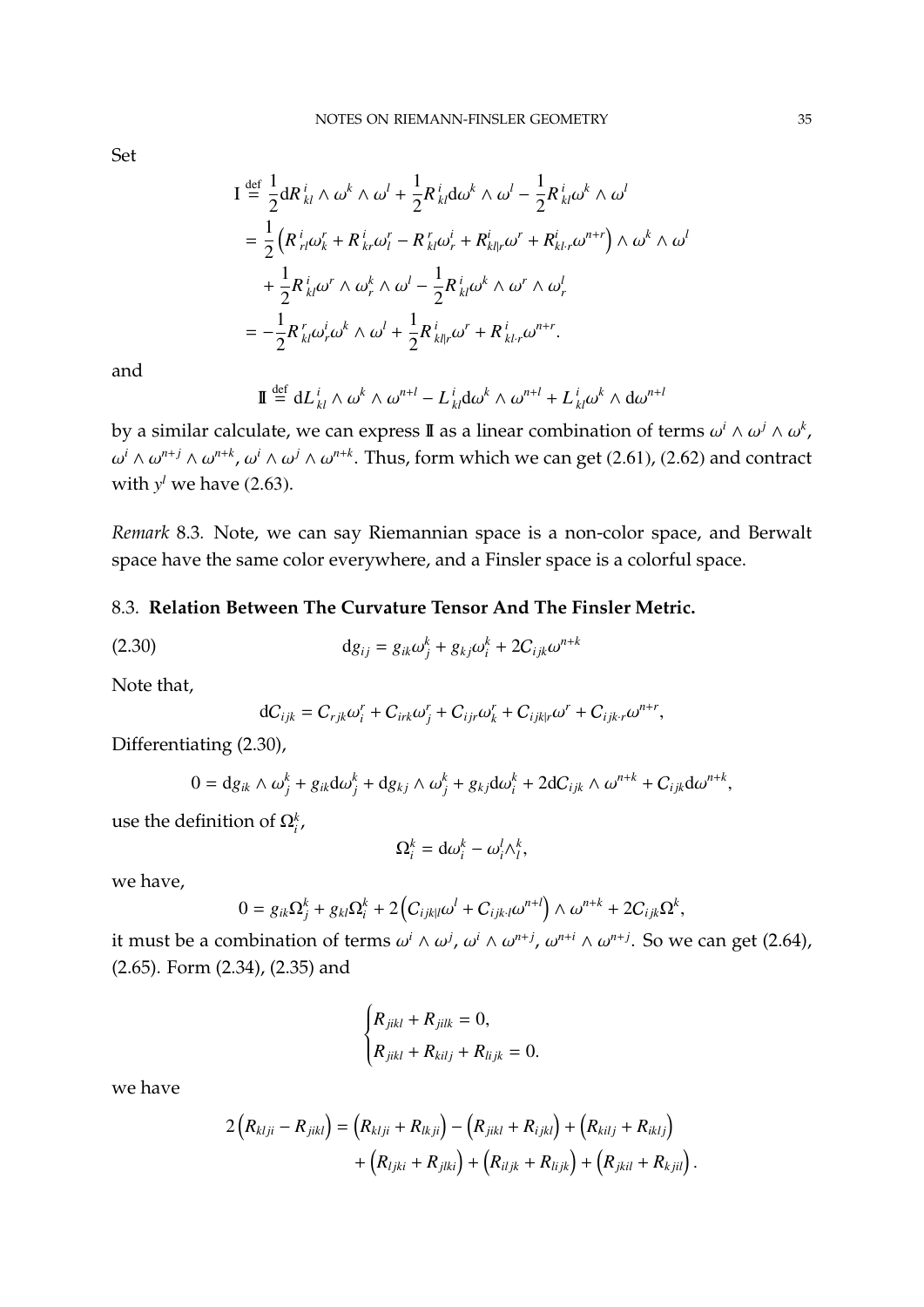36 VAN ABEL

## 8.4. **Landsberg Curvature.** Recall that,

$$
\mathcal{L} \stackrel{\text{def}}{=} L^i_{jk} \omega^i \otimes \omega^k \otimes e_i,
$$

where

$$
L_{jk}^i = -y^m P_m{}_{jk}^i, \quad P_m{}_{jk}^i = P_j{}_{mk}^i.
$$

Set

$$
L_{ijk} := g_{ir}L_{jk}^r = -y^m P_{mijk}, \quad P_{mijk} = P_{jimk},
$$

Then,

$$
L_{ijk} = \frac{1}{2} y^m P_{mijk} - \frac{1}{2} y^m P_{jimk} \frac{(2.65), \text{ and } C_{ijk} y^k = 0}{2} y^m P_{imjk} + \frac{1}{2} y^m P_{ijmk} + C_{ijk|m} y^m
$$

note by (2.65),

$$
y^{m}P_{imjk} = L_{ijk}, \quad y^{m}P_{ijmk} = y^{m}p_{mjik} = -L_{jik} = -L_{ijk},
$$

thus,  $L_{ijk} = C_{ijk|m} y^m$  is the variance ratio of tensor along the geodesic.

# 8.5. **The Mean Landsberg Curvature.**

$$
J_i = g^{jk} L_{ijk},
$$
  

$$
J_i = g^{jk} C_{ijk|m} y^m = I_{ilm} y^m.
$$

you should verify the lemma 2.41, see [\[1\]](#page-79-0), by yourself.

#### **Part** 3. **Chapter 3, Geodesic**

# 9. SPRAY

9.1. **spray.** Suppose (*M*, *<sup>F</sup>*) is a finsler manifold, On *T M*0, define

$$
G \coloneqq y^i \frac{\partial}{\partial x^i} - 2G^i \frac{\partial}{\partial y^i}
$$

and for any  $\lambda > 0$ ,  $G^{i}(x, \lambda y) = \lambda^{2} G^{i}(x, y)$ .

Let  $\gamma = \gamma(t)$  is the integral curve of *G* on *TM*<sup>0</sup> i.e.,

(3.1) 
$$
\dot{\gamma}(t) = G_{\gamma(t)}(\gamma(t), \dot{\gamma}(t))
$$

Assume that,

$$
\gamma(t) = \left(x^i(t), y^i(t)\right)
$$

then,

$$
\dot{x}^i \frac{\partial}{\partial x^i} + \dot{y}^i \frac{\partial}{\partial y^i} = y^i \frac{\partial}{\partial x^i} - 2G^i (x^i, y^i) \frac{\partial}{\partial y^i}
$$

thus,  $\dot{x}^i = y^i$ ,  $\dot{y}^i = -2G^i(x^i, y^i)$ ,  $x^i, y^i$  is a function of *t*.

Let  $\sigma = \sigma(t)$  is the projection of  $\gamma(t)$  on *M* be the projection map  $\pi$ . i.e.,

$$
\sigma(t) = \left(x^i(t)\right),\,
$$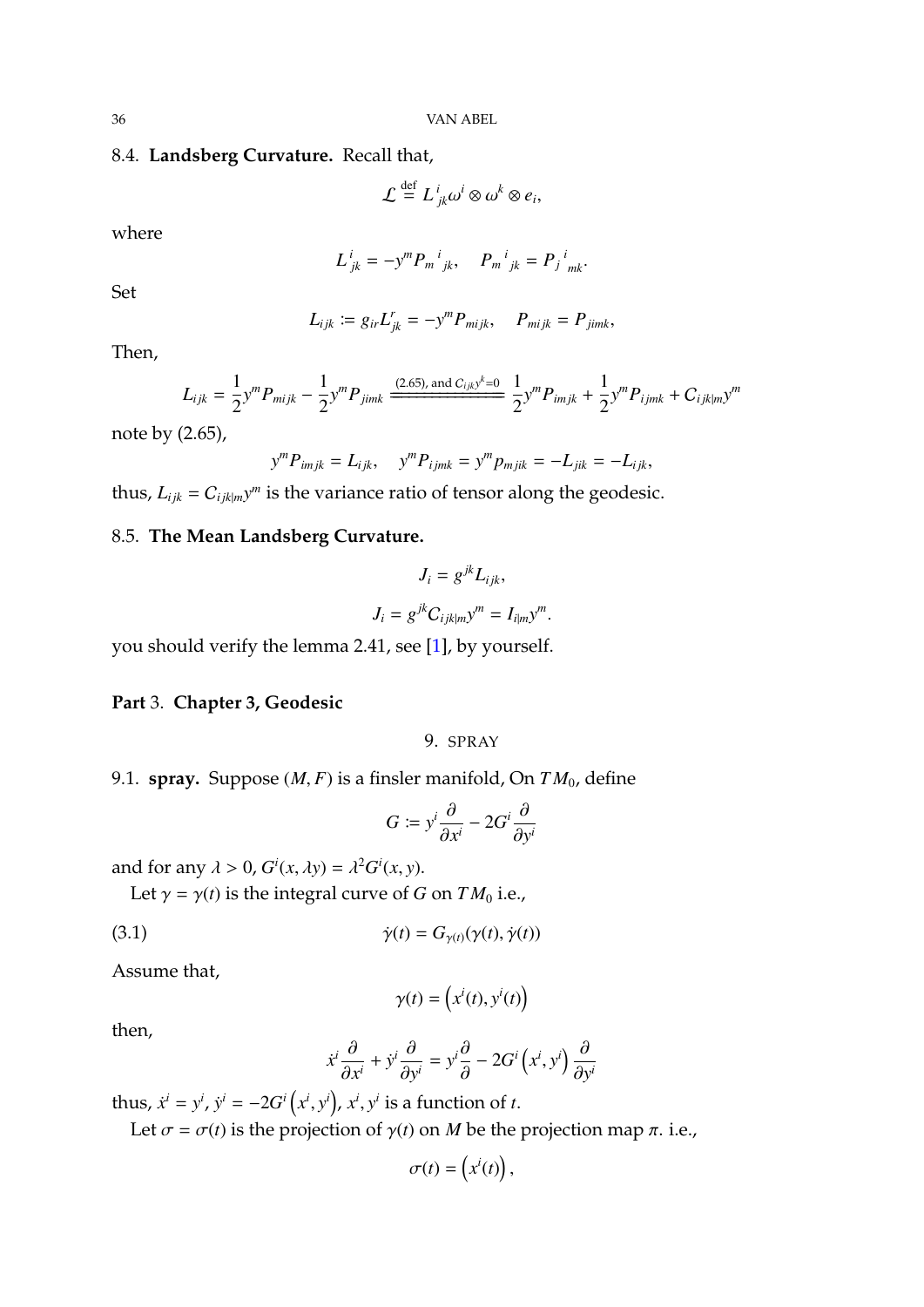then we have

(3.2) 
$$
\ddot{x}^{i}(t) + 2G^{i}(x(t), \dot{x}(t)) = 0.
$$

Conversely, if  $\sigma = \sigma(t)$  satisfies (3.2), lift (by  $\pi^{-1}$ )

$$
\gamma(t) = (\sigma(t), \dot{\sigma}(t)) \stackrel{\text{def}}{=} \dot{\sigma}(t).
$$

form which we can get  $\gamma(t)$  satisfies (3.1). The solution of equation (3.2) is called the *geodesic* of this spray. Suppose (*M*, *<sup>F</sup>*) is a Finsler manifold, the *spray coefficients* or *geodesic coefficients* is

$$
G^{i}(x, y) := \frac{g_{il}}{4} \left\{ \left[ F^{2} \right]_{x^{k} y^{i}} y^{k} - \left[ F^{2} \right]_{x^{l}} \right\}
$$

A geodesic of a spray is called the geodesic of the metric.

*Example* 9.1*.* • *Funk metric*. Suppose Ω is a convex domain in Euclidean space (for example, the indictrix of a Minkowski metric), then the solution of navigation problem is a Frunk metric. we already know that  $\Theta_{x^k} = \Theta \Theta_{y^k}$ , equally,  $\Theta_{x^ky^l} y^k =$ 



FIGURE 6. Frunk metric

Θ*x <sup>l</sup>* , we will know that this is a sufficient condition such that the metric is project flat in next lessen. Then,

$$
G^{i} = \frac{1}{4}g^{il} \left\{ \left[\Theta^{2}\right]_{x^{k}y^{l}} y^{k} - \left[\Theta^{2}\right]_{x^{k}} \right\} = \frac{1}{2} \Theta y^{i}.
$$

• *Riemannian metric*.

$$
F = \sqrt{a_{ij}(x)y^i y^j}, \quad G^i(x, y) = \frac{1}{2} \Gamma^i_{jk}(x) y j y^k,
$$

the geodesic (of this metric) is

$$
\ddot{x}^i + \Gamma^i_{jk}(x(t))\dot{x}^j \dot{x}^k = 0
$$

9.1.1. (α, β)*-Metric.*

$$
F = \alpha \phi(\frac{\beta}{\alpha}), \quad \phi = \phi(s) \in C^{\infty},
$$

if  $\phi$  satisfy the following condition

$$
\phi(s) > 0
$$
,  $(\phi - s) \phi' + (b^2 - s^2) \phi'' > 0$ ,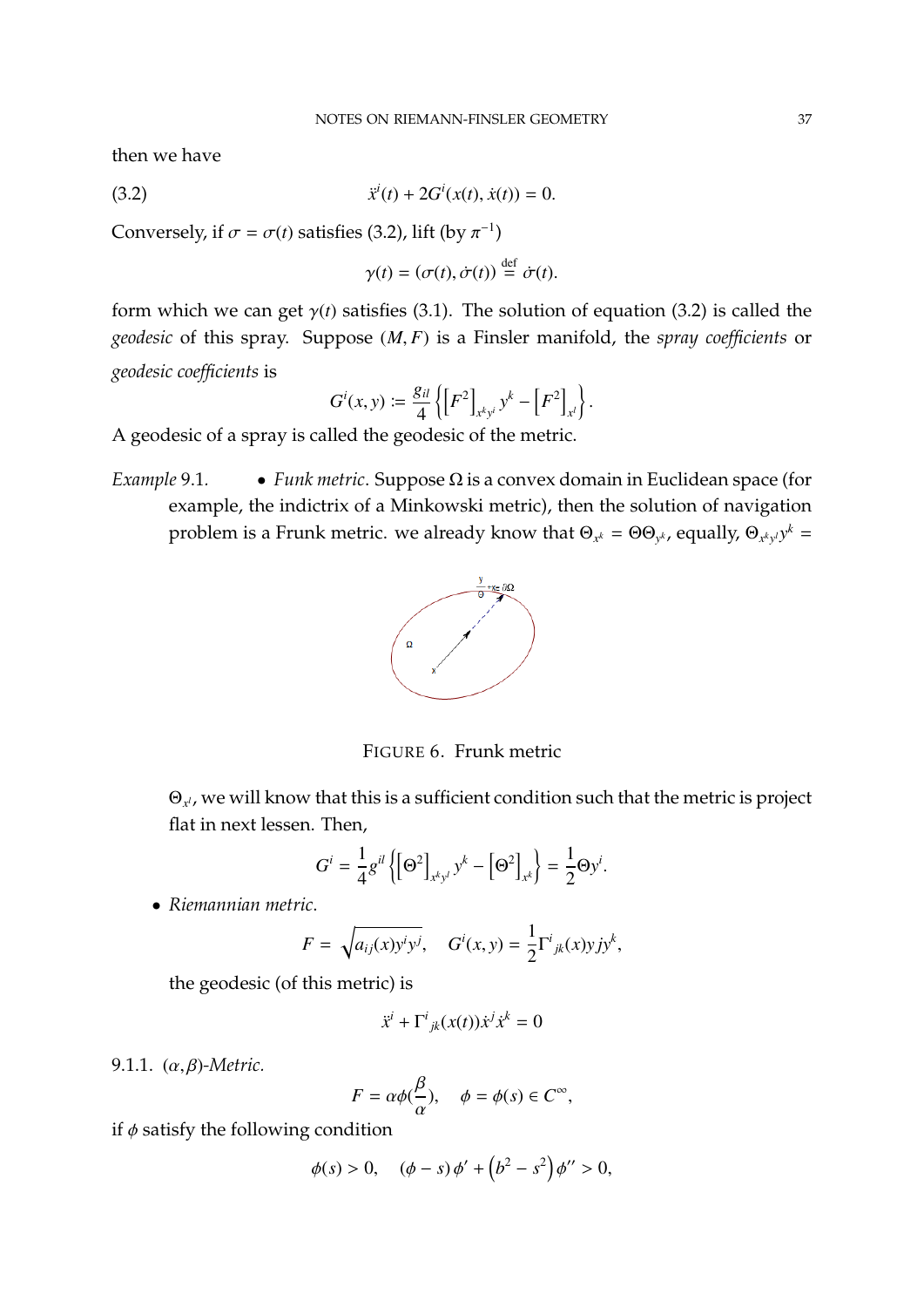where  $|s| \le b < b_0$ ,  $\|\beta\|_{\alpha} < b_0$ , then we can prove that *F* is a Finsler metric, called  $(\alpha, \beta)$ -*metric*. Let  $\{e_i = \partial/\partial x^i\}$  is a basis, and the dual basis is  $\theta^i = dx^i$ . Set

$$
\theta_j^i = \bar{\Gamma}_{ik}^j(x) \mathrm{d} x^k,
$$

is the Riemannian connection of  $\alpha$ . For  $\beta = b_i(x)y^i$ ,

$$
b_{i;j} = \frac{\delta b_i}{\delta x^j} - b_r \bar{\Gamma}^r_{ij} = \frac{\partial b_i}{\partial x^j} - b_r \bar{\Gamma}^r_{ij}.
$$

Let

$$
\gamma_{ij} = \frac{1}{2} \left( b_{i;j} + b_{j;i} \right), \quad s_{ij} = \frac{b_{i;j} - b_{j;i}}{2},
$$

$$
\gamma_j^i = a^{ik} \gamma_{kj}, \quad s_j^i = a^{ik} s_{kj},
$$

$$
\gamma_j = b_i \gamma_j^i, \quad s_j = b_i s_j^i = b^i s_{ij}.
$$

 $\text{as } \beta = b_i \text{d} x^i,$ 

$$
d\beta = \frac{1}{2} \left( \frac{\partial b_i}{\partial x^j} - \frac{\partial b_j}{\partial x^i} \right) dx^i \wedge dx^j,
$$

thus, β is *closed*, if and only if

$$
\frac{\partial b_i}{\partial x^j} = \frac{\partial b_j}{\partial x^i} \Leftrightarrow s_{ij} = 0 \cdots \Rightarrow \text{Lemma 3.11, (see [1], p178).}
$$

*Remark* 9.1. For any 1-form  $\omega$ ,  $\omega$  is closed if and only if it is *exact*, i.e., there exist an  $\gamma \in C^{\infty}$ , such that, d $\gamma = \omega$ .

9.1.2. *Randers metric.* Randers metric is a special metric, in fact, if we set  $\phi = 1 + s$ , then

$$
F = \alpha + \beta = \alpha \phi(\alpha) \beta,
$$
  
\n
$$
G^i = G^i_{\alpha} + Py^i + \alpha s^i_0.
$$

where  $P = \frac{e_{00}}{2F}$  $\frac{e_{00}}{2F}$  –  $s_0$ ,  $e_{ij} = \gamma_{ij} + b_i s_j + b_j s_i$ ,  $e_{ij}y^i y^j = r_{00} + 2\beta s_0$ . we know that Randers metric is a solution of the *navigation problem* on a Riemannian manifold. Here we'll give a classic method to induce the geodesic equation of Randers metric. First, we induce a  $(\alpha, \beta)$ -metric by the Riemannian metric, and the find the  $\phi$ , such that the Randers metric  $F = \alpha \phi(\alpha/\beta)$ .

Suppose *<sup>h</sup>* is the Riemannian metric, and ν is the direction, and the solution of the navigation problem is *F*, i.e.,  $h(x, y/F - v_x) = 1$ . we know that is must be a Randers<br>*matrice as we see that it as*  $F = \frac{1}{2} \frac{\partial}{\partial x}$  if  $y = z + 1$ ,  $v = 1 + v^2$ ,  $v = 1 + \sqrt{2} \cdot 2$ ,  $v = 1 + v^2$ metric, so we can set it as  $F = \bar{\alpha} + \bar{\beta}$ , if we set  $\lambda = 1 - ||v||_{h}^{2}$ ,  $\alpha = h/\sqrt{\lambda}$ ,  $\beta = v_{0}/\lambda$ , where  $v_i = h_{ij}v^j$ , and  $v_0 = y^i v_i$ . By a directly computation, we can set

$$
\phi = \sqrt{1 + s^2} - s \Rightarrow F = \alpha \phi \left(\frac{\alpha}{\beta}\right) = \bar{\alpha} + \bar{\beta},
$$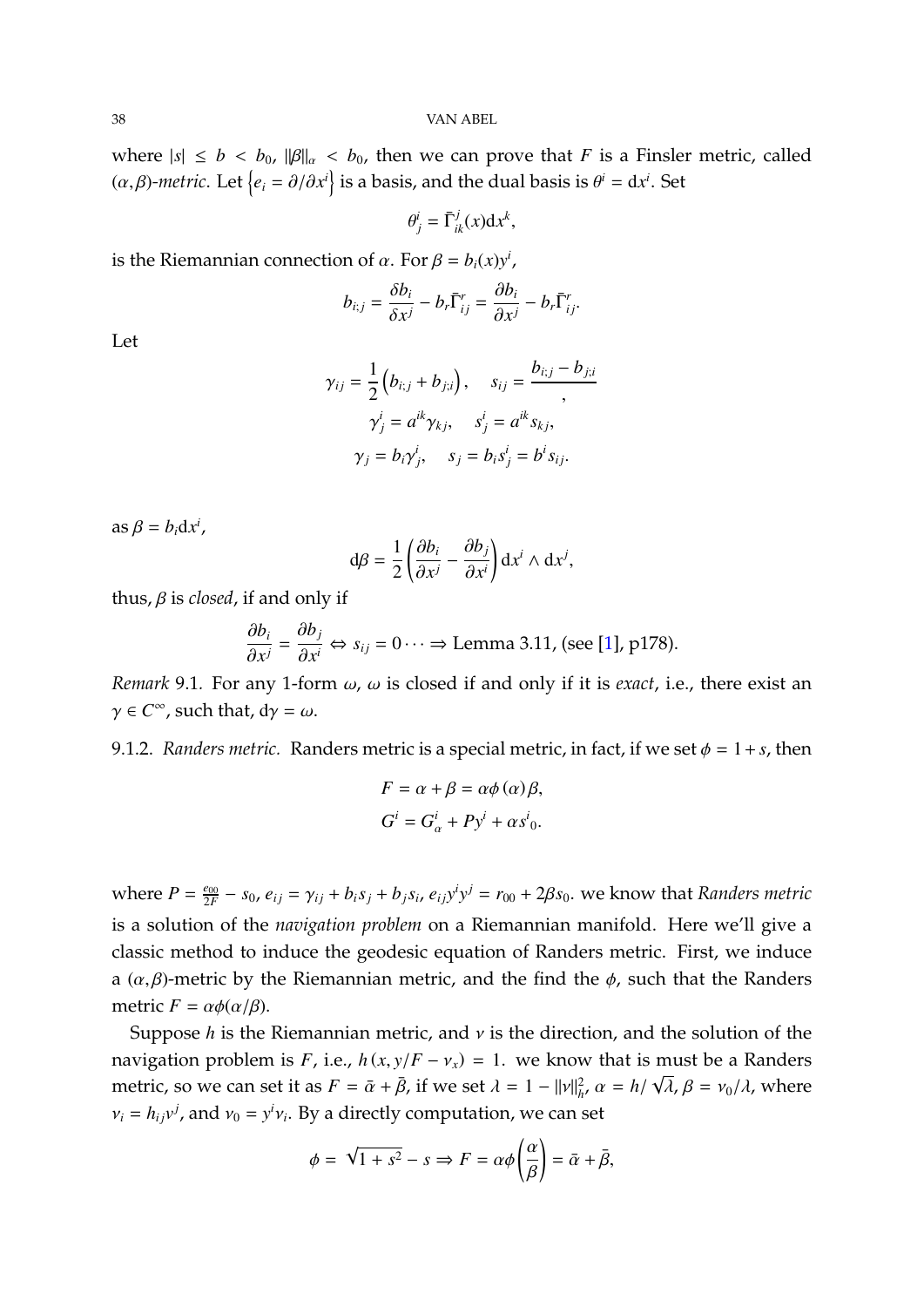where,

$$
\bar{\alpha} = \frac{\sqrt{\lambda h^2} + \nu_0}{\lambda}, \quad \bar{\beta} = -\frac{\nu_0}{\lambda}.
$$

the communicate diagram is



now, we'll use the diagram



where,

I: 
$$
G^i = G^i_{\alpha} - \alpha \phi s^i_0 + \frac{1}{2(1+b^2)\phi} \left\{ 2\alpha \phi s_0 + r_{00} \right\} \left\{ \phi b^i - \frac{y^i}{\alpha} \right\},
$$

and

$$
\mathbf{I} \cdot G_{\alpha}^{i} = \frac{1}{2} \left( \Gamma_{\alpha} \right)_{jk}^{i} y^{j} y^{k},
$$

where,

note

(1) 
$$
(\Gamma_{\alpha})_{jk}^{i} = \frac{a^{il}}{2} \left\{ \partial a_{jl} \partial x^{k} + \frac{\partial a_{kl}}{\partial x^{j}} - \frac{\partial a_{jk}}{\partial x^{l}} \right\}.
$$

we know that

$$
a_{ij} = \frac{h_{ij}}{\lambda}, \quad a^{ij} = \lambda h^{ij}, \quad b_i = -\frac{n u_i}{\lambda}, \quad b^i = v^i
$$

$$
\frac{\partial a_{jl}}{\partial k} = \frac{\partial}{\partial k} \left( \frac{h_{jl}}{\partial k} \right) = -\frac{\lambda_{jk} h_{jl}}{v^2} + \frac{1}{v^2} \frac{\partial h_{jl}}{\partial k}.
$$

 $\partial x^l$ 

$$
\frac{\partial a_{jl}}{\partial x^k} = \frac{\partial}{\partial x^k} \left( \frac{h_{jl}}{\lambda} \right) = -\frac{\lambda_{jk} h_{jl}}{\lambda^2} + \frac{1}{\lambda}
$$

by the definition of (*h*, ν),

$$
R_{ij} = \frac{1}{2} \left\{ v_{i|j} + v_{j|i} \right\}, \quad s_{ij} := \frac{1}{2} \left\{ v_{i|j} - v_{j|i} \right\},
$$
  

$$
R_j := v^j R_{ij}, \quad R := R_j v^j, \quad s_j := v^j s_{ij}.
$$

the horizonal covariant derivative of  $\lambda$  with respect to  $h$  is

$$
\lambda_{|k} = (1 - h_{ij}v^i v^j)_{|k} = -2h_{ij}v^i_{|k}v^j = -2v_{j|k}v^j = -2(R_{jk} + s_{jk})v^j = -2(R_k + s_k).
$$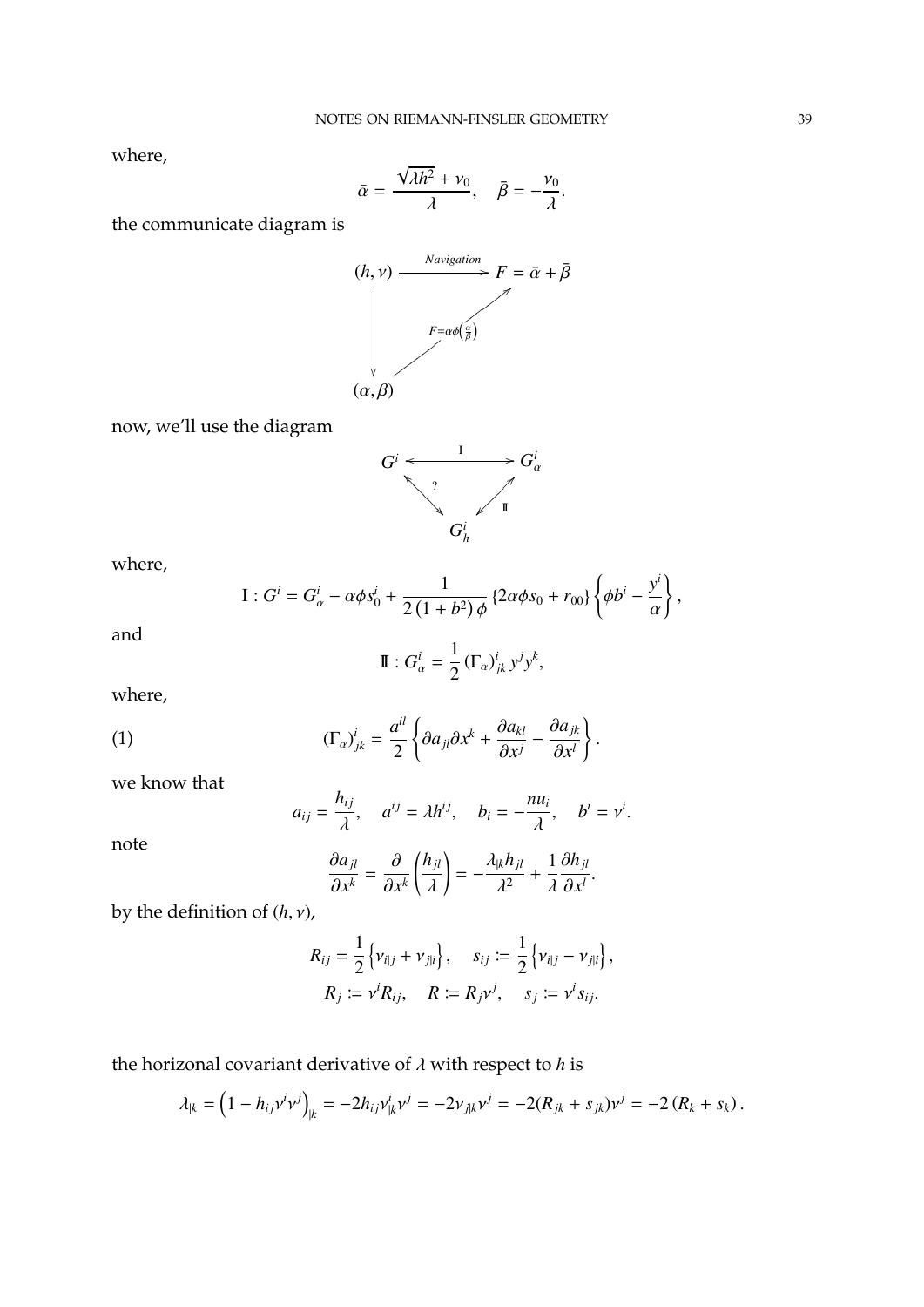plugging it into (1), we can get

$$
(\Gamma_{\alpha})_{jk}^i = (\Gamma_h)_{jk}^i + \frac{1}{\lambda} \left\{ (R_k + s_k) \delta_j^i + (R_j + s_j) \delta_k^i - (R^i + s^i) h_{jk} \right\},\
$$

so,

$$
G_{\alpha}^{i} = \frac{1}{2} \left( \Gamma_{\alpha} \right)_{jk}^{i} y^{j} y^{k} = \dots = G_{h}^{i} + \frac{1}{\lambda} \left( R_{0} + s_{0} \right) y^{i} - \frac{1}{2\lambda} \left( R^{i} + s^{i} \right) h^{2}.
$$
  
Let that  $h = h(y)$ 

we should note that  $h = h(y)$ .

Furthermore, *s i*  $_{0}^{i}$ ,  $s_{0}$ ,  $r_{00}$  is determined by  $b_{i|j}$ , and finally is determined by the Christoffel symbols of  $\alpha$ . In fact,

$$
b_{i|j} = \frac{\partial b_i}{\partial x^j} - b_r \left(\overline{\Gamma}_{\alpha}\right)_{ij}^r
$$
  
=  $\frac{\partial}{\partial x^j} \left(\frac{v_i}{\lambda}\right) - b_r \left\{ (R_h)_{ij}^m - \frac{1}{\lambda} (R_i + s_i) \delta_j^m + (R_j + s_j) \delta_i^m - (R^m + s^m) h_{ij} \right\},$ 

at last,

$$
\gamma_{ij}=\frac{1}{2}\left(b_{i;j}+b_{j;i}\right),\,
$$

contract with  $y^i$ ,  $y^j$ , we can get  $r_{00}$ .  $s^i_j = a^{ih} s_k$ , and  $a^{ih}$  can be expressed by  $h_{ij}$ , so, we can get  $s_j^i$  be expressed in terms of  $h_{ij}$ .

Note  $b_i \cdot s_j^i = s_j$ , form which we can induce lemma 3.13, see [\[1\]](#page-79-0).

<span id="page-39-3"></span>**Lemma 9.1** (lemma 3.1.3, see [\[1\]](#page-79-0))**.** *For a Randers metric F expressed in terms of a Riemann* $i$ *an metric h and a vector field V by (3.8* $^{11}$  $^{11}$  $^{11}$ *) , the spray coefficients*  $G^i$  *of F can be expressed in terms of the spray coefficients G i h of h and the covariant derivatives of V with respect to h as follows:*

<span id="page-39-1"></span>(9.1) 
$$
G^i = G_h^i - FS_0^i - \frac{1}{2}F^2(R^i + S^i) + \frac{1}{2}\left{\frac{y^i}{F} - V^i\right}\left{2FR_0 - R_{00} - F^2R\right}.
$$

*Formula* [\(9.1\)](#page-39-1) *is obtained by C.Robles in a different approach* [\[7\]](#page-79-1)*.*

## 10. <sup>[12](#page-39-2)</sup>SHORTEST PATH

#### 10.1. **Geodesic.**

**Lemma 10.1** (3.2.1, see [\[1\]](#page-79-0)). *Suppose* (*M, F*) *is a Finsler manifold,*  $\sigma = \sigma(t)$  *is a smooth geodesic, then*  $\|\dot{\sigma}(t)\|_F$  *is a constant.* 

*Proof.*

<span id="page-39-0"></span> $^{11}F =$ 

$$
F^{2}(\sigma(t), \dot{\sigma}(t)) = g_{ij}(\sigma(t), \dot{\sigma}(t)) \dot{\sigma}^{i}(t) \dot{\sigma}^{j}(t)
$$

$$
\frac{dF^{2}(\sigma(t), \dot{\sigma}(t))}{dt} = \frac{\partial g_{ij}}{\partial x^{k}} \dot{\sigma}^{k} \dot{\sigma}^{i} \dot{\sigma}^{j} + 0 \text{(=contract of Cartan tensor)} + 2g_{ij} \ddot{\sigma}^{i} \dot{\sigma}^{j},
$$

$$
\frac{\sqrt{\lambda h^{2} + V_{0}^{2}}}{2} - \frac{V_{0}}{2}
$$

<span id="page-39-2"></span>λ <sup>12</sup>Sixth Time of Lecture, Thursday, April 15, 2010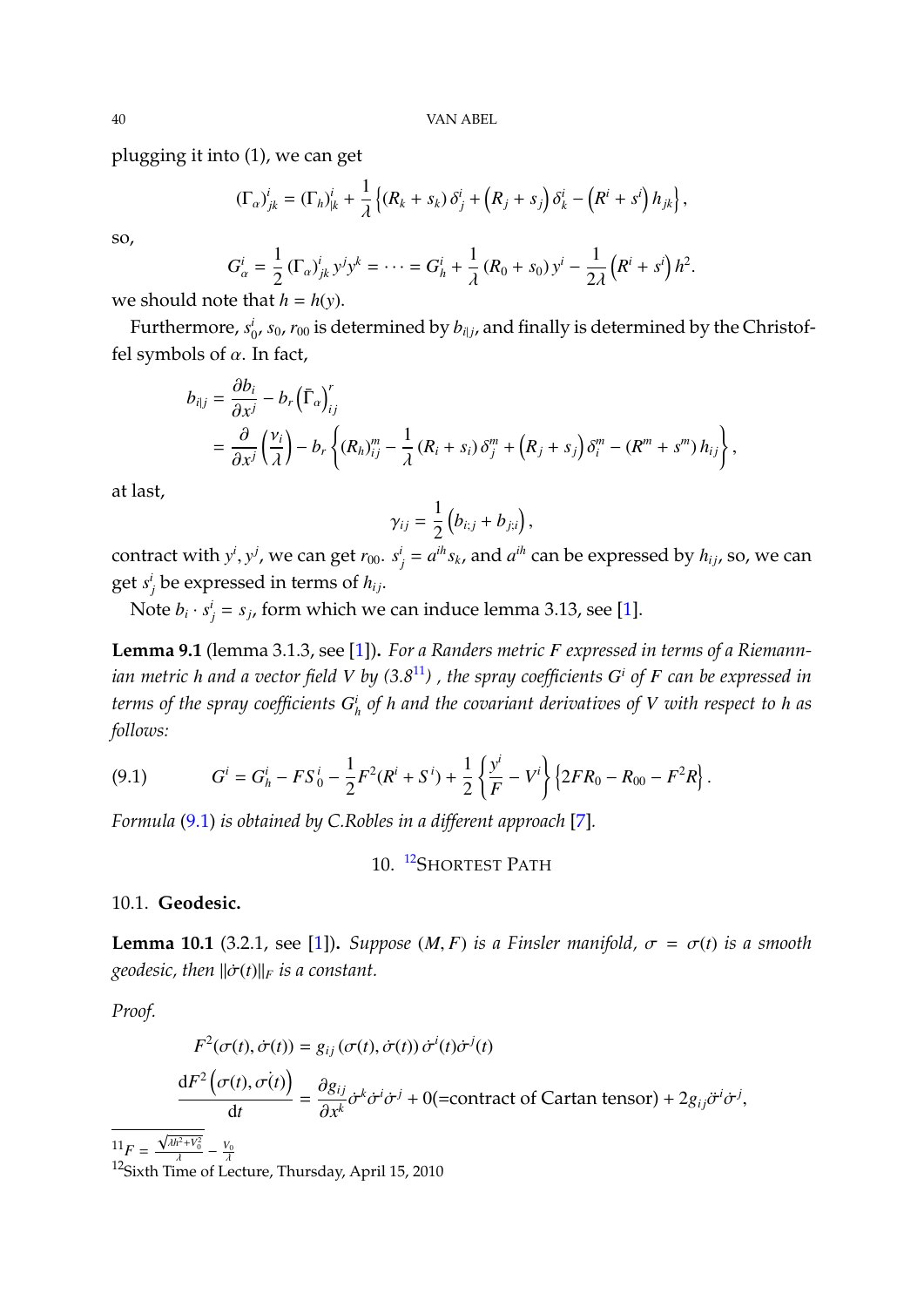and

$$
0 = g_{ijk} = \frac{\partial g_{ij}}{\partial x^k} - N_k^r \frac{\partial g_{ij}}{\partial y^r} - g_{im} \Gamma_{jk}^m - g_{mj} \Gamma_{ik}^m,
$$
  

$$
\frac{g_{ij}}{\partial x^k} = 2N_k^r C_{ijk} + g_{im} \Gamma_{jk}^m + g_{mj} \Gamma_{ik}^m,
$$
  

$$
\frac{d \left[F^2(\sigma(t), \dot{\sigma}(t))\right]}{dt} = g_{im} N_k^m \dot{\sigma}^k \dot{\sigma}^i + g_{mj} N_k^m \dot{\sigma}^k \dot{\sigma}^j + 2g_{ij} \ddot{\sigma}^i \dot{\sigma}^j
$$
  

$$
= 4g_{im} G^m \dot{\sigma}^i - 4g_{ij} G^i \dot{\sigma}^j
$$
  
= 0.

so,

$$
F(\sigma(t), \dot{\sigma}(t)) = ||\dot{\sigma}(t)||_F^2 = Const.
$$

For any  $p, q \in M$ ,  $d_F(p, q) = \inf_{c = \tilde{pq}} \mathcal{L}_F(c)$ . If  $c : \sigma = \sigma(t)$  satisfies  $d_F(p, q) = \mathcal{L}_F(c)$ , then *c* is the *shortest path* through *p* to *q*.

**Proposition 10.1** (proposition 3.2.2, see [\[1\]](#page-79-0))**.** *For a shortest path in a Finsler manifold, any parametrization with constant speed is a smooth geodesic.*

*Proof.* **step 1.** Let  $c = \tilde{pq}, \sigma = \sigma(t), a \le t \le h$  is the shortest path. and  $F(\sigma(t), \dot{\sigma}(t)) = \lambda =$ *const*.( $> 0$ ), variation of *c*:

 $H: [a, b] \times (-eps, eps) \rightarrow M$ 

and satisfies  $H(t, 0) = \sigma(t)$ ,  $H(a, s) = \sigma(a)$ ,  $H(b, s) = \sigma(b)$ , suppose  $c_s$  is the variation curve, and expressed by  $\sigma_s(t) = H(t, s)$ ,  $a \le t \le b$ .  $V(t)$  is a vector field along  $\sigma(t)$ satisfies  $V(a) = V(b) = 0$ ,  $V(t) = \frac{\partial H}{\partial s}$ ∂*s* (*t*, 0) is the variation vector field. see figure [7.](#page-40-0) **step 2.**



<span id="page-40-0"></span>FIGURE 7. The Variation of Curve *c* and The Variation Field

Let  $\mathcal{L}(s) = \int_{c_s} F(\sigma_s, \dot{\sigma}_s) dt$ . So,  $\mathcal{L}'(0) = 0$ , we should show that

$$
\ddot{\sigma}^i + 2G^i(\sigma, \dot{\sigma}) = 0.
$$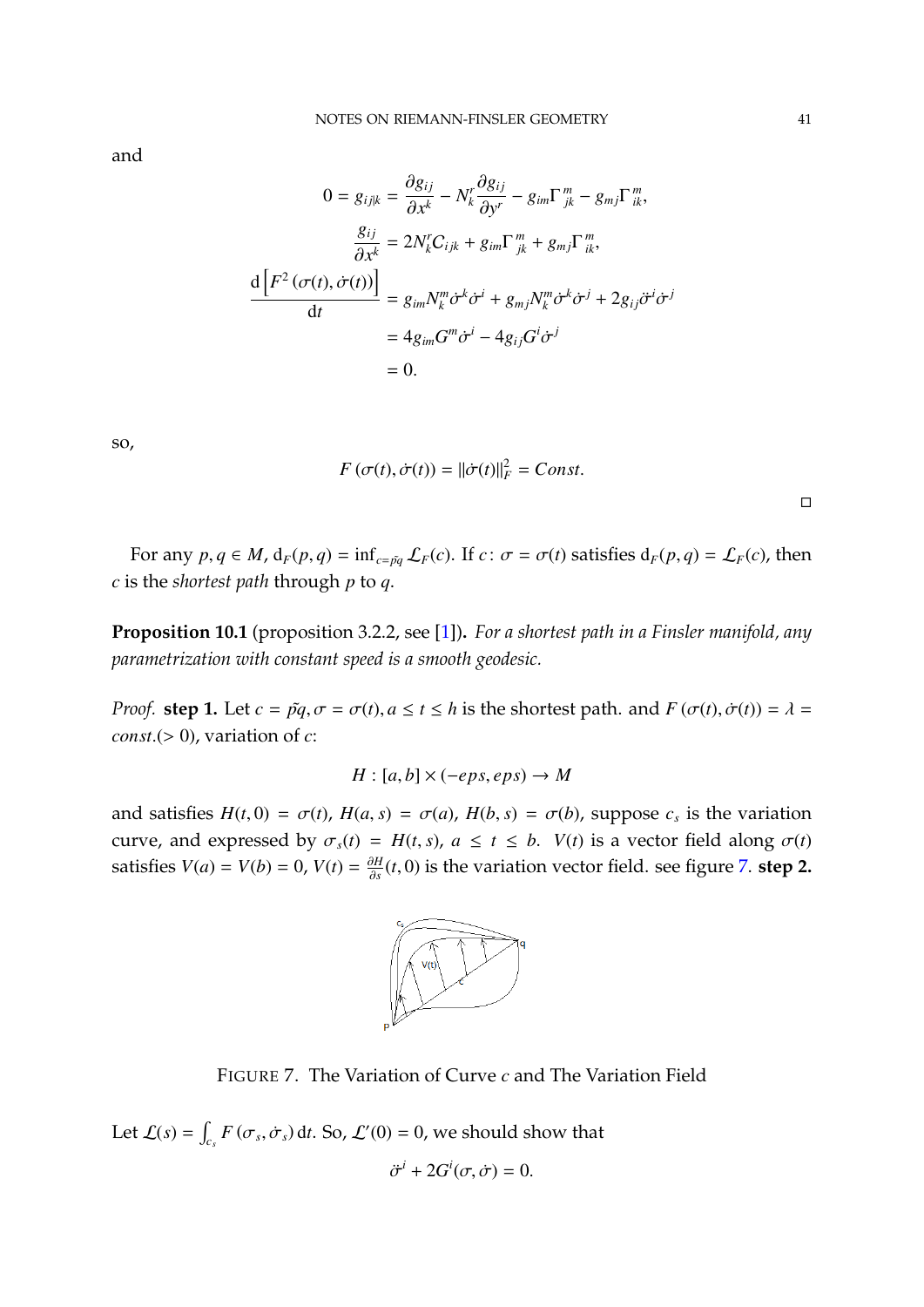42 VAN ABEL

As 
$$
\mathcal{L}(s) = \int_{a}^{b} F\left(H(t, s), \frac{\partial H}{\partial t}(t, s)\right) dt
$$
. If we set  $x^{k} = H^{k}(t, s), y^{k} = \frac{\partial H^{k}}{\partial x^{k}}(t, s)$ . Note that  

$$
\frac{\partial y^{k}}{\partial s}\Big|_{s=0} = \frac{\partial^{2} H^{k}}{\partial t \partial s}(t, 0) = \frac{\partial^{2} H^{k}}{\partial s \partial t}(t, 0) = \frac{\mathrm{d}V^{k}(t)}{\mathrm{d}t}.
$$

and

$$
\[F^2\]_{y^k} \frac{\mathrm{d}V^k(t)}{\mathrm{d}t} = \left( \left[ F^2 \right]_{y^k} V^k \right) \Big|_t - \frac{\mathrm{d} \left[ F^2 \right]_{y^k}}{\mathrm{d}t} V^k
$$

$$
= \left( \left[ F^2 \right]_{y^k} V^k \right) \Big|_t - \left[ F^2 \right]_{y^k x^l} \dot{\sigma}^l V^k - \left[ F^2 \right]_{y^k y^l} \ddot{\sigma}^l V^k,
$$

we have

$$
\mathcal{L}'(0) = \int_{a}^{b} \frac{1}{2F} \frac{d[F^{2}]}{ds} \Big|_{s=0} dt \quad F=\lambda, \text{ const.}
$$

$$
= \int_{a}^{b} \frac{1}{2F} \left\{ \left[ F^{2} \right]_{x^{k}} V^{k} + \left[ F^{2} \right]_{y^{k}} \frac{dV^{k}(t)}{dt} \right\}_{s=0} dt
$$

$$
= \int_{a}^{b} \frac{1}{2F} \left\{ \left[ F^{2} \right]_{x}^{k} - \left[ F^{2} \right]_{y^{k}x^{l}} \dot{\sigma}^{l} - \left[ F^{2} \right]_{y^{k}y^{l}} \ddot{\sigma}^{l} \right\} V^{k} dt
$$

$$
+ \int_{a}^{b} \frac{1}{2F} \Big|_{s=0} \frac{d\left( \left[ F^{2} \right]_{y^{k}} V^{k} \right)}{dt} dt.
$$

The last term of the above formula is equal to

$$
\int_{a}^{b} \frac{1}{2F} \Big|_{s=0} \frac{d\left(\left[F^{2}\right]_{y^{k}} V^{k}\right)}{dt} dt = \frac{1}{2F} \left[F^{2}\right]_{y^{k}} V^{k} \Big|_{a}^{b}.
$$

At last, if we note that

$$
g_{ij} = \frac{1}{2} \left[ F^2 \right]_{y^i y^j}, \quad G^j = \frac{1}{4} g^{jk} \left\{ \left[ F^2 \right]_{x^l y^k} y^l - \left[ F^2 \right]_{x}^k \right\},
$$

$$
g_{jk} G^j = \frac{1}{4} \left\{ \left[ F^2 \right]_{x^l y^k} y^l - \left[ F^2 \right]_{x^k} \right\}
$$

we conclude

$$
\mathcal{L}'(0) = \int_a^b \frac{1}{F} g_{jk} \left\{ \ddot{\sigma}^l + 2G^l(\sigma, \dot{\sigma}) \right\} V^k dt + \frac{1}{F} \left( g_{jk} \sigma^j V^k \right) \Big|_a^b.
$$

**step 3.** Take vector field *V*(*t*) along  $\sigma = \sigma(t)$ ,

$$
V^{i}(t) = f(t) \left\{ \dot{\sigma}^{i}(t) + 2G^{i}(\sigma(t), \dot{\sigma}(t)) \right\}
$$

such that  $f(a) = f(b) = 0$ ,  $f(t) > 0$  whenever  $a < t < b$ . Finally, we get

$$
\ddot{\sigma}^l + 2G^l(\sigma, \dot{\sigma}) = 0.
$$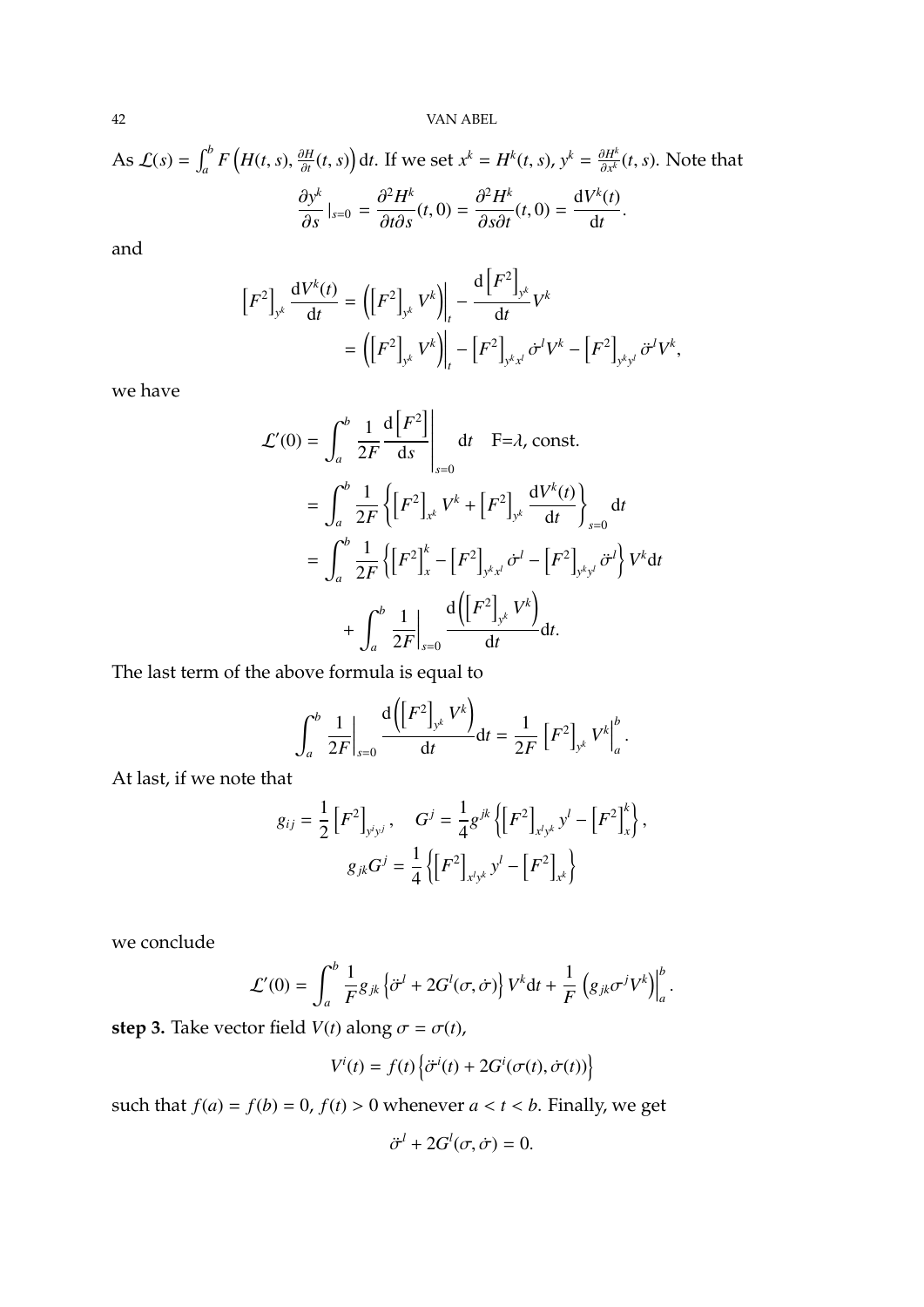10.2. **Exponential Map.** An *exponential map* is a map form the tangent space to the underlying manifold. See figure [8](#page-42-0) For any  $y \in T_xM$ , there exist geodesic  $\sigma_y = \sigma(t)$ , such



<span id="page-42-0"></span>FIGURE 8. Exponential Map

that  $\sigma_y(0) = x$ ,  $\dot{\sigma}(0) = y$ . Define  $\exp_x(y) = \sigma_y(1)$ , it can be proved that  $||y||$  is equal to the length of geodesic form *x* to  $\sigma$ <sub>y</sub>(1).

Let

$$
\gamma: \ \left(-\frac{\varepsilon}{t}, \frac{\varepsilon}{t}\right) \rightarrow M
$$
  

$$
s \mapsto \gamma(s) = \sigma_{y}(ts),
$$

 $\gamma(s)$  is a another geodesic.  $\gamma(0) = \sigma_y(0) = x$ ,  $\gamma'(s) = t\sigma_y(ts) \Rightarrow \gamma'(0) = ty$ , this just means that γ is a point on the geodesic which pass through *<sup>x</sup>* and with the tangent vector *ty*. So  $\gamma(s) = \sigma_y(ts) = \sigma_{ty}(s)$ , then  $\sigma_y(t) = \sigma_{ty}(1) = \exp_x(ty)$ .

## 11. PROJECTIVE EQUIVALENT FINSLER METRIC

**Definition 11.1.** Suppose  $F, \bar{F}$  are metrics on *M*, we say *F* and  $\bar{F}$  are *projectively equivalent* if *F* and  $\bar{F}$  have the same geodesics as point set. Equivalently, for any geodesic  $\sigma = \sigma(t)$  of *F*, there exist a transformation  $t = t(\bar{t})$  such that  $\bar{\sigma}(\bar{t}) = \sigma(t(\bar{t}))$  is a geodesic of  $\bar{F}$  and vice versa.

**Definition 11.2.** Suppose (*M*, *<sup>F</sup>*)  $\longleftrightarrow$  (*M*, *F*), if *f*<sup>\*</sup>*F* and *F* is projectively equivalent on  $M$ , then we call  $F$  and  $\overline{F}$  is projectively equivalent.

*Example* 11.1. Consider  $S^2 \subset \mathbb{R}^3$  as a submanifold, then on  $S^2$  there is a metric induced by the inclusion map  $\iota$ , it can be proved they are projectively equivalent. see figure [9.](#page-43-0)

11.1. **Projectively equivalent Conditions.** Assume that  $F, \bar{F}$  on *M* are projectively equivalent. Now suppose  $\sigma = \sigma(t)$  is a geodesic of *F*, satisfies  $\sigma(0) = x$ ,  $\dot{\sigma}(0) = y$ , accordingly,  $\bar{\sigma} = \bar{\sigma}(\bar{t})$  is a geodesic of  $\bar{F}$ , such that  $\bar{t} = \bar{t}(t)$ ,  $\sigma(t) = \bar{\sigma}(\bar{t}(t))$ . Further more,

 $\Box$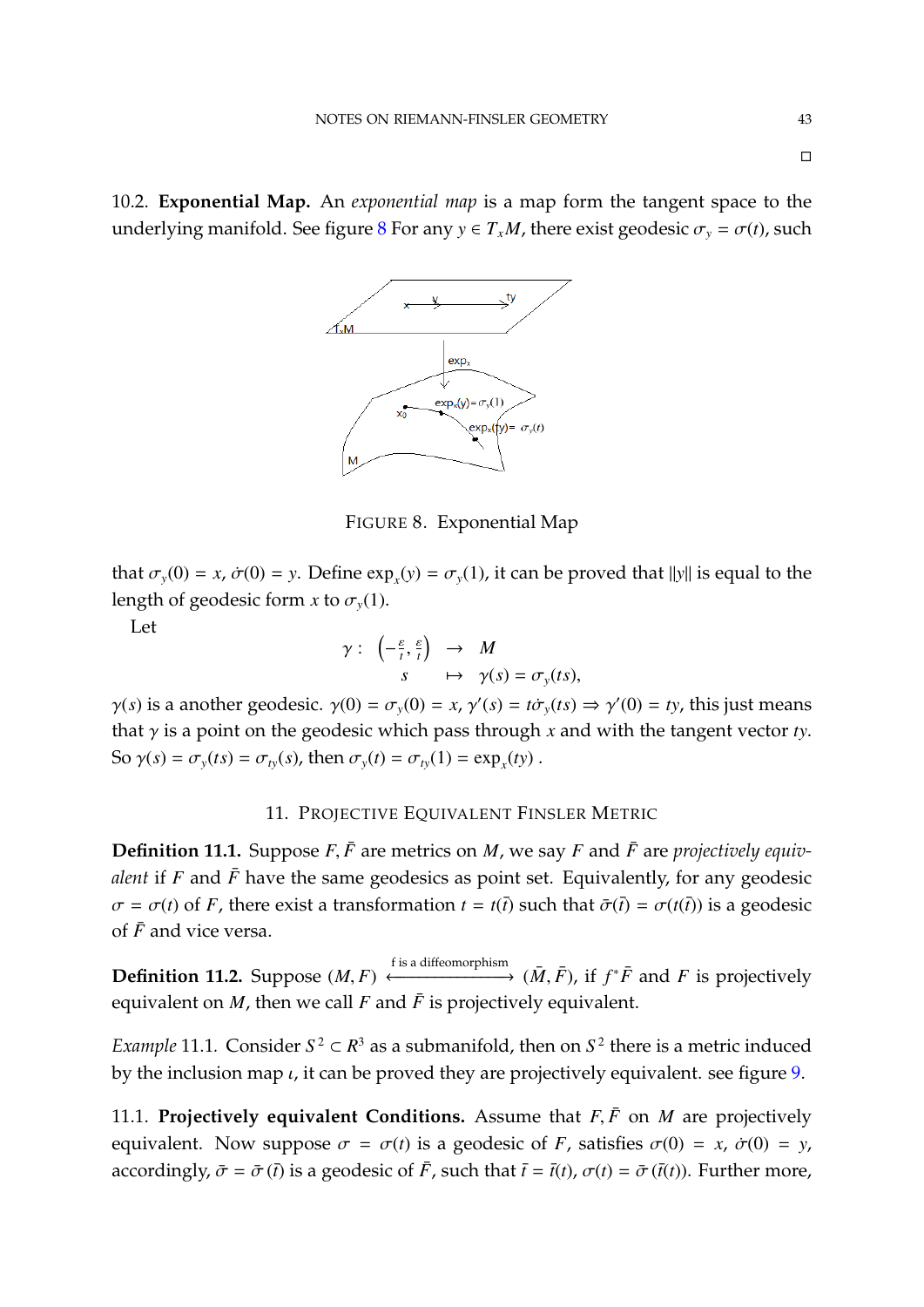

<span id="page-43-0"></span>FIGURE 9. An Example of Projectively Equivalent

we can suppose  $\bar{t}(0) = 0$ ,  $\bar{t}'(0) = 1$ . Then we have

$$
\dot{\sigma}(0) = \dot{\sigma}(0) (\bar{t}(0)) \, \bar{t}'(0) = \dot{\sigma}(0) = y,
$$
  

$$
\ddot{\sigma}(0) = (\dot{\bar{\sigma}}(\bar{t}) \bar{t}'(t)) = \ddot{\bar{\sigma}}(\bar{t}) t'^2(0) + \dot{\bar{\sigma}}(\bar{t}) t''(0) = \ddot{\bar{\sigma}}(0) + \dot{\bar{\sigma}}(0) \bar{t}''(0).
$$

thus,

$$
2G^{i}(x, y) = -\ddot{\sigma}^{i}(0) = -\ddot{\sigma}^{i}(0) + \dot{\sigma}^{i}(0)\ddot{\tau}'(0)
$$

$$
= -2\bar{G}^{i}(x, y) - \bar{t}'(0)y^{i}
$$

note  $\bar{t}^{\prime\prime}(0)$  is  $1(p)$ -homogenous in y. So,

$$
G^i(s, y) = \bar{G}^i(x, y) + P(x, y)y^i,
$$

where,

$$
P(x, y) = -\frac{1}{2}\bar{t}^{\prime\prime}(0),
$$
  

$$
P(x, \lambda y) = \lambda P(x, y), \quad \lambda > 0.
$$

Conversely, if  $G^i = \overline{G}^i + Py^i$ . Consider geodesic of  $\overline{F}$  :  $x = \overline{c}(\overline{t})$ . Taking  $\overline{t} = \overline{t}(t)$ , such that,

$$
\frac{\mathrm{d}t}{\mathrm{d}\bar{t}} > 0, \frac{\mathrm{d}^2t}{\mathrm{d}\bar{t}} = 2P\left(\bar{c}\left(\bar{t}\right), \bar{c}\left(\bar{t}\right)\frac{\mathrm{d}t}{\mathrm{d}\bar{t}}\right),\,
$$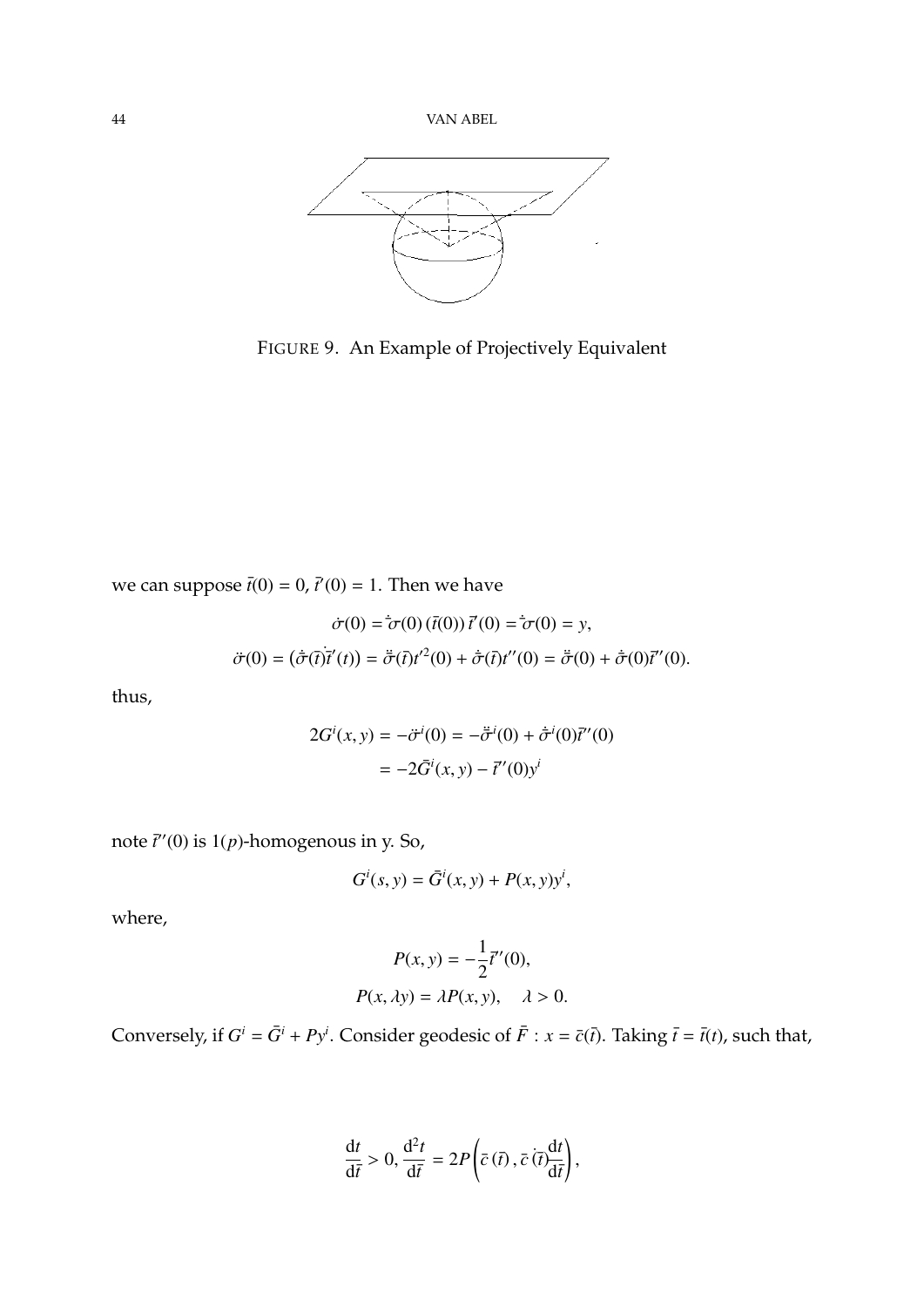then,  $c = \bar{c}(\bar{t}(t)) \hat{=} c(t)$  satisfies

$$
\ddot{c}^{i}(t) = \frac{r d^{2} x^{i}}{dt^{2}} = \frac{d}{dt} \left( \frac{r dx^{i}}{dt} \frac{d\bar{t}}{dt} \right) = \frac{d}{dt} \left( \frac{r dx^{i}}{dt} \frac{d\bar{t}}{dt} \right)
$$
\n
$$
= \left( \frac{d^{2} x^{i}}{dt^{2}} \left( \frac{d\bar{t}}{dt} \right) \frac{dt}{dt^{2}} - \frac{dx^{i}}{dt^{2}} \frac{d^{2} t}{dt^{2}} \frac{d\bar{t}}{dt} \right) / \left( \frac{dt}{dt^{2}} \right)^{2}
$$
\n
$$
= \left( \ddot{\bar{c}}^{i}(\bar{t}) \frac{dt}{d\bar{t}} - \dot{\bar{c}}^{i}(\bar{t}) \frac{d^{2} t}{dt \bar{t}^{2}} \right) / \left( \frac{dt}{d\bar{t}} \right)^{3}
$$
\n
$$
= \left( -2 \bar{G}^{i} (\bar{c} (\bar{t}), \dot{\bar{c}} (\bar{t})) \frac{dt}{d\bar{t}} - \dot{\bar{c}}^{i} (\bar{t}) \cdot 2P (\bar{c} (\bar{t}), \dot{\bar{c}} (\bar{t})) \frac{dt}{d\bar{t}} \right) / \left( \frac{dt}{d\bar{t}} \right)^{3}
$$
\n
$$
= \left( \frac{d\bar{t}}{dt} \right)^{2} \left( -2 \bar{G}^{i} (\bar{c}, \dot{\bar{c}}) - 2 P (\bar{c}, \dot{\bar{c}}) \dot{\bar{c}}^{i} \right)
$$
\n
$$
= -2 \bar{G}^{i} (c, \dot{c}) - P (c, \dot{c}) \dot{c}^{i} (t)
$$
\n
$$
= -2 G^{i} (c, \dot{c}).
$$

Finally, we have

$$
\ddot{c}^{i}(t) + 2G^{i}(c(t), \dot{c}(t)) = 0.
$$

The above proof can be found in [\[3\]](#page-79-2). Suppose *F*,  $\bar{F}$  on *M*, and  $G^i = \bar{G}^i + Py^i + Q^i$ ,  $P = \frac{F_{\mu} y^k}{2F}$  $\frac{f(k)}{2F}$ ,  $Q^i = \frac{1}{2}$  $\frac{1}{2}F y^{il}\left\{F_{;k\cdot l}y^k-F_{jl}\right\}$ , where ";" is horizon variation derivative with respect to  $\bar{F}.$ 

**Theorem 11.1** (theorem 3.3.1, see [\[1\]](#page-79-0)). Let *F* and  $\bar{F}$  be Finsler metrics on a manifold *M*. *F is projectively equivalent to*  $\bar{F}$  *if and only if*  $F$  *satisfies the following system,* 

$$
F_{;k\cdot l}y^k - F_{;l} = 0.
$$

*Remark* 11.1*.* The following are some equivalent conditions of projectively equivalent metrics

- $F$  and  $\bar{F}$  on  $M$  are projectively equivalent;
- •

$$
G^i = \overline{G}^i + Py^i, \quad P(x, \lambda y) = \lambda P(x, y), \forall \lambda > 0;
$$

•

$$
F_{;k\cdot l}y^k - F_{;l} = 0,
$$

in this case,  $P = \frac{F_{;k} y^k}{2F}$  $\frac{2}{2F}$ , is called the *projective factor*. Note that the  $F_{;k}$  is the horizon variation derivative with respect to  $\bar{F}$ , as the horizon variation derivative with respect to *F* is zero.

*Remark* 11.2 (see [\[3\]](#page-79-2)). Suppose *F* and  $\bar{F}$  on *M*. we call they are *trivial projectively equivalent* if one of the following condition satisfied

- $P = 0$ ;
- $G^i = \overline{G}^i$ ;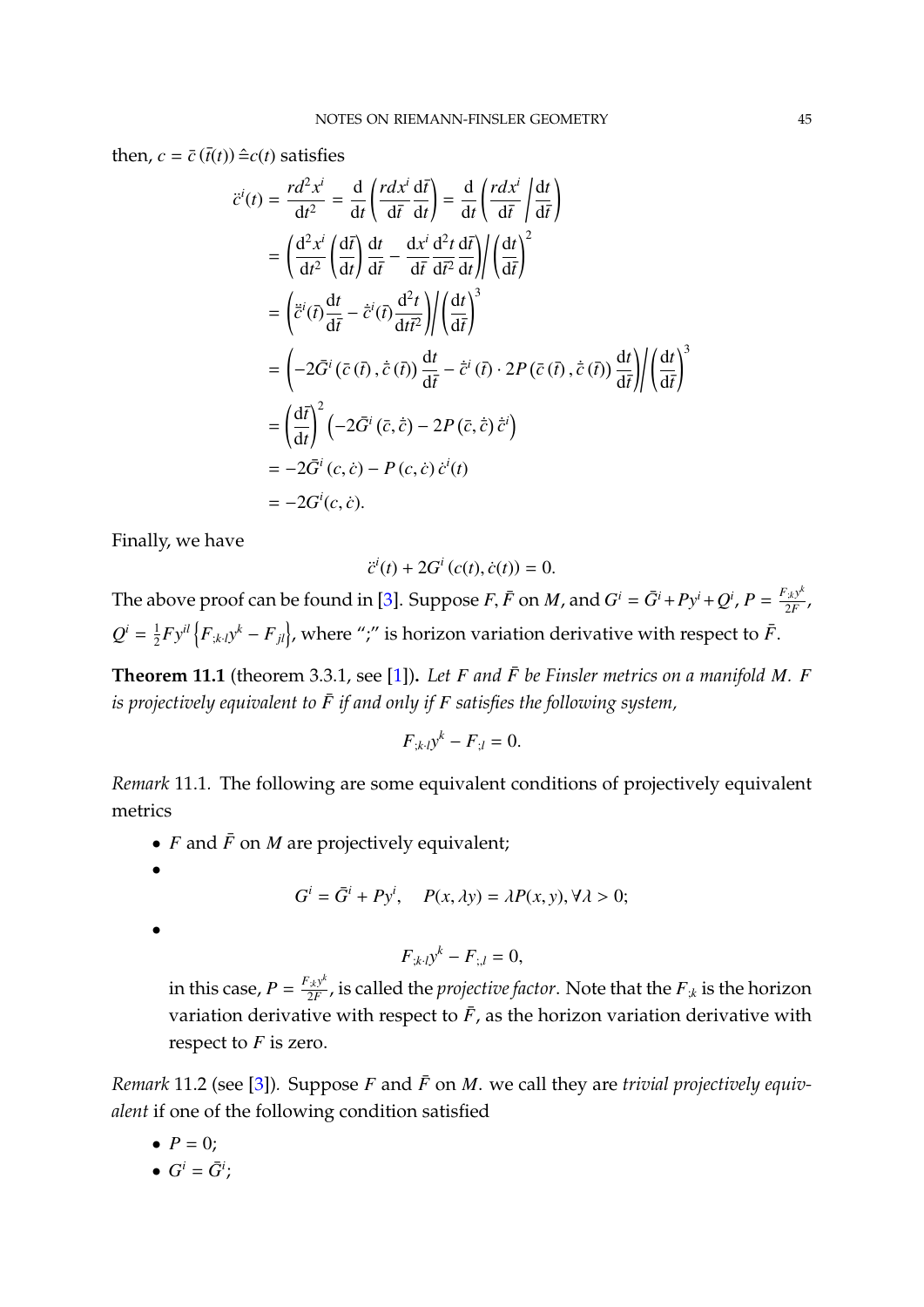#### 46 VAN ABEL

•  $\bar{t} = a + tb$ , i.e., it is a linear transformative. (use  $P = -\frac{1}{2}$  $\frac{1}{2}\bar{t}''(0)$ ).

## 12. PROJECTIVELY FLAT METRIC

Suppose  $\bar{F}$  is a Euclidean or Minkowski metric, then they have the property: geodesic is a straight line. More precisely, any geodesic of  $\bar{F}$  have the form  $\bar{\sigma} = \bar{\sigma}(\bar{t}) = a + \bar{t}b$ , where  $a, b \in \mathbb{R}^n$  are constant vectors. then

**Definition 12.1.** we call a metric *F* on *M* is *projectively flat* if *F* is projectively equivalent to  $\bar{F}$ .

**Lemma 12.1.** *the following condition is equivalent*

- *F is a projectively flat metric;*
- $\forall \overline{t} = f(t), \sigma(t) = \overline{\sigma}(\overline{t}) = af(t) + b$  *is a geodesic of F*;
- $G^i = Py^i$ , (because  $G^i = 0 \Rightarrow \bar{N}_r^i = 0 \Rightarrow$  the vertical part of horizonal variation *derivative*= 0*);*
- $F_{x^k y^l} y^k F_{x^l} = 0$ , (G.Hamel, 1903). In this case,  $P = \frac{F_{x^k} y^k}{2F}$  $rac{x^{k}y}{2F}$ .

*Remark* 12.1 (Hilbert's Forth Problem: Distance (1900))*.* Suppose *U* is an open set in R<sup>n</sup>, find the distance functions which satisfies that the shortest path is straight line between *p* and *q*. So the projectively flat is just the smooth solution of *problem forth of Hilbert*.

*Remark* 12.2 (Bertrami theorem)*.* Any Riemannian metric *H* is projectively flat if and only if *H* is of constant curvature.

*Example* 12.1*.* You should remember the result and compute or verify the example 3.4.2  $-3.4.7.$  see [\[1\]](#page-79-0).

## 12.1. **Projectively Flat Randers Metric.**

**Proposition 12.1** (proposition 3.4.8, see [\[1\]](#page-79-0)). *Randers metric*  $F = \alpha + \beta$  *is locally projectively flat if and only if the following condition satisfied*

- α *is locally projectively flat* <sup>⇔</sup> α *is of constant curvature; and*
- $\beta$  *is closed, i.e.,*  $d\beta = 0 \Leftrightarrow s_{ij} = 0$ . Note:  $\beta$  *is closed implies F* and *F* are projectively *equivalent (Bacso-Matsumoto, 1997).*

*Example* 12.2. The example 3.4.9 of [\[1\]](#page-79-0) is a classification of these metric have the property of projectively flat and constant curvature.

12.2. **An Important Theorem on Projectively Flat Finsler Metric.** Recall the definition of *flag curvature*

$$
\mathbb{K}(p, y) = \frac{g_y(\mathbf{R}_y(v), v)}{\left[F(x, y)\right]^2 g_y(v, v) - \left[g_y(y, v)\right]^2}.
$$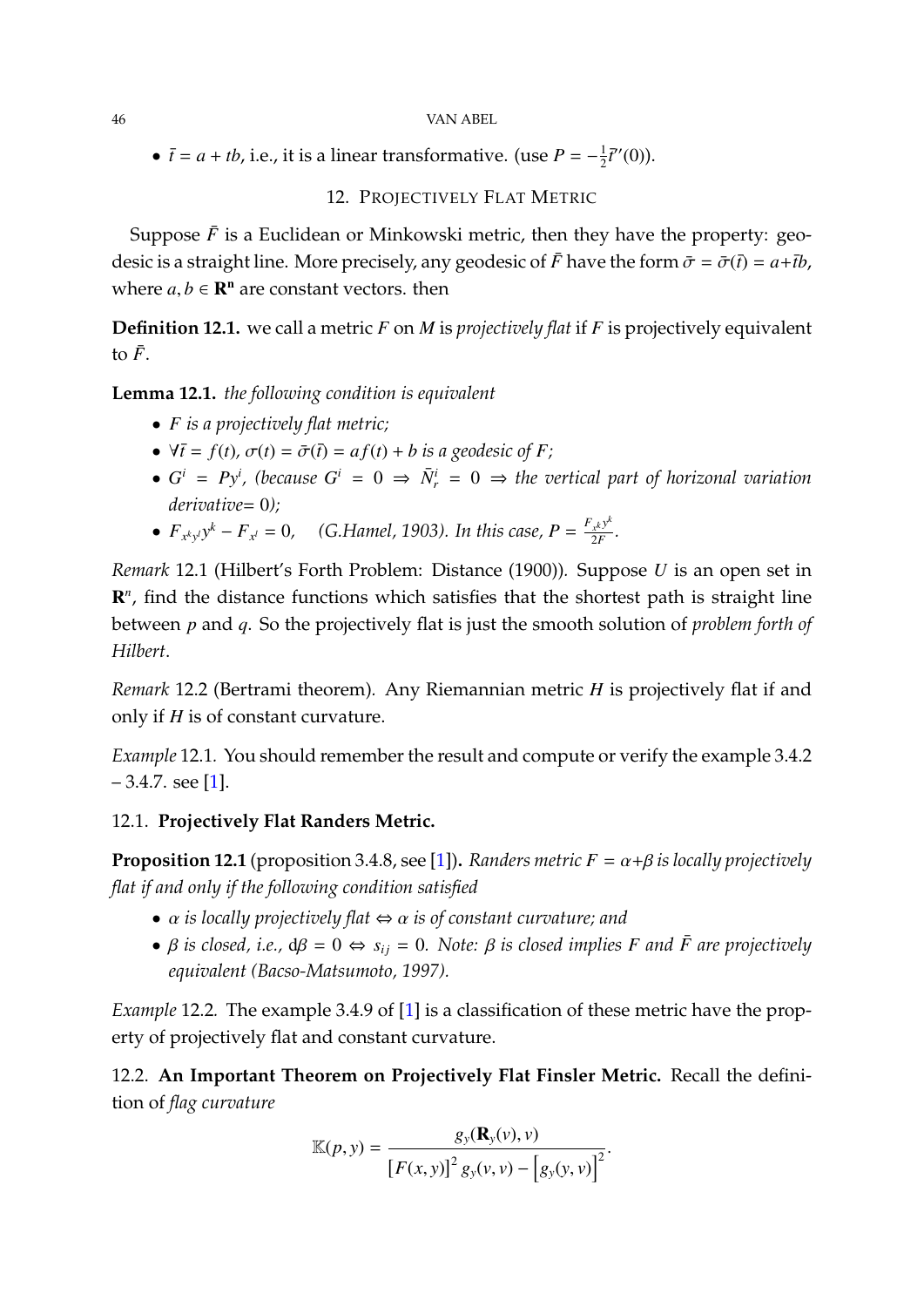If the metric *g* is a Riemannian, then the *y* in  $g_y$ ,  $\mathbf{R}_y$  is ineffective. If  $\mathbb{K}(p, y) = \mathbb{K}(x, y)$ ,  $y \in T_xM$ , then we call *F* if of *scalar flag curvature*.

**Theorem 12.1.** *If F is projectively flat,*

$$
G^i = Py^i, \quad P = \frac{F_{x^k}y^k}{2F},
$$

*then, F if of scalar flag curvature, and*

$$
\mathbb{K}=\frac{P^2-P_{x^k}y^k}{F^2}.
$$

*which is* isotropic *on tangent bundle everywhere.*

# **Part** 4. [13](#page-46-0)**Note of Chapter 4, Parallel Translations**

#### 13. PARALLEL VECTOR FIELDS

Suppose  $(M, F)$  is a Finsler manifold.  $\nabla$  is the Chern connection. for any vector field *X* ∈ *X<sup>i</sup>e*<sub>*i*</sub>, especially we can set *e*<sub>*i*</sub> =  $\frac{\partial}{\partial x^i}$ . we have

$$
\nabla_{v} X = \left\{ \mathrm{d}x^{i}(V) + X^{j} \omega_{j}^{i}(V) \right\} e_{i}
$$
  
= 
$$
\left\{ \mathrm{d}X^{i}(V) + \mathrm{d}X^{j} \Gamma_{j}^{i} \omega^{k}(V) \right\} e_{i}
$$
  
= 
$$
\left\{ \mathrm{d}X^{i}(V) + X^{j} \Gamma^{i}{}_{jk} V^{k} \right\} e_{i}.
$$
 Note  $\Gamma^{i}{}_{jk} = \Gamma^{i}{}_{jk}(x, y)$ 

## 14. LINEARLY PARALLEL

Let  $c = c(t)$  is a smooth curve on *M*,  $U = U^{i}(t)e_{i}$  is a vector field along *c*. Define (just substitute the *y* in  $\Gamma^i_{jk}$  by *ċ*)

$$
\mathbf{D}_{\dot{c}}\coloneqq \nabla_{\dot{c}}^{\dot{c}},\quad \dot{c}=\dot{c}^m(t)e_m.
$$

by

$$
D_{\dot{c}}U(t) = \left\{du^{i}(\dot{c}) + U^{j}\Gamma^{i}{}_{jk}(c,\dot{c})\dot{c}^{k}\right\}\frac{\partial}{\partial x^{i}}.
$$

*Remark* 14.1*.* As  $dU^i = \frac{\partial U^i}{\partial x^j}$  $\frac{\partial U^i}{\partial x^j}dx^j$ ,  $dU^i(\dot{c}) = \frac{\partial U^i}{\partial x^j}$  $\frac{\partial U^i}{\partial x^j} \dot{C}^j = \frac{\mathrm{d} U^i}{\mathrm{d} t}$  $\frac{dU^i}{dt}$ . we have

$$
D_{\hat{c}}U(t) = \left\{\dot{U}^i(t) + U^j(t)\Gamma^i{}_{jk}(c,\dot{c})\dot{c}^k(t)\right\}\frac{\partial}{\partial x^i}
$$

$$
= \left\{\dot{U}^i(t) + U^j(t)N^i{}_{j}(c,\dot{c})\right\}\frac{\partial}{\partial x^i}
$$

from which we can get the (4.1), (4.2).

**Definition 14.1.**  $U = U(t)$  is a vector field along curve *c*, we call it is a *linearly parallel vector field* if  $D_c U(t) = 0$ , or equally,  $\dot{U}^i(t) + U^j(t)N^i_j(c, \dot{c}) = 0$ .

<span id="page-46-0"></span><sup>13</sup>Seventh Time of Lecture, Thursday, April 22, 2010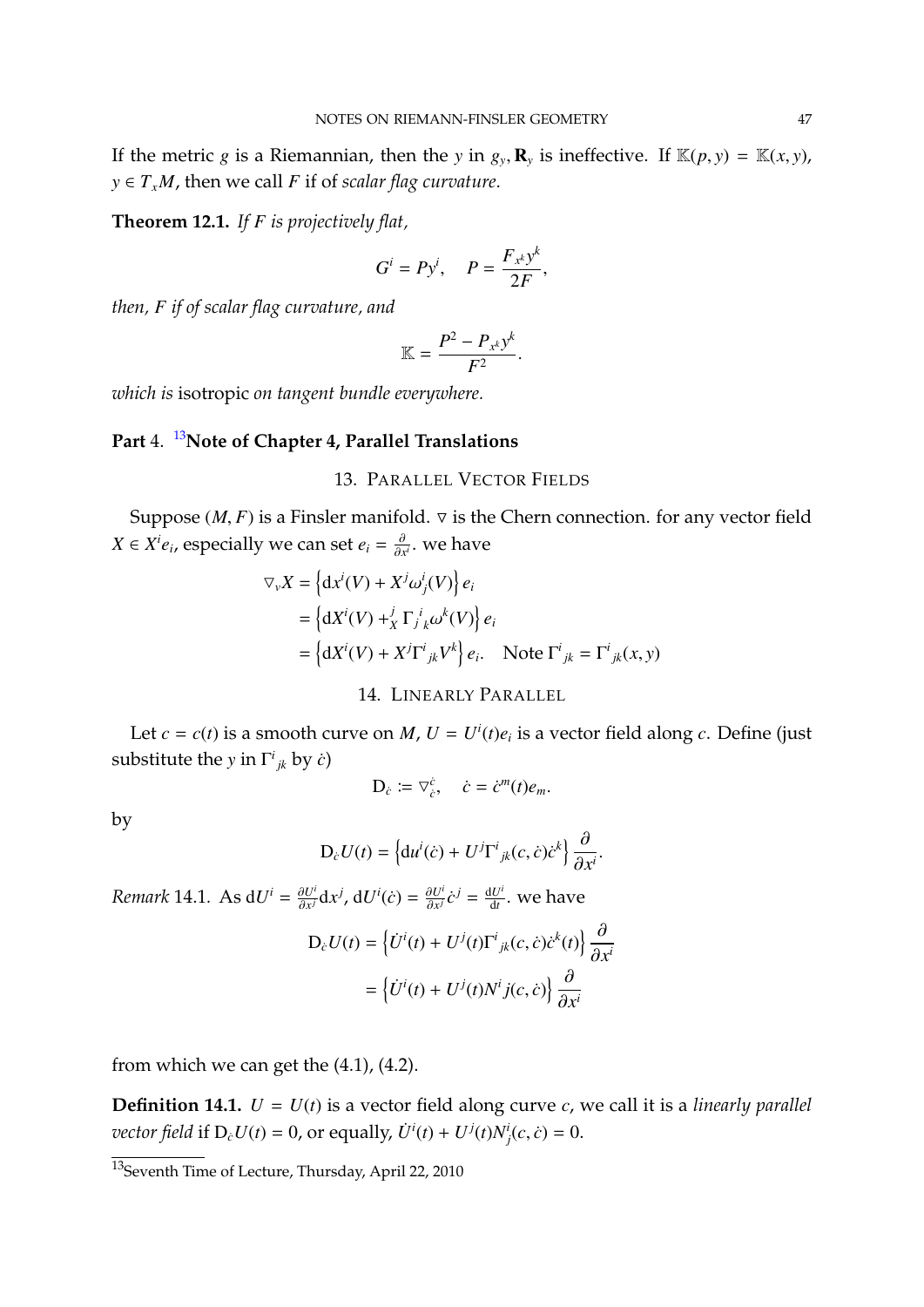*Remark* 14.2. In  $\mathbb{R}^n$ ,  $D_c U(t) = \dot{U}(t) = 0 \Leftrightarrow U(t) = \text{const.}$  i.e., with the same size and direction, but different position.

Let  $\mathcal{T} = T_{ij}(x, y)dx^i \otimes dx^j$  on  $TM_0$ . Recall that  $(\nabla T)\left(\frac{\partial}{\partial x^i}, \frac{\partial}{\partial x^j}\right) = \nabla T\left(\frac{\partial}{\partial x^i}, \frac{\partial}{\partial x^j}\right) - T\left(\nabla \frac{\partial}{\partial x^i}, \frac{\partial}{\partial x^j}\right) \frac{\partial x^i}{\partial x^j}$ ,  $\frac{\partial x^j}{\partial x^j}$ ,  $\frac{\partial x^j}{\partial x^j}$ ,  $\frac{\partial x^j}{\partial x^k}$ ,  $\frac{\partial x^j}{\partial x^k}$ ,  $\frac{\partial x^j}{\partial x^k}$  $T\left(\frac{\partial}{\partial x^i}\right)$ ∂*x* ∂*x*  $(\nabla \frac{\partial}{\partial x^j}) \equiv dT_{ij} - T_{ik}\omega_j^k - T_{kj}\omega_i^k$ , which is an 1-form, so is equal to  $T_{ijk}dx^k + T_{ijk}\delta y^k$  too. You should remember that  $\delta y^k = \omega^{n+k} = dy^k + y^j$  $j^{k}$  = dy<sup>k</sup> + N<sup>k</sup><sub>l</sub>  $\int_l^k (x, y) \mathrm{d}x^l$ , and  $T_{ij|k}$  = ∂*Ti j*  $\frac{\partial I_{ij}}{\partial x^k} - N_k^r$ *k* ∂*TPi j*  $\frac{Tpi}{\partial y^r} - T_{mj}\Gamma^m_{ik} - T_{im}\Gamma^m_{jk}$ .

## **Definition 14.2.**

$$
T_y: T_x M \times T_x M \to \mathbf{R}
$$
  

$$
T_y(u, v) = T_{ij}(x, y)u^iv^j
$$

where *y*  $\in TM$ , *y*  $\neq 0$  and *u* = *u*<sup>*i*</sup> $\frac{\partial}{\partial x}$  $\frac{\partial}{\partial x^i}$ ,  $v = v^j \frac{\partial}{\partial x^j}$  $\frac{\partial}{\partial x^j}$ .

Let  $\sigma = \sigma(t)$  is a geodesic.  $u = u(t)$ ,  $v = v(t)$  are linearly parallel vector field along  $\sigma$ . Put

$$
T(t) = T_{\dot{\sigma}(t)}(u(t), v(t)) = T_{ij}(\sigma(t), \dot{\sigma}(t))u^{i}(t)v^{i}(t).
$$

Then, note  $\sigma$  is a geodesic, and followed by use of the fact  $u(t)$ ,  $v(t)$  both are linearly parallel vector field, we have

$$
T'(t) = \frac{\partial T_{ij}}{\partial x^k} \dot{\sigma} u^i v^j + \frac{\partial T_{ij}}{\partial y^k} \ddot{\sigma}^k u^i v^j + T_{ij}(\sigma, \dot{\sigma}) \dot{u}^i v^j + T_{ij}(\sigma, \dot{\sigma}) u^i \dot{v}^j
$$
  
\n
$$
= \frac{\partial T_{ij}}{\partial x^k} \dot{\sigma} u^i v^j - 2G^k(\sigma, \dot{\sigma}) \frac{\partial T_{ij}}{\partial y^k} u^i v^j + T_{ij}(\sigma, \dot{\sigma}) \dot{u}^i v^j + T_{ij}(\sigma, \dot{\sigma}) u^i \dot{v}^j
$$
  
\n
$$
= \frac{\partial T_{ij}}{\partial x^k} \dot{\sigma} u^i v^j - 2G^k(\sigma, \dot{\sigma}) \frac{\partial T_{ij}}{\partial y^k} u^i v^j - T_{ij} v^m N_m^i(\sigma, \dot{\sigma}) v^j - T_{ij} u^i v^m N_m^j(\sigma, \dot{\sigma})
$$
  
\n
$$
= \left\{ \frac{\partial T_{ij}}{\partial x^k} \dot{\sigma}^k - 2G^k(\sigma, \dot{\sigma}) \frac{\partial T_{ij}}{\partial y^k} - T_{mj} N_i^m(\sigma, \dot{\sigma}) - T_{im} N_j^m \right\} u^i v^j
$$

Compare it with

$$
T_{ijk} = \frac{T_{ij}}{\partial x^k} - N_k^r \frac{\partial T_{ij}}{\partial y^r} - T_{mj} \Gamma_{ik}^m - T_{im} \Gamma_{jk}^m,
$$
  
For above formula, we can conclude

by set  $x = \sigma(t)$ ,  $y = \dot{\sigma}(t)$  in  $\Gamma$  of above formula. we can conclude that

$$
T'(t) = T_{ij|k}(\sigma, \dot{\sigma}) \dot{\sigma}^k u^i v^j.
$$

Just apply the above argument, we induce the following

**Lemma 14.1** (lemma 4.1.1, see [\[1\]](#page-79-0)). Let  $\sigma = \sigma(t)$  be a geodesic in a Finsler manifold (*M*, *F*) *and let*  $u = u(t)$ ,  $v = v(t)$  *be linearly parallel vector fields along*  $\sigma$ *. Then for the family of* induced inner product  $g_{\sigma}$  *along*  $\sigma$ ,

$$
g_{\dot{\sigma}(t)}(u(t),v(t)) = \text{const.}
$$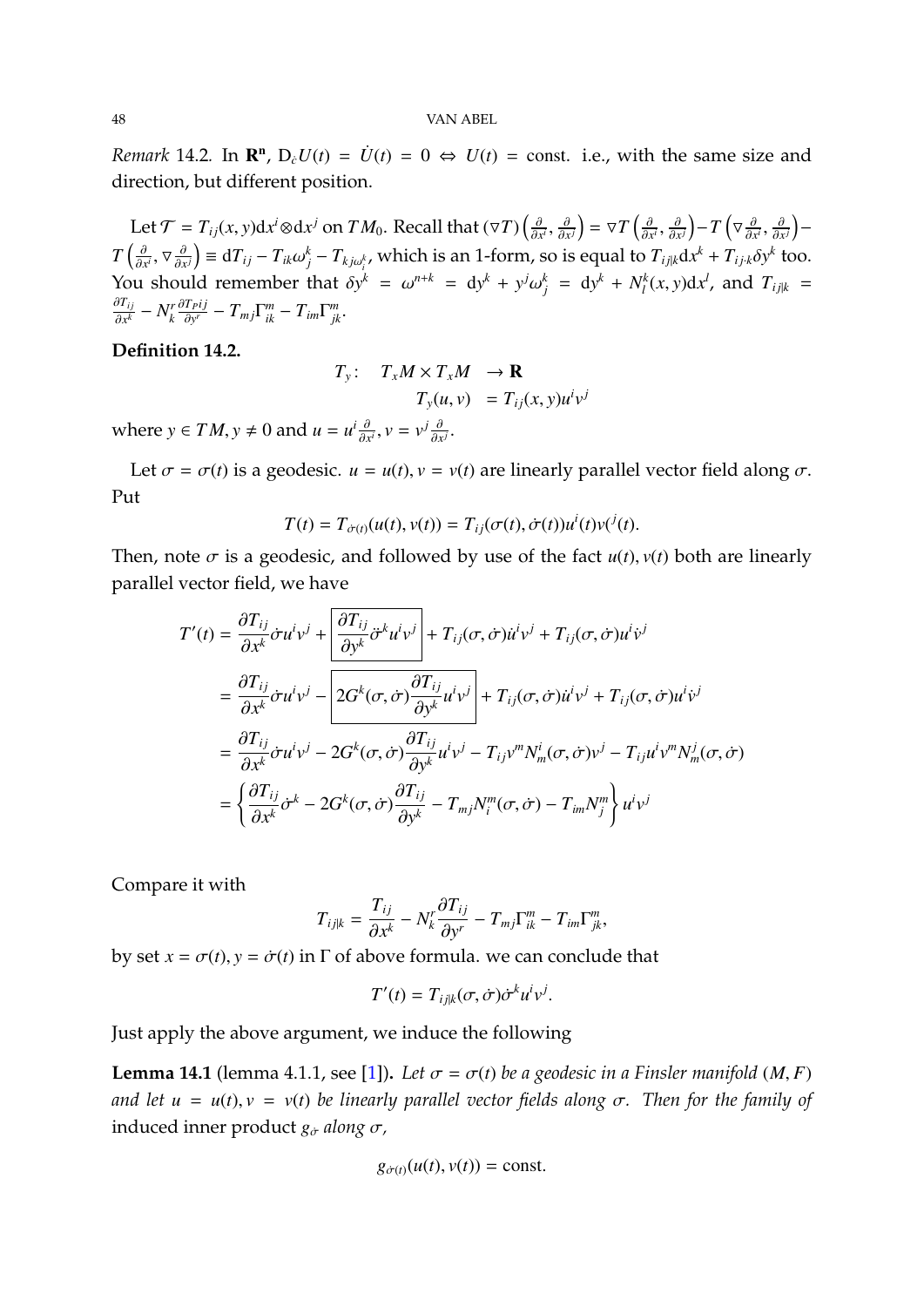14.1. **Parallel.** Let  $c = c(t)$  is a  $C^{\infty}$  curve on *M*.  $u = u(t)$  is a vector field along *c*. Define (substitute *y* in  $\Gamma^k_{ij}(x, y)$  with  $u(t)$ )

$$
\nabla_{\dot{c}}u(t)\coloneqq \nabla_{\dot{c}}^u u(t),
$$

recall that

$$
\nabla_{\nu} u = \left\{ \left( \mathrm{d} u^i \right) v + u^j \Gamma^i{}_{jk}(x, y) v^k \right\} \frac{\partial}{\partial x^i},
$$

so,

$$
\nabla_{\dot{c}} u(t) = \left\{ \dot{u}^i(t) + N^i_j(c(t), u(t)) \dot{c}^j(t) \right\} \frac{\partial}{\partial x^i}.
$$

**Definition 14.3.** we call  $u = u(t)$  is *parallel along*  $c$ ,  $c = c(t)$  if  $\nabla_c^u u(t) = 0$ , or equally,  $\dot{u}(t) + N^i_j(c(t), u(t))\dot{c}^j(t).$ 

*Remark* 14.3*.* A compare of the two kinds of parallel: if  $c = c(t)$  is a geodesic, then

$$
D_{\dot{c}}u = 0 \Leftrightarrow \nabla_{\dot{c}}^c u(t) = \dot{u}^i(t) + u^j N^i_j(c(t), \dot{c}(t)) = 0,
$$
  

$$
\nabla_{\dot{c}}u = 0 \Leftrightarrow \dot{u}^i(t) + N^i_j(c(t), u(t))\dot{c}^j(t) = 0.
$$

?? so, the vector field of a geodesic *c* is the parallel vector field along itself.

**Lemma 14.2** (Lemma 4.1.2, see [\[1\]](#page-79-0)). Let  $c = c(t)$  is a curve,  $u = u(t)$  is the parallel vector *field along c, then*

$$
F(c(t), u(t)) = \text{const.}
$$

*Proof.*

$$
0 = g_{ijk} = \frac{\partial g_{ij}}{\partial x^k} - N_k^r \frac{\partial g_{ij}}{\partial y^r} - g_{mj} \Gamma_{ik}^m - g_{im} \Gamma_{jk}^m
$$
  
= 
$$
\frac{\partial g_{ij}}{\partial x^k} - 2C_{ijm} N_k^m - g_{mj} \Gamma_{ik}^m - g_{im} \Gamma_{jk}^m.
$$

*Remark* 14.4*.* This parallel has a poorer condition compare with the linearly parallel, but have a better property.

## 14.2. **Affinely equivalence.**

**Definition 14.4.** Two Finsler metrics *F* and  $\bar{F}$  on a manifold *M* are side to be *affinely equivalent* if they have the same geodesics as parameterized curves. That is

$$
G^i = \bar{G}^i \quad \text{(or equally, } P = 0\text{).}
$$

In general,

$$
G^i = \bar{G}^i + Py^i + Q^i,
$$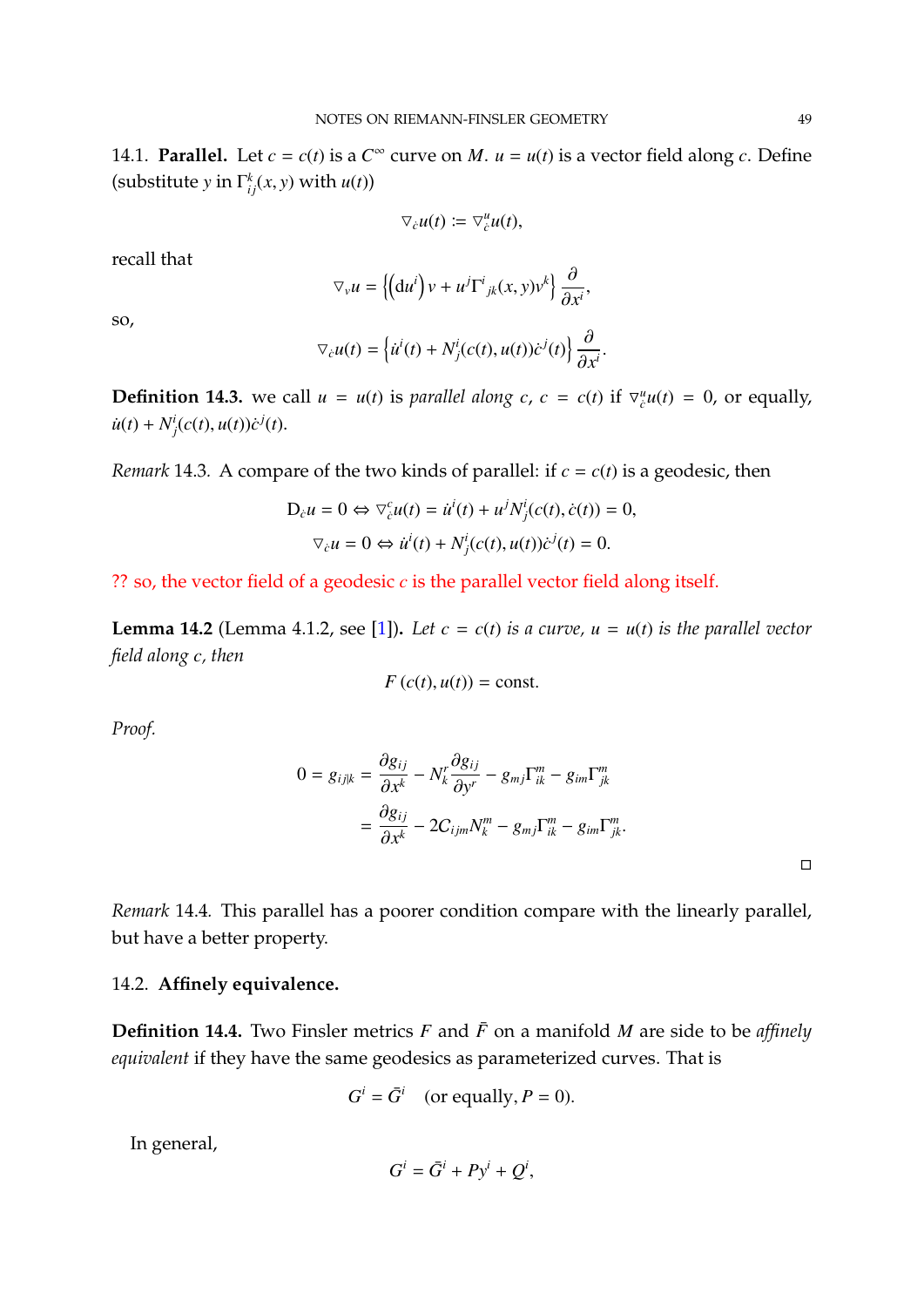50 VAN ABEL

where  $P = \frac{F_{;k} y^k}{2F}$  $\frac{q_{ik}y^{k}}{2F}$ ,  $Q^{i} = \frac{1}{2}$  $\frac{1}{2}Fg^{il}\left\{F_{;k\cdot l}y^{k}-F_{;l}\right\}$ . So we have

$$
y_iQ^i = 0
$$
,  $y_i = g_{ij}y^j \Leftarrow "G^i = \bar{G}^i \Leftrightarrow Py^i + Q^i = 0"$ ,  
\n $Py_iy^i = 0 \Leftarrow PF^2 = 0 \Leftarrow P = 0, Q^i = 0 \Leftarrow F_{ik} = 0.$ 

In fact we have the following

**Theorem 14.1** (Theorem 4.1.3, see [\[1\]](#page-79-0)).  $F, \bar{F}$  *on*  $M$  *are affinely equivalent if and only if*  $F_{:k} = 0.$ 

*Example* 14.1. Note that  $F_{ik}$  can viewed as the horizonal covariant about Euclidean metric.

**Lemma 14.3** (Lemma 4.1.5, see [\[1\]](#page-79-0))**.** *<sup>F</sup>*, *<sup>F</sup>*¯ *on <sup>M</sup> are affinely equivalent if and only if for any*  $\bar{F}$ -parallel vector field  $u = u(t)$  along any curve  $c = c(t)$ , we have

$$
F(c(t), u(t)) = \text{const.}
$$

## 15. [14](#page-49-0)PARALLEL TRANSLATIONS

We have defined two kind of parallel:  $D_c = \nabla_c^c$  and  $\nabla_c(U(t)) = \nabla_c^U U(t)$ , where  $U(t)$ satisfy  $\dot{U}^i(t) + \dot{c}^j(t)N^i_j(c(t), U(t)) = 0.$ 

15.1. A translation from  $T_pM$  to  $T_qM$ . Suppose  $(M, F)$  is a Finsler manifold, for any *c*<sup>∞</sup> curve (there and there after *c*<sup>∞</sup> may be piecewise smooth) *c*(*t*), *a* ≤ *t* ≤ *b*, *p* = *c*(*a*),  $q = c(b)$ . Define

$$
\begin{array}{rcl} P_c: & T_pM & \to & T_qM \\ & U & \mapsto & U(b) \end{array}
$$

where  $U = U(t)$  is a parallel vector field along  $c$ .

*Remark* 15.1. •  $P_c(\lambda U) = \lambda U(b) = \lambda P_c(u)$ ,

• *P<sup>c</sup>* is nonlinear, i.e., if *U*(*t*), *V*(*t*) are parallel vector fields along *c*, is not implied that  $U(t) + V(t)$  is parallel along *c*.

15.2. **Holonomy group.** Suppose *P* ∈ *M*,  $C_p$  = {*c* : [0, 1] → *M*|*c*(0) = *c*(1) = *p*, *c* ∈ *c*<sup>∞</sup>}. Next we'll define a "product" on  $C_p$  such that  $C_p$  is a group under this product.

• For any  $c_1, c_2 \in C_p$ , define

$$
c_1 * c_2 = \begin{cases} c_2(2t), & \text{if } 0 \le t \le 1/2, \\ c_1(1-2t), & \text{if } 1/2 \le t \le 1. \end{cases}
$$

 $p_{c_1} * p_{c_2} = p_{c_1} \circ p_{c_2} : T_p M \to T_p M.$ 

<span id="page-49-0"></span> $14$ Eighth Time of Lecture, Thursday, April 29, 2010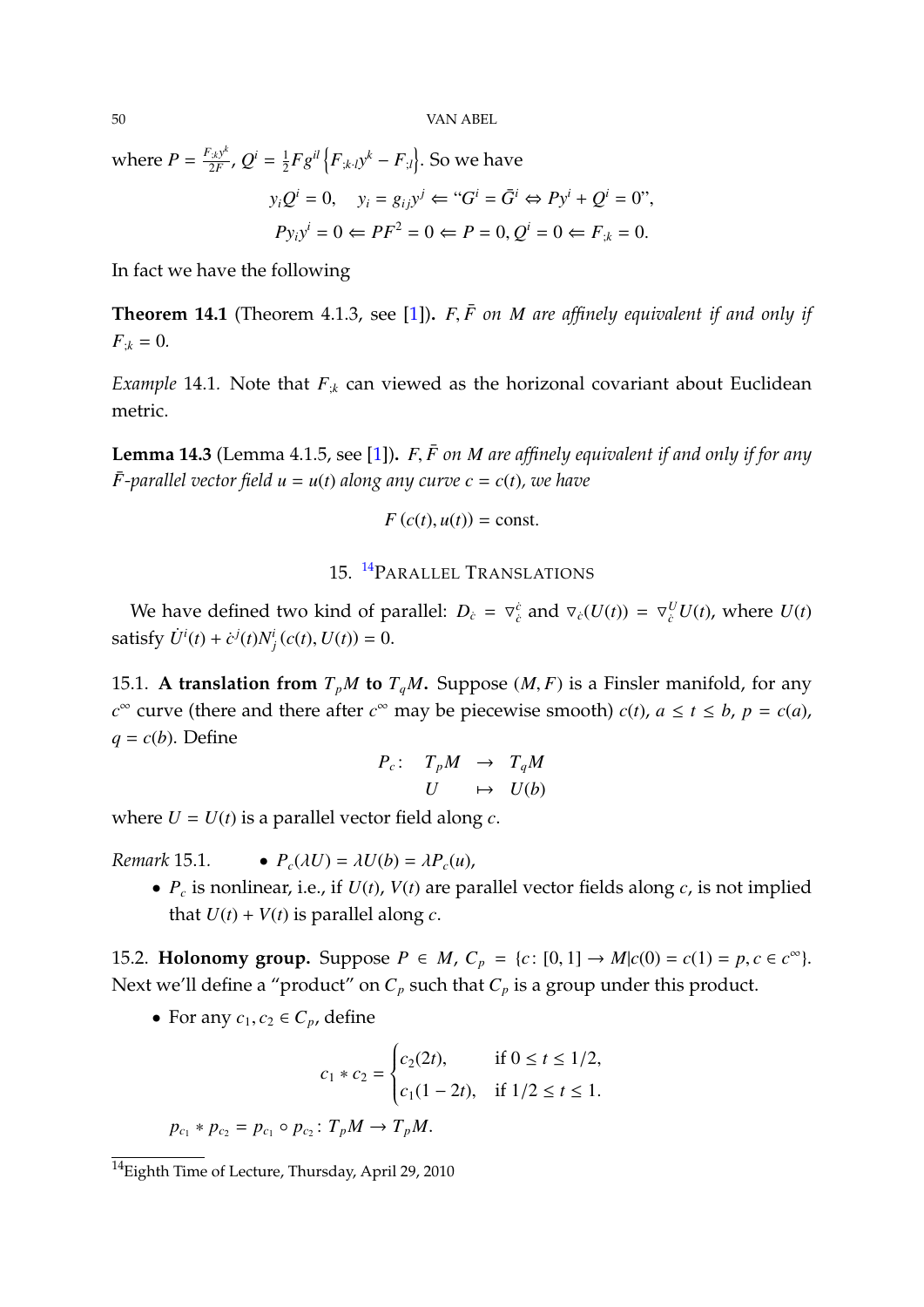

FIGURE 10. The Translation between Tangent Spaces

• For any  $c \in C_p$ , define  $c_-(t)$ :  $c(1-t)$ ,  $0 \le t \le 1$ . then, note

$$
c * c_{-}(t) = \begin{cases} c_{-}(2t), & \text{if } 0 \le t \le 1/2, \\ c(2t - 1), & \text{if } 1/2 \le t \le 1. \end{cases}
$$

by the definition of *c*−, we have

$$
c * c_{-}(t) = \begin{cases} c(1 - 2t), & \text{if } 0 \le t \le 1/2, \\ c(2t - 1), & \text{if } 1/2 \le t \le 1. \end{cases}
$$

which is the *identity of*  $C_p$ .

If *U* = *U*(*t*) is a parallel vector field along *c*, define *U*−(*t*) = *U*(1 − *t*), 0 ≤ *t* ≤ 1. Then, note

- $\dot{U}^{i}_{-}(t) = -\dot{U}^{i}(t), \dot{c}^{i}_{-}(t) = -\dot{c}^{i}(t).$
- $\dot{U}^i(t) + \dot{c}^j(t)N^i_j(c(t), U(t)) = 0$ , which means *U* is the parallel vector field along *c*.

we have

$$
-\dot{U}^{i}(1-t) + \left(-\dot{c}^{j}(1-t)N_{j}^{i}(c(1-t), U(1-t))\right) = 0
$$

$$
\dot{U}_{-}^{i}(t) + \dot{c}_{-}^{j}(t)N_{j}^{i}(c_{-}(t), U_{-}(t)) = 0
$$

which just means *U*−(*t*) is a parallel vector field along *c*. what's more

$$
U(0) = U_{-}(1) = P_{c_{-}}U_{-}(0) = P_{c_{-}}U(1) = P_{c_{-}} \circ P_{c}(U) = P_{c_{-}*c}(U) = \text{identity}.
$$

Let  $H_p = \{P_c: T_pM \to T_pM | c \in C_p\}$ . Then  $H_p$  is a group, called *holonomy group* Use a holonomy group we can construct a Finsler metric which are affinely equivalent to a given Finsler metric.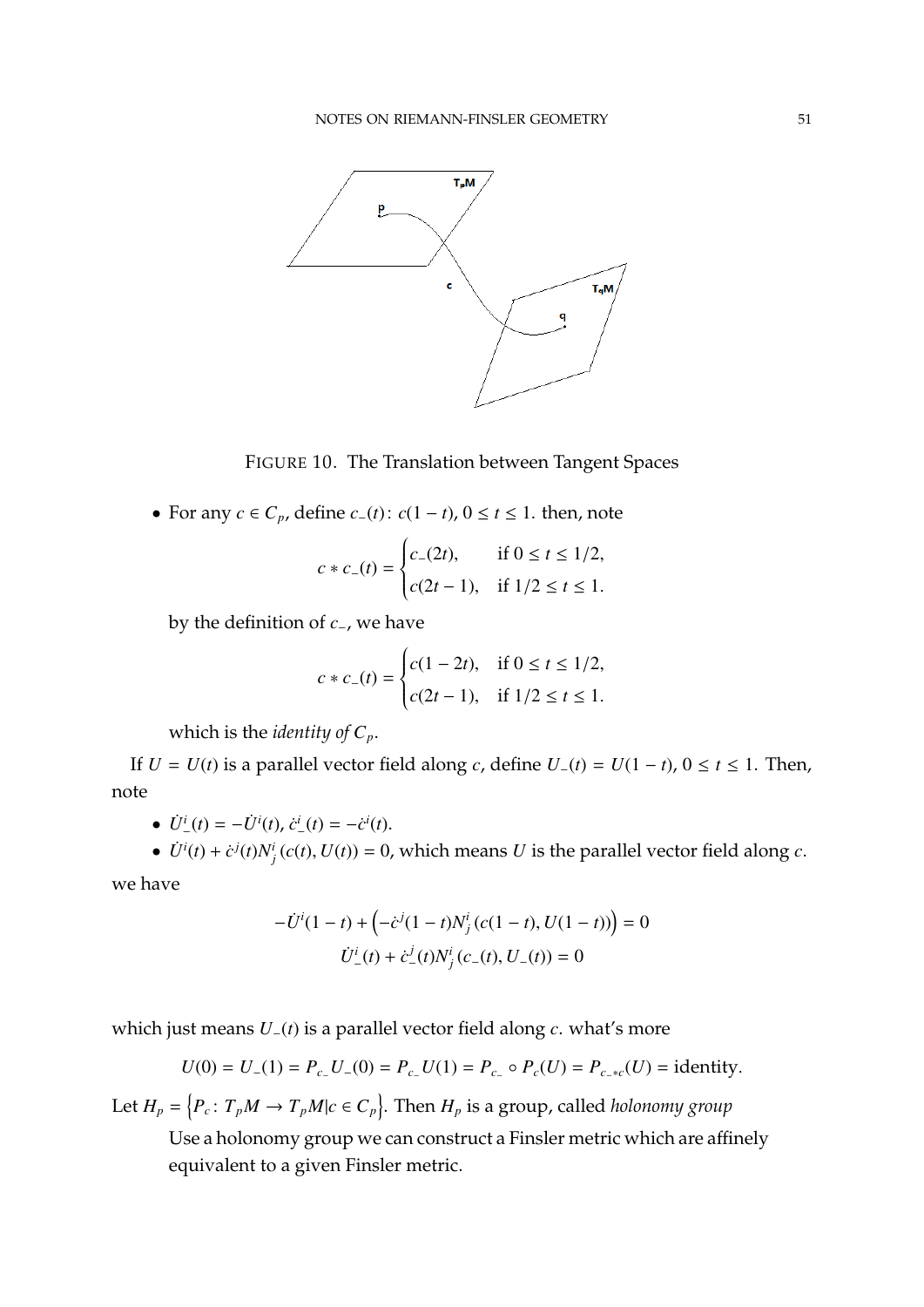52 VAN ABEL

**Proposition 15.1** (Proposition 4.2.2). *Let*  $(M, \bar{F})$  *is a Finsler manifold,* 

- $H_p$  *is the holonomy group of*  $\bar{F}$  *at*  $p$ *,*
- *F<sub>p</sub>* is the Minkowski norm on  $T_pM$ , and is  $H_p$  invariant. *i.e.*,  $F_p(U) = F_p(P_cU)$ , for *any*  $U \in T_pM$ ,  $c \in C_p$ .

*then,*  $F_p$  *can be extended to a Finsler metric*  $F$  *on*  $M$ *, such that*  $F$  *is* affinely equivalent *to*  $\bar{F}$ *.* 



FIGURE 11.  $\tau = c^{-1} \circ \sigma \in C_p$ 

*Proof.* **step 1.** For any  $q \in M$ , there exist a  $C^{\infty}$  curve  $c = c(t)$  such that  $c(0) = p$ ,  $c(1) = q$ . Define *F*(*q*): *T*<sub>*q</sub></sub><i>M* → [0, +∞), *F*<sub>*q*</sub>(*P<sub><i>c*</sub>(*V*)) <sup>def</sup> *F*<sub>*p*</sub>(*V*), where *V* ∈ *T*<sub>*p</sub>M*, and note *P<sub><i>c*</sub> <sup>def</sup> =  $T_{\text{max}}$  *M*  $\leq$  *T*<sub>*M*</sub>  $\leq$  *M*  $\leq$  *M*  $\leq$  *M*  $\leq$  *M*  $\leq$  *M*  $\leq$  *</sub>*</sub>  $T_pM \to T_qM$ ,  $V \mapsto P_c(V)$ .

**step 2.** For any  $\sigma = \sigma(t)$ ,  $t \in [0, 1]$  and  $\sigma(0) = p$ ,  $\sigma(1) = q$ . Let  $\tau: c^{-1} * \sigma \in C_p$ ,  $P_{\sigma} =$ <br>**P**<sub>1</sub> = *n*<sub>1</sub> = *n*<sub>1</sub> = *n*<sub>1</sub> = *n*<sub>1</sub> = *n*<sub>1</sub> = *n*<sub>1</sub> = *n*<sub>1</sub> = *n*<sub>1</sub> = *n*<sub>1</sub> = *n*<sub>1</sub> = *n*<sub>1</sub> = *n*<sub>1</sub> = *n*<sub>1</sub>  $P_c * c^{-1} \circ P_{\sigma} = P_{c*c^{-1}} * \sigma = P_c \circ P_{\tau}$ . Then, for any  $V \in T_pM$ ,  $F_q(P_{\sigma}(V)) = F_q(P_c \circ P_{\tau}(V)) =$ <br> $F_q(P_{\sigma}(P_{\sigma}(V))) = F_q(P_{\sigma}(V)) = F_q(P_{\sigma}(V))$ . It is also be smaller in a history line of the  $P_{\sigma}$  $F_q(P_c(P_\tau(V))) = F_p(P_\tau(V)) = F_p(V) = F_q(P_c(V))$ . the last equation is obtained by  $P_\tau \in$  $H_p$ .

**step 3.** At last we'll show that  $F, \bar{F}$  is affinely equivalent.

For any  $c = c(t)$ , and  $U = U(t)$  is a vector field which is parallel along *c*. There  $a \le t \le b$ ,  $c(a) = p$ ,  $U(a) = u$ . Put  $q = c(t)$ , then  $F_q(U(t)) = F_{c(t)}(U(t)) = F_q(P_c(u)) = F_p(u)$ is constant. Use lemma 4.1.5 (see [\[1\]](#page-79-0)) we finished the proof.  $\square$ 

## 16. BERWALD METRICS

16.1. **Recall.** a Berwald metric *F* on *M* is defined by *G i* (the *geodesic coefficient*) is quadratic polynomial, i.e.,

$$
G^i = \frac{1}{2} \Gamma^i_{\ jk}(x) y^j y^k,
$$

where

$$
\Gamma^{i}{}_{jk} = \frac{1}{2}g^{il}\left\{\frac{\delta g_{jl}}{\delta x^{k}} + \frac{\delta g_{lk}}{\delta x^{j}} - \frac{\delta g_{jk}}{\delta x^{l}}\right\}.
$$

Let

$$
L^i{}_{jk} = \Gamma^i{}_{jk} - G^i{}_{jk} = y^l \frac{\partial \Gamma^i{}_{lj}}{\partial y^k}
$$

where

$$
G_{jk}^i = G_{y^j y^k}^i
$$
, is the coefficient of *Berwald* connection.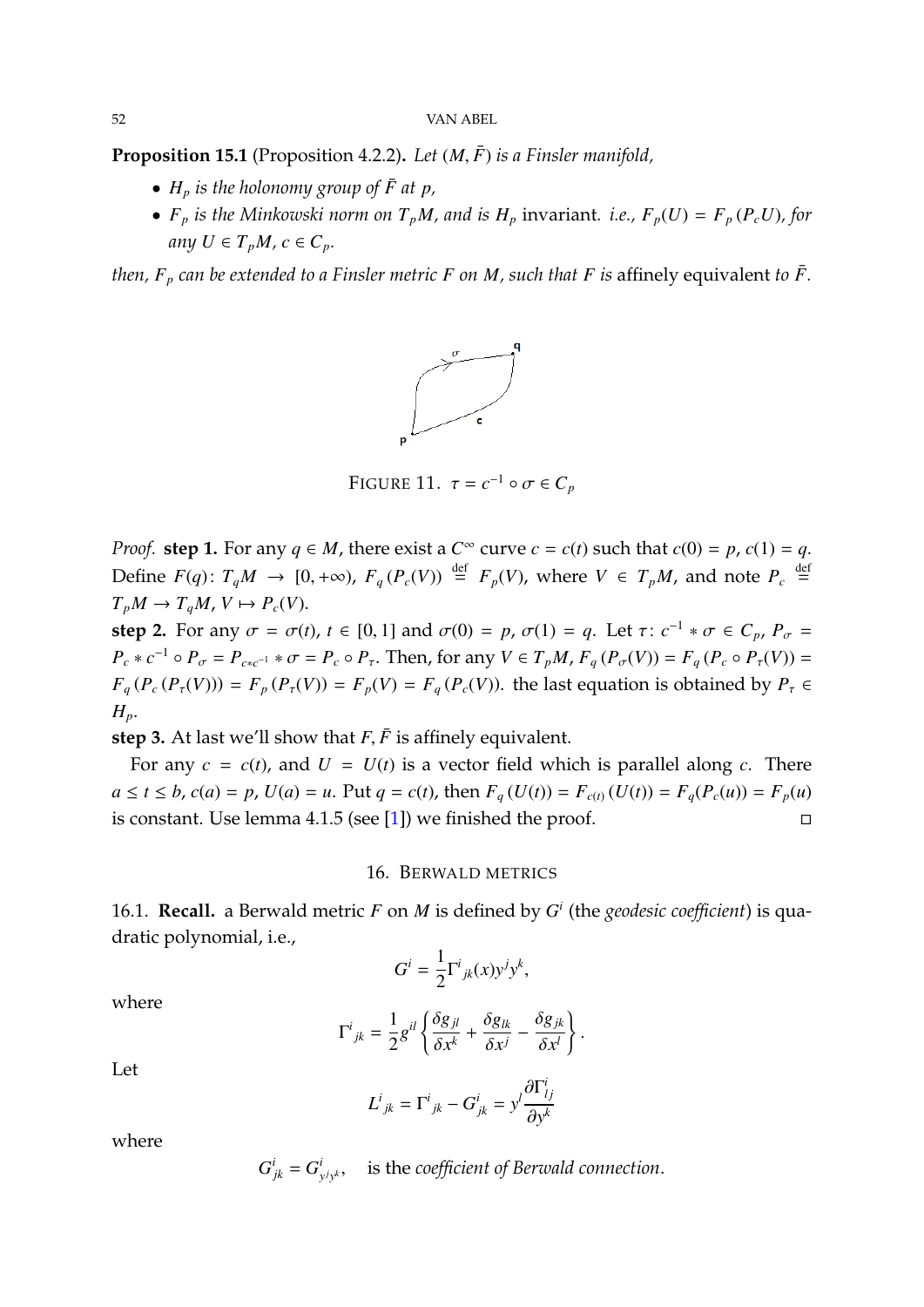Then *F* is a Berwald metric  $\Leftrightarrow \Gamma^i_{jk}(x, y) = \Gamma^i_{jk}(x) \Leftrightarrow L^i_{jk} = 0, \Gamma^i_{jk}(x) = G^i_{jk}(x) \Leftrightarrow B^i_{jkl} = 0.$ where  $B^i_{jkl} = \frac{\partial^3 G^i}{\partial y^j \partial y^k \partial y^l}$  is the *Berwald curvature*.

*Remark* 16.1 (curvature). chern:  $\Omega_j^i = \frac{1}{2}$  $\frac{1}{2}R^i$  $\int_{jkl}^{i} \omega^k \wedge \omega^l + P^i$  $\omega^{i}_{jkl}\omega^{k} \wedge \omega^{n+l}$ , Berwald:  $\Omega_j^i = \frac{1}{2}$  $\frac{1}{2}K^i_j$  $\int_{jkl}^{i} \omega^k \wedge \omega^l - B^i_{j}$  $\omega_{jkl}^i \omega^k \wedge \omega^{n+l}.$ 

*Remark* 16.2*.* For Berwald metric,  $\Gamma^i_{jk}(x, y) = \Gamma^i_{jk}(x) \Rightarrow N^i_j(x, y) = \Gamma^i_{jk}(x)y^k$ . For any  $c = c(t) \in c^{\infty}$ ,  $a \le t \le b$ . The two parallel properties:

- linearly parallel:  $U = U(t)$  is linearly parallel along  $c \Leftrightarrow U^{i}(t) + U^{j}(t)N^{i}(c(t), \dot{c}(t)) =$ 0, i.e.,  $\dot{U}^i(t) + \dot{U}^j(t)\Gamma^i{}_{jk}(c(t))\,\dot{c}^k(t) = 0.$
- non-linearly parallel:  $U = U(t)$  is non-linearly parallel along  $c \Leftrightarrow \dot{U}^i(t) + \dot{c}^j(t)N^i_j(c(t), U(t)) =$ 0, i.e.,  $\dot{U}^i(t) + \dot{c}^j(t)\Gamma^i_{jk}(c(t)) U^k(t) = 0.$

So, for Berwald metric, there is only one parallel, or *U*(*t*) is linearly parallel if and only if *U*(*t*) is parallel along *c*.

**Proposition 16.1** (Proposition 4.3.2, see [\[1\]](#page-79-0))**.** *Let* (*M*, *<sup>F</sup>*) *be a Berwald metric, then for any c* = *c*(*t*) ∈ *c*<sup>∞</sup>, 0 ≤ *t* ≤ 1, *p* = *c*(0), *q* = *c*(1), we have

$$
P_c: T_pM \rightarrow T_qM
$$

*is a* linear isometric*.*

## 16.2. **The classification of Berwald metrics.**

**Proposition 16.2** (Proposition 4.3.3, see [\[1\]](#page-79-0))**.** *A Finsler metric F on M is Berwald metric if and only if there is a Riemannian metric*  $\alpha$  *such that*  $F$  *<i>is affinely equivalent to*  $\alpha$ *, i.e.,*  $G_F^i = G_G^i$ *ι*<br>α<sup>.</sup>

**Theorem 16.1** (theorem 4.3.4, local structure theorem, see [\[1\]](#page-79-0), Z.I.Szobo, Tensor, 1981, 35)**.** *Let* (*M*, *<sup>F</sup>*) *be a Berwald manifold. Then* (*M*, *<sup>F</sup>*) *can be locally decomposed to a product of locally Minkowski manifolds, Riemannian manifolds and locally irreducible locally symmetric Berwald manifolds of rank*  $r \geq 2$ *.* 

**Corollary 16.1** (corollary 4.3.5, see [\[1\]](#page-79-0))**.** *Any two-dimensional Berwald manifold is either locally Minkowskian or Riemannian.*

#### 17. LANDSBERG METRICS

Recall that  $L^{i}{}_{jk} = \Gamma^{i}{}_{jk}(x, y) - G^{i}{}_{jk}(x, y)$  note,  $G^{i}{}_{jk} = G^{i}{}_{jk}$  $\left[\frac{i}{y^j y^k}\right] = y^l \frac{\partial \Gamma_{lk}^i}{\partial y^j}$ . *F* is *Landsberg metric* if  $L^i{}_{jk}(x,y) = 0$ , or equally,  $\Gamma^i{}_{jk}(x,y) = \overline{G^i}_{jk}(x,y)$ . Recall that  $B^i{}_{jkl} = 0$  if and only if  $G^i{}_{jk} = G^i{}_j(x,y)$ .  $G_{jk}^i(x)$ . i.e.,

$$
\Gamma^{i}_{jk}(x, y) = \frac{\text{Landsbergmetric}}{\uparrow} \qquad G^{i}_{jk}(x, y)
$$
\n
$$
B^{i}_{jkl} = 0 \qquad \xleftarrow{\text{BerwaldMetric}} \qquad G^{i}_{jk} = G^{i}_{jk}(x)
$$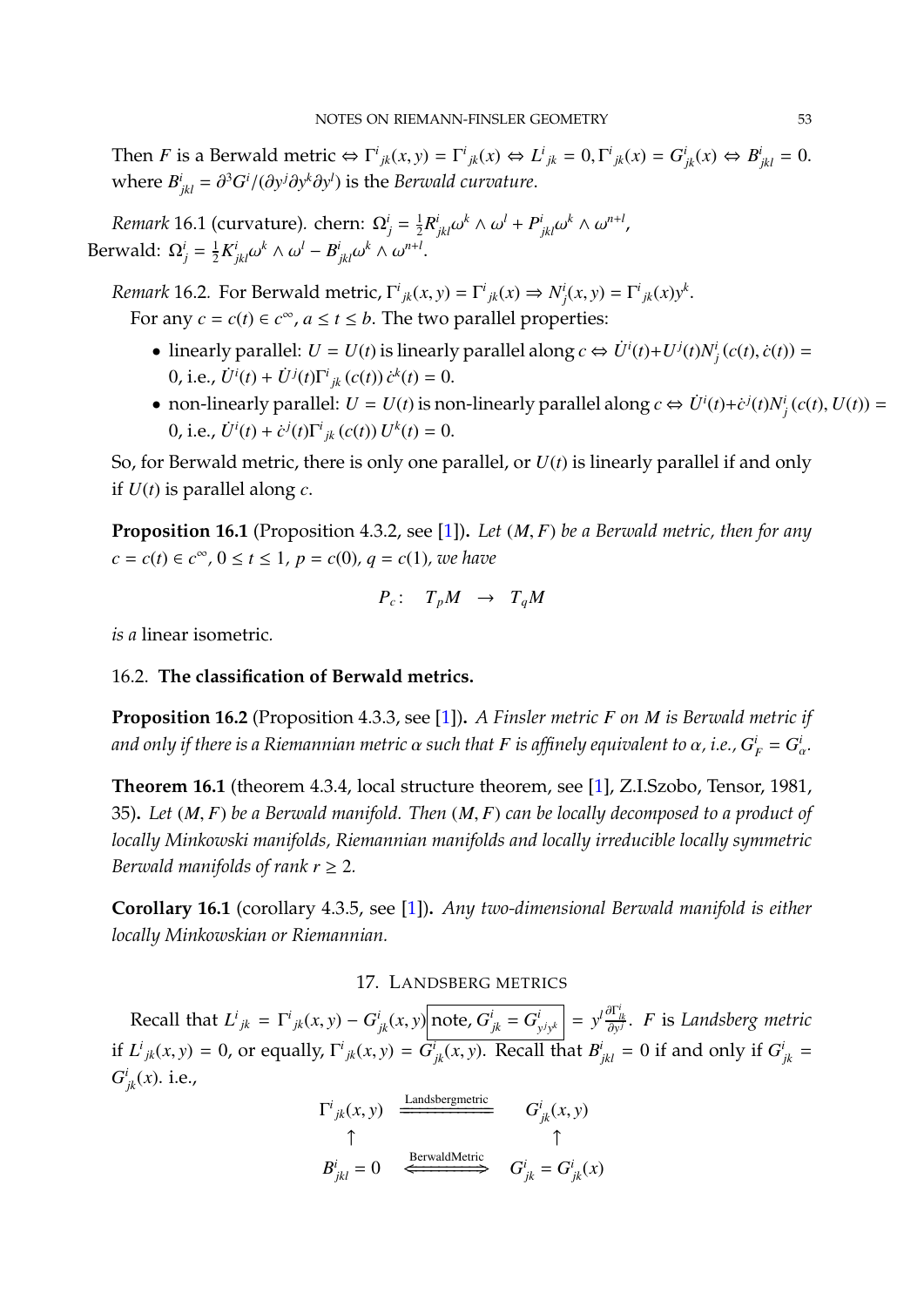we know that

$$
B^i_{jkl} = 0 \Leftarrow \Gamma^i_{jk}(x, y) = \Gamma^i_{jk}(x, y) \Leftarrow L^i_{jk}(x, y) = 0,
$$

so every *Berwald metric* is a *Landsberg metric*, but the converse problem is an open problem, i.e., asked that wether there exist a regularly none-Landsberg metric which is a Berwald metric. Let (*M*, *<sup>F</sup>*) is a Finsler manifold.

- $(T_xM, F_x)$ : Minkowski space,
- $(T_xM, \hat{g}_x)$ : Rieman manifold. For any  $y \in T_xM$ ,  $y = (y^i)$ , define  $\hat{g}_x$  by  $g_{ij}(x, y)dy^i \otimes$  $dy^{j}$ . For any  $y \in T_xM$ ,  $T_y(T_xM) \cong T_xM$ .

**Proposition 17.1** (proposition 4.4.1, see [\[1\]](#page-79-0)). *For any*  $c = c(t)$ ,  $c(0) = p$ ,  $c(1) = q$ . *Then*  $P_c: (T_pM, \hat{g}_p) \rightarrow (T_qM, \hat{g}_q)$  *is isometric.* 

*Remark* 17.1*.* • *U* ∈ *M* is open, and *C*<sup>∞</sup> map *H* :  $(-\varepsilon, \varepsilon) \times U \rightarrow M$ **–** for any *<sup>x</sup>* <sup>∈</sup> *<sup>U</sup>*, *<sup>H</sup>*(0, *<sup>x</sup>*) <sup>=</sup> *<sup>x</sup>*. Here we set *<sup>H</sup>t*(*x*) <sup>=</sup> *<sup>H</sup>*(*t*, *<sup>x</sup>*). **–** for any  $|s| < \varepsilon$ ,  $|t| < \varepsilon$ , and  $|s + t| < \varepsilon$ ,  $H_{s+t}(x) = H_s \circ H_t(x)$ .

then we call {*Ht*} is *one-parameter group of diffeomorphism acting U*.



FIGURE 12. one-parameter group of diffeomorphism acting *U*

• Suppose that *X* is a vector field on *M*. For any  $p \in M$  there is a neighborhood *U* ∈ *M*, and a one parameter-diffeomorphism group {*H<sub>t</sub>*} such that *X*|*H<sub>t</sub>*(*x*) =  $\frac{dH_t(x)}{dt}$  $\frac{I_t(x)}{dt}$  $x \in M$ . Then  $\{H_t\}$  is called the *flow of X*.

## **Part** 5. [15](#page-53-0)**Note of Chapter 5, S-Curvature**

18. GENERAL CONNECTIONS AND THE IDENTITIES[\[6\]](#page-79-3)

- (1)  $F\Gamma = (F^i_{jk}, N^i_j, V^i_{jk}),$ 
	- $P^i_{jk}$ -Landsberg Curvature.
- (2) Ricci identities. It depict the symmetric of a tensor to the index.

|- horizonal co-derivative, |- vertical co-derivative.

(3) Bianchi identities. It is the relationship between kinds of curvatures and torsion and their derivatives, mainly derived from the structure equations.

 $(i, j, k)$  de note the residue part is circulate the  $(i, j, k)$  in the first part.

<span id="page-53-0"></span><sup>15</sup>Ninth Time of Lecture, Thursday, May 6, 2010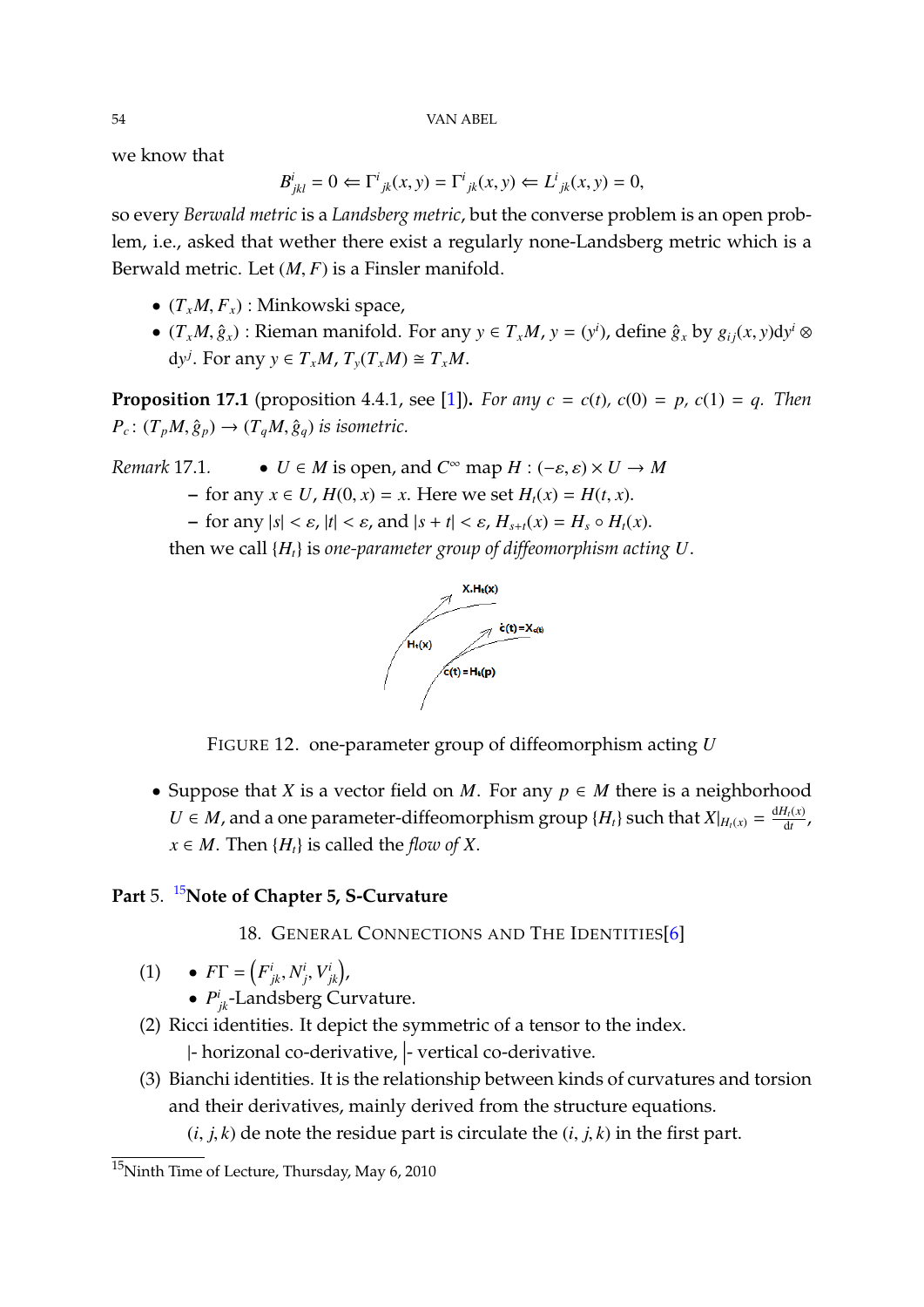- (4) Chern connection. The sign in (4.4) contrary to the sign in our text book [\[1\]](#page-79-0).
- (5) Berwald connection. It is the connection which satisfy the (5.1) and (5.2).

#### 19. DISTORTION(QIBIAN IN CHINESE) AND S-CURVATURE

19.1. **Distortion.** Recall that the Busemamn-Hausdroff volume form is:

$$
\sigma_F = \frac{\mathrm{vol}(B^n)}{\mathrm{vol}\{(y^i \in \mathbf{R}^n | F(y^i b_i < 1)\}}, \quad dV_F = \sigma_F \theta^1 \wedge \theta^2 \cdots \wedge \theta^n.
$$

in particular, if *F* = *α* is a Riemannian metric, then  $\sigma_{\alpha}(x) = \sqrt{\det(g_{ij}(0))}$ . Define

$$
\tau(x, y) \coloneqq \ln \frac{\sqrt{\det (g_{ij}(x, y))}}{\sigma_F(x)},
$$

 $\sigma_F(x)$ <br>we call it the *Distortion* of *F*, which measures the difference of Finsler metric and Riemannian metric.  $\tau_{y^i} = g^{jk}C_{ijk} = \mathcal{I}_i$ (mean Cartan curvature).

19.2. **S-Curvature.** For any  $(x, y) \in TM$ , there exist a geodesic  $c = c(t)$  such that  $c(0) = c$  $f(x, c'(0)) = y$ . Define the *S-curvature* as

$$
S(x, y) = \frac{d}{dt} [\tau(c(t), \dot{c}(t))]|_{t=0} = \tau_{\vert k}(x, y) y^{k}, \quad \text{(see [1], p76)}
$$

P.S. *S* denote Shen Zhong-ming, who have define S-curvature in Advance in math, 1997 by

$$
S = \frac{\partial G^m}{\partial y^m}(x, y) - \frac{y^m}{\sigma_F} \frac{\partial \sigma_F}{\partial x^m}
$$

*Remark* 19.1*.* Let  $\tilde{\sigma}_F(x)$  be another volume form of *F*. Put  $\sigma_F(x) = \rho(x)\tilde{\sigma}_F(x)$ . Then

$$
S = \frac{\partial G^m}{\partial y^m} - \frac{y^m}{\rho(x)\tilde{\sigma}_F} \left( \rho_{x^m} \tilde{\sigma}_F + \rho(x) \frac{\partial \tilde{\sigma}_F}{\partial x^m} \right)
$$
  
=  $\frac{\partial G^m}{\partial y^m} - \frac{y^m}{\rho(x)} \rho_{x^m} - \frac{y^m}{\tilde{\sigma}_F} \frac{\partial \tilde{\sigma}_F}{\partial x^m}$   
=  $\tilde{S}(x, y) - (df)y$ .

where  $y = y^m \frac{\partial}{\partial x}$  $\frac{\partial}{\partial x^n}$ , d $f = \frac{\rho_{x^m}}{\rho} dx^m$ . And let  $\eta = -r df$ , then  $S(x, y) = \tilde{S}(s, y) + \eta(y)$ . where  $\eta$  is ρ closed.

19.3. **Mean Berwald Curvature.** Suppose  $(M, F)$  is a Finsler manifold,  $G^i$  is the geodesic coefficient.  $B_j{}^i{}_{kl} = \frac{\partial^3 G^i}{\partial y^j \partial y^k}$ *∂y<sup>i</sup>*∂*y*<sup>*k*</sup>∂*y*</sub><sup>*i*</sup>(*x*, *y*) is a linear transform on tangent space of order 3. We call the family  ${B_y|y \in TM_0}$  is the *Berwald curvature*. A metric on *M* is called a *Berwald metric* if  $B = 0$ , or equally,  $B_j{}^i{}_{kl} = 0$ , which equally to say  $G^i{}_{jk} = G^i{}_{jk}(x)$ .

By S-curvature, define a tensor of order 2 by

$$
E_{ij}(x,y)=\frac{1}{2}S_{y^iy^j},
$$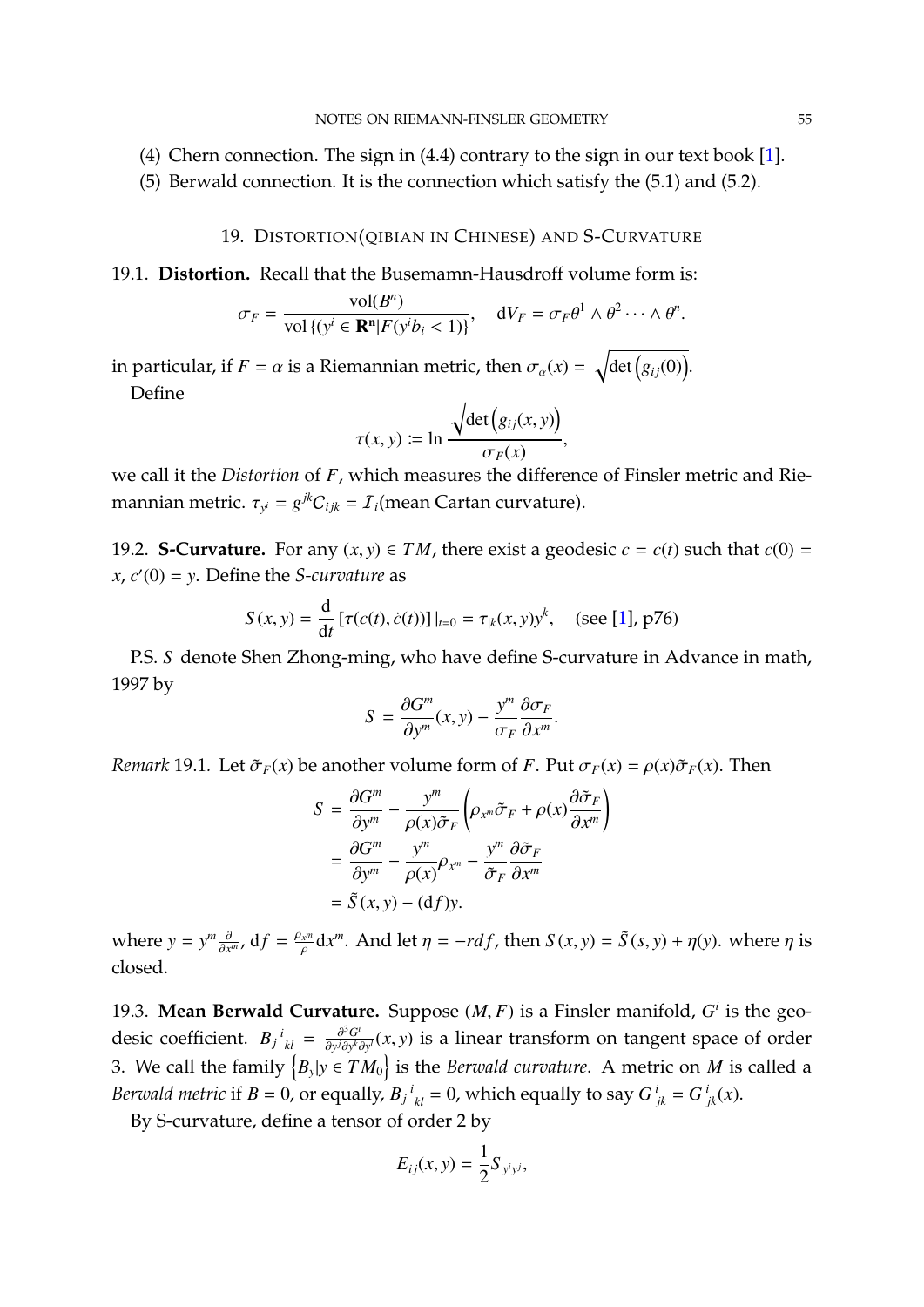#### 56 VAN ABEL

then  $E = \{E_y | y \in TM_0\}$  is called the *mean Berwald curvature*. in fact,  $S = \frac{\partial G^m}{\partial y^m}$  $\frac{\partial G^m}{\partial y^m} - \frac{y^m}{\sigma_h}$ σ*F*  $\frac{\partial \sigma_F}{\partial x^m}$  ⇒  $E_{ij} = \frac{1}{2}$  $\frac{1}{2}S_{ij} = \frac{1}{2}$  $\frac{1}{2} \left[ \frac{G^m}{\partial y^n} \right]$  $\left[\frac{G^m}{\partial y^m}\right]$  $y^{i}y^{j} = \frac{1}{2}$  $\frac{1}{2}B_i{}^m{}_{jm}$ .

## 19.4. **Berwald Spaces.**

**Proposition 19.1** (proposition 5.1.2, see [\[1\]](#page-79-0))**.** *For any Berwald metric, the* S-curvature *vanishes, i.e.,*  $S = 0$ .

*Proof.* It should be noted that there we use the *Busemamn-Husdorff volume form*.

For any  $(x, y) \in TM_0$ , there exist a geodesic  $\sigma = \sigma(t)$  such that  $\sigma(0) = x, \sigma'(0) = y$ . Let  ${e_i(t)}$  is the parallel frame along  $\sigma$ , namely, at every point, the frame is get by a parallel transport. Then  $g_{ij}(t) = g_{\dot{\sigma}(t)}(e_i(t), e_j(t)) \stackrel{4.1}{\Longrightarrow} \text{const.}$ 

On the other hand,

$$
\tau = \ln\left(\frac{\sqrt{\det(g_{jk})}}{\sigma_F}\right), \quad \sigma_F = \frac{\mathrm{vol}(B^n)}{\mathrm{vol}\{(y^i) \in \mathbf{R}^n | F(x, y^i e_i < 1)\}},
$$

an we have  $F(\sigma(t), y^i e_i(t)) = \text{const.}$  Note that the  $y^i e_i(t)$  is a parallel vector field. Then we can get  $\mathcal{U}_t$  : {(*y<sup>i</sup>*) ∈ **R**<sup>*n*</sup>|*F*(*σ*(*t*), *y<sup>i</sup>e<sub>i</sub>*(*t*) < 1)}, is independent of *t*. So vol (Ω( $\mathcal{U}_t$ )) = const, which implies  $\sigma_F$  is a const.

## 19.5. **Isotropic, Almost Isotropic S-Curvature.**

- (1) A Finsler metric *F* on *M* is of *isotropic S-curvature* if  $S = (n + 1)c(x)F$ . where  $n = \dim M$ .
	- A Finsler metirc *F* on *M* is almost isotropic *S*-curvature if  $S = (n + 1) \{cF + \eta\}$ , where  $c = c(x)$ , and  $\eta$  is a *closed* 1-form.
- (2) A Finsler metric *F* on *M* is *isotropic mean Berwald curvature* if

$$
E = \frac{1}{2}(n+1)cF^{-1}h, \text{ or equally, } E_{ij} = \frac{1}{2}(n+1)cF^{-1}h_{ij}.
$$

where  $h_{ij} = g_{ij} - l_i l_j$  is the angular metric tensor.  $l_i = F_{y^i} = \frac{y_i}{F}$  $\frac{y_i}{F}$ , and note that  $h_{ij} = FF_{y^i y^j}$ , so  $E_{ij} = \frac{1}{2}$  $\frac{1}{2}(n+1)cF_{y^iy^j}$ . Which is said that,  $E_{ij}/h_{ij}$  (act on two tangent vector fields) is constant along geodesic.

*Remark* 19.2*. S* =  $(n + 1)F \Rightarrow E + \frac{n+1}{2}$ 2 *cF*<sup>−</sup><sup>1</sup>*h*, conversely, we have to suppose *F* is projectively flat. Left as a excise.

### 20. RANDERS METRICS OF ISOTROPIC S-CURVATURE

20.1. Suppose  $F = \alpha + \beta$  is a Randers metric.  $G^i = G^i_{\alpha} + Py^i + Q^i$ ,  $P := \frac{e_{00}}{eF} - s_0$ ,  $Q^i = \alpha s^i$ ,  $e_{00} = e_{ij}y^iy^j, e_{ij} = r_{ij} + b_is_j + b_js_i.$ 

On the other hand,  $dV_F = e^{(n+1)\rho(x)} dV_\alpha$ , so  $e\sigma_F(x) = e^{(n+1)\rho(x)\alpha(x)}$ ,  $\rho = \ln \sqrt{1 - ||\rho_x||_\alpha^2}$ .

*Remark* 20.1. Note of the formula above (5.10) see [\[1\]](#page-79-0):  $G^i = \frac{1}{2}$  $\frac{1}{2}\Gamma^{i}{}_{jk}{}_{y}{}_{y}{}_{y}$ . On  $\alpha$ ,  $\frac{\partial G^{m}_{\alpha}}{\partial y^{m}}$ α ∂*y*  $\bar{r}^m_{\overline{m}} = \bar{\Gamma}^m_{im} y^i =$  $y^m \frac{1}{2}$  $\frac{1}{2}$ *a<sup>ml</sup>*  $\frac{\partial a_{ml}}{\partial x^i}$  $\frac{\partial a_{ml}}{\partial x^i} = y^i \frac{\partial \ln \sqrt{\det(a_{ij})}}{\partial x^i}$  $\frac{\sqrt{\det(a_{ij})}}{\partial x^i} = \frac{y^m}{\sigma_\alpha} \frac{\partial \sigma_\alpha}{\partial x^m} \Rightarrow S_\alpha = \frac{G_\alpha^m}{\partial y^m}$ σα  $rac{G_{\alpha}^{m}}{\partial y^{m}} - \frac{y^{m}}{\sigma_{\alpha}} \frac{\partial \sigma_{\alpha}}{\partial x^{m}} = 0.$ σα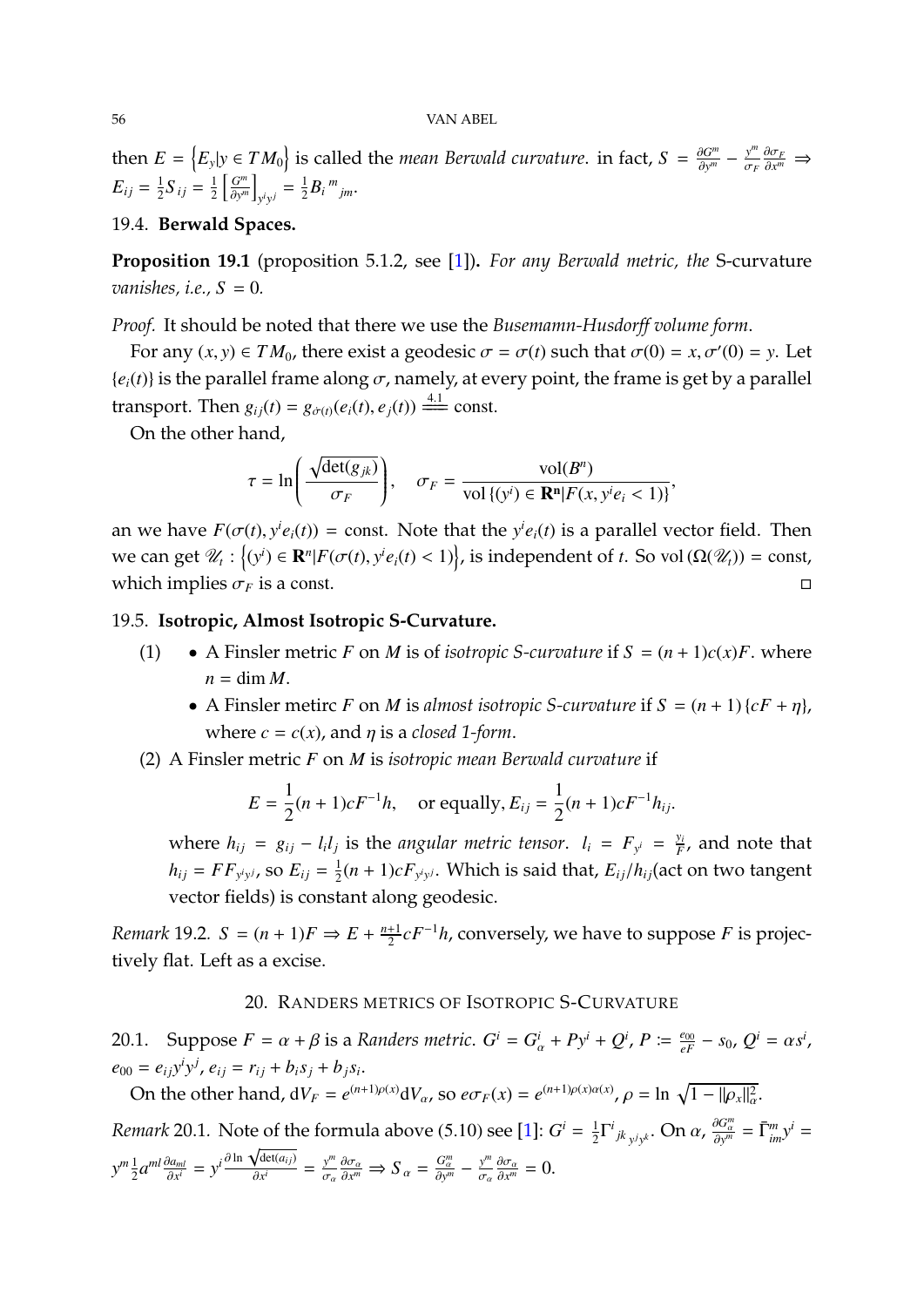Finally,

$$
S = (n+1)\left\{\frac{e_{00}}{2F} - (s_0 + \rho_0)\right\}
$$

which is (5.10) on the text book.

**Lemma 20.1.**  $F = \alpha + \beta$ , the following are equivalent,

<span id="page-56-2"></span><span id="page-56-1"></span><span id="page-56-0"></span>(a) 
$$
S = (n + 1)cF
$$
;  
\n(b)  $E = \frac{1}{2}(n + 1)cF^{-1}h$ ;  
\n(c)  $e_{00} = 2c(\alpha^2 - \beta^2) \Leftrightarrow e_{ij} = 2c(a_{ij} - b_ib_j)$ .

*Proof.* 
$$
\bullet
$$
 (a)  $\Rightarrow$  (b), is trivial.

• [\(b\)](#page-56-1)  $\Rightarrow$  [\(c\)](#page-56-2), (b)  $\Rightarrow$   $E_{ij} = \frac{1}{2}$  $\frac{1}{2}(n+1)cF^{-1}h_{ij}$  ⇔  $S_{y^iy^j} = (n+1)cF_{y^iy^j}$ . Then  $(b)$  ⇔  $S + (n+1)cF^{-1}h_{ij}$ 1)  ${c(x)F + \eta}$ ,  $\eta$  is a 1-form. Integrate on both side, and note *S* is homogenous of order 1 respect to *y*, by (5.10),  $e_{00} = 2cF^2 + 2\theta F$ , where  $\theta = s_0 + \rho_0 + \eta$ . So,

$$
\left\{e_{00} - 2c(\alpha^2 + \beta^2) - 2\theta\beta\right\} - \alpha \left[\frac{(4(\beta + 2\theta))}{\beta}\right] = 0.
$$

As  $\alpha$  is a irrational polynomial with respect to  $y^i$ , but the boxed part in the above formula is rational with respect to *y i* . So we get

$$
e_{00} - 2c(\alpha^2 + \beta^2) - 2\theta\beta = 0
$$
,  $4(\beta + 2\theta) = 0$ .

i.e.,

$$
\theta = -2c\beta, \quad e_{00} = 2c(\alpha^2 - \beta^2).
$$

• [\(c\)](#page-56-2) ⇒ [\(a\)](#page-56-0), By  $e_{00} = 2c(\alpha^2 - \beta^2)$  and (5.10). *S* = (*n* + 1) {*c*(α − β) − (*s*<sub>0</sub> + *ρ*<sub>0</sub>)}. On the other hand, (note:  $s_j = b^i s_{ij}$ ,  $s_j b^j = b^i b^j s_{ij} = 0$ , by  $s_{ij} = -s_{ji}$ ;  $b_j b^i = a^{ji} b_j b_i = ||\beta||_a^2$ .

$$
b^{j}(e_{ij}) = b^{j}(r_{ij} + b_{i}s_{j} + b_{j}s_{i}) = b^{j}r_{ij} + ||\beta||_{\alpha}^{2}s_{i}
$$
  
=  $2c(b^{j}a_{ij} - b_{i}b_{j}b^{j})$   
=  $2c(1 - ||\beta||_{\alpha}^{2})b_{i}$ .

 $\rho = \ln \sqrt{1 - ||\beta||_{\alpha}^2}$ ,  $||\beta||_{\alpha}^2 = a^{ij}b_ib_j$ ,  $\rho_i = \rho_{x^i} = \rho_{i^i} = -\frac{a^{ik}b_{ji}b_{ki}}{1 - ||\beta||_{\alpha}^2}$  $(1 - ||\beta||^2_{\alpha})\rho_i$ , where  $\rho_{i}$  is the horizonal co-derivative with respect to  $\alpha$ . And  $\int_{1-||\beta||^2_\alpha}^{1+|b_{j;i}|\beta_k}$ , finally,  $-b^{j}b_{j;i}$  = α ρ*i*  $b^j b_{j;i} = b^j (r_{ji} + s_{ji}) = b^j r_{ij} + s_i$ ,  $r_{ij} b^j = (1 - ||\beta||^2_{\alpha}) \rho_i - s_i$ . By which we have  $(1 - ||\beta||^2_{\alpha})(\rho_i + s_i + 2cb_i) = 0$ , note  $||\beta||^2_{\alpha} < 1$  so,  $\rho_i + s_i + 2cb_i = 0$ , or equally,  $s_0 + \rho_0 = -2c\beta$ . Thus,  $S = (n + 1)cF$ .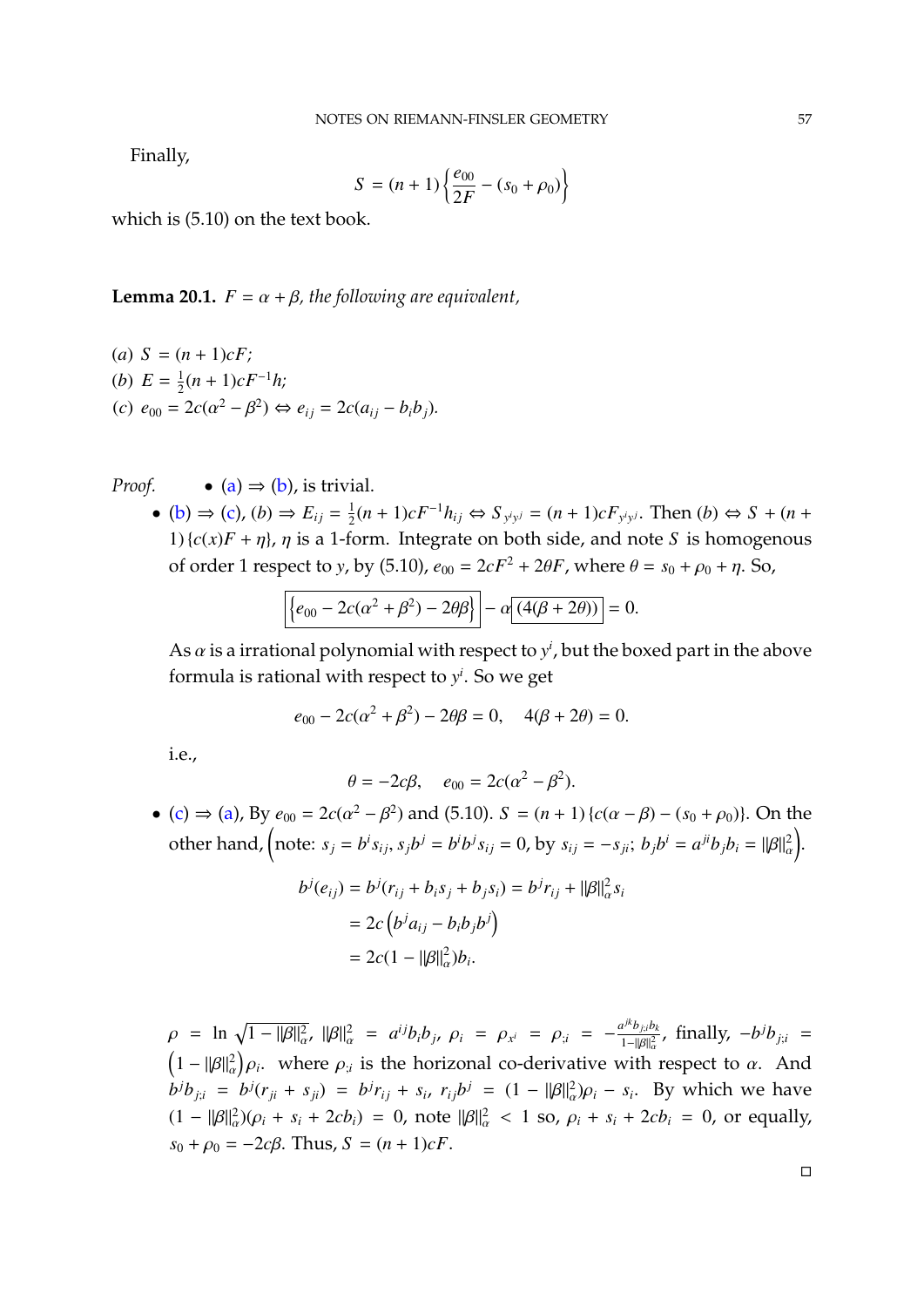#### 58 VAN ABEL

## 21. <sup>[16](#page-57-0)</sup>NON-RIEMANN GEOMETRIC QUANTITIES

The Cartan tensor  $C_{ijk}$ , mean Cartan tensor  $I_i$ , and distortion  $\tau$  are non-Riemann geometric quantities. That's to say, any of them vanish if and only if the metric is Riemannian.

We have the following diagram

$$
C_{ijk} \longrightarrow I_i = g^{jk} C_{ijk} = \tau_{y^i} \longleftarrow \tau
$$
  
\n
$$
\downarrow \qquad \qquad \downarrow \qquad \qquad \downarrow
$$
  
\n
$$
y^m \mathcal{B}_{ijk}^m = \mathcal{L}_{ijk} = C_{ijk|m} y^m \longrightarrow \mathcal{J}_i = \mathcal{I}_{i|m} y^m = g^{jk} \mathcal{L}_{ijk} \longleftarrow S = \tau_{|m} y^m
$$

In the diagram, the following items are the rate of change of the above items along a geodesic respectively.

22.

Suppose  $F = \alpha + \beta$ ,  $S = (1 + n)c(x)F \Leftrightarrow E_{ij} = \frac{n+1}{2}$  $\frac{1}{2}$ *c*(*x*)*F*<sup>-1</sup>*h*<sub>*ij*</sub> ⇔ *e*<sub>*ij*</sub> = 2*c*(*x*)(*a*<sub>*ij*</sub>(*x*) −  $b_i(x)b_j(x)$ .

#### 23. NAVIGATION DATA

*Navigation data*  $(h, V) \Rightarrow$  Randers metric*F*,  $h(x, y/F - V_x) = 1 \Leftrightarrow h(x, y - F(x, y)V_x) = \sqrt{\frac{h^2 + V^2}{h^2}}$  $F(x, y) \Leftrightarrow F(x, y) = \frac{\sqrt{\lambda h^2 + V_0^2}}{\lambda}$  $-\frac{V_0}{\lambda}$  $\frac{V_0}{\lambda}$ , where  $\lambda = 1 - ||V||_h^2$  (see [\[1\]](#page-79-0), P 54).  $R_{ij}, S_{ij}, R_i, S_i, \cdots$ 

$$
dV_F = dV_h.
$$

By lemma  $9.1 \Rightarrow (5.13) \cdots \Rightarrow (5.15^{17})$  $9.1 \Rightarrow (5.13) \cdots \Rightarrow (5.15^{17})$  $9.1 \Rightarrow (5.13) \cdots \Rightarrow (5.15^{17})$  $9.1 \Rightarrow (5.13) \cdots \Rightarrow (5.15^{17})$ , which is the formula of S-curvature of a Randers metric.

<span id="page-57-0"></span> $^{16}$ Tenth Time of Lecture, Thursday, May 13, 2010

<span id="page-57-1"></span> $^{17}S = \frac{n+1}{2F} \left\{ 2FR_0 - R_{00} - F^2 R \right\}$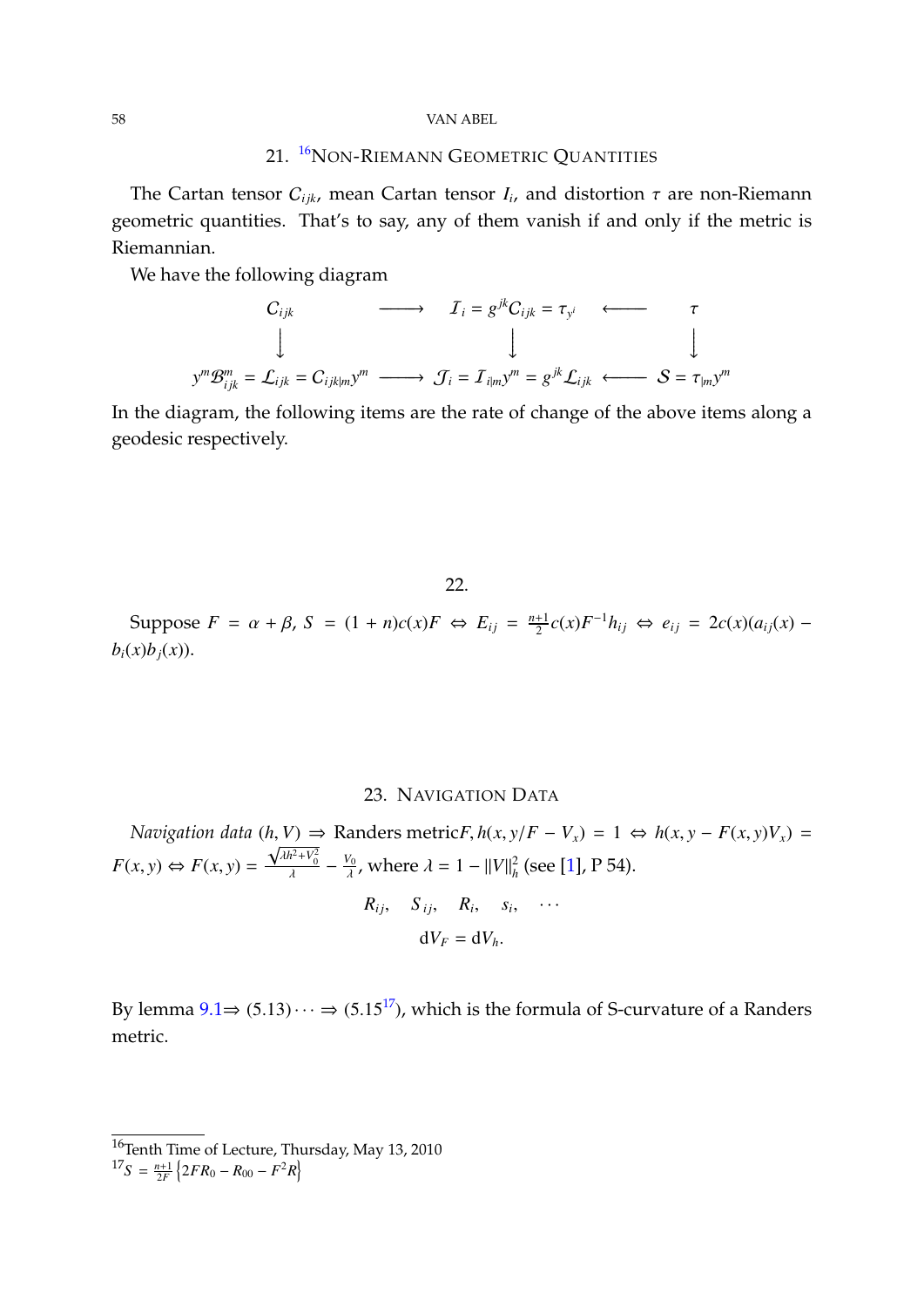23.1. *F* is of isotropic S-curvature. Put  $\xi^{i} = y^{i} - F(x,y)V^{i}$ , then  $h(x, xi) = F(x, y)$ , that is,  $h_{ij}(x)\xi^i$  $\xi^j = g_{ij}(x, y)y^i y^j$ . By (5.15),

$$
\frac{S}{F} = \frac{n+1}{2F^2} \left\{ 2FR_{ij}V^i y^j - R_{ij}y^i y^j - F^2 R_{ij}V^i V^j \right\}
$$

$$
= \frac{n+1}{2F^2} \left\{ \xi^i y^i - \xi^j y^j \right\} R_{ij}
$$

$$
= -\frac{n+1}{2F^2} R_{ij} \xi^i \xi^j
$$

$$
= -\frac{n+1}{2} \frac{R_{ij} \xi^i \xi^j}{h_{ij} \xi^i \xi^j} \quad (Lemma 5.2.4)
$$

Note that there  $R_{ij}$ ,  $h_{ij}$  is only related to *x*.

**Proposition 23.1** (proposition 5.2.5, see [\[1\]](#page-79-0)). Let  $F = \alpha + \beta$  given by navigation data (h, V). *Then*  $S = (n + 1)c(x)F$  *if and only if* 

<span id="page-58-0"></span>
$$
R_{ij} = -2c(x)h_{ij}
$$

*the above equation is (5.18) in textbook*[\[1\]](#page-79-0)*.*

Use  $\xi^{i}$ ,  $\xi^{j}$  in Lemma 5.2.4 is arbitrary, we have  $V_{i|j} + V_{j|i} = -4c(x)h_{ij}$ . Where "|" is the horizonal derivatives with respect to *h*.

23.2. **The solution of** [\(23.1\)](#page-58-0)**.** Here we just get some key steps in the method used in the textbook see [\[1\]](#page-79-0).

• Lemma 5.2.6.

$$
\bar{R}_{i}^{m}{}_{kj} + \bar{R}_{j}^{m}{}_{ki} + \bar{R}_{k}^{m}{}_{ji} = \left( \left[ \bar{R}_{i}^{m}{}_{kj} + \bar{R}_{j}^{m}{}_{ik} + \bar{R}_{k}^{m}{}_{ji} \right] \right) \left[ -\bar{R}_{j}^{m}{}_{ik} + \bar{R}_{j}^{m}{}_{ki} \right]
$$
\n
$$
= 2\bar{R}_{j}^{m}{}_{ki}
$$

In the first box, the item is equal to 0 and in the second box the item is skewsymmetry.

• Lemma 5.2.7. (*h*, *V*), (5.16) for  $c = c(x) \Rightarrow c$  and *V* satisfy (5.24).

$$
\bar{R}_{ijkl} = h_{jm}\bar{R}_i{}^m{}_{kl}.
$$
  

$$
V_{i|j|kl} - V_{i|j|lk} \xrightarrow{\text{view } V_{i|j}} \text{as co-vector of order 2.}
$$
  
Ricci Identity  

$$
V_{m|j}\bar{R}_i{}^m{}_{kl} + V_{i|m}\bar{R}_j{}^m{}_{kl}
$$

the Ricci Identity can cf.[\[6\]](#page-79-3) P3, the first formula.  $V_{i|j}$  is a function of x and independent of *y*. Thus, the vertical derivatives vanish. By [\(23.1\)](#page-58-0)  $V_{i|m} + V_{m|i} =$ −4*chim*. Form which we have

$$
V_{i|m}\bar{R}_{j}^{m}_{kl} + V_{m|i}\bar{R}_{i}^{m}_{kl} = -4c\bar{R}_{jikl} = 4c\bar{R}_{ijkl}.
$$

from which we can derive (5.24).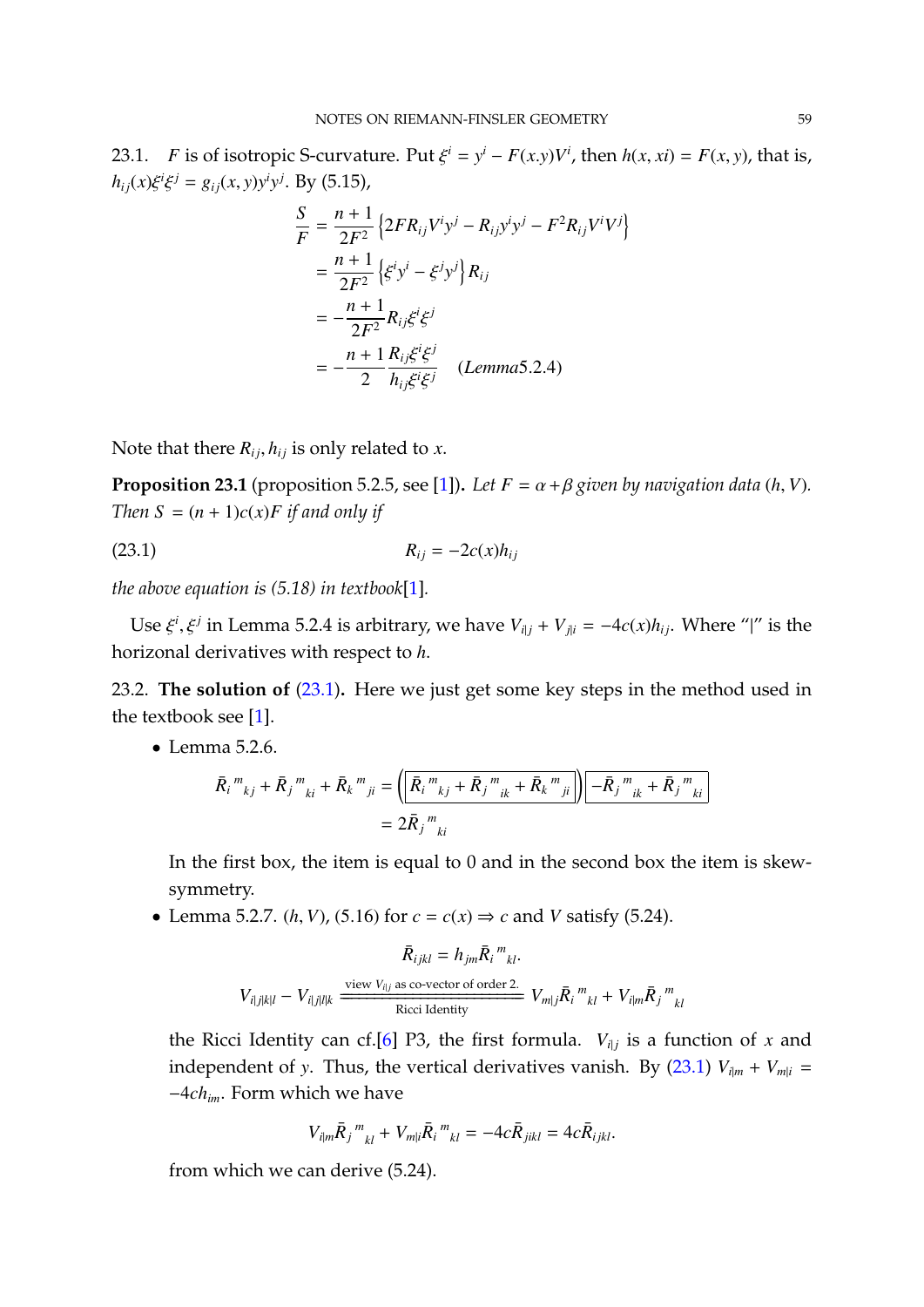• Lemma 5.2.8.  $(h, V)$  satisfy  $(23.1)$ . *h* is of constant curvature  $\mu$ . Then *c* satisfies

$$
c_{|i|j} + \mu ch_{ij} = 0 \quad (n > 2),
$$
  
 
$$
\Delta c + 2\mu c = 0 \quad (n = 2).
$$

or equally,

$$
\Delta c + n\mu c = 0, \quad (n \ge 2).
$$

*Proof.*  $\bar{R}_k{}^m{}_{ij} = -\mu(h_{ki}h_{lj} - h_{kj}h_{li})$ , by assumption,  $\bar{R}_k{}^m{}_{ij} |l = 0,$ (note the horizonal derivatives of  $\mu$  vanish, and)<br>the horizonal derivatives of *h* vanish too.

 $V_{m|j} \bar{R}_i^m_{kl} = \mu (V_{k|j} h_{il} - V_{l|j} h_{ik}).$ 

Plugging above formula into (5.24) we get (5.30).

If  $n > 3$ , we can chose  $i \neq j$ ,  $m \neq i$ ,  $j$ 

$$
c_{|i|i} + \mu c = -(c_{|j|j} + \mu c),
$$
  
\n
$$
c_{|i|i} + \mu c = -(c_{|m|m} + \mu c),
$$
  
\n
$$
\Rightarrow c_{|j|j} + \mu c = (c_{|m|m} + \mu c),
$$

in particular,

$$
c_{|i|i} + \mu c = -(c_{|i|i} + \mu c) \Rightarrow (5.32).
$$

If  $n = 2$ , then by (5.30) we can get the conclusion. You'd better try yourself to get  $(5.35)$  from  $(5.34)$ .

• Lemma 5.2.9  $c = c(x)$  satisfies (5.28)  $\Rightarrow$ 

$$
c = \frac{\lambda + \langle a, x \rangle}{\sqrt{1 + \mu |x|^2}}
$$

*Proof.* By (5.35) and  $c_{|i} = c_x$ , we get

$$
c_{|i|j} = c_{x^i}c_{x^j} + \mu \frac{x^i c_{x^j} + x^j c_{x^i}}{1 + \mu |x|^2}.
$$

Plugging *c*<sub>|*i*|*j*</sub> into (5.28) we get (try yourself) the idea: let  $f = \sqrt{1 + \mu |x|^2}c$ , then  $f_{x^i x^j} = 0$ . Form which we get  $f_{x^i} = a_i$ ,  $f = a_i x^i + \lambda = \langle a, x \rangle + \lambda \Rightarrow (5.36)$ .

**Proposition 23.2** (5.2.10, see [\[1\]](#page-79-0)). Let  $h = h_\mu$  (constant curvature), (h, V) Satisfies [\(23.1\)](#page-58-0).  $n \geq 3$  *then c is given by (5.36) and V satisfies (5.37).* 

*Remark* 23.1*.* • 2005, chen-shen get the result.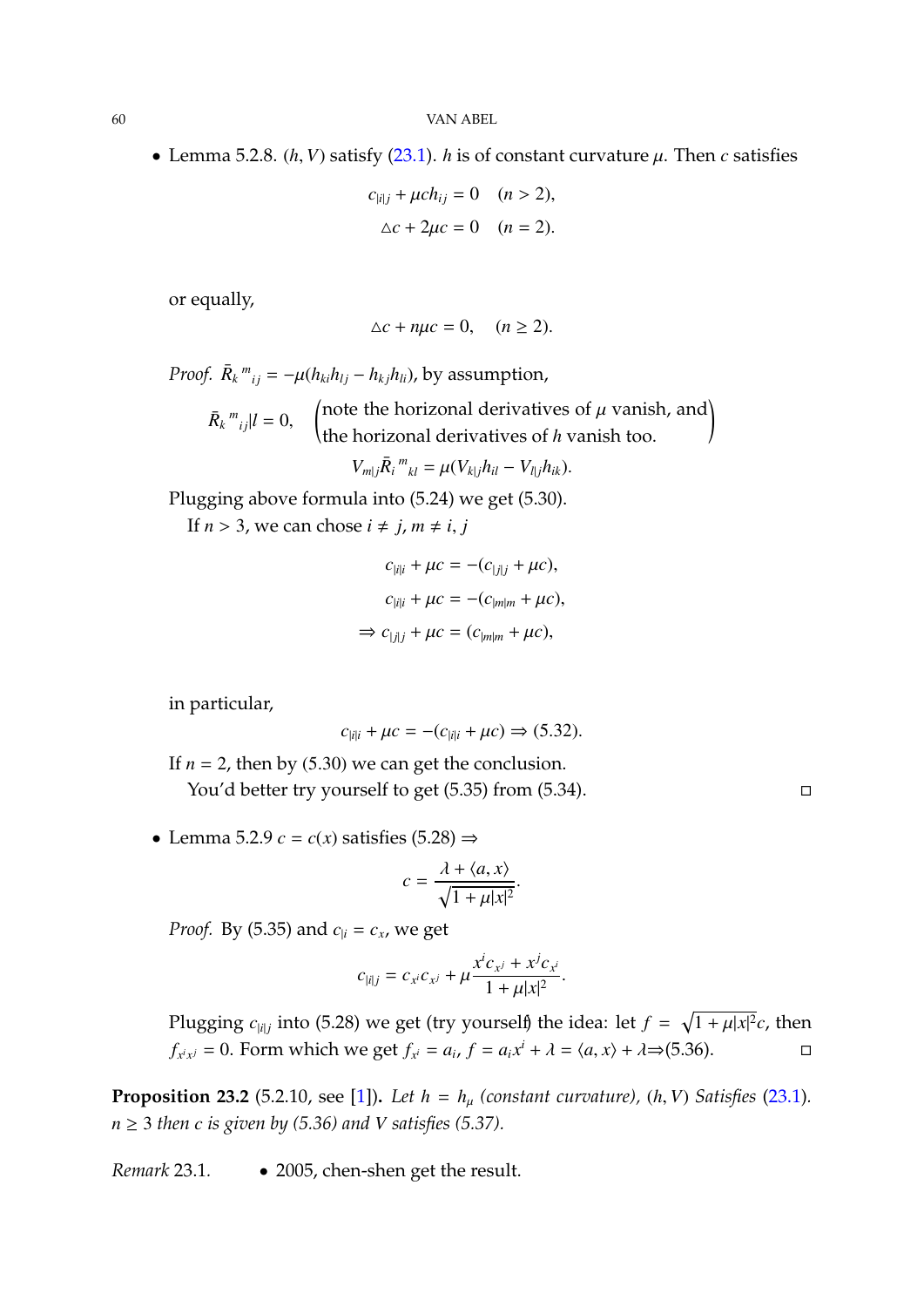• 2002,  $F = \alpha + \beta$ , and with two conditions: projection flat (i.e.,  $\alpha$  is of constant curvature,  $\beta$  is closed) and  $S = (n + 1)cF$ , chen-shen have solved *c*, *F*.

*Proof.* case 1. 
$$
\mu = 0
$$
,  $c = \langle a, x \rangle + \lambda$ ,  $h_{ij} = \delta_{ij} V_{i|j} = \frac{\partial V_i}{\partial x^j}$ .  
case 2.  $\mu \neq 0$ , Let  $P_i = V_i - \frac{2}{\mu} c_{ij} \Rightarrow P_{i|j} + P_{j|i} = 0$ .

 $\mathcal{L}$ 

#### 24. AN EQUATION ON THE S-CURVATURE

The equation of (5.42) is quite important, for example, the classification of Randers metric of projective flat and of isotropic S-curvature. Or the classification of Randers metric of scalar flag curvature and of isotropic S-curvature.

**Lemma 24.1** (Lemma 5.3.1)**.**

(5.41) 
$$
S_{k|m}y^{m} - S_{k} = I_{k|p|q}y^{p}y^{q} + I_{m}R_{k}^{m}
$$

(5.42) 
$$
S_{k|m}y^{m} - S_{k} = -\frac{1}{3} \left\{ 2R_{k,m}^{m} + R_{m,k}^{m} \right\}
$$

(24.1)

*Proof.*  $d\tau = \tau_{\parallel} \omega^l + \tau_{\parallel} \omega^{n+i}$  by (5.43) and the definition of derivatives.  $0 = d^2 \tau = d\tau_{\parallel} \wedge \omega^l +$  $\tau_{\parallel} d\omega^l + d\mathcal{I}_i \wedge \omega^{n+i} + \mathcal{I}_i d\omega^{n+i}$ . Note  $d\tau_{\parallel} - \tau_{\parallel m} \omega_{l}^{m}$ *l*<sup>*n*</sup></sup> is the derivative. So,  $d\tau_{|l} = \tau_{|m}\omega_m^l + \tau_{l|m}\omega^m +$  $\tau_{l,l}\omega^{n+m}$ ,  $d\mathcal{I}_i = \mathcal{I}_l\omega_i^l + \mathcal{I}_{i|l}\omega^l + \mathcal{I}_{i\cdot l}\omega^{n+l}$ ,  $d\omega^{n+i} = \Omega^i - \cdots$ , by the decompose formula of  $\Omega$ , we get the formula above (5.45) and finally we have (5.45) and then  $I_{l|k} = \tau_{l|k}$ .  $\Box$ 

#### **Part** 6. **Chapter 6. Riemann Curvature**

#### 25. RIEMANN CURVATURE

25.1. **Definition.** Suppose (*M*, *<sup>F</sup>*) is a Finsler manifold, then the *Riemannian curvature tensor R i*  $k_k^i(x, y)$  see (2.43).

For any  $y \in T_xM \setminus \{0\}$ ; Define  $R_y: T_xM \to T_xM$  by  $T_xM \ni u \mapsto R_y(u) = R_y^y$  $\int_{k}^{i} (x, y) u^{k} e_{i}$ , i.e.,  $R_y = R^i_\mu$  $h_k^i(x, y)e_i \otimes \theta^k$ , where  $\theta$  is the dual basis of *e*. The map  $R_y$  is a linear transform on  $T<sub>x</sub>M$ .

 $\text{Write } R \coloneqq \big\{ R_{\text{y}} | \text{y} \in T_{M_0} \big\}$ , which is the *Riemannian curvature*.

*Remark* 25.1*.* •  $R_y(y) = 0$ ,  $(R^i)$  $\int_{k}^{i} (x, y) y^{k} = 0$ ;

- $R_{\lambda y} = \lambda^2 R_y$ , for any  $\lambda > 0$ ;
- $R_{ik}(x, y) =_{ki} (x, y)$ ;  $R_{ik} = g_{im} R_k^m \Rightarrow g_y(R_y(u), v) = g_y(u, R_y(v))$ , i.e.,  $R_y$  is self-adjoin of *g*. Further, For any  $y \in T_xM$ ,  $P = \text{span}\{y, u\} \subset T_xM$ . Note that the identity of *y* and *u* is quite different.

Define

$$
\mathcal{K}(p, y) = \frac{g_y(R_y(u), u)}{g_y(y, y)g_y(u, u) - (g_y(y, u))^{2}} = \frac{R_{ij}u^{i}u^{j}}{(F^2(x, y)g_{ij} - g_{ik}g_{jl}y^{k}y^{l})u^{i}u^{j}}
$$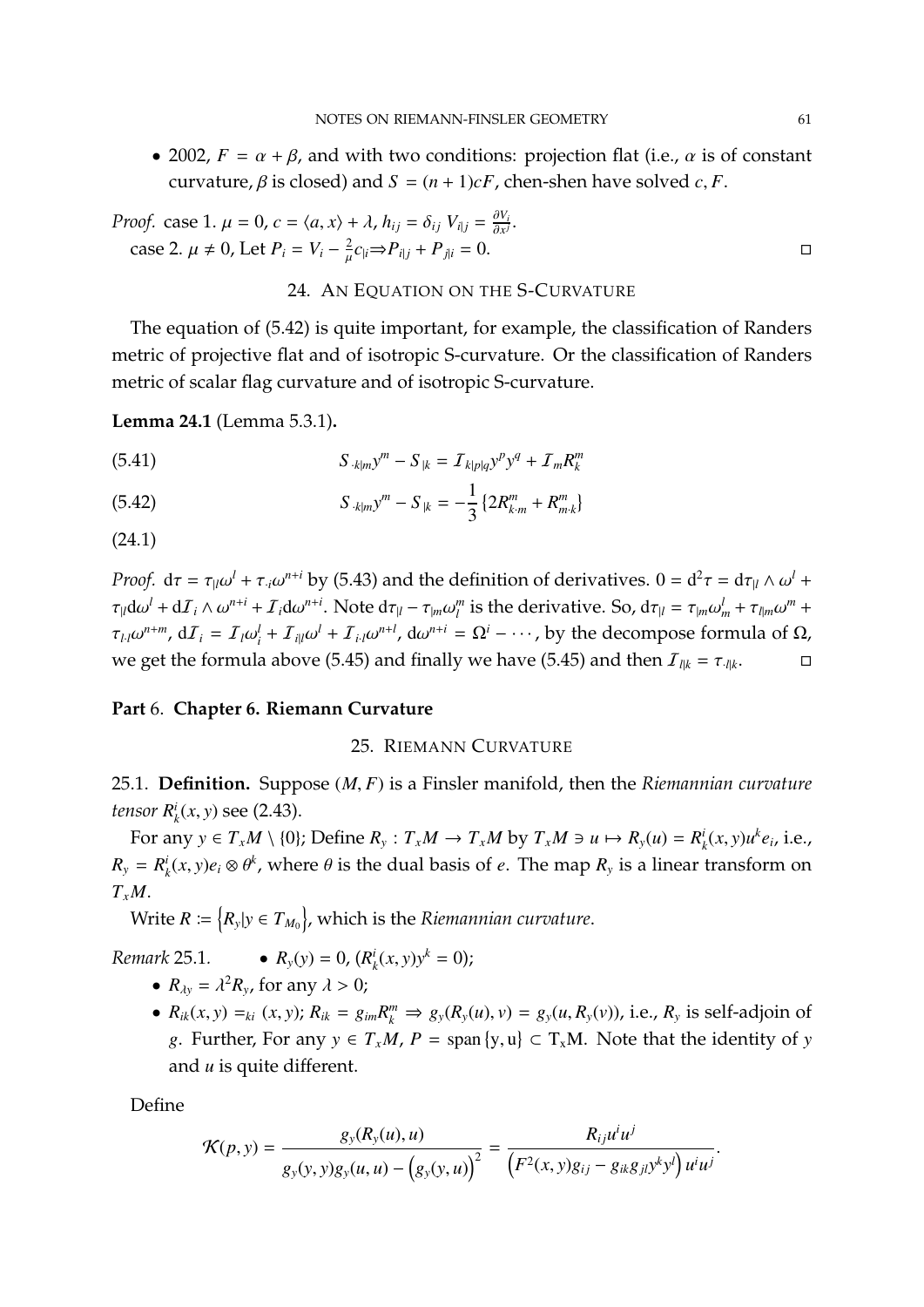

FIGURE 13. The flag on the tangent space of a metric at a point

which is the *flag curvature*.

*Remark* 25.2*.*  $h_{ij} = g_{ij} - l_i l_j$ , where  $l_i = y_i / F$ .  $h_{ij}$  is the *angular metric tensor.* 

Let **Ric**(*x*, *y*) =  $\sum_{i=1}^{n} g^{ij}g_{y}(R_{y}(e_{i}), e_{j})$  is called the *Ricci curvature*.  $g_{y}(R_{y}(e_{i}), e_{j}) = g_{y}(R_{i}^{k}e_{k}, e_{j})$  =  $R_i^k g_{kj} = R_{ij}$ .  $g^{ij} g_y(R_y(e_i), e_j) = g^{ij} R_{ij} = R_{ji} = R_i^i (= \text{tr} R_y \text{ is the mean value of Riemannian})$ curvature.)

*Remark* 25.3*.* Here Ric curvature is in the direction *y*.

**Proposition 25.1** (proposition 6.1.1, see [\[1\]](#page-79-0))**.** *Suppose* (*M*, *<sup>F</sup>*) *is a Riemannian manifold, then*  $K(p, y) = K(p)$ *.* 

*Proof. R i*  $R_{ik}(x, y) = R_j{}^{i}_{kl}(x, y)y^j y^l \Rightarrow R_{ik}(x, y) = R_{jikl}y^j y^l$ . Note they are only depended on x when it is Riemannian metric.

- **Definition 25.1.** Suppose *F* is of *scalar flag curvature*, i.e.,  $\mathcal{K}(p, y) = \mathcal{K}(x, y)$  it means independent of *p*, the curvature is isotropic on the tangent bundle (only relate to  $(x, y)$ , is the point of the underline manifold, independent of the tangent vector of *T M*). Note here the definition is not the same as the definition of scalar flag curvature in Riemann geometry, in which, is defined by the sum of Ricci curvature in every direction of a orthogonal basis. We are not define a scalar flag curvature in the sense of Finsler in Riemannian geometry.
	- *F* is *Einstein metric* with *Einstein scalar function*  $\mu(x)$  if and only if **Ric** =  $(n 1)\mu(x)F^2$ .
- *Remark* 25.4*.* If *<sup>F</sup>* is Riemannian metric. When *<sup>n</sup>* > <sup>3</sup>, *<sup>F</sup>* is Einstein metric, then  $u(x)$  is a constant function.
	- When  $n = 3$ , *F* is Einstein metric, then *F* is of constant curvature  $\mu$ .

In 2003, Bao-Robles proved that for Randers metric  $F = \alpha + \beta$  the conclusion hold too.

*Remark* 25.5*.* By (6.3) *F* of scalar curvature ( $\mathcal{K}(p, y)$  is independent of *p*) if and only if  $R_k^i = (n+1)\mathcal{K}(x, y)h_k^i$  $\mathbf{R}^i$ . Put  $\mathbf{Ric}_{ij} := \left(\frac{1}{2}\mathbf{Ric}\right)_{y^i y^j}$  is Einstein if and only if  $\mathbf{Ric}_{ij} = (n-1)\mu(x)g_{ij}$ this is the same as the definition of Einstein in Riemannian geometry.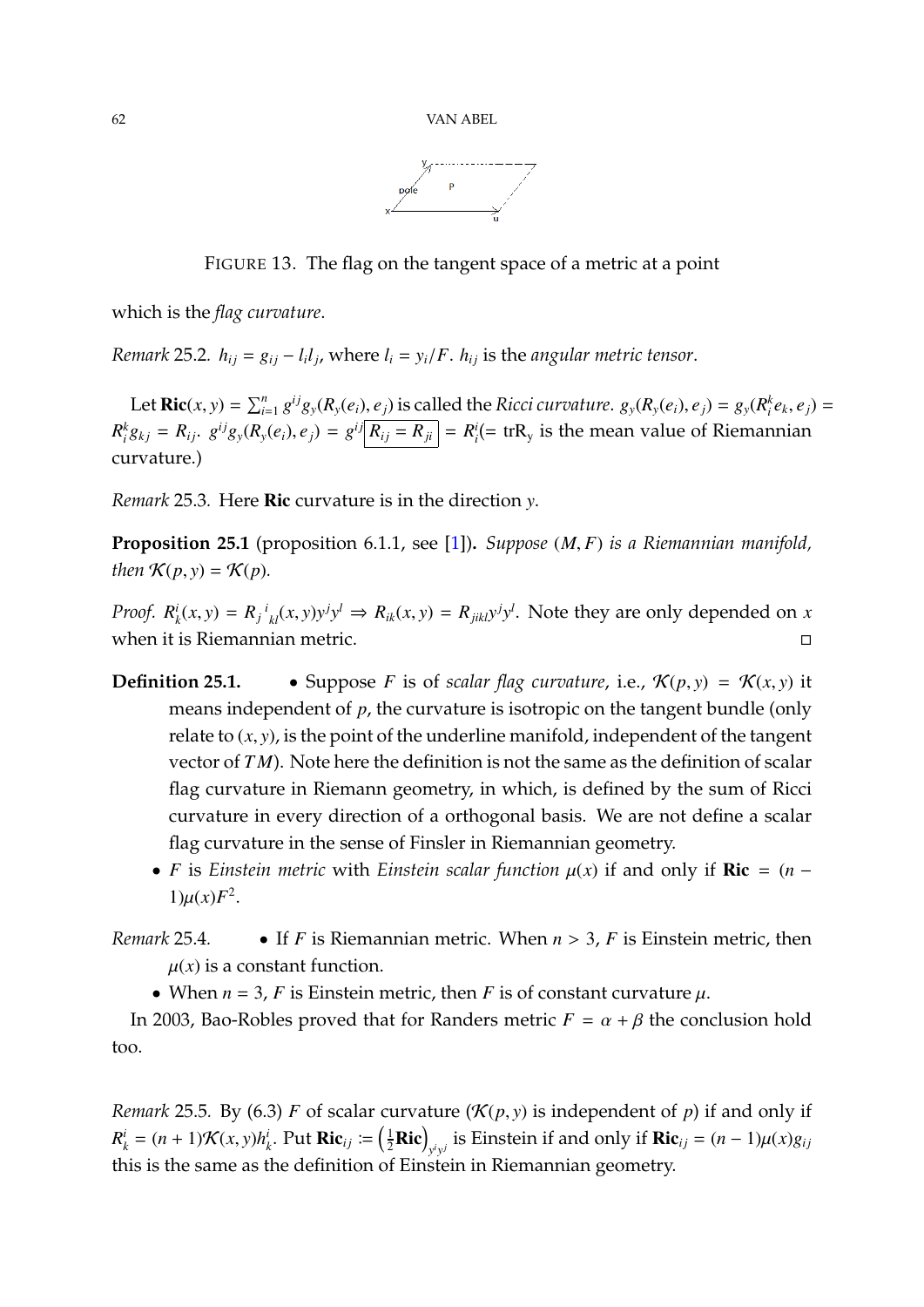#### $25.2.$  [18](#page-62-0)

**Proposition 25.2** (proposition 6.1.3, see [\[1\]](#page-79-0))**.** *Any projectively flat Finsler metric is of scalar flag curvature.*

*Proof.* Suppose  $(M, F)$  is a Finsler manifold, and projectively flat, then  $G^i = Py^i$ , where *P* is a projectively flat that  $G^i = Py^i$ , where *P* is a positively homogeneous function of degree 1 with respect to *y*, and being called the *projective factor.* In fact,  $P = \frac{F_{x^k} y^k}{2F}$  $\frac{Z_{x}^{k}y^{k}}{2F}$ . By (2.49) (see [\[1\]](#page-79-0))  $R_{k}^{i} = \Xi \delta_{k}^{i} + \tau_{k}y^{i}$ , where  $\Xi \coloneqq P^{2} - P_{x^{k}}y^{k}$ ,  $\tau_k \coloneqq 3(P_{x^k} - PP_{y^k}) + \boxed{\Xi_{y^k} = \Xi_k} \Rightarrow \tau_k y^k = -\Xi.$ 

 $R_{jk} = g_{ij}R_k^i = g_{jk}\Xi + \tau_k y_j$ , note  $R_{jk} = R_{kj}$ , then  $\tau_k g_{ij}y^i = \tau_j g_{ik}y^i$ , equally,  $\tau_k g_j = \tau_j g_k \Rightarrow$  $\tau_k F^2 = -\Xi y_k \Rightarrow \tau_k = -\frac{\Xi}{F^2} y_k \Rightarrow R^i_k = \Xi(\delta^i_k - l^i l_k) = \frac{\Xi}{F^2} F^2 h^i_k \Rightarrow \mathcal{K} = \frac{\Xi}{F^2} = \frac{P^2 - P_{x^k} y^k}{F^2} \Rightarrow (R^i_k = \mathcal{K}(\epsilon_k - \Sigma F^2) I^i_k l^i_k)$  $\mathcal{K}(x, y)F^2 h_i^i$  $h_k^i$ ,  $h_k^i = \delta_k^i - l^i l_k$  ⇒ ofscalarflagcurvature).  $□$ 

## *Remark* 25.6*.* • A Riemannian metric is projectively flat if and only if it is of constant curvature (Bertrand theorem);

• In Finsler geometry, is not the case, D.Bao and Z.Shen give a counter example use some method of Lie group in 2001, showed that a Finsler metric of constant (?flag) curvature may not projectively flat.

*Example* 25.1 (example 6.1.4)*.* Compute yourself.

*Example* 25.2 (example 6.1.5)*.* 2001, Z.Shen construct it, is projectively flat.

Randers metric of constant flag curvature  $\begin{cases} \frac{1}{2} & \text{if } 0 \leq x \leq 1 \\ \frac{1}{2} & \text{if } 0 \leq x \leq 1 \end{cases}$  $\overline{\mathcal{L}}$ Locally Minkowski metric isometric to (6.9) under a conformal map

25.3. **Riemann Curvature of Randers Metrics.** Assume that  $\bar{F}$  and  $F$  are projectively related,  $\bar{G}^i = G^i + Py^i$ ,  $P = \frac{\bar{F}_{ik}y^k}{2\bar{F}} \Rightarrow \bar{R}_k^i = R_k^i + \Xi \delta_k^i + \tau_k y^i$ . where  $\Xi := P^2 - P_{ik}y^k$ , ";" is the horizonal derivative with respect to  $\bar{F}$ .  $\tau_k := 3(P_{jk} - PP_{.k}) + \Xi_{.k}$ ,  $\tau_k y^k = -\Xi$ . Then,  $Ric = Ric + (n-1)\Xi$ .

Randers metric  $F = \alpha + \beta$ ,  $\beta$  is Closed.  $G^i = G^i_{\alpha} + Py^i + Q^i$ ,  $P = \frac{e_{00}}{2F}$  $\frac{e_{00}}{2F} - s_0$ ,  $Q^i = \alpha s_0^i$  $i_0^{\prime}$ . By assume,  $\beta$  is closed,  $s_{ij} = 0 \Rightarrow s_i = 0$  and  $F$ ,  $\alpha$  is projectively related, so

$$
G^i = G^i_{\alpha} P y^i, \quad P = \frac{r_{00}}{2F}, \quad r_{ij} = \frac{1}{2} (b_{i;k} + b_{j;i}), \quad r_{00} = y^i y^j r_{ij} \Rightarrow P = \frac{b_{i;j} y^i y^j}{2F}.
$$

Put  $\Phi = B_{i;j;k} y^i y^j y^k$ . Then by  $b_{i;j=b_{j;i}} \Leftrightarrow s_{ij} = 0$  we'll get (6.10).

Next is an important example.

*Example* 25.3 (Example 6.1.6, see [\[1\]](#page-79-0)). Let  $(S^n, \alpha) \subset R^{n+1}$  is a standard unit sphere, and  $\alpha$  is the standard metric (i.e., set  $\mu$  in example 6.1.4 by 1).

$$
R^n \xrightarrow{project} S^n \xrightarrow{inclusion} R^{n+1}
$$
\n
$$
? \longrightarrow (u^a) \longrightarrow (x^i),
$$

<span id="page-62-0"></span><sup>18</sup>Eleventh Time of Lecture, Thursday, May 20, 2010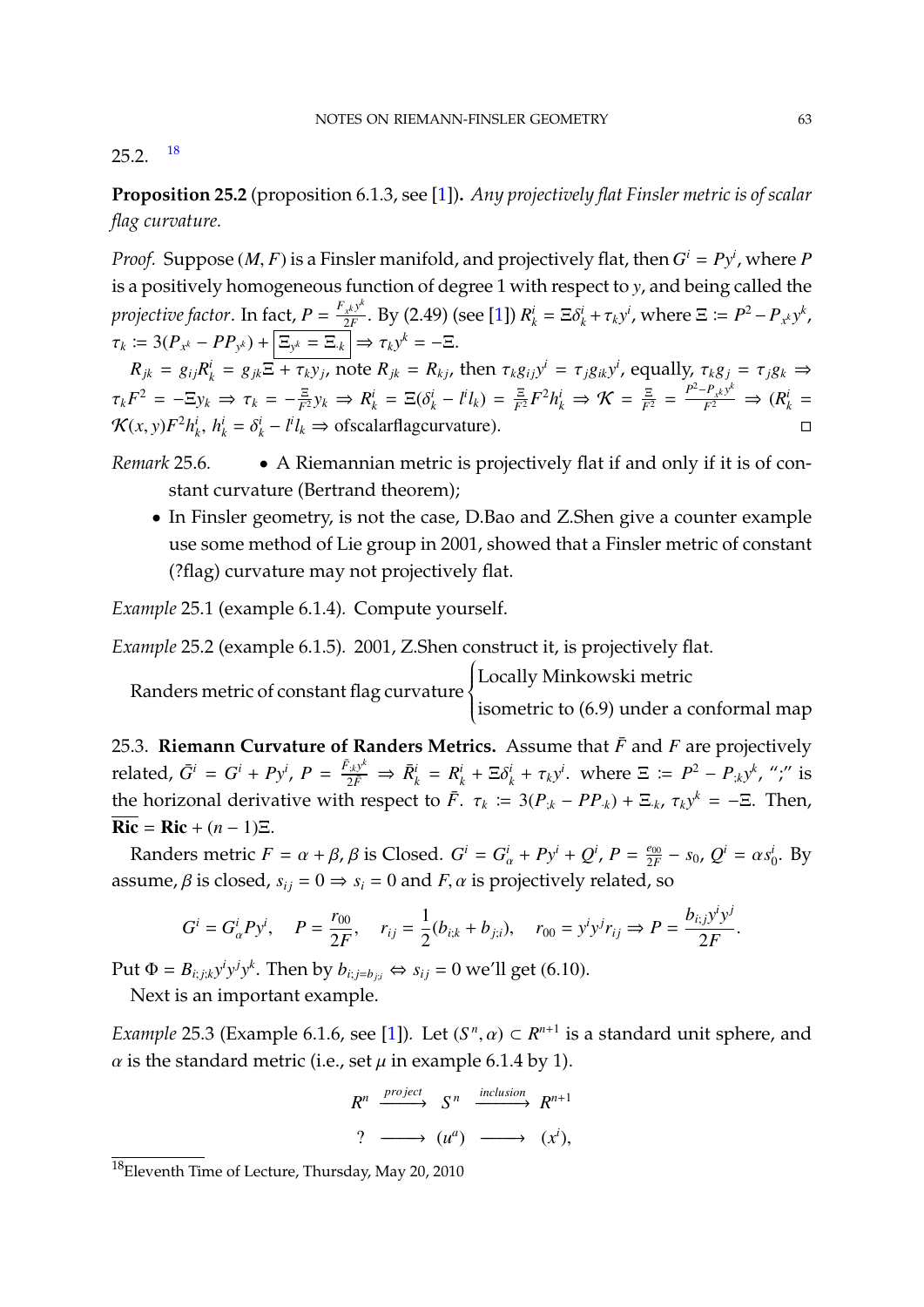and define *f* by

$$
f: S^n \to R
$$

$$
x \mapsto \varepsilon x^i
$$

where the *i* is fixed. Then,  $\alpha = \alpha_{+1}$ ,  $a_{ij} = \frac{\delta_{ij}}{1+|x|^2} - \frac{x^i x^j}{(1+|x|^2)}$  $\frac{x^i x^j}{(1+|x|^2)^2}$ ,  $\bar{\Gamma}^i_{jk} = -\frac{x_j \delta^i_k + x^k \delta^i_j}{1+|x|^2} \Rightarrow (6.12), f_{;i;j} =$  $-\delta_{ij} f$ .

 $\overline{\phantom{a}}$ 

Define  $\delta := f^2(x) + |df_x|^2$ , then it must be constant. In fact,  $\delta_{x^k} = \delta_{x^k} = 2ff_{x^k} + (a_{jl}f_{x^j}f_{x^l})_{x^k} =$ |  $2ff_{jk} + 2\delta^{jl}f_{;j;k}f_{;l} = 0.$ 

Define  $F = \alpha + \beta$ ,  $\beta = b_i y^i$ ,  $b_i(x) = -\frac{f_i(x)}{\sqrt{1-f_i}}$  $\frac{i^{i(1)}}{1-f^2}$ , then  $\beta$  is closed,. and

- the great circles have F-length of  $2\pi$ ;
- compute the S-curvature;
- compute the flag-Curvature.

In the computation of flag-curvature, use the Riemmann curvature,  $\alpha$  is of constant curvature and  $\beta$  is closed we have *F* is projectively flat. **Ric** =  $(n + 1)\mathcal{K}(x, y)F^2 \Rightarrow$  $\mathcal{K}(x, y) = \frac{\text{Ric}}{(n-1)}$ (*n*−1)*F*<sup>2</sup> . and by (6.10) to get the Ric curvature.

*Example* 25.4 (example 6.1.7, Hilbert metric on the strong convex domain.).  $H(x, y) =$ 1  $\frac{1}{2} \left\{ \theta(x, y) + \bar{\theta}(x, y) \right\}$ , note that  $\theta_{x^k} = \theta \theta_{y^k} = \frac{1}{2}$  $rac{1}{2}$   $\left\{\theta^2\right\}$ ."<br>እ  $y^k$ ,  $\bar{\theta}(x, y) = \theta(x, -y)$ . Then, *H* is projectively flat  $\Rightarrow G^i = Py^i, P = \frac{1}{2}$  $\frac{1}{2}(\theta - \bar{\theta}) \Rightarrow \mathcal{K}(x, y) = \frac{P^2 - P_x x y^k}{H^2} = -1.$ 

26. SECOND VARIATION OF A GEODESIC

- by the first variation: preserving the end points, get the differential equation of geodesic.
- by the second variation: preserving the geodesic, get the variation field is Jacobi field, and induce the Riemann curvature.

26.1. **preserving the end points.** (*M*, *F*) is Finsler manifold,  $\sigma = \sigma(t)$ ,  $a \le t \le b$  is a geodesic. Let  $H : [a, b] \times (-\varepsilon, \varepsilon) \to M$  is a  $C^{\infty}$  map, with  $H(a, s) = \sigma(a)$ ,  $H(m, s) = \sigma(b)$ .<br>Set  $\sigma(a) = H(a) \times (A \circ \sigma(b))$  is the second is a field see Set  $\sigma_s \coloneqq \sigma_s(t) \coloneqq H(t, s)$ ,  $t \in [a, b]$ ,  $|s| < \varepsilon$ . Let  $V(t) \coloneqq \frac{\partial H}{\partial s}(t, 0)$  is the variation field. see figure [14.](#page-64-0) Let  $\mathcal{L}(s) = \int_a^b F(\sigma_s, \dot{\sigma}_s) dt = \int_a^b F(H(t, s), \frac{\partial H}{\partial t})$  $\frac{\partial H}{\partial t}(t, s)$ **d** $t = \int_a^b \left\{ g \left( \frac{\partial H}{\partial t} \right) \right\}$  $\frac{\partial H}{\partial t}(t, s), \frac{\partial H}{\partial t}$  $\left\{\frac{\partial H}{\partial t}(t,s)\right\}^{\frac{1}{2}} dt$  $g = g_{\frac{\partial H}{\partial t}}$  $. \Rightarrow \mathcal{L}'(0) = 0.$ 

$$
V^{\top}(t) = g_{\dot{\sigma}}(V(t), \dot{\sigma}(t))\dot{\sigma}(t),
$$
  
\n
$$
V^{\perp}(t) = V(t) - V^{\top}(t).
$$
  $\Rightarrow$   $\mathcal{L}'(0) = \cdots$ ,  $\mathcal{L}''(0) = \cdots \Rightarrow$  (6.15)

*Remark* 26.1*.* Note that the formula expressed by (6.15) is not easy at all, you can first review the correspond case in Riemann geometry, and the reference book is Cheeger & Ebin's the Comparison theorems in Riemannian geometry, see [\[9\]](#page-79-4).

.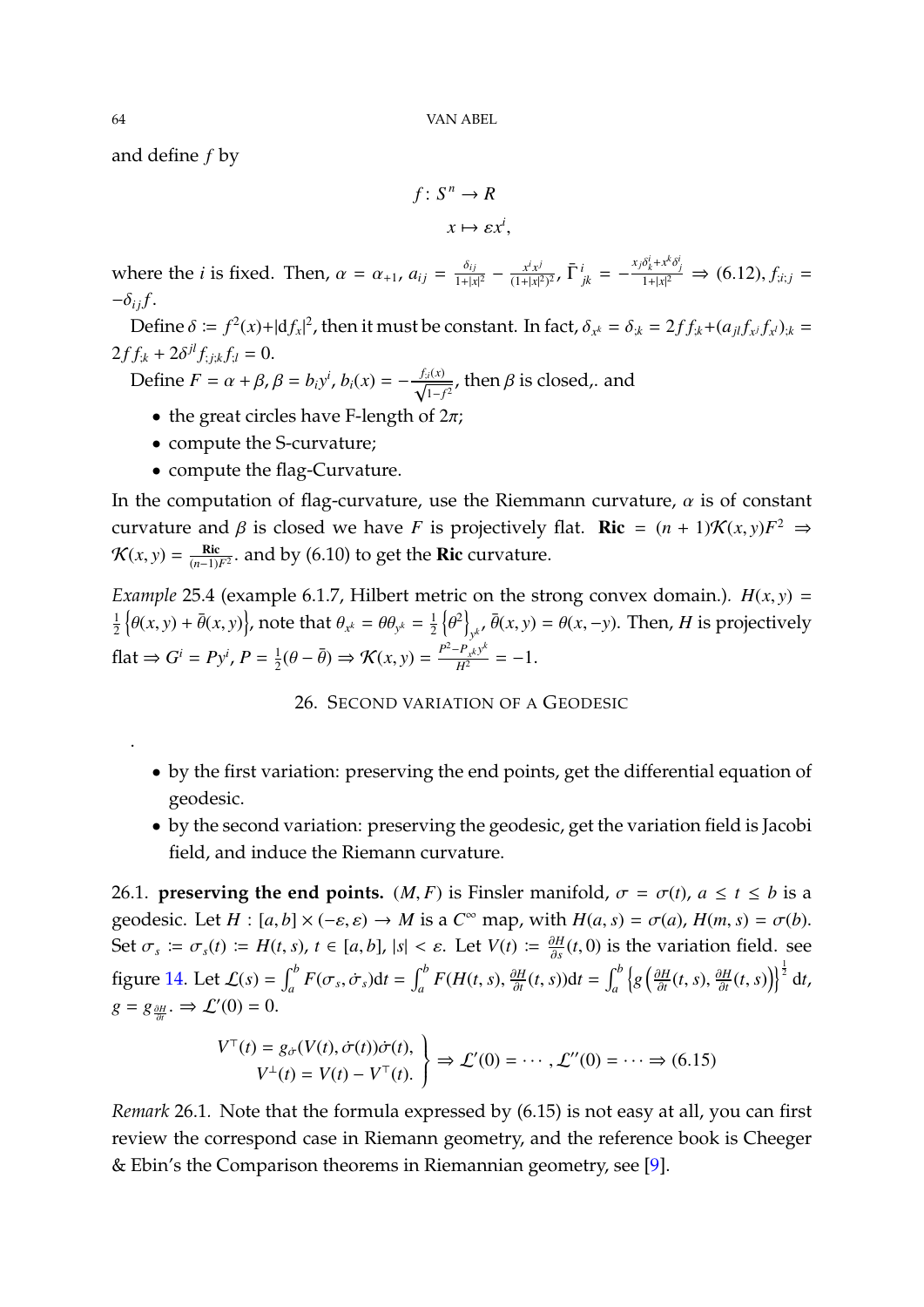

FIGURE 14. The Variation Field of First Variation

<span id="page-64-0"></span>

26.2. **perverting geodesic<sup>[19](#page-64-1)</sup>.** Let  $\sigma = \sigma(t)$ ,  $a \le t \le b$  is a geodesic.  $H : (a, b) \times (-\varepsilon, \varepsilon) \to M$ is  $C^{\infty}$  such that  $\sigma_s = \sigma_s(t) := H(t, s)$  is geodesic.

Put  $J(t) = \frac{\partial H}{\partial s}$  $\frac{\partial H}{\partial s}(t,0)$  is the *variation vector field*. Put  $T = \frac{\partial H}{\partial t}$  $\frac{\partial H}{\partial t}(t, s) = T^{i}(t, s) \frac{\partial}{\partial x^{i}}, T^{i} = \frac{\partial H^{i}}{\partial t}$  $\frac{\partial H^i}{\partial t}$ .  $U = \frac{\partial H}{\partial s}$  $\frac{\partial H}{\partial s}(t, s) = U^{i}(t, s) \frac{\partial}{\partial x^{i}}, U^{i} = \frac{\partial H^{i}}{\partial s}$  $\frac{\partial H^i}{\partial s}$ . By  $\frac{\partial^2 H^i}{\partial t^2}$  $\frac{\partial^2 H^i}{\partial t^2}$  +



FIGURE 15. Second Variation Vector Field and Jacobi Field

<span id="page-64-1"></span> $19$ Twelfth Time of Lecture, Thursday, May 27, 2010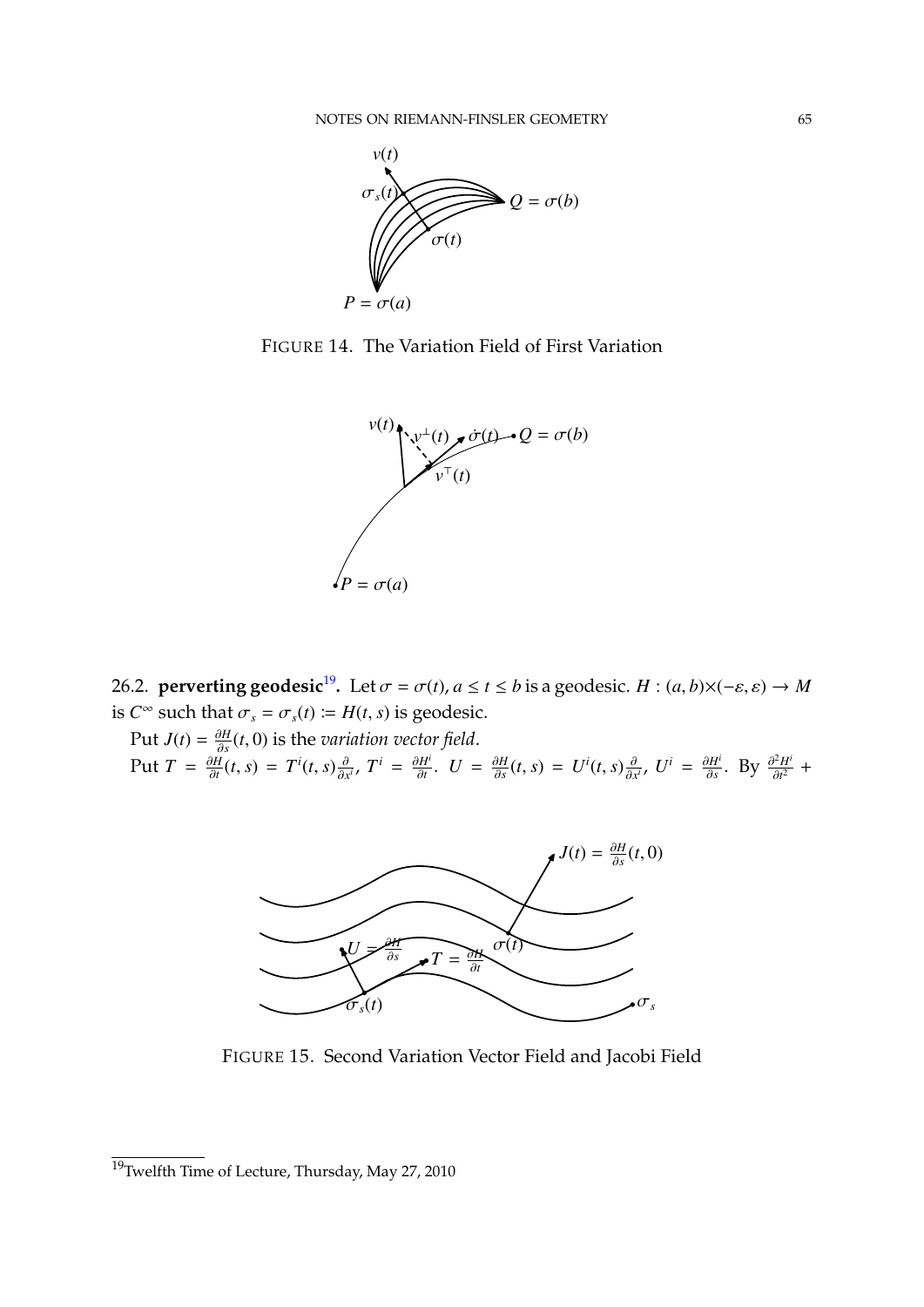$2G^{i}(H, \frac{\partial H}{\partial t})$ ∂*t*  $= 0 \Rightarrow \frac{\partial T^i}{\partial t}$  $\frac{\partial T'}{\partial t}$  + 2*G<sup>i</sup>*(*H*, *T*) = 0 is the equation (6.18) then note

$$
\frac{\partial T^i}{\partial s} = \frac{\partial^2 H^i}{\partial s \partial t} = \frac{\partial U^i}{\partial t},
$$
\n
$$
\frac{\partial}{\partial s} \left[ G^i(H, T) \right] = U^k \frac{\partial G^i}{\partial x^k} (H, T) + \frac{\partial T^k}{\partial s} \frac{\partial G^i}{\partial y^k} (H, T) = \frac{\partial U^k}{t} N^i_j(H, T),
$$
\n
$$
\frac{\partial}{\partial t} \left[ N^i_j(H, T) \right] = T^k \frac{\partial N^i_j}{\partial x^k} (H, T) + \frac{\partial T^k}{\partial t} \frac{\partial N^i_j}{\partial y^k} (H, T)
$$
\n
$$
= T^k \frac{\partial N^i_j}{\partial x^k} (H, T) - 2G^k(H, T) \frac{\partial N^i_j}{\partial y^k} (H, T). \tag{6.19}
$$

differential (6.18) with respect to *s*: ∂ ∂*s*  $\left(\frac{\partial T^i}{\partial t}\right)$ ∂*t*  $=\frac{\partial}{\partial t}$  $\left(\frac{\partial T^i}{\partial s}\right)$ ∂*s*  $= \frac{\partial^2 u^i}{\partial t^2}$  $\frac{\partial^2 u^i}{\partial t^2} = -2U^k \frac{\partial G^i}{\partial x^k}$ ∂*x <sup>k</sup>* (*H*, *<sup>T</sup>*)−<sup>2</sup> ∂*U j*  $\frac{\partial U^j}{\partial t} N^i_j(H, T)$ . Then, recall that,

$$
D_T U = \left(\frac{\partial U^i}{\partial t} + U^j N^i_j(H, T)\right) \frac{\partial}{\partial x^i}
$$

Use twitch of this we'll get

(6.20)) 
$$
D_T D_T U = D_T \left( \left( \frac{\partial U^i}{\partial t} + U^j N^i_j(H, T) \right) \frac{\partial}{\partial x^i} \right) = -U \left\{ 2 \frac{\partial G^i}{\partial x^k} - T^j \frac{\partial N^i_k}{\partial x^j} + 2G^j \frac{N^i_j}{\partial y^k} - N^i_j n^j_k \right\} \frac{\partial}{\partial x^i}.
$$

So, then by (6.20) we can express the Riemann tensor  $R_i^i$  $k^i$  as

$$
R_{k}^{i}=2\frac{\partial G^{i}}{\partial x^{k}}-T^{j}\frac{\partial N_{k}^{i}}{\partial x^{j}}+2G^{j}\frac{N_{j}^{i}}{\partial y^{k}}-N_{j}^{i}n_{k}^{j}\frac{\partial}{\partial x^{i}}.
$$

 $\Rightarrow$   $D_T D_T U + \mathcal{R}_T (U) = 0$ , taking  $s = 0 \Rightarrow D_{\dot{\sigma}} D_{\dot{\sigma}} J + \mathcal{R}_{\dot{\sigma}} (J) = 0$ .

*Example* 26.1 (The existence of the variation preserving the geodesic)*.* For any geodesic  $\sigma = \sigma(t)$ ,  $a \le t \le b$ , satisfying  $\sigma(0) = x$ ,  $\dot{\sigma}(0) = y$ . Define  $H : (a, b) \times (-\varepsilon, \varepsilon) \to M$  by  $H(t, s) = \exp_x(t(y + sv))$ , such that  $\sigma_s(t) := H(t, s)$  is geodesic.  $J(t) := \frac{\partial H}{\partial s}(t, 0)^{20}$  $J(t) := \frac{\partial H}{\partial s}(t, 0)^{20}$  $J(t) := \frac{\partial H}{\partial s}(t, 0)^{20}$ c.f. Cheeger & Ebin. [\[9\]](#page-79-4)  $(\exp_x)_*|_{ty}(tv)$ 

#### 26.3. **Sphere theorem.**

- Riemann geometry: If a manifold *M* is
	- (1) simply connected;
	- (2) closed;
	- (3)  $1/4 < \mathcal{K}$ (section curvature)  $\leq 1$ .

then  $M$  is homeomorphic to the n-sphere. see [\[8\]](#page-79-5).

<span id="page-65-0"></span> $\overline{20}$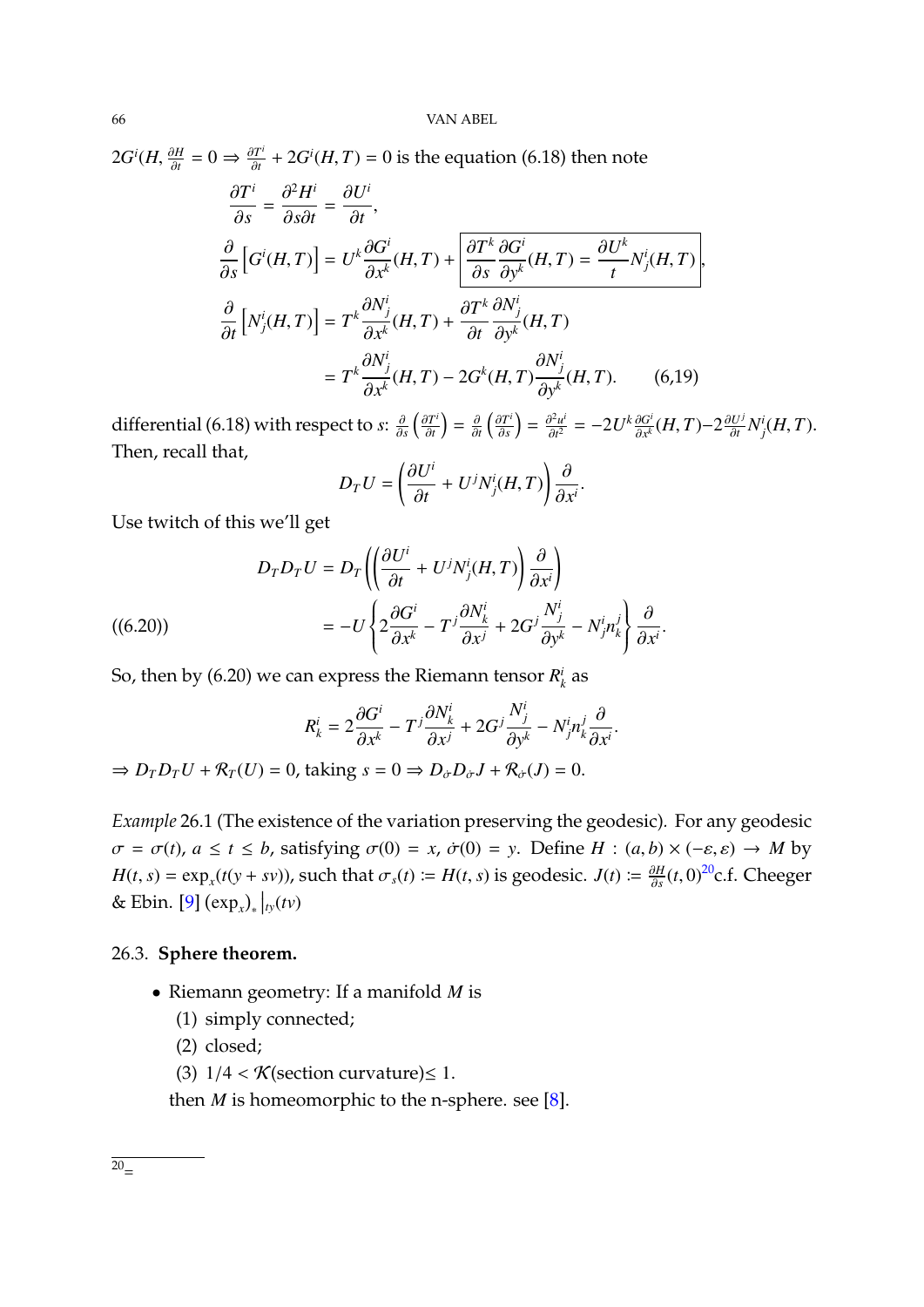• Finsler geometry:  $(M, F)$  is a Finsler manifold, Let  $\lambda = \sup_{(x,y)\in TM_0} \frac{F(x,-y)}{F(x,y)}$ , then,  $F(x,y)$  $\lambda \geq \frac{F(x,-y)}{F(x,y)}$ *F*(*x*,*y*)</sub>, for any (*x*, *y*) ∈ *TM*<sub>0</sub>. and so  $\lambda \ge \frac{F(x,-y)}{F(x,y)}$  $\frac{F(x,-y)}{F(x,y)} \geq \frac{1}{\lambda} \Rightarrow \lambda \geq 1$ , and with equality hold if and only if  $F(x, y) = F(x, -y)$ , i.e., *F* is reversible.

**Theorem 26.1** (theorem 6.2.1)**.** (*M*, *<sup>F</sup>*) *is a Finsler manifold, and*

- *(1) Simply connected;*
- *(2) closed;*
- $(3)$   $(1 \frac{1}{1+1})$  $\frac{1}{1+\lambda}$ )<sup>2</sup> < **K** ≤ 1 (*n* ≥ 3).

*then M is homotopy to n-sphere.*

#### 27. NON-POSITIVE FLAG CURVATURE

Recall that  $P = \text{span}\{y, v\}$ ,  $\mathcal{K}(P, y) = \frac{g_y(R_y(v), v)}{g_y(y, y)g_y(v, v) - g_y(y, y)}$  $\frac{g_y(x_y, v_y, v_y)}{g_y(y, y)g_y(v, v) - g_y^2(y, v)}$ .

27.1. (*M*, *F*) is a Finsler manifold. Then there exist *H* :  $(a, b) \times (-\varepsilon, \varepsilon) \rightarrow M$  by  $H(t, s) =$  $\exp_x(t(y + sv))$ ,  $J(t) = (\exp_x)|_{ty}(tv) \Rightarrow J(0) = 0, (D_\sigma J)(0) = v$ . Conversely, if a Jacobi field  $J = J(t)$  satisfying (6.23) then there is  $\cdots$  *conjugate points*: is the farest point that



FIGURE 16. Second Variation Vector Field and Jacobi Field

preserving the property of the shortest path between any two points is a geodesic.

**Theorem 27.1.** (*M*, *<sup>F</sup>*) *is a Finsler manifold, with*

- *(1) positively complete;*
- *(2)*  $K \leq 0$ ;

*then,*  $\exp_x: T_xM \to M$  *is non-singular.* 

*Proof.* For any  $(x, y) \in TM_0$ , there exists one and only one geodesic  $\sigma$ , such that  $\sigma(t) =$  $\exp_x(ty)$ ,  $\sigma(0) = x$ ,  $\dot{\sigma}(0) = y$ . Assume that *J*(*t*) is the Jacobi Field, satisfying *J*(0) = 0,  $D_{\sigma}J = v$ . Let  $f(t) := g_{\sigma(t)}(J(t), J(t)), t \geq 0$ .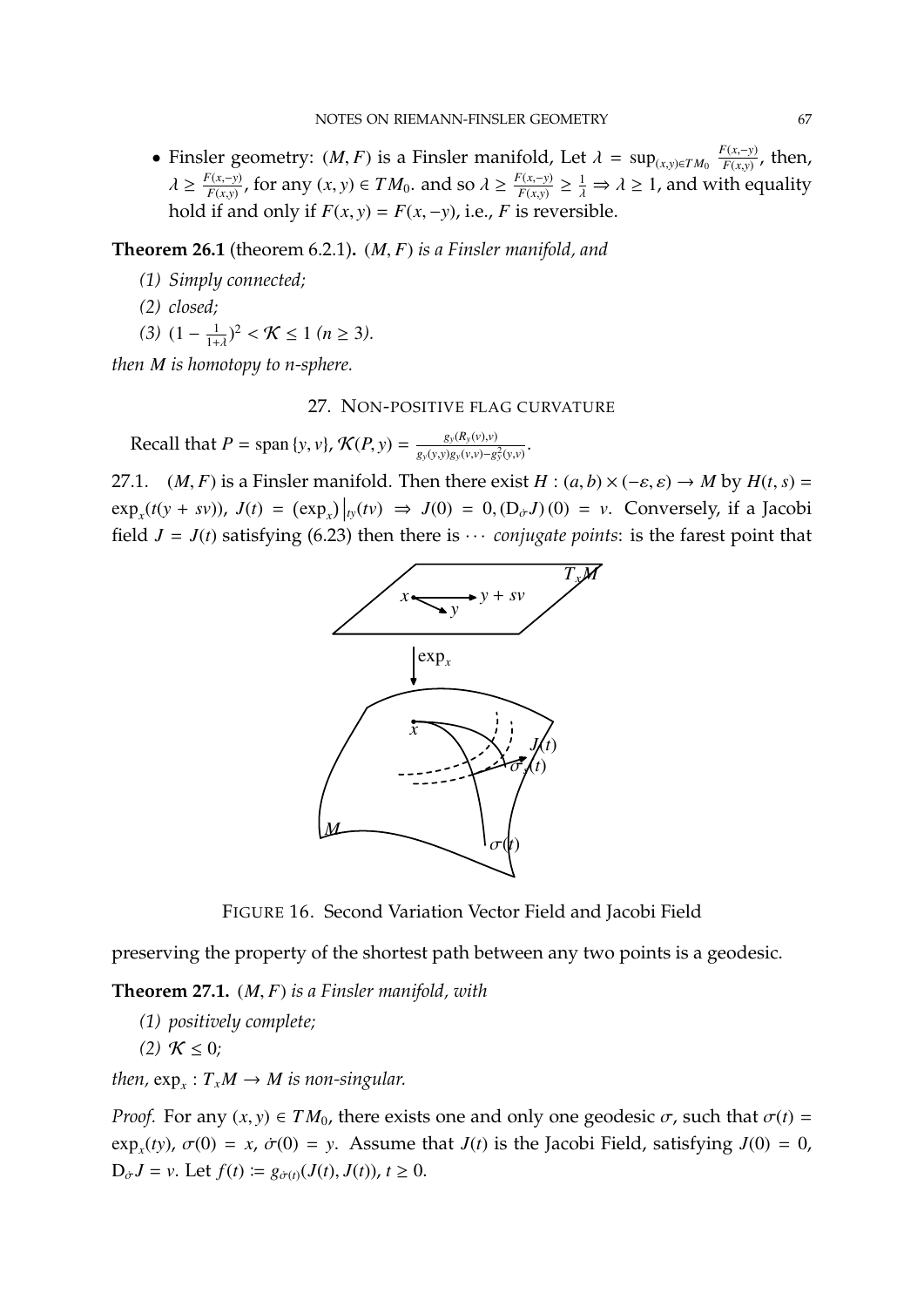Recall that: chern connection compatible with the metric  $\Leftrightarrow dg_{ij} - g_{kj}\omega_j^k - g_{ik}\omega_j^k =$ <br>  $g_{ik} = \frac{n+k}{k}$  $2C_{ijk}\omega^{n+k} \Leftrightarrow W(g_y(U, V)) = g_y(\Delta_W^y U, V) + g_y(U, \Delta_W^y)$  $\frac{y}{W}V$  + 2C<sub>*y*</sub></sub>(*U*, *V*,  $\Delta_y^y$ *W y*). Now we have,

$$
f'(t) = \Delta_{\dot{\sigma}}(g_{\dot{\sigma}(t)}(J(t), J(t)))
$$
  
=  $g_{\dot{\sigma}}\left(\Delta_{\dot{\sigma}}^{\dot{\sigma}}J(t), J(t)\right) + g_{\dot{\sigma}}\left(J(t), \Delta_{\dot{\sigma}}^{\dot{\sigma}}J(t)\right)$   
+ 
$$
\left[2C_{\dot{\sigma}}\left(J(t), J(t), \Delta_{\dot{\sigma}}^{\dot{\sigma}}\dot{\sigma}\right) = 0\right]
$$
  
=  $2g_{\dot{\sigma}}\left(\Delta_{\dot{\sigma}}J(t), J(t)\right).$ 

and

$$
\frac{1}{2}f'(t) = \int_0^t \left[ \frac{d}{dt} = \Delta_{\dot{\sigma}} \right] (g_{\dot{\sigma}}(\Delta_{\dot{\sigma}}J(t), J(t))) dt.
$$

$$
= \int_0^t (g_{\dot{\sigma}}(\Delta_{\sigma}\Delta_{\dot{\sigma}}J, J) + g_{\dot{\sigma}}(\Delta_{\dot{\sigma}}J, \Delta_{\dot{\sigma}}) + 0) dt
$$

$$
= \int_0^t (g_{\dot{\sigma}}(\Delta_{\dot{\sigma}}J, \Delta_{\dot{\sigma}}J) - g_{\dot{\sigma}}(R_{\dot{\sigma}}(J), J)) dt,
$$

$$
\frac{1}{2}f''(t) = g_{\dot{\sigma}}(\Delta_{\dot{\sigma}}J, \Delta_{\dot{\sigma}}J) - g_{\dot{\sigma}}(R_{\dot{\sigma}}(J), J).
$$

By *K* ≤ 0, then *f'*(*t*) ≥ 0, *f''*(*t*) ≥ 0, and  $\frac{1}{2}f''(0) = g_{\sigma}(V, V) > 0$ , which means *f*(*t*) is none decrease, and convex. Finally,  $f(t) > 0$ , for any  $t > 0$ .

27.2. Assume that  $F(x, -y) = F(x, y)$  (reversible), then

$$
g_{ij}(x,y) = \frac{1}{2} \left[ F^2(x,y) \right]_{y^i y^j} = \frac{1}{2} \left[ F^2(x,-y) \right]_{y^i y^j} = g_{ij}(x,-y).
$$

thus,

$$
\tau(x, y) = \ln\left(\frac{\sqrt{\det g_{ij}(x, y)}}{\sigma_F}\right) = \ln\left(\frac{\sqrt{\det g_{ij}(x, -y)}}{\sigma_F}\right) = \tau(x, -y).
$$

Further more,  $S(x, y) = \tau_{|m}(x, y)y^m = -\tau_{|m}(x, -y)(-y^m) = -S(x, -y)$ . So, *F* is of isotropic S-curvature if and only if  $S(x, y) = (n + 1)c(x)F(x, y) = (n + 1)c(x)F(x, -y)$ , on the other hand, by *S*(*x*, *y*) = −*S*(*x*, −*y*) = −(*n* + 1)*c*(*x*)*F*(*x*, *y*) = −*S*(*x*, *y*) ⇒ *S*(*x*, *y*) = 0.

**Theorem 27.2** (theorem 6.3.2)**.** *Suppose* (*M*, *<sup>F</sup>*) *is a Finsler manifold, with the properties stated below:*

- *complete;*
- $||I|| \le I_0 < +\infty$ ;
- $K \leq 0$ *;*
- $S = (n + 1)cF$ , is constant.

*then*

• 
$$
J = 0
$$
,  $R_y(I_y) = 0$ ;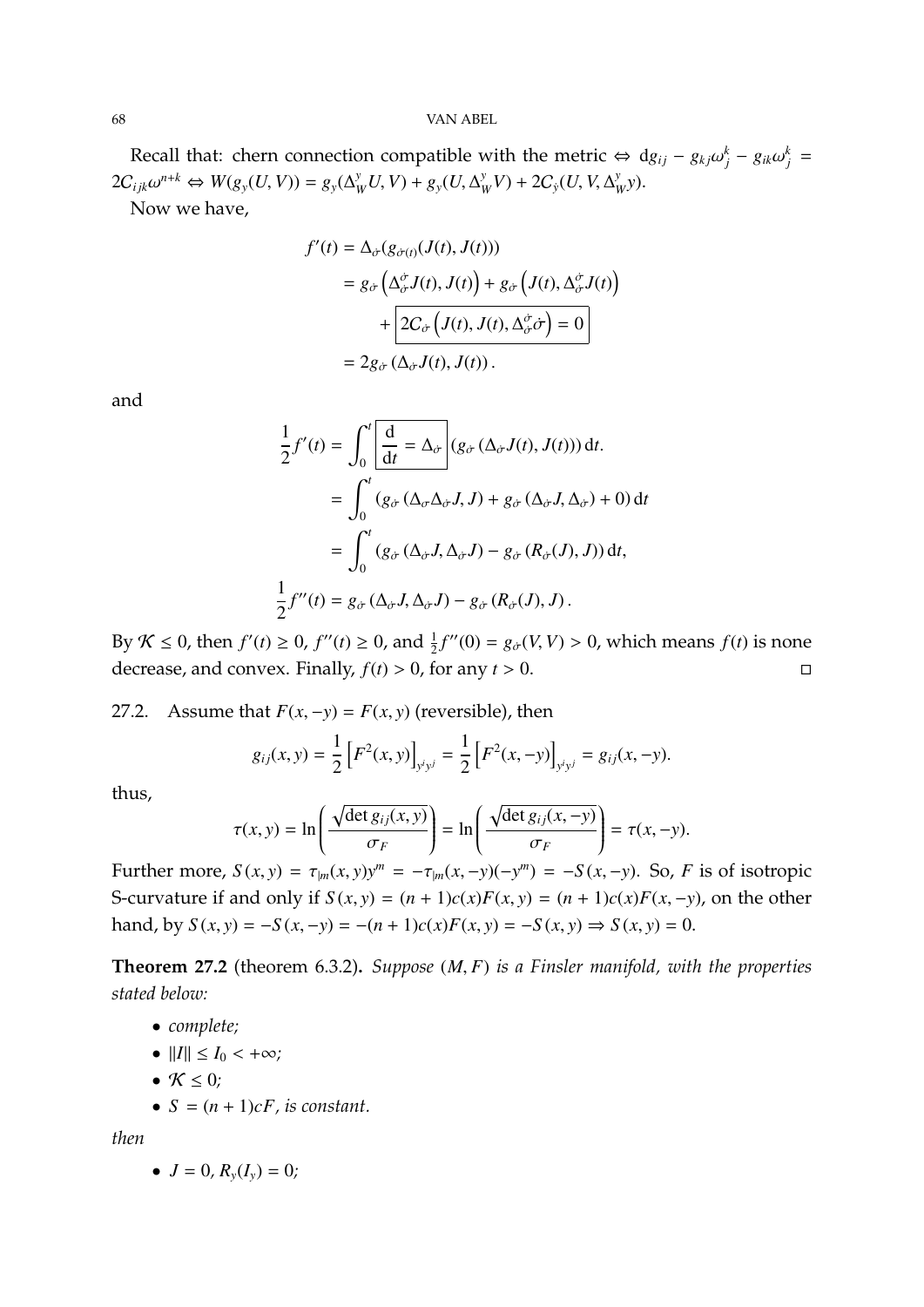• *more over, if*  $K < 0$ , then *F* is a Riemannian.

*Proof.* Taking basis  $\{b_i\} \stackrel{\text{dual}}{\longleftrightarrow} \{\theta^i\}$ . Let  $I_y = I^i b_i$ ,  $I^i = g^{ij} I_j$  (Lagrange transformation) and θ  $J_y = J^i b_i$ ,  $J^i = g^{ij} J_j$ , we have  $R_y(I_y) = R^i_m I^m b_i$ .

step 1.  $S = (n + 1)cF$ ,  $c = \text{const.}$  note  $F_{|k} = 0$ ,  $F_{k|m} - F_{|m,k} = 0$ . so  $S_{k|m}y^m - S_{|k} = 0 \Rightarrow$  $J_{k|m}y^m + I_m R_k^m = 0$ , see p.104. Contract by  $g^{ik}$ ,  $\Rightarrow J_{|m}^i y^m + R_m^i I^m = 0$ , which is (6.24).

**step 2.** for any  $(x, y) \in TM_0$ , there exist one and only one geodesic  $\sigma = \sigma(t)$  such that  $\sigma(0) = x$ ,  $\dot{\sigma}(0) = y$  by the completeness of *F*. Here  $\sigma = \sigma(t)$  is defined on *R*, i.e.  $-\infty < t + \infty$ .

Let  $I(t) := I^k(\sigma(t), \dot{\sigma}(t))b_{k|\sigma(t)}, J(t) := J^k(\sigma(t), \dot{\sigma}(t))b_{k|\sigma(t)}, J_i = I_{i|m}y^m \Rightarrow J^i + I^i_{|m}y^m$ .  $\Delta_{\dot{\sigma}}I(t) =$  $\sigma^P(t)I_{|p}^k(\sigma,\dot{\sigma})b_{k|\sigma}$ , note  $I_{|m}^k = \frac{\delta I^k}{\delta x^k}$  $\frac{\delta I^k}{\delta x^p} + I^m \Gamma^k_{mp}$ , then  $\Delta_{\sigma} I(t) = b_k \left( dI^k(\sigma) + I^m(t) \Gamma^k_{mp} \omega^l(\sigma) \right)$ . Analogously,  $\Delta_{\sigma}J(t) = J_{|p}^{k}(\sigma, \dot{\sigma})\dot{\sigma}^{p}b_{k|\sigma(t)} = \Delta_{\dot{\sigma}}\Delta_{\dot{\sigma}}I(t) \Rightarrow \Delta_{\dot{\sigma}}\Delta_{\dot{\sigma}}I(t) + R_{\dot{\sigma}}(I(t)) = 0 \Leftrightarrow \Delta_{\dot{\sigma}}J(t) + R_{\dot{\sigma}}(I(t)) = 0 \Leftrightarrow \Delta_{\dot{\sigma}}J(t) + R_{\dot{\sigma}}I(t)$  $R_{\sigma}(I(t)) = 0$ . So, the mean Cartan torsion is a Jacobi field along any geodesic.

**step 3.** Let  $\phi(t) := g_{\dot{\sigma}(t)(I(t),I(t))}$  (use the same method as theorem 6.3.1), we can reach (6.28).

Now note by assumption  $\mathcal{K} \le 0 \Rightarrow \phi'' \ge 0 \Rightarrow \phi'(t) \ge 0$ . Suppose that  $\phi'(t_0) \ne 0$ , if  $\frac{7}{16}$  $\phi'(t) < 0 \Rightarrow \phi(t) = \phi(t_0) + \phi'(\xi)(t - t_0), \xi \in (t, t_0). \; \phi'(\xi) \le \phi'(t) < 0 \Rightarrow \phi(t) \ge \phi(t_0) - \phi'(t_0)(t_0 - t).$ If  $\phi'(t_0) > 0 \dots \Rightarrow \phi(t) \ge \phi(t_0) + \phi'(t_0)(t - t_0), t > t_0$ . In each case, we have  $\lim_{t \to \infty} \phi(t) = +\infty$ . This is a contradiction to (6.28). So, we must have  $\phi'(t) = 0 \Rightarrow \phi''(t) = 0$  by (6.28). And  $J(t) = 0 \Rightarrow R_{\dot{\sigma}(t)}(I(t)) = 0.$ 

**step 4.** If  $K < 0$ ,  $g_y(I_y, y) = g_{ij}(x, y)I_y$  $i y^j = I_j y^j = 0 \Rightarrow I^y \perp y$ . Now if  $I_y \neq 0$ , taking  $P = \text{span}\{I_y, y\}$ ,  $\mathcal{K}(P, y) = \frac{R_y(R_y(I_y, I_y))}{g_{ij}(I_y, I_y)g_{ij}(R_y(I_y), R_y(I_y))}$  $\frac{N_y(N_y(N_y,N_y))}{g_{ij}(I_y,I_y)g_{ij}(R_y(I_y),R_y(I_y)) - g_{ij}^2(R_y(I_y),I_y)} = 0$  is a contradiction, so  $I_y = 0$  and by *Deicke's theorem F* is a Riemannian manifold.

**Corollary 27.1.** (*M*, *<sup>F</sup>*) *is a Finsler manifold with the following properties:*

- *Closed;*
- $S = (n + 1)cF, c = \text{const.}$ ;
- $\mathcal{K}(P, y) < 0$ . (note: closed  $\Rightarrow$  complete and  $||I|| \leq I_0 < +\infty \Rightarrow F$  is Riemannian.)

*Remark* 27.1*.* Mo-Shen (2003) (*M, F*) is Finsler manifold, dim  $\geq$  3. and

- closed;
- $K = K(x, y)$ , i.e. of scalar curvature;
- $K \leq 0$ .

then, *F* is a Randers metric.

*Example* 27.1 (Fish tank model)*.*  $h = | \cdot |$ - Euclidean.  $W = (-y, x, \overline{P}) \in T_P \mathbb{R}^n$ . It's an navigation problem.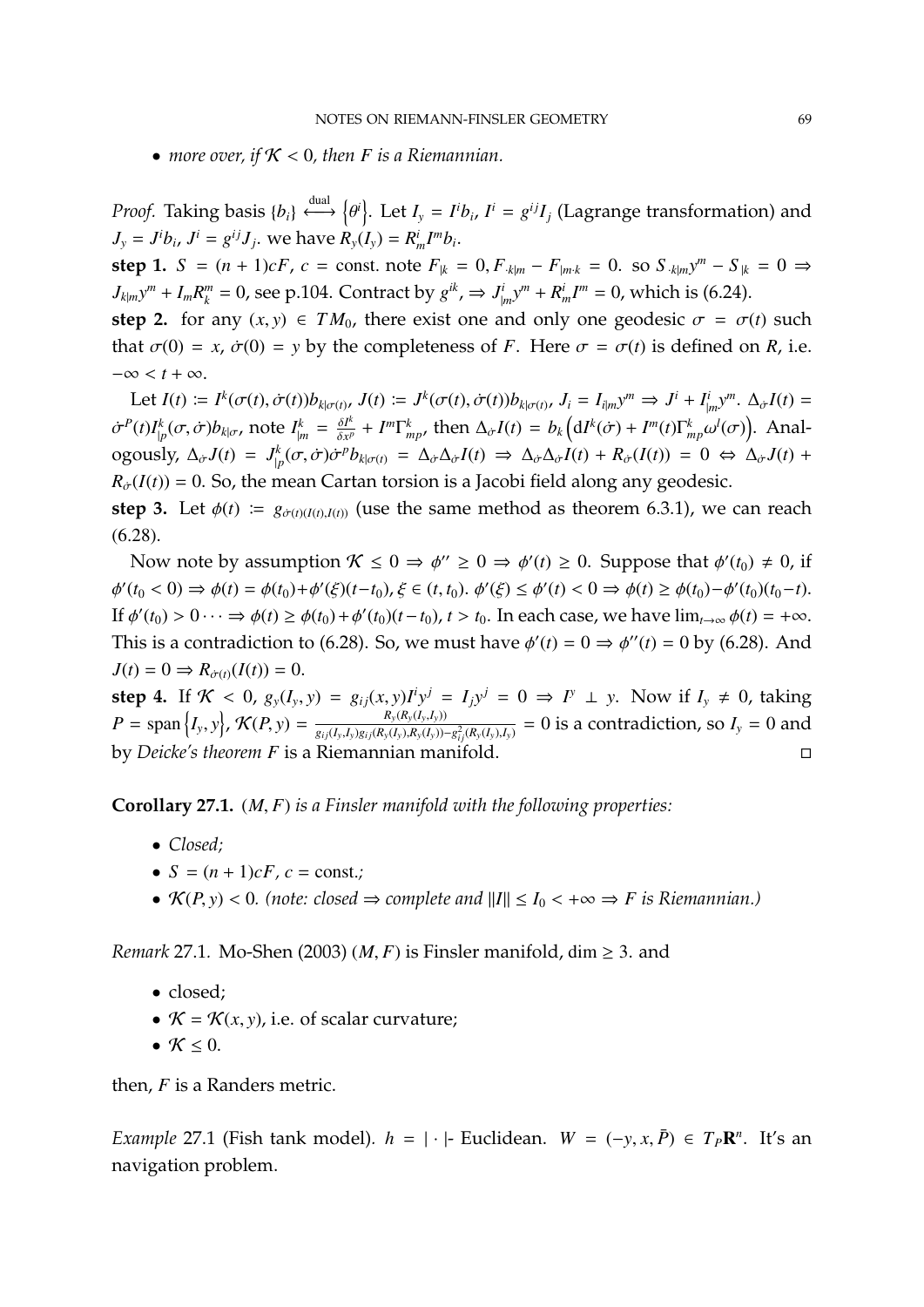

FIGURE 17. Fish Tank model

## Part 7. Finsler Metric of Scalar Curvature<sup>[21](#page-69-0)</sup>

Recall that, 
$$
\mathcal{K}(P, y) = \frac{g_y(R_y(U), U)}{g_y(y, y)g_y(U, U) - g_y^2(y, U)}, P = \text{span }\{y, U\} \subset T_xM.
$$

### 28. BASIC PROPERTIES

28.1. (*M*, *F*) is of scalar flag curvature  $\Leftrightarrow R_k^n = \mathcal{K}F^2h_k^i = \mathcal{K}F^2$  (<br>*k* =  $\frac{1}{n}h_k^i = \frac{1}{n}h_k^i = \frac{1}{n}h_k^i = \frac{1}{n}h_k^i = \frac{1}{n}h_k^i = \frac{1}{n}h_k^i = \frac{1}{n}h_k^i = \frac{1}{n}h_k^i = \frac{1}{n}h_k^i = \frac{1}{n}h_k^i = \frac{1}{n}h_k^i = \$  $\int_{i}^{k} - l_{k}l^{i}$ ,  $l_{k} = F_{y^{k}}$ . Further,  $R_{kl}^i = \frac{1}{3}$  $\frac{1}{3}\left(R_{k,l}^{i}-R_{l}^{i}\right)$ *l*.*k*  $\mathcal{L} = \frac{1}{3}\mathcal{K}_lF^2h_k^i - \frac{1}{3}\mathcal{K}_kF^2h_l^i + \mathcal{K}\left\{g_{lp}\delta_k^i - g_{kp}\delta_l^i\right\}$  $\left\{ \int_{l}^{i}\right\} y^{p}$ , which is equation (7.2).

See the content of [\[3\]](#page-79-2) page.40, Lemma 2.4.1, we have (7.4) and (7.5) as bellow:

$$
C_{ijklp|q}y^{p}y^{q} = \frac{1}{3}F^{2}\left\{\mathcal{K}_{i}h_{jk} + \mathcal{K}_{j}h_{ik} + \mathcal{K}_{k}h_{ij} + 3\mathcal{K}C_{ijk}\right\},
$$

$$
I_{klp|q}y^{p}y^{q} = -\frac{1}{3}F^{2}\left\{(n+1)\mathcal{K}_{k} + 3\mathcal{K}I_{k}\right\}.
$$

which is equivalent to

$$
\mathcal{L}_{ijklm}y^m + \mathcal{K}F^2C_{ijk} = -\frac{1}{3}F^2\left\{\mathcal{K}_ih_{jk} + \mathcal{K}_jh_{ik} + \mathcal{K}_kh_{ij}\right\},\
$$

$$
\mathcal{J}_{k|m}y^m + \mathcal{K}F^2\mathcal{I}_k = -\frac{1}{3}(n+1)F^2\mathcal{K}_k.
$$

form which we get the following

$$
\mathcal{L}_{ijklm}y^{m} + \mathcal{K}F^{2}C_{ijk} = \left| \frac{1}{n+1} \left\{ \mathcal{J}_{i|0}h_{jk} + \mathcal{J}_{j|0}h_{ik} + \mathcal{J}_{k|0}h_{ij} \right\} \right| + \frac{\mathcal{K}F^{2}}{n+1} \left\{ \mathcal{I}_{i}h_{jk} + \mathcal{I}_{j}h_{ik} + \mathcal{I}_{k}h_{ij} \right\}.
$$

Where the boxed is *mean Landsberg curvature*.

Just use the equations marked (7.4), (7.5), we have

<span id="page-69-0"></span><sup>&</sup>lt;sup>21</sup>Thirteenth Time of Lecture, Thursday, June 3, 2010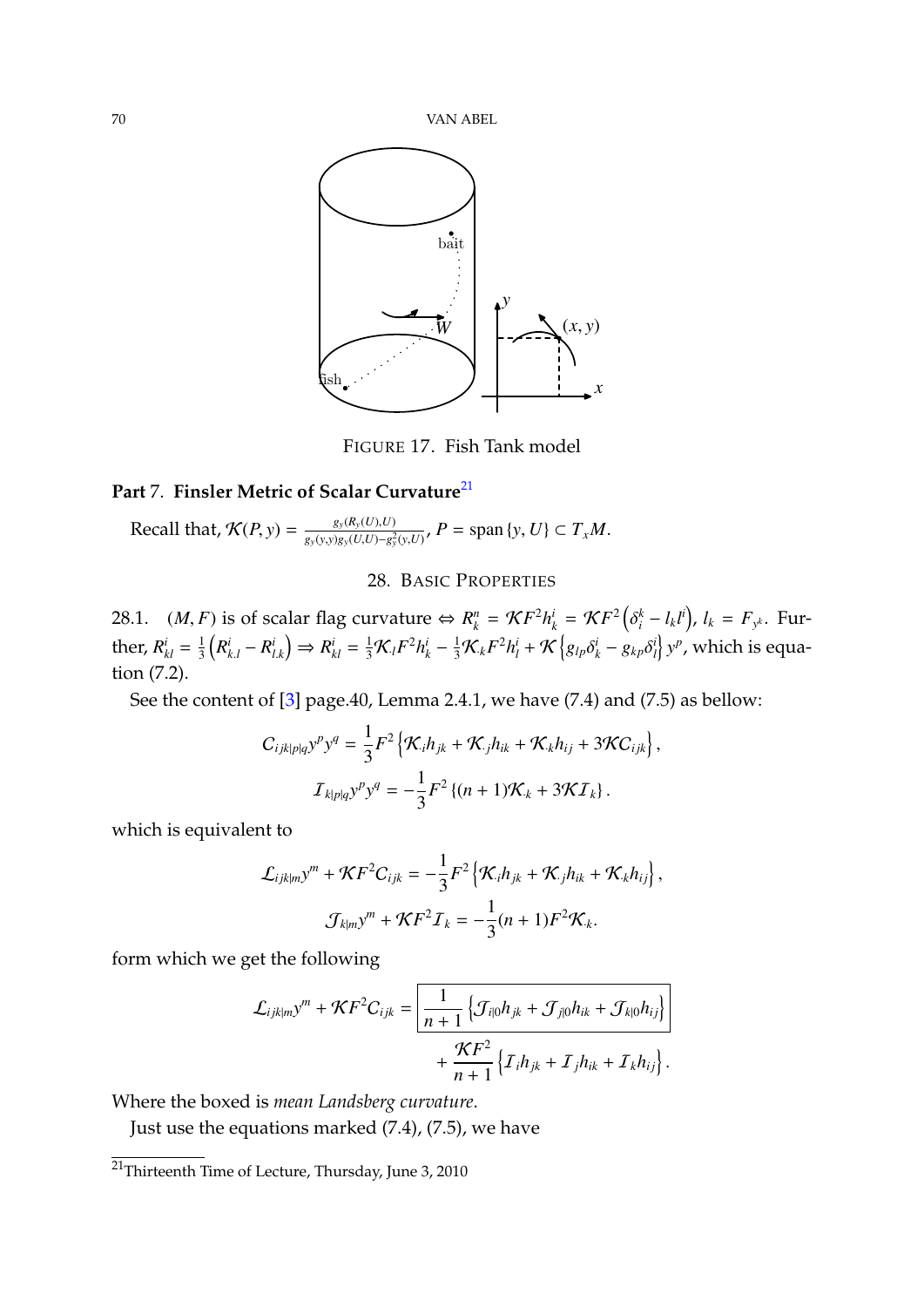- Landsberg metric +  $K = \text{const}(\neq 0) \Rightarrow F$  is Riemannian metric. As  $\mathcal{L}_{ijk|m}y^m$  +  $\mathcal{K}F^2C_{ijk}=0.$
- Landsberg metric +  $\mathcal{K}(x, y) \neq 0$  (Scalar curvature) + dim  $\geq 3 \Rightarrow$  Riemannian. In fact, we have

Landsberg mettic +  $\mathcal{K}(x, y)$ ( $\neq$  0) + dim =  $n \geq 3 \Rightarrow F$  is Randers metric

$$
(C-reducible, C_{ijk} = \frac{1}{n+1} \{T_i\} h_{jk} + T_j h_{ik} + T_k h_{ij}).
$$

**Lemma 28.1** (Lemma 7.1.1, Schur Lemma).  $(M, F)$  *is a Finsler manifold, with* dim  $M \geq 3$ , *and*  $K(P, y) = K(x)$ ,  $x \in M$  *(means isotropic on M). Then,*  $K = \text{const.}$ 

*Remark* 28.1 (of the proof). 
$$
\bullet
$$
  $[F^2]_{y^k} = 2FF_{y^k} = 2y_k = 2g_{jk}y^j$ ,  
\n $\bullet$   $2y_k\mathcal{K}_{|j} = \mathcal{K}_{|k}g_{jp}y^p + \mathcal{K}_{|m}y^mg_{jk}$  by (7.11).

28.2.

**Proposition 28.1.** (*M*, *<sup>F</sup>*) *is a Finsler manifold. With the following properties:*

•  $\mathcal{K} = \mathcal{K}(x, y)$ ,

•  $S = (n + 1)cF$ ,  $c = c(x)$  *is a function on M. i.e., F is of scalar curvature.* 

*then,*

$$
\mathcal{K} = \frac{3c_{x^m}y^m}{F} + \sigma, \quad \sigma = \sigma(x), x \in M.
$$

*Proof.* By (5.42):  $S_{k|m}y^m - S_{|k} = -\frac{1}{3}$  $\frac{1}{3} \left( 2 \mathcal{R}_{k \cdot m}^m + \mathcal{R}_{m \cdot k}^m \right) \stackrel{(7.3)}{=} -\frac{n+1}{3} \mathcal{K}_k F^2.$ 

On the other hand, by  $S = (n + 1)cF \Rightarrow S_{k|m}y^m - S_{|k} = (n + 1)\{c_{|m}y^mF_{k} - c_{|k}F\}$ ,  $F_{|k} = 0$ .  $\Rightarrow$  (7.13) :  $c_{|m}y^mF_{\cdot k} - c_{|k}F = -\frac{1}{3}\mathcal{K}_kF^2 \cdots \Rightarrow \sigma := \mathcal{K} - \frac{3c_x^m y^m}{F}$ *F* , see London Math, J. 2003, S.Zhen, Mo., Cheng.

**Corollary 28.1** (Corollary 7.1.3)**.** *Let F be an n-dimensional Finsler metric of scalar flag curvature with flag curvature*  $K = K(x, y)$ *. If F* has constant *S*-curvature, i.e.,  $S = (n + 1)cF$ , *where*  $c = \text{const}$ , then  $\mathcal{K} = \mathcal{K}(x)$  *is a scalar function on M.* 

#### 29. GLOBAL RIGIDITY THEOREM

## 29.1. **Preliminary.**

- Define mean Matsumoto tensor at a point;
- $M(xmr) := \sup_{\min(d(z,x),d(x,z)) \le r} ||M||_z = o(e^{kr}), r \to +\infty$ . i.e.,

$$
\lim_{r \to +\infty} \frac{\mathcal{M}(x, r)}{e^{kr}} = 0
$$

— *sub-exponentially grow* at rate of *k*.

**Theorem 29.1** (theorem 7.2.1).  $(M, F)$  *is a Finsler manifold, with* dim  $\geq 3$ *, and*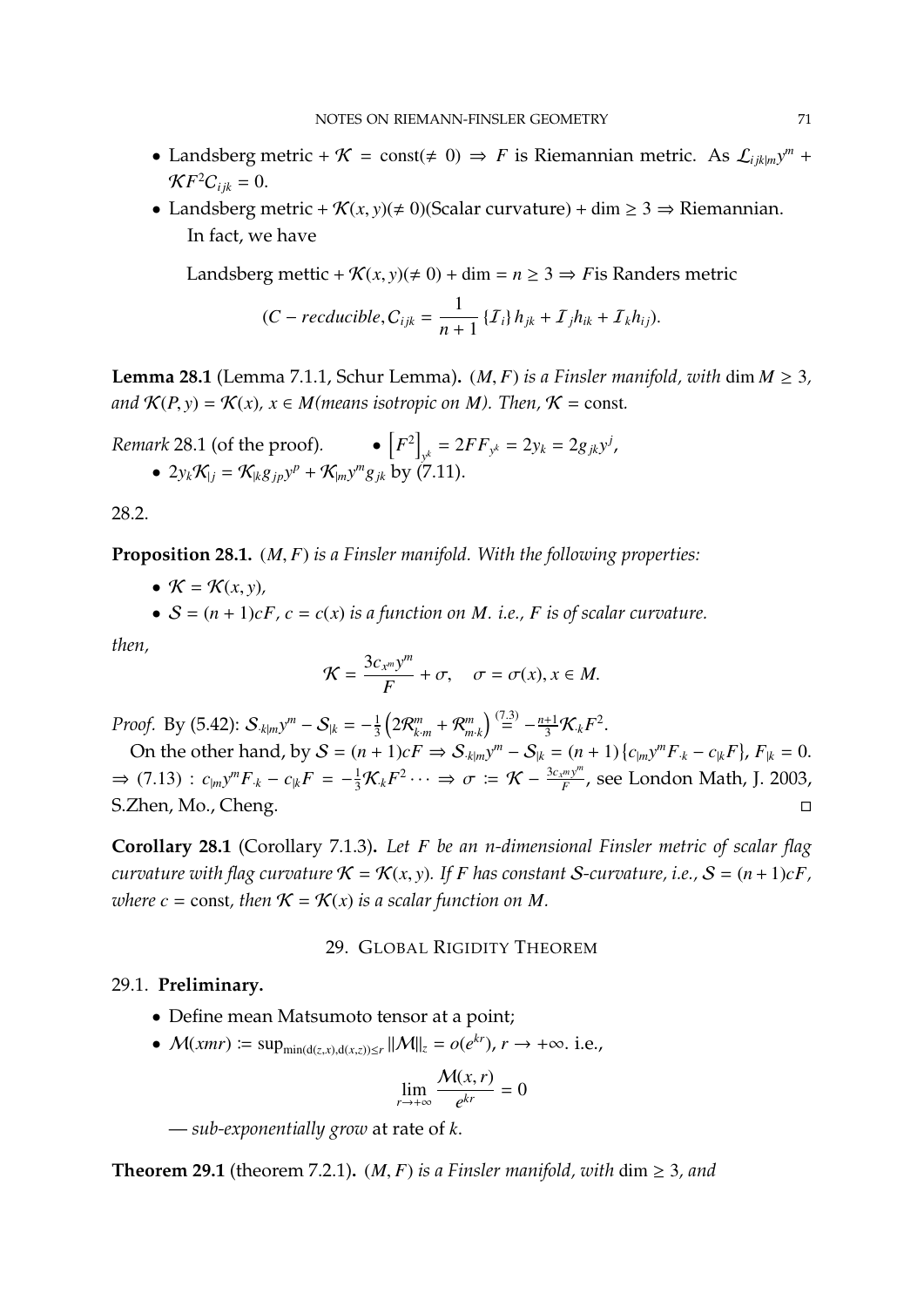

- *complete;*
- $\mathcal{K} = \mathcal{K}(x, y)$ ;
- $\bullet$  K  $\leq -1$ *;*
- *Matsumoto tension grows sub-exponentially at rate of*  $k = 1$ *. i.e.,*  $\lim_{r \to +\infty} \frac{M(x,r)}{e^r} = 0$ *,* ∀*x* ∈ *M.*

*then,*  $F = \alpha + \beta$ *, is a Randers metric.* 

*Proof.* Assume that  $M_v(u, u, u) \neq 0$ ,  $v, u \neq 0$ , with  $F(x, y) = 1$ .

**step 1.** Taking geodesic  $\sigma = \sigma(t)$ ,  $\infty < t < +\infty$ ,  $\sigma(0) = x$ ,  $\dot{\sigma}(0) = y$ , by complete.

**step 2.** Let  $u = u(t)$  is the linearly parallel of **u** along  $\sigma$ . i.e.,  $D_{\sigma}u(t) = 0$ . Put  $M(t) =$  $M_{\sigma(t)}(u(t), u(t), u(t)) \Rightarrow \mathcal{M}''(t) + \mathcal{K}(t)\mathcal{M}(t) = 0$ , which is the equation (7.15). Note  $\mathcal{K}(t) \coloneqq$  $M(\sigma(t), \dot{\sigma}(t)) \le -1$ , and consider  $M''_0(t) - M_1(t) = 0$ , we have the solution  $M_0(t) = M(0) - M_1(t)$  $M(0) \cosh(t) + M'(0) \sinh(t)$ .

Let  $f(t) = \frac{M'(t)}{M(t)}$  $\frac{M'(t)}{M(t)}$ , then  $f'(t) + f^2(t) = \frac{M''(t)}{M(t)}$  $\frac{M''(t)}{M(t)} = -\mathcal{K}(t) \geq 1$ . there, we note that  $\mathcal{M}(0) \neq 0$ , thus, we can pick an  $\delta > 0$  small enough such that for any  $|t| < \delta$ , we have  $M(t) \neq 0$ , and the above formula make sense.

Let  $f_0(t) = \frac{\mathcal{M}_0'(t)}{\mathcal{M}_0(t)}$  $\frac{\mathcal{M}_0(t)}{\mathcal{M}_0(t)}$ , note  $\mathcal{M}_0(t) = M(0) \neq 0$ , so we can make it have sense at an interval  $\alpha < t\beta$ . then,  $f'_0$  $f_0'(t) + f_0^2$  $t_0^2(t) = 1.$ 

Put *h*(*t*) = (*f*(*t*) − *f*<sub>0</sub>(*t*)) exp { $\int$  (*f*(*t*) + *f*<sub>0</sub>(*t*)) d*t*}, then *h*(0) = 0, *h'*(*t*) ≥ 0, so *h*(*t*) ≥ 0 for  $t \geq 0$ , and  $h(t) \leq 0$  for  $t \leq 0$ .

Put  $\phi(t) =$ M(*t*)  $M_0(t)$  $\begin{array}{c} \n \downarrow \\ \n \downarrow \\ \n \downarrow \\ \n \downarrow \\ \n \end{array}$ ,  $[\ln \phi(t)]' = \frac{M_0(t)}{M(t)}$  $M(t)$ <sup> $\varphi$ </sup>  $'(t)$ , by  $\int \frac{1}{x}$  $\frac{1}{x}dt = \ln|x| \Rightarrow [\ln \phi(t)]' = \frac{M'(t)}{M(t)}$  $\frac{M'(t)}{M(t)} - \frac{M'_0(t)}{M_0(t)}$  $\frac{W_0(t)}{M_0(t)} =$  $f(t) - f_0(t)$  $\left\{\right.$  $\int$  $≤ 0, t < 0$  $\geq 0, t > 0$  $\Rightarrow \phi'(t) \leq 0, t \leq 0, \text{ and } \phi'(t) \geq 0, t > 0. \text{ thus, } \phi(t)\phi(0) = 1,$  $|M(t)| \geq |M_0(t)|$ ,  $M(x, r) \geq \max\{M(t)||t| \leq r\}.$ 

Note  $M_0(t) = M(0) \cosh(t) + M'(0) \sinh(t)$ , if  $M'(0) = 0$  or  $M'(0)M(0) > 0$ , then  $|M(x, r)| \ge$  $|M(r)| \geq |M_0(r)| \geq |M(0)| \cosh(r) + |M'(0)| \sinh(r)$ ; If  $M'(0)M(0) < 0$ , then  $M(x, r) \geq$  $|M(-r)| \ge |M(0)| \cosh(r) + |M'(0)| \sinh(r)$ ; Form both cases we can deduce

$$
\lim_{r \to \infty} \inf \frac{M(x, r)}{e^r} \ge \frac{1}{2} \{|M(0)| + |M'(0)|\} > 0.
$$

which is a contradiction with the grows rate is  $k = 1$ .

**Theorem 29.2** (theorem 7.2.2)**.** (*M*, *<sup>F</sup>*) *is a Finsler manifold, with*

 $\bullet$  dim  $M \geq 3$ ;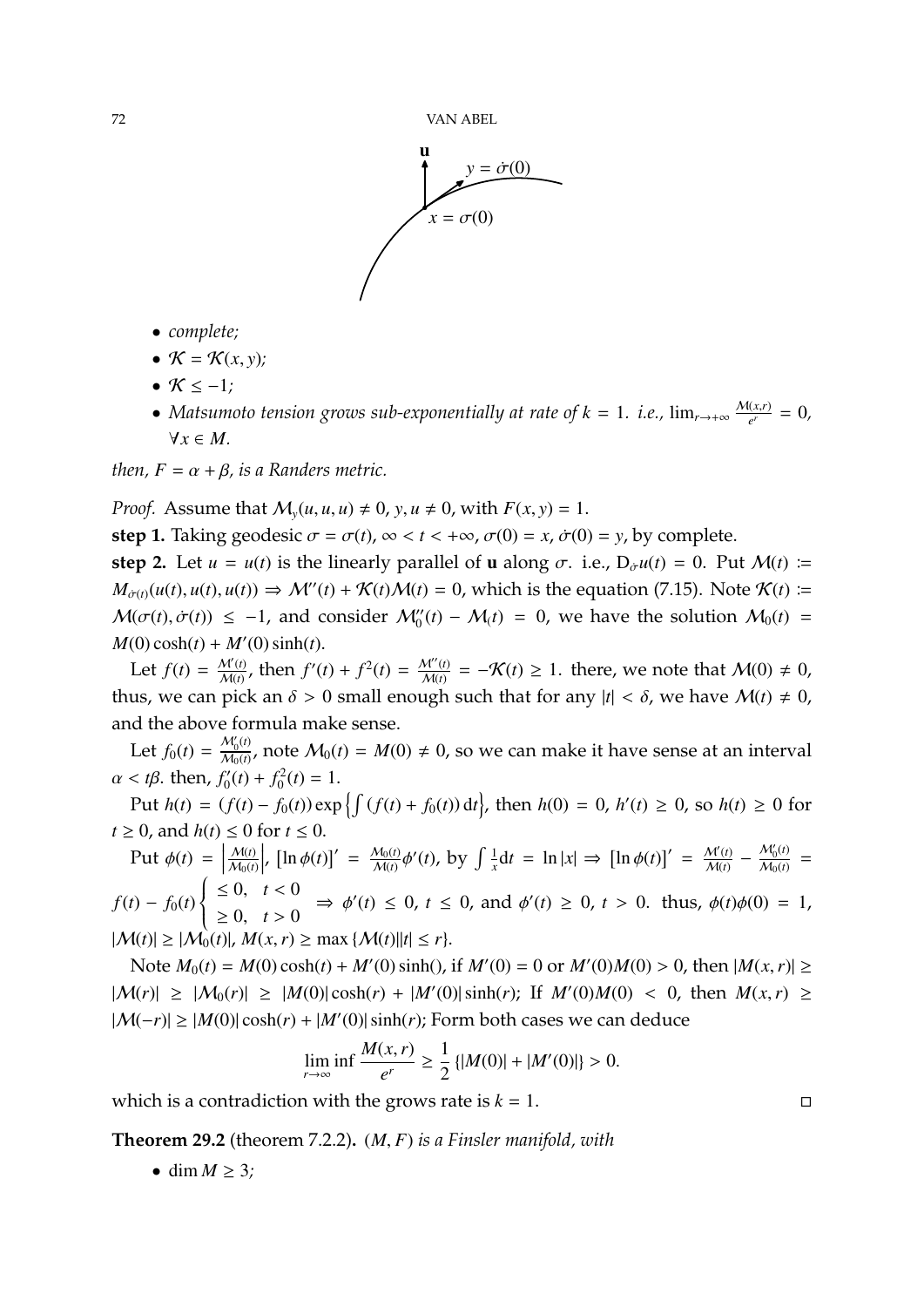- *closed;*
- $\mathcal{K} = \mathcal{K}(x, y)$ ;
- $K < 0$ .

*then*  $F = \alpha + \beta$  *is a Randers metric.* 

*Proof.* the proof in include in the proof of theorem <sup>7</sup>.2.4(*b*).

*Remark* 29.1*.* Recall that the theorem of Akbar Zedah:

*Theorem* 29.3*.* (*M*, *<sup>F</sup>*) *is a Finsler manifold, and*

- *closed;*
- $K = const$ ;
- $K < 0$ .

*then F is Riemannian.*

**Theorem 29.4** (theorem 7.2.4)**.** *Let* (*M*, *<sup>F</sup>*) *be a complete Finsler manifold with isotropic flag curvature*  $K = K(x)$ *.* 

- *(1)* If  $K$  ≤ −1 *and I* grows sub-exponentially at rate of  $k = 1$ , then *F* if Riemannian.
- *(2)* If  $K \leq 0$  and C (*resp.I*) grows sub-linearly, then *F* is Landsbergian (*resp.* weakly *Landsbergian*). Further *F* is Riemannian on any open subset where  $K < 0$ .

*Proof.* the proof is almost the same as theorem 7.2.1. □

30. RANDERS METRIC OF SCALAR FLAG CURVATURE

Progress:

- Z.Shen, 2001: Projectively flat and  $K = \text{const}(\text{Not need be closed});$
- Mo-Shen-Cheng. Projectively flat and  $S = (n + 1)c(x)F$ . London Math, J. 2003. Note that  $\mathcal{K} = \mathcal{K}(x, y) + \mathcal{S} = (n+1)c(x)F \Rightarrow \mathcal{K} = \frac{3c_x m y^m}{F}$  $\frac{f^{m}y^{m}}{F}+\sigma(x).$
- Bao-Robles-Shen 2003. Differential Geometry.  $\mathcal{K} = \text{const} \Rightarrow \mathcal{K} = \mathcal{R}(x, y) + \mathcal{S} =$  $(n + 1)c(x)$ *F* and Navigation problem.
- cheng-shen 2009.12 Aust. Math. J.

30.1. **navigation problem.**  $F = \alpha + \beta \leftrightarrow (h, v), F =$ √  $\frac{\partial^2 u}{\partial x^2} + \frac{\partial^2 u}{\partial y^2} - \frac{\partial^2 u}{\partial x^2} + \frac{\partial^2 u}{\partial y^2} = h^2(x, y), v_0 = v_i y^i = 0$  $h_{ij}v^jy^i$ .

- $G^i = G^i h + \cdots;$
- $S = \frac{n+1}{2F}$  $\frac{n+1}{2F}\left\{2FR_0 - R_{00} - F^2R\right\};$

Let (P112. Lemma 8.1.4)  $^{i} = G^{i}h + Q^{i} \Rightarrow (7.29)$ ,  $R^{i}_{k} = \bar{R}^{i}_{k} + 2Q^{i}_{|k} - [Q^{i}_{|m}]$  $y^k$   $y^m$  + 2 $Q^m$   $\left[Q^i\right]$  $y^m y^k$  −  $\left[Q^i\right]$  $\mathbb{E}_{\mathbf{y}^m}\left[Q^m\right]_{\mathbf{y}^k}$ , or equally,  $R_k^i=\bar{R}_k^i2Q_{|k}^i-Q_{|m\cdot k}^i\mathbf{y}^m+2Q^mQ^i\cdot m\cdot k-Q_{\cdot m}^iQ_{\cdot k}^m.$  Assume  $\mathcal{S}=(n+1)cF$  , of isotropy S curvature.  $\Leftrightarrow \mathcal{R}_{ij} = -2ch_{ij}$ . i.e.,  $v_{i|j} + v_{j|i} = -4ch_{ij} \Rightarrow \mathcal{R}_{j} = v^{i}\mathcal{R}_{ij} = -2cv_{j}$ .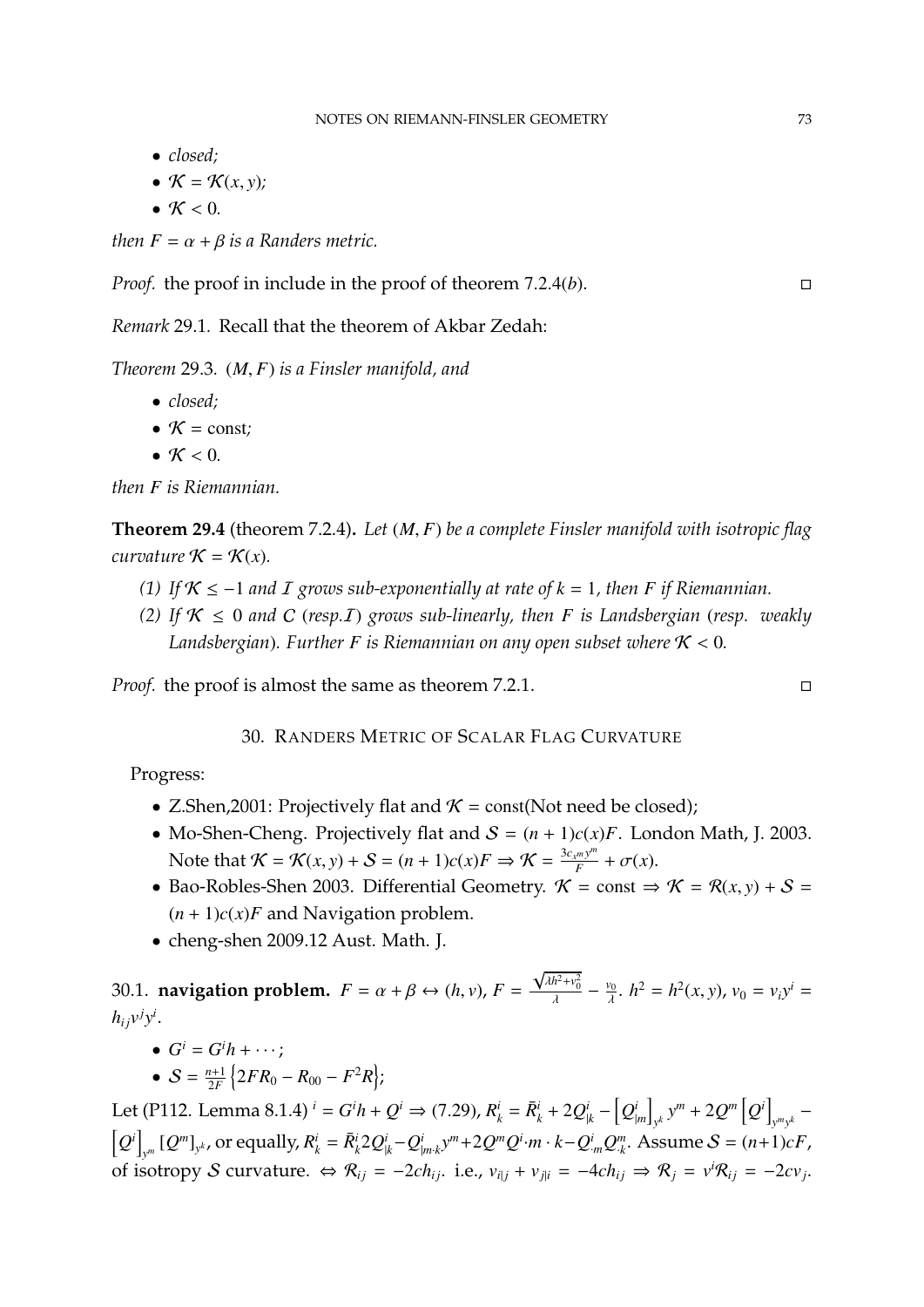$Q^i \coloneqq -F\mathcal{S}_0^i - \frac{1}{2}$  $\frac{1}{2}F^2S^i+cFy^i. \Rightarrow 2{\cal Q}_{{|}k}^i=\cdot$  ,  ${\cal Q}_{\cdot k|0}^i=\cdot$  ,  $2{\cal Q}^{m}{\cal Q}_{\cdot m\cdot k}^i=\cdot\cdot\cdot$  ,  ${\cal Q}_{\cdot m}^i{\cal Q}_{\cdot k}^i=\cdot\cdot\cdot$  , all of this is a complex computation, and about 160 terms.

then you should verify the  $(7.32) \Rightarrow (7.34)$ .

**Lemma 30.1** (Lemma 7.3.1)**.** *Use 7.33 to get an proof.*

**Theorem 30.1** (7.3.2),  $F = \alpha + \beta \leftrightarrow (N.P)$  (*h, v*)*. Suppose that*  $S = (n + 1)F$ *, then*  $K =$  $\mathcal{K}(x, y) \Leftrightarrow \bar{\mathcal{K}} = \bar{\mathcal{K}}(x)$  sectional curvature of h.

Proof. "
$$
\Rightarrow
$$
"  $\mathcal{K} = \frac{2c_x m y^m}{F} + \sigma \Leftrightarrow \mathcal{R}_k^i = \left(\frac{3c_x m y^m}{F} + \sigma\right).$   
\nNote that  $F^2 \delta_k^i - FF_{y^k y^i} = F^2 \left\{\delta_k^i - l_k l^i\right\}.$   
\nLet  $\mu := \sigma + c^2 + 2c_{x^m} v^m$ , then by (7.34)  
\n $\tilde{\mathcal{R}}^i k - \mu \left(\tilde{h}^2 \delta_k^i - \xi_k \xi^i\right) - \frac{1}{\tilde{h}^2 \tilde{h}^0} \xi_k \left\{\tilde{\mathcal{R}}_p^i - \mu \left(\tilde{h}^2 \delta_p^i - \xi_p \xi^i\right)\right\} v^p = 0 \Rightarrow \left(\tilde{\mathcal{R}}_k^i - \mu (\tilde{h}^2 \delta_k^i - \xi_k \xi^i)\right) v^k = \frac{\xi_k v^k}{\tilde{h}^2 v^k} \cdot \left(\tilde{\mathcal{R}}_p^i - \mu (\tilde{h}^2 \delta_p^i - \xi_p \xi^i)\right) v^p \Rightarrow \left(1 - \frac{\tilde{v}_0}{\tilde{h}^2 v^0}\right) \left(\tilde{\mathcal{R}}_p^i - \mu \left(\tilde{h}^2 \delta_p^i - \xi_p \xi^i\right)\right) = 0 \Rightarrow \tilde{\mathcal{R}}_p^i - \mu \left(\tilde{h}^2 \delta_p^i - \xi_p \xi^i\right) \Rightarrow$   
\n $\tilde{\mathcal{R}}_k^i = \mu \left(\tilde{h}^2 - \delta_k^i - \xi_k \xi^i\right).$   
\nNote  $\tilde{\mathcal{R}}_k^i = \tilde{\mathcal{R}}_{jkl}^i \xi^j \xi^k$ ,  $\tilde{\mathcal{R}}_k^i = \tilde{\mathcal{R}}_{jkl}^i y^j y^k$ .  
\nand finally we get  $\mathcal{K} = \mu(x)$ .

30.2. **The Weak Einstein Metric<sup>[22](#page-73-0)</sup>.** First recall that  $F = \alpha + \beta \xleftrightarrow{\text{N.V.P}} (h, v)$ ; Assume that  $S = (n + 1)cF \Rightarrow (7.34).$ 

**Definition 30.1.** we call a metric is *Einstein metric* if **Ric** =  $(n - 1)c(x)F^2$ . And call it is a *weak Einstein* if  $\mathbf{Ric} = (n-1) \left( \frac{3c_{x^m}y^m}{F} \right)$  $\int_{F}^{\infty}$  +  $\sigma(x)$ )  $F^2$ .

If a Finsler metric is of scalar flag curvature and isotropic S-curvaturethen we know that **Ric** =  $(n - 1) \left( \frac{3c_x m y^m}{F} \right)$  $\frac{f^{m}y^{m}}{F} + \sigma(x)$   $F^{2}$ , that is *F* is a weak Einstein metric.

Now, Let  $\text{Ric} = \mathcal{R}_m^m$ ,  $\overline{\text{Ric}} = \overline{\mathcal{R}}_m^m$ ,  $\overline{\text{Ric}} \coloneqq \overline{\mathcal{R}}_m^m = \overline{\mathcal{R}}_p^m$ *mq* ξ *p* ξ <sup>*q*</sup>, there  $\bar{\mathcal{R}}_p^{\,m}$ *mq* is the Riemannian curvature of *h*.

**Lemma 30.2** (lemma 7.3.5, see [\[1\]](#page-79-0)). *Let*  $F = \alpha + \beta \xleftrightarrow{\text{N.V.P}} (h, v)$ . Assume that  $S = (n + 1)F((m(n)) \cdot S)$ 1)*cF(isotropic* S-curvature). then

$$
\mathbf{Ric} - (n-1)\left(\frac{3c_{x^m}y^m}{F} + \mu - c^2 - 2c_{x^m}v^m\right) = \widetilde{\mathbf{Ric}} - (n-1)\mu\widetilde{h}^2.
$$

where  $\tilde{h}$  is just substitute *y* in *h* by  $\xi$ .

**Theorem 30.2** (theorem 7.3.6, see [\[1\]](#page-79-0)). *Suppose*  $F = \alpha + \beta \stackrel{\text{N.V.P}}{\longleftrightarrow} (h, v)$ . *Assume that*  $S = (n + 1)cF$ . Then F is weak Einstein metric, i.e., **Ric** =  $(n - 1)\left(\frac{3}{c_m}\right)$  $\frac{3}{c_{x^m}y^m}F + \sigma \left( F^2 \Leftrightarrow \overline{\textbf{Ric}} \right)$  $(n-1)\mu h^2$ . Where  $\mu := \sigma + c^2 + 2c_{x^m}v^m$ .

*Proof.* Use Lemma 7.3.5 and the arbitrary of  $\xi$  is equal to say the arbitrary of *y*.  $\square$ 

<span id="page-73-1"></span>

<span id="page-73-0"></span><sup>&</sup>lt;sup>22</sup>The Fourteenth Time of Lecture, Thursday, 10 June, 2010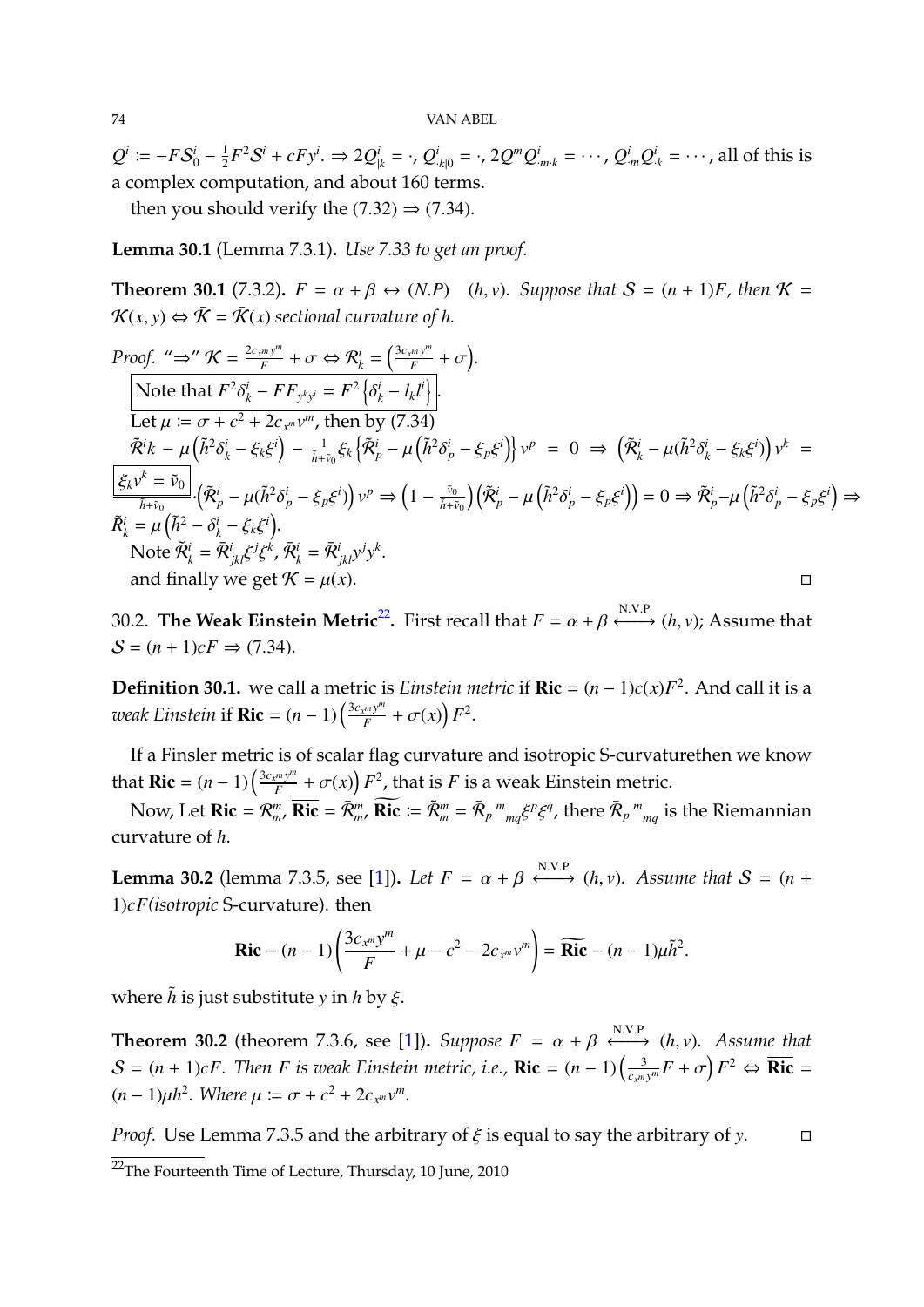**Lemma 30.3** (lemma 7.3.7, see [\[1\]](#page-79-0))**.** *Which is just said that if F is of constant coefficient of Ric curvature, and is Einstein metric. Then F must of constant* S-curvature. In particular, constant flag curvature implies that constant S-curvature.

30.3. **Randers metric of constant flag curvature.** The work of classification of constant flag curvature of Randers metric has done by D.Bao, Robles, Z.Shen, 2004. Randers metric of flag curvature.

It must to mention here that the related work has recently done by X.Y. Cheng, Z.Shen, 2005 has completed and published at 2009. Randers metric of scalar flag curvature with isotropic S-curvature. See theorem 7.3.3, it include the aforementioned work as a special case.

Now suppose that  $F = \alpha + \beta \xleftrightarrow{\text{N.V.P}} (h, v)$ . *F* is of constant flag curvature *K* is equal to

- $R_{00} = -2ch^2$  (isotropic S-curvature), *c* is a constant;
- $\bar{\mathcal{K}} = \mu = \text{const}$ , in this case,  $\bar{\mathcal{K}} = \mathcal{K} + C^2$ . (D.Bao, Robles).

and also equal to

• 
$$
K = \text{const};
$$

•  $S = (n + 1)cF$ ,  $c$  = const. and also equal to (Cheng-shen)  $-h = hu$ ; **–** *<sup>v</sup>* <sup>=</sup> (7.45) given by (7.40). and  $-c =$  $\left\{\right.$  $\overline{\mathcal{L}}$ δ, if  $\mu = 0$ ; 0, if  $\mu \neq 0$ . In fact,  $c(\mathcal{K} + c^2) = 0$ , where  $\bar{\mathcal{K}} = \mu$ .

So the classification of cheng-shen include the classification of D.Bao, Robles.

## **Part** 8. **Chapter 8, Projectively Flat Finsler metrics**

*F* is projectively flat means  $F_{x^k y^l} y^k - F_{x^l} = 0$  (Hamilton equation), and equally,

$$
G^i = Py^i, \quad P = \frac{F_{x^k y^k}}{2F}.
$$

# 31. PROJECTIVELY FLAT RANDERS METRICS

- A Randers metric  $F = \alpha + \beta$ , is projectively flat if and only if
	- $\alpha$  is of constant curvature:
	- $\beta$  is closed.

# 31.1. **Projectively Flat Randers metric of constant flag curvature.** .

**Proposition 31.1** (proposition 8.1.1, see [\[1\]](#page-79-0)).  $F = \alpha + \beta$  be a locally projectively flat Randers *metric on M. Suppose that it has constant Ricci curvature*  $\textbf{Ric} = (n-1)\lambda F^2$ *. Then*  $\lambda \leq 0$ *. If*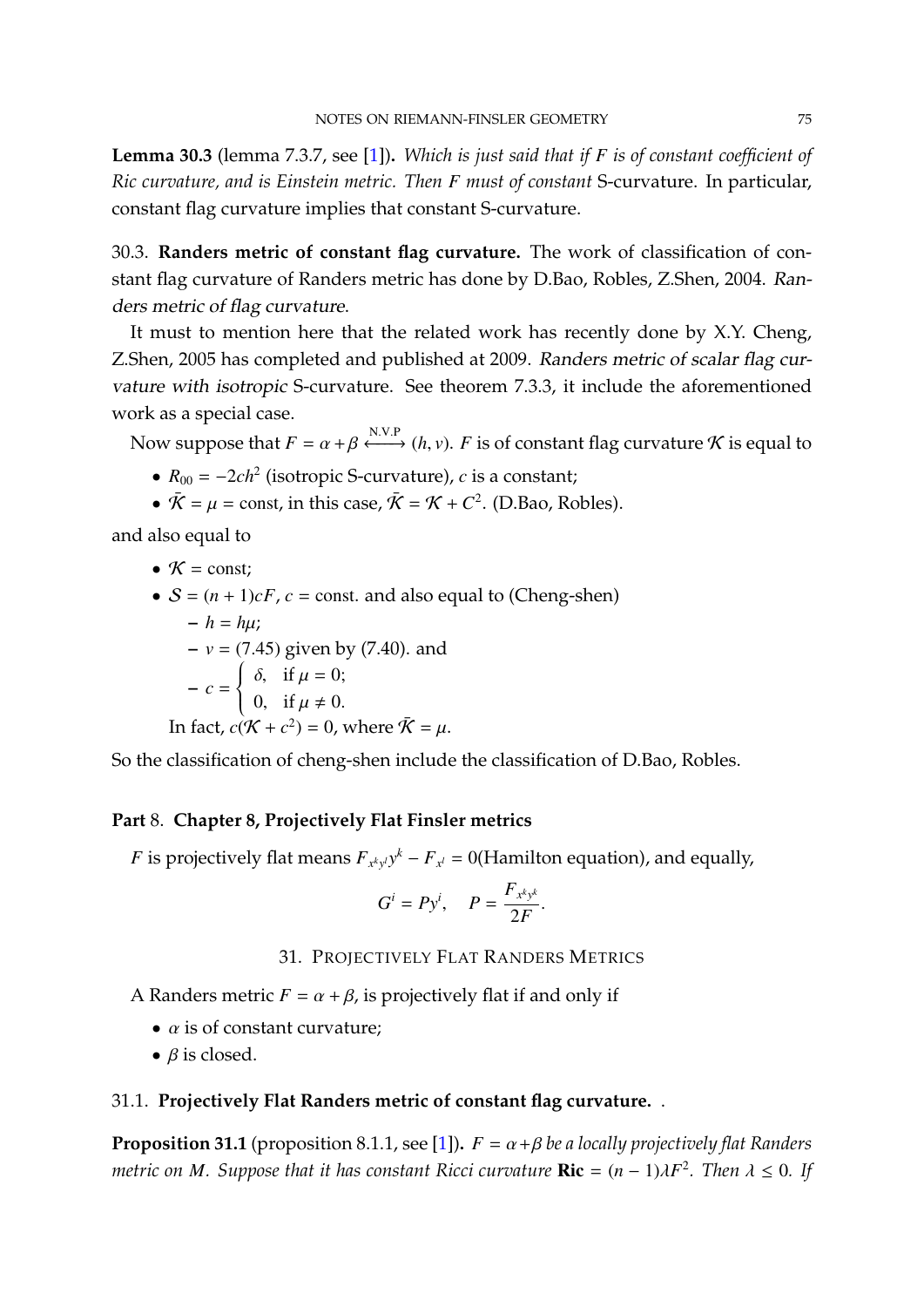$\lambda = 0$ , then *F* is locally Minkowskian. If  $\lambda = -1/4$ , then *F* is given by

$$
F = \frac{\sqrt{|y|^2 - (|x|^2|y|^2 - \langle x, y \rangle^2)} \pm \langle x, y \rangle}{1 - |x|^2} \pm \frac{\langle \mathbf{a}, y \rangle}{1 + \langle \mathbf{a}, x \rangle},
$$

*where* a ∈ R n *is a constant vector. In this case,*

$$
K = -\frac{1}{4}
$$
,  $S = \pm \frac{1}{2}(n+1)F$ .

*Note that the other values of*  $\lambda < 0$  *is just this case with a conformal map.* 

*and the boxed part is a Funk metric on unit sphere.*

*Proof.* By the assumption, *F* is projectively flat. Let  $\mathcal{K}_{\alpha} = \mu$  (= const),  $\beta$  is closed. From  $(6.10)$  **Ric** =  $\overline{\textbf{Ric}} + (n-1) \left[ 3 \left( \frac{\Phi}{2R} \right) \right]$  $\left(\frac{\Phi}{2F}\right)^2 - \frac{\Psi}{2F}$ 2*F* . As **Ric**, **Ric** both are constant,  $\mu \alpha^2 + 3 \left( \frac{\Phi}{2R} \right)$  $\left(\frac{\Phi}{2F}\right)^2 - \frac{\Psi}{2F}$  $rac{\Psi}{2F}$  =  $\lambda F^2$ .

Use the fact that  $\alpha$  can't be a polynomial(it is a irrational quadratical radical) and  $\beta$  is homogenous polynomial to get (8.3) and (8.4).  $\cdots \Rightarrow 4(\mu - 4\lambda)\Phi\alpha^2\beta^2 = 0$ .  $\Phi = b_{i,j}y^iy^j = 0$  $0 \Rightarrow b_{i,j} = 0 \Rightarrow \beta_{|j} = 0$ . so Ψ = *b<sub>i;jk</sub>y<sup>i</sup>y<sup>j</sup>y<sup>k</sup>* = 0, form (8.4) to get  $(2\mu - 4\lambda)\alpha^2\beta = 4\lambda\beta^3$ on U, as  $\beta \neq 0$ .  $(2\mu - 4\lambda)\alpha^2 = 4\lambda\beta^2 \Rightarrow$  a contradiction (as if  $\alpha^2 = k\beta^2$ ,  $\beta^2 = b_i b_j y^i y^j =$  $(b_1)$ 

$$
\mathbf{y}^T \begin{bmatrix} b_1 \\ b_2 \\ \vdots \\ b_n \end{bmatrix} (b_1 b_2 \cdots b_n) \mathbf{y}.
$$
 The rank of  $\alpha$  is *n*, while the rank of  $\beta$  is 1.)  $\Phi = b_{i,j} y^i y^j$ ,  $e_{ij} = r_{ij} + s_i b_j + s_j b_i = r_{ij}$  ( $\beta$  is closed, so  $b_i$ ,  $b_j$  is 0.),  $e_{ij} = (b_{i,j} + b_{j,i})/2 \Rightarrow \cdots$ .

#### 31.2. **projectively flat Randers metric with isotropic** S-curvature.(Cheng-Mo-Sheng).

**Theorem 31.1** (theorem 8.1.2 see [\[1\]](#page-79-0)). *Projectively flat*  $\Rightarrow \alpha$  *is of constant curvature and*  $\beta$ *is closed. F* has almost isotropic s-curvature  $S = (n + 1) \{cF + \eta\}$ ,  $\eta$  is a closed 1-form. Then *the flag curvature is*  $K = \frac{3c_x m(x)y^k}{F(x,y)}$  $\frac{f_{x^m}(x)y^k}{F(x,y)} + 3c(x)^2 + \mu$ , and also,  $\mathcal{K} = \frac{3}{4}$  $\frac{3}{4} \left\{ \mu + 4c(x)^2 \right\} \frac{F(x, -y)}{F(x, y)}$  $\frac{f'(x,-y)}{f(x,y)} + \frac{\mu}{4}$ *. where cx <sup>k</sup> denote the partial derivative of c with respect to x k . Moreover,*

• *if*  $\mu$  + 4*c*(*x*)<sup>2</sup>  $\equiv$  0*,* then *c*(*x*)  $=$  *c is a constant and the flag curvature*  $\mathcal{K} = -c^2$ . In this *case,*  $F = \alpha + \beta$  *is either locally Minkowskian (if*  $c = 0$ *), or, up to a scaling (c =*  $\pm 1/2$ *), locally isometric to the metric in* (8.2)*;*

*In fact, this case is just the theorem 8.1.1.*

• *if*  $\mu$  + 4*c*(*x*)<sup>2</sup>  $\neq$  0*, then*  $F = \alpha + \beta$  *is locally given by* 

$$
\alpha \cong \alpha_{\mu}(x, y), \quad \beta = -\frac{2c_{x}^{k}y^{k}}{\mu + 4c(x)^{2}}.
$$

*where*  $\alpha_u$  *is given by* (8.1) and  $c(x) := c_u(x)$  *is given by* 

$$
c_{\mu}(x) = \begin{cases} (\lambda + \langle \mathbf{a}, \mathbf{x} \rangle) \sqrt{\frac{\mu}{\pm (1 + \mu |x|^2) - (\lambda + \langle \mathbf{a}, \mathbf{x} \rangle)^2}}, & \text{if } \mu \neq 0; \\ \frac{\pm 1}{2 \sqrt{\lambda + 2 \langle \mathbf{a}, \mathbf{x} \rangle + |x|^2}}, & \text{if } \mu = 0. \end{cases}
$$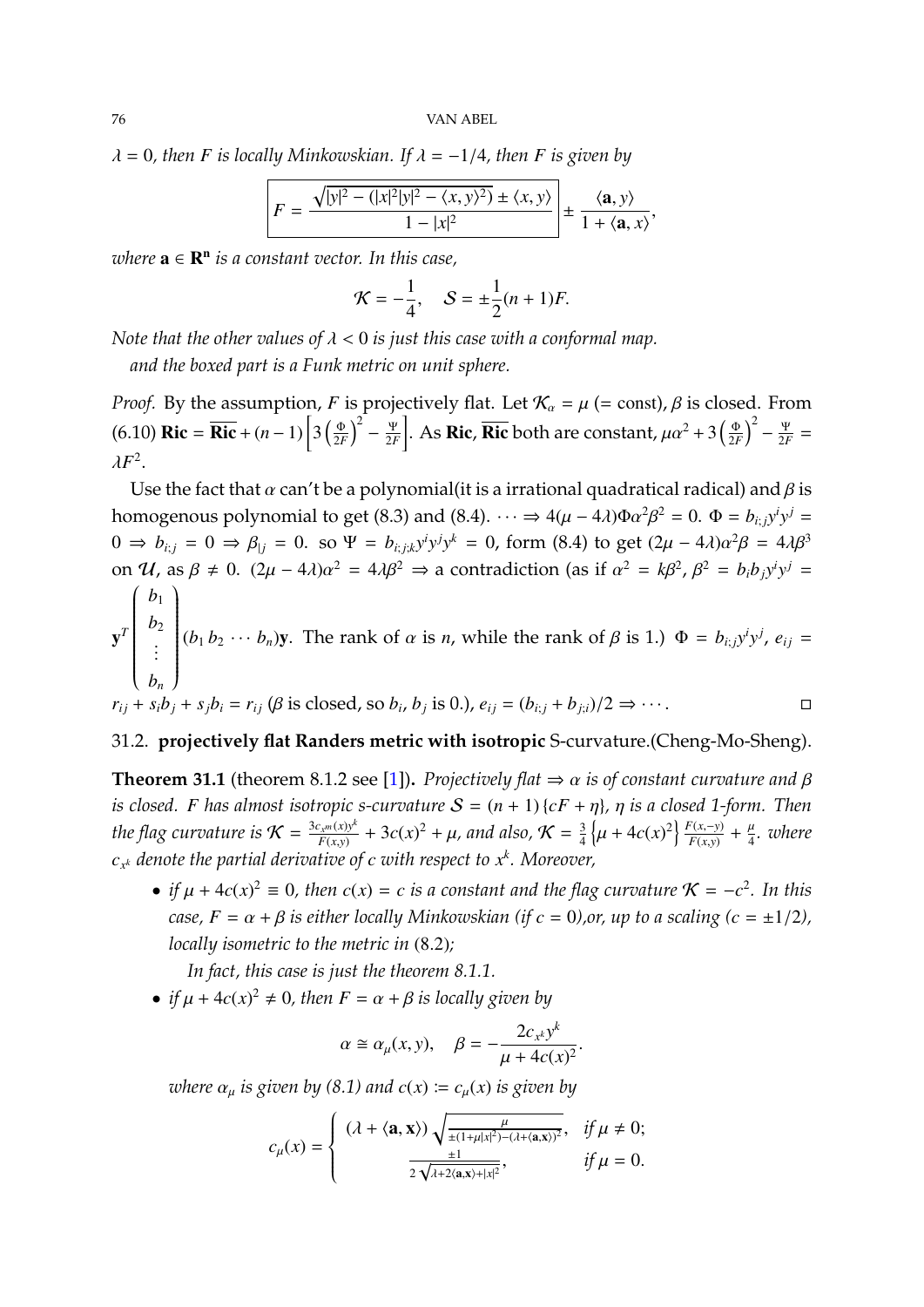<span id="page-76-1"></span> $where \mathbf{a} \in \mathbf{R}^n$  *is a constant vector and*  $\lambda$  *is a constant number.* 

#### 32. PROJECTIVELY FLAT METRICS WITH CONSTANT FLAG CURVATURE

32.1.

**Lemma 32.1** (lemma 8.2.1, see [\[1\]](#page-79-0)).  $F = F(x, y)$  *on M is projectively flat with constant* curvature  $\mathcal{K} = \lambda$  if and only if there exist  $P = P(x, y)$  such that  $F_{x^k} = (PF)_{y^k}$ ;  $P_{x^k} = PP_{y^k} - \lambda F E_{y^k}$  $\lambda FF_{y^k}$ . Where  $P = \frac{1}{2R}$  $\frac{1}{2F}F_{x^m}y^m$  is the projectively flat of *F*, and  $P^2 - P_{x^k}y^k = \lambda F^2$ .

*Proof.* "⇒" *F* is projectively flat,  $F_{x^k y^l} y^k - F_{x^l} = 0$ ,  $(PF)_{y^k} = \frac{1}{2}$  $\frac{1}{2} (F_{x^m} y^m)_{y^k} = \cdots = F_{x^k}$  by Hamilton equation.

Further more,  $\mathcal{R}_k^i = \Xi \delta_k^i + \tau_k y^i$ .  $\Xi := P^2 - P_{x^k} y^k$ ,  $\tau_k := 3 (P_{x^k} - PP_{y^k} + \Xi_{x^k})$ .

*F* is projectively flat,  $K = \frac{\Xi}{F^2} = \frac{P^2 - P_{x^k} y^k}{F^2}$  $F_{\frac{x}{2}}^{T_{\frac{x}{x}}(x)}$ . (Note this is by Berwald (1929),  $P_{x^k} - PP_{y^k} =$  $-\frac{(\Xi F)_{y^k}}{3F}$  $\frac{f(y^k)}{3F}$ ). By  $\Xi \coloneqq \mathcal{K}F^2 = \lambda F$  $2 \Rightarrow (8.25)$ . □

 $^{23}$  $^{23}$  $^{23}$ Recall that we already give a classification of projectively flat Randers metric. Generally speaking, there are tow classes, one is of constant flag curvature, and the other is that of isotropic S-curvature. Now we'll turn to the more general case: to classify the general Finsler metric, and you will find there have almost the same two classes.

#### 32.2. **Projectively flat Finsler metric with negative constant curvature.**

**Theorem 32.1** (theorem 8.2.3, see [\[1\]](#page-79-0)). Let  $\psi = \psi(y)$  *is a Minkowski norm.*  $\varphi = \varphi(y)$  *is a 1(p)-homogenous function.* Put  $\Psi_{\pm}(x, y) = \phi_{\pm}(y + \Psi_{\pm}(x, y)x)$ -just the same property as Funk *metric. where,*  $\phi_{+}(y) \coloneqq \varphi(y) \pm \psi(y)$ *. Define* 

$$
F(x, y) = \frac{1}{2} \left\{ \Psi_{+}(x, y) - \Psi_{-}(x, y) \right\},\,
$$

*then, F is projectively flat and*

- $K = -1$ *;*
- *Projectively factor is*  $P(x, y) = \frac{1}{2}$  $\frac{1}{2} \{ \Psi_+(x, y) + \Psi_-(x, y) \};$
- $P(0, y) = \varphi(y)$  and  $F(0, y) = \psi(y)$ .

*Remark* 32.1. Recall that the *Funk metric* is defined on a convex domain  $\Omega$  with  $x + \frac{y}{\Theta(x,y)} \in$ <sup>Θ</sup>(*x*,*y*)  $\frac{\partial \Omega}{\partial x}$ . *ψ*  $\left(y + \frac{y}{\Theta(x)}\right)$ <sup>Θ</sup>(*x*,*y*)  $= 1 \Leftrightarrow \Theta(x, y) = \phi(y + x\Theta(x, y)$ . And then you'll find the above theorem is quite the same as Funk metric. and also the latter one (theorem 8.2.7, see [\[1\]](#page-79-0)).

the proof should use the following lemma

<span id="page-76-0"></span><sup>&</sup>lt;sup>23</sup>The Fifteenth Time of Lecture, Thursday, 13 June, 2010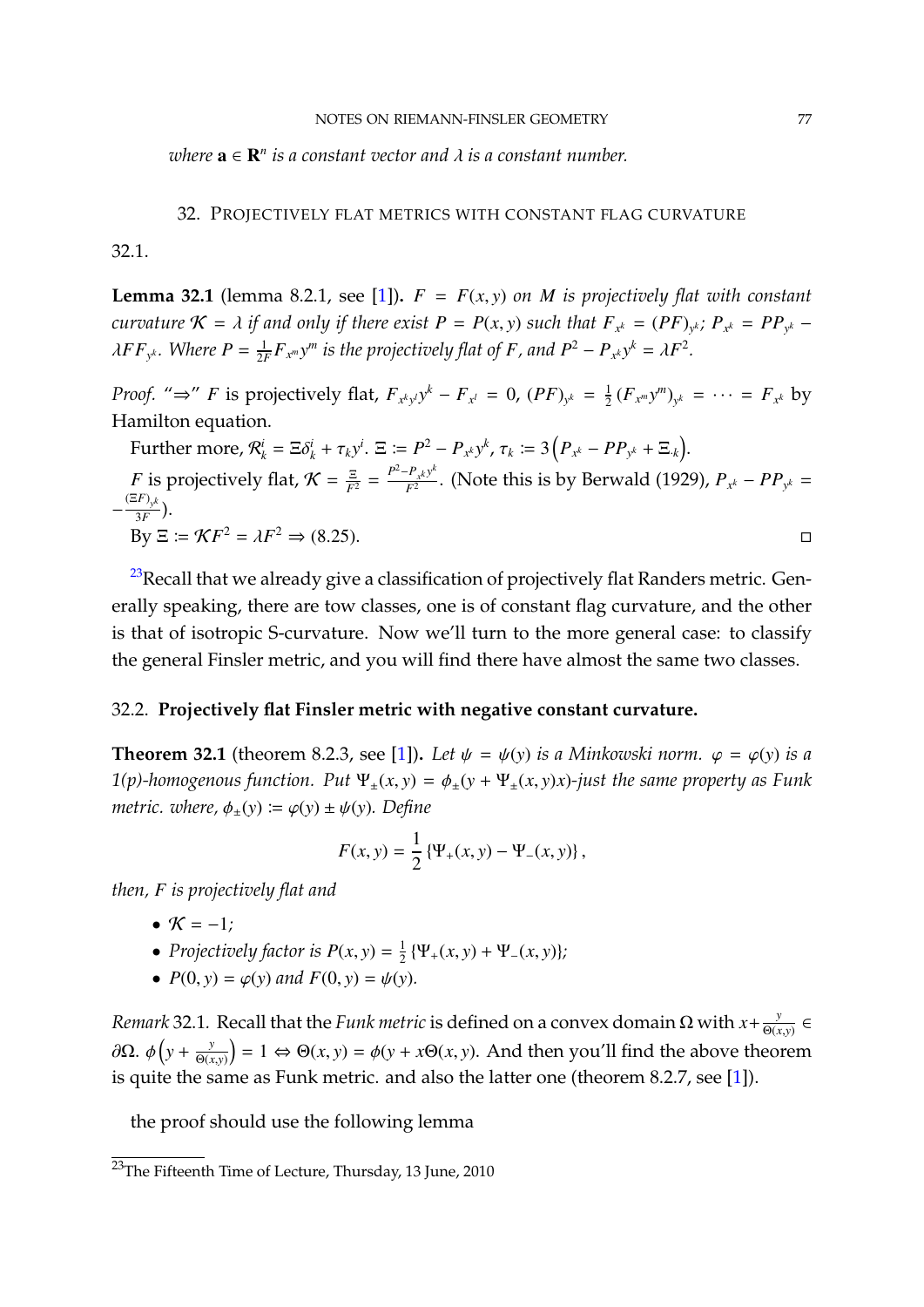78 VAN ABEL

**Lemma 32.2** (Lemma 8.2.4, see [\[1\]](#page-79-0)). Let  $\phi = \phi(y)$  *is an arbitrary positively homogenous function of degree one on*  $\mathbb{R}^n$ *. And*  $\phi$  *is*  $C^{\infty}$  *on*  $\mathbb{R}^n \setminus \{0\}$ *. Then for x* close to the origin, there is a<br>*minuma*l related function for  $C^{\infty}$  ) and that *unique real-valued function*  $f := f(x, y)$  *such that* 

$$
f(x, y) = \phi(y + f(x, y)x),
$$

*and*

$$
f_{x^k}=f f_{y^k}.
$$

*Proof.* By Assumption  $\phi(y)$  is  $C^{\infty}$  so  $\phi_{y}(y)$  is also  $C^{\infty}$ . So we can suppose  $|\phi_{y}(x)| \leq M$  for some positive *M* on **R<sup>n</sup>**. taking  $\delta \le \frac{1}{2M}$  $\frac{1}{2M}$ . then when  $|x| < \delta$ , we have  $|\varphi_{y^i} x^i| \le ||\varphi_{y^i}|| \cdot ||x^i|| \le$  $M \cdot \delta = \frac{1}{2}$  $\frac{1}{2}$ . thus  $\varphi_{y^i} x^i \leq \frac{1}{2}$  $\frac{1}{2}$ .

Let  $h(t) := t - \phi(y + tx)$ , then  $h'(t) = 1 - \phi_{y^k}(y + tx)x^k \ge \frac{1}{2}$  $\frac{1}{2}$ .  $\cdots$ 

*proof of theorem 8.2.3.* The key point is equation (8.33):  $(\Psi_{\pm})_{x^k} = \Psi_{\pm}(\Psi_{\pm})_{y^k}$ , use this to verify that  $F_{x^k y^l} y^k - F_{x^l} = 0 \Rightarrow F$  is Projectively flat, and  $P := \frac{F_{x^k} y^k}{2F}$  $\frac{r_{x}ky^{k}}{2F}$ ,  $K = \frac{P^{2}-P_{x}ky^{k}}{F^{2}} = -1.$  □

*Example* 32.1*.* Examples, these examples is just special case of the theorem, and you should verify it carefully.

## 32.3. **Projective flat Finsler metrics with zero flag curvature.**

**Theorem 32.2** (theorem 8.2.7, see [\[1\]](#page-79-0)). Let  $\psi = \psi(y)$  is a Minkowski norm,  $\varphi = \varphi(y)$  is (1)phomogenous. Define  $P \stackrel{\text{def}}{=} P(x, y) \coloneqq \varphi(y + P(x, y)x)$ . Let  $F \coloneqq \psi(y + P(x, y)x) \{1 + P_{y^m}(x, y)x^m\}$ . *then, F is projectively flat and*

$$
\bullet\ \mathcal{K}=0;
$$

$$
\bullet \ \ P = P(x, y);
$$

•  $F(0, y) = \psi(y), P(0, y) = \varphi(y).$ 

The proof and examples should study by yourself.

32.4. **Projectively flat Finsler metrics with positive flag curvature.** This case involve some matters about complex analysis (although maybe not hard as you think), and we will discuss it next term. The main tool is power explanation, not the same as the aforementioned cases.

## 33. PROJECTIVELY FLAT METRICS WITH ALMOST ISOTROPIC S-CURVATURE

**Proposition 33.1** (Proposition 8.3.1, see [\[1\]](#page-79-0)). Let  $F = F(x, y)$  is projectively flat,  $S = (n +$ 1) {*cF* <sup>+</sup> η}*, there* η *is a closed 1-form (Note that the almost isotropic S-curvature is just use a different volume form). Then,*

• If  $\mathcal{K} \neq -c^2 + \frac{c_x m y^m}{F} \Rightarrow F = \alpha + \beta;$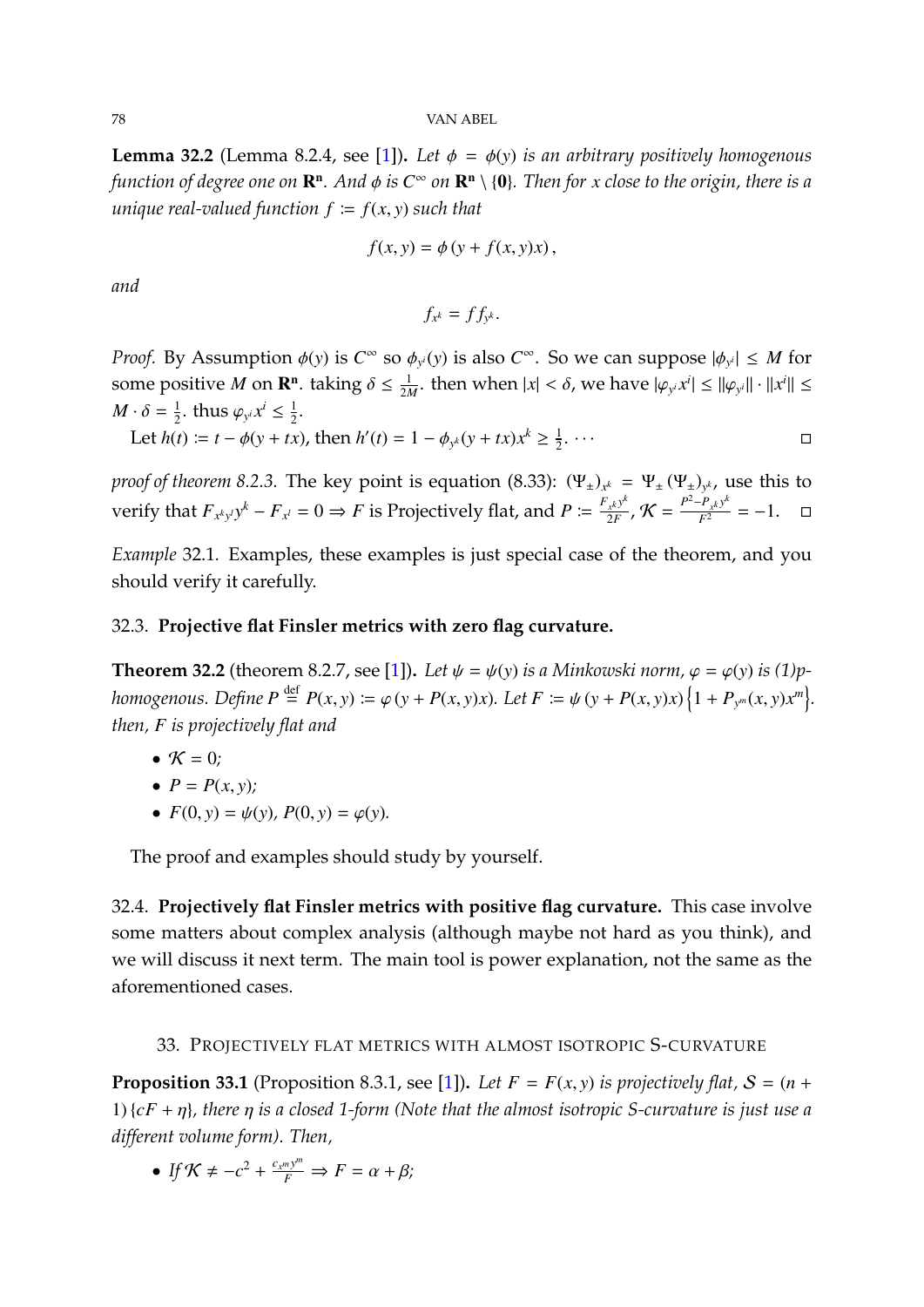<span id="page-78-0"></span>• If 
$$
K \equiv -c^2(x) + \frac{c_{x^m}y^m}{F(x,y)} \Rightarrow c(x) = c
$$
 is constant, and  $F = \begin{cases} Locally Minkowski, & \text{if } c = 0; \\ \Theta(x, y) + \frac{\langle a, y \rangle}{1 + \langle a, y \rangle}, & \text{if } c = \frac{1}{2}; \\ \Theta(x, -y) - \frac{\langle a, y \rangle}{1 + \langle a, y \rangle}, & \text{if } c = -\frac{1}{2}. \end{cases}$   
where  $\mathbf{a} \in \mathbb{R}^n$  is a constant vector and  $\Theta = \Theta(x, y)$  is the Funk metric (define by 1.3.8, see [1]).

*Remark* 33.1. Note that the case with  $c \neq 0$  is Funk metric plus an one-form, or its symmetry form. There is an thesis of Okada on Tenser, 1981. give an apply of this proposition.

*Proof.* **step 1.** *F* is projectively flat,  $G^i = Py^i$ ,  $P := \frac{F_{x}y^k}{2F}$  $\frac{r_{x}ky^{k}}{2F}$ . and  $\mathcal{K} = \frac{P^{2}-P_{x}ky^{k}}{F^{2}}$  $\frac{r_{x}k y}{F^2}$ . **step 2.** S-curvature  $S = (n + 1) {cF + \eta}$ ,  $\eta$  is a closed one-form, suppose  $\eta = dh$ . then,  $S =$ ∂*G m*  $rac{\partial G^m}{\partial y^m} - \frac{y^m}{\sigma_F}$ σ*F*  $\frac{\partial \sigma_F}{\partial x^m} = (n+1)P - \left| y^m \frac{\partial (\ln \sigma_F)}{\partial y^m} \right|$  $\frac{d^2y}{dx^m} = d(\ln \sigma_F)(y)$   $\Rightarrow P = cF + d\varphi(y)$ , where  $\phi = h(x) + \frac{P^2 - P(x)^k}{2}$ 1  $\frac{1}{1+n} \ln [\sigma_F(x)]$ . Further, by  $P \Rightarrow \mathcal{K} = \frac{P^2 - P_x k y^k}{F^2} = (8.56)$ . **step 3.** on the other hand,  $\mathcal{K} =$  $3\frac{c_x m y^m}{F}$  $\frac{f^{(m)}(F)}{F} + \sigma$ (proposition 7.12, see [\[1\]](#page-79-0)).  $\Rightarrow$  (8.58). Note the highest term of *F* with coefficient 2 ).

 $(\sigma + c)$ Now if  $\mathcal{K} \neq -c^2(x) + \frac{c_{x}m y^m}{F}$  $F_F^{m} \cdots \implies F(x_0, y) = \frac{\{\phi_{x^i x^j}(x_0) - \phi_{x^i}(x_0)\phi_{x^j}(x_0)\}y^i y^j}{4c_{x^m}(x_0)y^m}$  $\frac{\partial \phi_{x^i}(x_0) \phi_{x^j}(x_0)}{\partial x_{x^m}(x_0) y^m}$  =  $\frac{\alpha_0^2(y)}{\beta_0(y)}$  $\frac{\alpha_0(y)}{\beta_0(y)}$ . there,  $\alpha_0$  is a Riemannian metric. and  $\beta_0$  is a 1-form. (and the {·} is the Laplacian operator, not change the sign.) *<sup>F</sup>*(*x*, *<sup>y</sup>*) is called *Kropina metric*, which has singular point, this is a contradiction with *F*(*x*<sub>0</sub>, *y*) is a Minkowski metric on *T*<sub>*x*<sup>0</sup></sub>*M*. Thus,  $\sigma + c^2 \neq 0$ . By (8.58),

$$
F = \frac{\sqrt{(\sigma + c^2)(\varphi_{x^ix^j} - \varphi_{x^i}\varphi_{x^j})y^iy^j + 4(c_{x^m}y^j6m)^2} - 2c_{x^m}y^m}{\sigma + c^2}
$$

is a Randers metric.

Now if  $\mathcal{K} \equiv -c^2(x) + \frac{c_{x^i}(x)y^i}{F(x,y)} \Rightarrow \sigma(x) + c^2(x) + \frac{2c_{x^m}(x)y^m}{F(x,y)}$  $\frac{f(x)y^m}{F} \equiv 0 \Rightarrow c(x) = c$  (= const),  $\sigma(x) = -c^2$ . and  $\mathcal{K} = -c^2 \Rightarrow \varphi_{x^ix^h} - \varphi_{x^i}\varphi_{x^j} = 0 \Leftrightarrow \frac{\varphi_{x^ix^j}}{\varphi_{x^i}}$  $\frac{\partial_x i_x j}{\partial x_i} = \varphi_{x,i} \iff \frac{\partial \ln \varphi_{x,i}}{\partial x^j}$  $rac{\sin \varphi_{x^i}}{\partial x^j} = \varphi_{x^j} \Leftrightarrow \ln \varphi_{x^i} = \varphi + a_i \Leftrightarrow \varphi =$  $-\ln(1 + \langle \mathbf{a}, x \rangle) + C$ . · · ·

The last words: Work hard on it, and read the Okaba's article, and wight Course Papers. See you next term!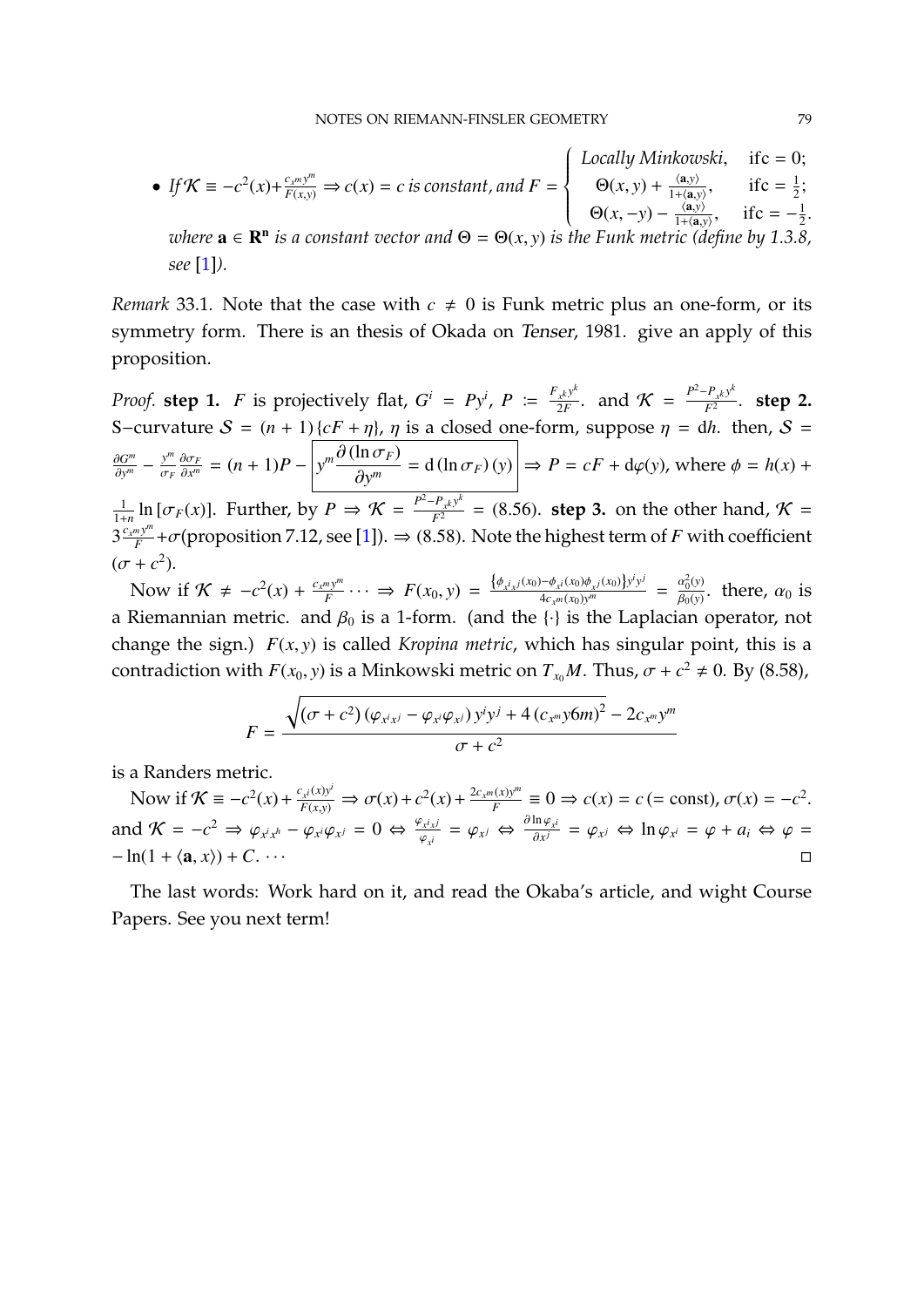# **Part** 9. **Reference and Index**

#### **REFERENCES**

- <span id="page-79-0"></span>1. S.S.Chern, Riemann-Finsler Geometry, 2005
- 2. S.S.Chern, Z.M.Shen, D.Bao, An Introduction To Riemann-Finsler Geometry
- 3. Z.M.Shen, Differential Geometry Spray And Finsler Spaces, multiple examples and calculate.
- 4. Z.M.Shen, Lectures On Finsler Geometry, quite hard, skillful.
- 5. M.Matsumoto, Foundations of Finsle Geometry and Special FInsle Spaces, Kaiseisha Press, Janpan, 1986.
- 6. X.Y.Chern, On General Connections, Lecture Notes
- 7. C.Robles, Geodesics in Randers spaces of constant curvature, Trans. Amer. Math. Soc. (to appear)
- 8. W.Klingenberg, Riemannian geometry, deGruyter Studies Math. 1, 2nd rev.ed., de Gruyter Berlin New York 1995.
- 9. Cheeger, J. and Ebin, DG, Comparison theorems in Riemannian geometry, merican Mathematical Society, 2008.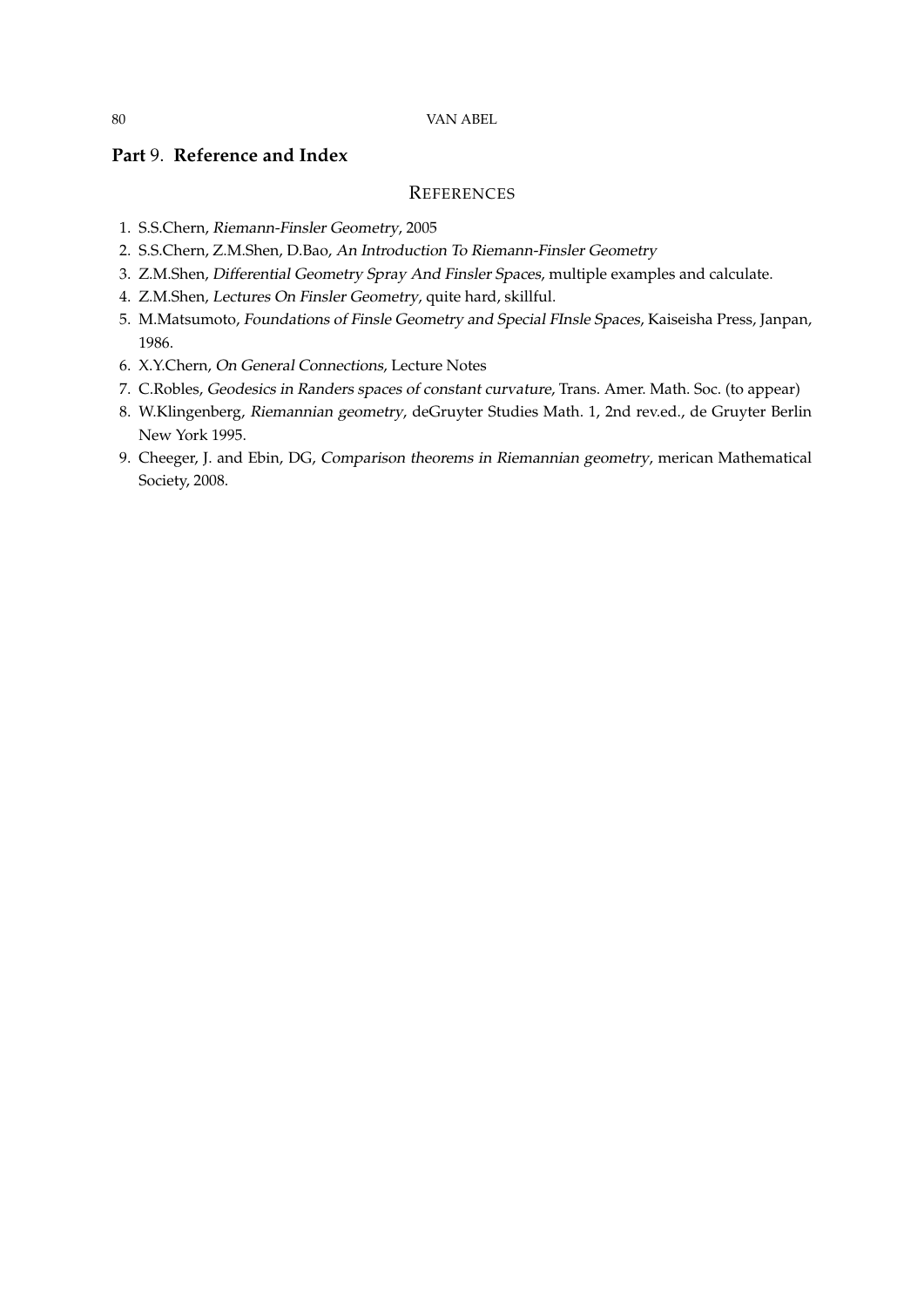## INDEX

(α, β)-metric, [38](#page-37-0)  $H_p$  invariant,  $52$ (r)p-homogenous, [2](#page-1-0)

affinely equivalent, [49,](#page-48-0) [52](#page-51-0) almost isotropic S-curvature, [56](#page-55-0) angular metric tensor, [32,](#page-31-0) [56,](#page-55-0) [62](#page-61-0)

Berwald connection, [27](#page-26-0) Berwald curvature, [53,](#page-52-0) [55](#page-54-0) Berwald metric, [9,](#page-8-0) [27,](#page-26-0) [54,](#page-53-0) [55](#page-54-0) Busemamn-Hausdorff volume form, [9](#page-8-0) Busemamn-Husdorff volume form, [56](#page-55-0)

Cartan connection, [22](#page-21-0) Cartan tensor, [16](#page-15-0) Cartan torsion, [16](#page-15-0) Chern connection, [27](#page-26-0) Chern connection exist theorem, [21](#page-20-0) closed, [38](#page-37-0) closed 1-form, [56](#page-55-0) coefficient of Berwald connection, [52](#page-51-0) conjugate points, [67](#page-66-0) connection, [20](#page-19-0) connection coefficients, [20](#page-19-0) connection form of  $\nabla$ , [20](#page-19-0)

Deicke's theorem, [69](#page-68-0) Distortion, [55](#page-54-0)

Einstein metric, [62,](#page-61-0) [74](#page-73-1) Einstein scalar function, [62](#page-61-0) Euclidean norm, [4](#page-3-0) Euler theorem, [1](#page-0-0) exact, [38](#page-37-0) exponential map, [43](#page-42-0)

Finsler manifold, [7](#page-6-0) Finsler metric, [7](#page-6-0) flag curvature, [32,](#page-31-0) [46,](#page-45-0) [62](#page-61-0) flow of *X*, [54](#page-53-0) Frunk Metric, [12](#page-11-0) fundamental tensor, [7](#page-6-0) Funk metric, [37,](#page-36-0) [77](#page-76-1)

geodesic, [37](#page-36-0) geodesic coefficient, [52](#page-51-0) geodesic coefficients, [37](#page-36-0)

Holmes-Thompson volume form, [10](#page-9-0) holonomy group, [51](#page-50-0) Homogenous Function, [1](#page-0-0)

identity of  $C_p$ , [51](#page-50-0) indicatrix, [3](#page-2-0) induced inner product, [48](#page-47-0) isotropic, [47](#page-46-0) isotropic mean Berwald curvature, [56](#page-55-0) isotropic S-curvature, [56](#page-55-0)

#### Kropina metric, [79](#page-78-0)

Landsberg curvature, [27](#page-26-0) Landsberg metric, [27,](#page-26-0) [53,](#page-52-0) [54](#page-53-0) Landsberg tensor, [27](#page-26-0) length of a curve, [2](#page-1-0) length structure, [9](#page-8-0) Levi-Civita connection, [29](#page-28-0) linear isometric, [53](#page-52-0) linearly parallel vector field, [47](#page-46-0)

Matsumoto tensor, [17](#page-16-0) mean Berwald curvature, [56](#page-55-0) mean Cartan torsion, [16](#page-15-0) mean Landsberg curvature, [70](#page-69-0) Minkowski norm, [2](#page-1-0)

navigation data, [58](#page-57-0) navigation problem, [38](#page-37-0)

Oek theorem, [17](#page-16-0) one-parameter group of diffeomorphism acting *U*, [54](#page-53-0)

parallel along *c*, [49](#page-48-0) problem forth of Hilbert, [46](#page-45-0) projective factor, [45,](#page-44-0) [63](#page-62-0) projectively equivalent, [43](#page-42-0) projectively flat, [46](#page-45-0)

Randers metric, [13,](#page-12-0) [38,](#page-37-0) [56](#page-55-0)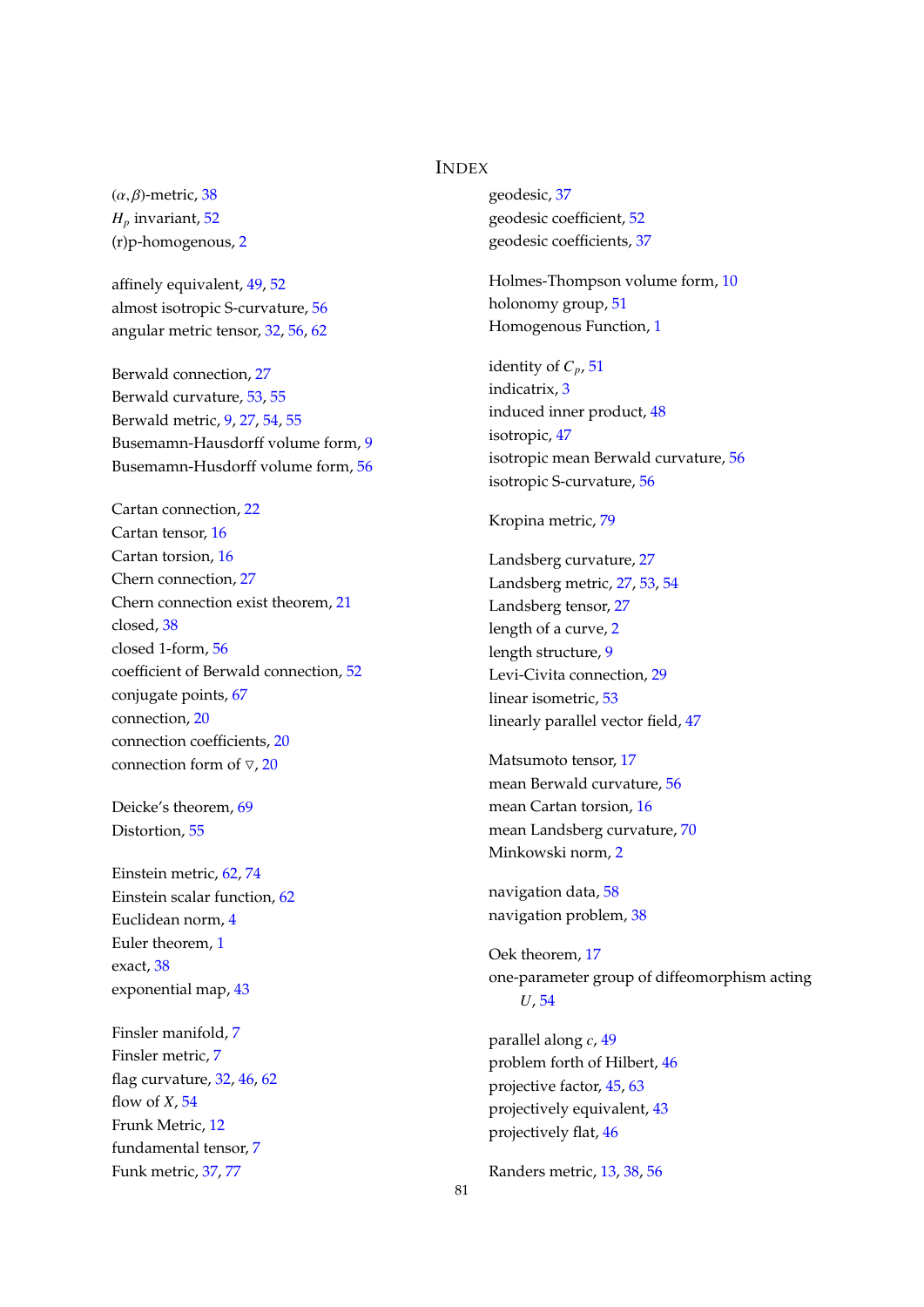#### 82 VAN ABEL

Randers norm, [4](#page-3-0) reversible finsler metric, [7](#page-6-0) Ricci curvature, [62](#page-61-0) Riemannian curvature, [61](#page-60-0) Riemannian curvature tensor, [61](#page-60-0) Riemannian metric, [37](#page-36-0) Rund connection, [22](#page-21-0)

S-curvature, [55,](#page-54-0) [56](#page-55-0) scalar flag curvature, [47,](#page-46-0) [62](#page-61-0) shortest path, [41](#page-40-0) spray, [25](#page-24-0) spray coefficients, [37](#page-36-0) strong convex domain, [12](#page-11-0) sub-exponentially grow, [71](#page-70-0)

trivial projectively equivalent, [45](#page-44-0)

variation vector field, [65](#page-64-0) volume form, [9](#page-8-0)

weak Einstein, [74](#page-73-1)